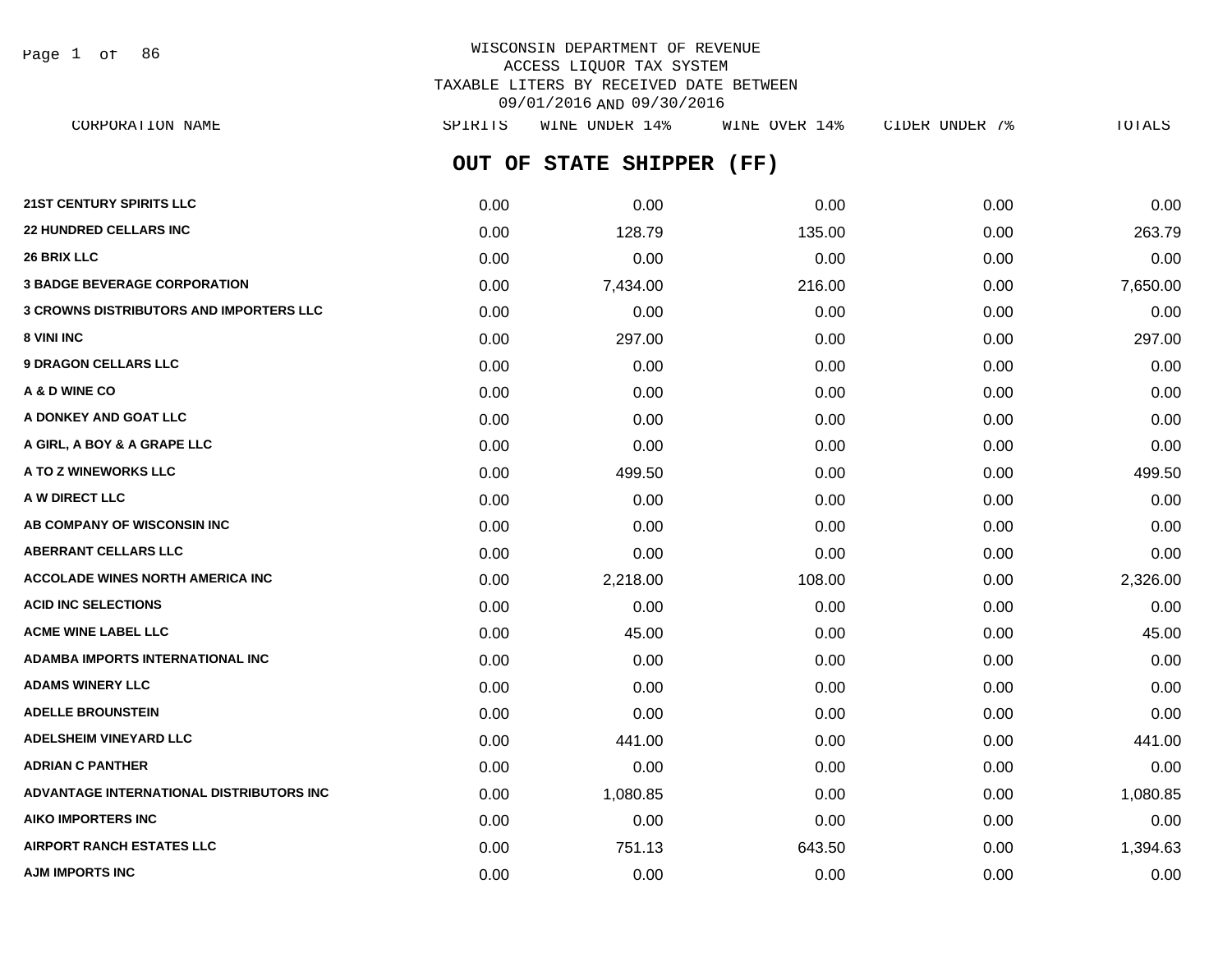Page 2 of 86

| SPIRITS  | WINE UNDER 14% | WINE OVER 14% | CIDER UNDER 7% | <b>TOTALS</b> |
|----------|----------------|---------------|----------------|---------------|
| 63.00    | 0.00           | 0.00          | 0.00           | 63.00         |
| 0.00     | 0.00           | 0.00          | 0.00           | 0.00          |
| 0.00     | 180.00         | 0.00          | 0.00           | 180.00        |
| 0.00     | 0.00           | 0.00          | 0.00           | 0.00          |
| 0.00     | 0.00           | 0.00          | 0.00           | 0.00          |
| 0.00     | 0.00           | 0.00          | 0.00           | 0.00          |
| 0.00     | 0.00           | 67.50         | 0.00           | 67.50         |
| 0.00     | 522.00         | 168.00        | 0.00           | 690.00        |
| 118.50   | 0.00           | 0.00          | 0.00           | 118.50        |
| 0.00     | 0.00           | 279.00        | 0.00           | 279.00        |
| 0.00     | 0.00           | 0.00          | 0.00           | 0.00          |
| 0.00     | 41,337.00      | 0.00          | 0.00           | 41,337.00     |
| 0.00     | 504.00         | 0.00          | 0.00           | 504.00        |
| 0.00     | 0.00           | 0.00          | 0.00           | 0.00          |
| 5,669.57 | 0.00           | 0.00          | 0.00           | 5,669.57      |
| 0.00     | 963.00         | 0.00          | 0.00           | 963.00        |
| 0.00     | 0.00           | 0.00          | 0.00           | 0.00          |
| 270.00   | 0.00           | 0.00          | 0.00           | 270.00        |
| 0.00     | 0.00           | 18.00         | 0.00           | 18.00         |
| 2,566.94 | 0.00           | 0.00          | 0.00           | 2,566.94      |
| 0.00     | 0.00           | 0.00          | 0.00           | 0.00          |
| 0.00     | 0.00           | 0.00          | 0.00           | 0.00          |
| 0.00     | 0.00           | 0.00          | 0.00           | 0.00          |
| 0.00     | 0.00           | 0.00          | 0.00           | 0.00          |
| 0.00     | 0.00           | 0.00          | 0.00           | 0.00          |
| 0.00     | 0.00           | 0.00          | 0.00           | 0.00          |
| 0.00     | 0.00           | 0.00          | 36,136.61      | 36,136.61     |
| 0.00     | 0.00           | 0.00          | 0.00           | 0.00          |
|          |                |               |                |               |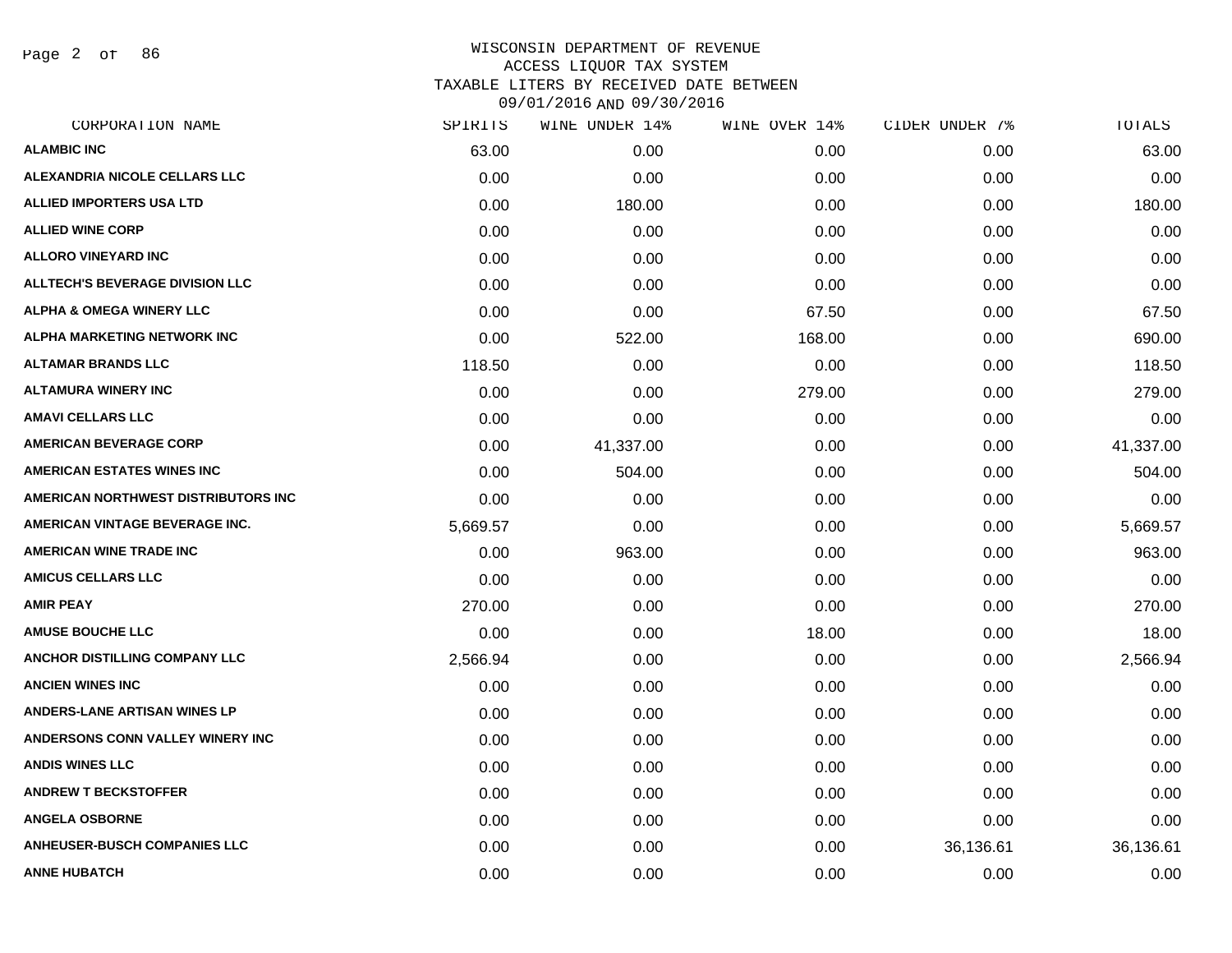Page 3 of 86

| CORPORATION NAME                                | SPIRITS   | WINE UNDER 14% | WINE OVER 14% | CIDER UNDER 7% | TOTALS    |
|-------------------------------------------------|-----------|----------------|---------------|----------------|-----------|
| <b>ANTHONY BOZZANO</b>                          | 0.00      | 63.00          | 27.00         | 0.00           | 90.00     |
| <b>ANTHONY M TRUCHARD</b>                       | 0.00      | 0.00           | 0.00          | 0.00           | 0.00      |
| <b>ANTHONY ROAD WINE CO INC</b>                 | 0.00      | 9.00           | 0.00          | 0.00           | 9.00      |
| <b>ANTIPODEAN WINES LLC</b>                     | 0.00      | 0.00           | 0.00          | 0.00           | 0.00      |
| <b>APOSTROPHE BRANDS LLC</b>                    | 882.00    | 0.00           | 0.00          | 0.00           | 882.00    |
| <b>APPELLATION TRADING COMPANY LLC</b>          | 0.00      | 0.00           | 0.00          | 0.00           | 0.00      |
| <b>APRIORI CELLAR LLC</b>                       | 0.00      | 0.00           | 0.00          | 0.00           | 0.00      |
| <b>AQUA PUMPKIN INC</b>                         | 0.00      | 0.00           | 0.00          | 0.00           | 0.00      |
| <b>ARCHANA A DAVE</b>                           | 0.00      | 0.00           | 0.00          | 0.00           | 0.00      |
| AREL GROUP WINE & SPIRITS INC                   | 0.00      | 0.00           | 0.00          | 0.00           | 0.00      |
| <b>ARETE WINES LLC</b>                          | 0.00      | 0.00           | 0.00          | 0.00           | 0.00      |
| <b>ARIETTA INC</b>                              | 0.00      | 0.00           | 162.00        | 0.00           | 162.00    |
| <b>ARNOT-ROBERTS LLC</b>                        | 0.00      | 0.00           | 0.00          | 0.00           | 0.00      |
| ARTISANAL IMPORTS INC                           | 0.00      | 0.00           | 0.00          | 198.00         | 198.00    |
| <b>ASCENT WINES INC</b>                         | 0.00      | 0.00           | 0.00          | 0.00           | 0.00      |
| <b>ASSOCIATED BREWING COMPANY</b>               | 0.00      | 0.00           | 0.00          | 0.00           | 0.00      |
| <b>ASV WINES INC</b>                            | 0.00      | 1,224.00       | 0.00          | 0.00           | 1,224.00  |
| <b>ATHENEE IMPORTERS &amp; DISTRIBUTORS LTD</b> | 0.00      | 0.00           | 0.00          | 0.00           | 0.00      |
| <b>ATOMIC BRANDS INC</b>                        | 10,629.44 | 0.00           | 0.00          | 0.00           | 10,629.44 |
| <b>AUGUST WINE GROUP LLC</b>                    | 0.00      | 0.00           | 0.00          | 0.00           | 0.00      |
| <b>AUSTRAL WINES LLC</b>                        | 0.00      | 0.00           | 0.00          | 0.00           | 0.00      |
| <b>AV BRANDS INC</b>                            | 49.50     | 1,318.50       | 927.00        | 0.00           | 2,295.00  |
| AVV WINERY CO LLC                               | 0.00      | 0.00           | 810.00        | 0.00           | 810.00    |
| AW DIRECT INC                                   | 0.00      | 0.00           | 0.00          | 0.00           | 0.00      |
| <b>AXIOS INC</b>                                | 0.00      | 0.00           | 0.00          | 0.00           | 0.00      |
| <b>B &amp; I OVERSEAS TRADING INC</b>           | 0.00      | 0.00           | 0.00          | 0.00           | 0.00      |
| <b>B UNITED INTERNATIONAL INC</b>               | 0.00      | 0.00           | 67.62         | 77.82          | 145.44    |
| <b>B. NEKTAR LLC</b>                            | 0.00      | 438.00         | 0.00          | 841.40         | 1,279.40  |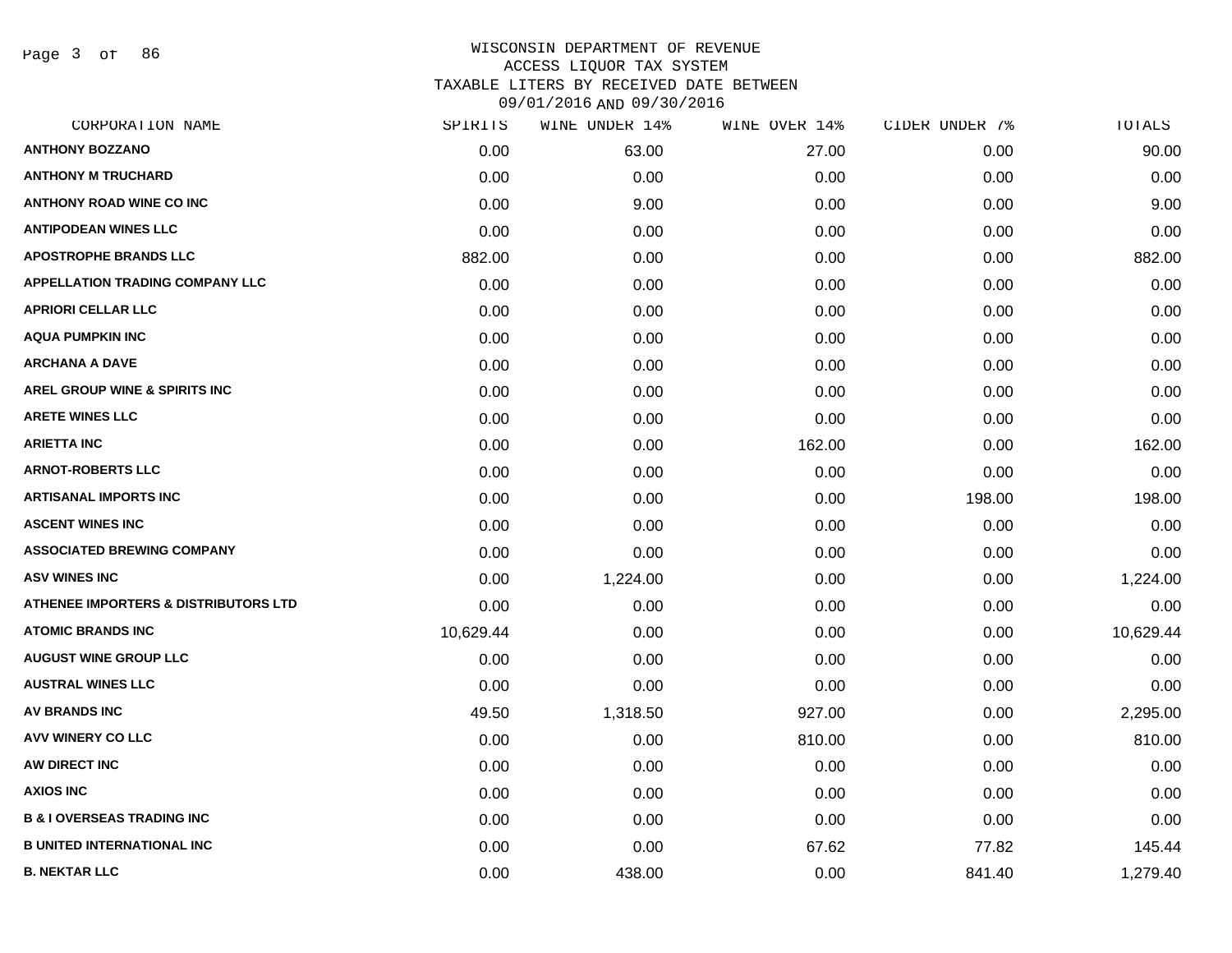Page 4 of 86

#### WISCONSIN DEPARTMENT OF REVENUE

#### ACCESS LIQUOR TAX SYSTEM

TAXABLE LITERS BY RECEIVED DATE BETWEEN

| CORPORATION NAME                           | SPIRITS    | WINE UNDER 14% | WINE OVER 14% | CIDER UNDER 7% | TOTALS     |
|--------------------------------------------|------------|----------------|---------------|----------------|------------|
| <b>BACARDI USA INC</b>                     | 133,315.50 | 741.48         | 1,735.50      | 0.00           | 135,792.48 |
| <b>BACCHUS TECHNOLOGIES LLC</b>            | 0.00       | 1,778.52       | 225.00        | 0.00           | 2,003.52   |
| <b>BACIO DIVINO CELLARS LLC</b>            | 0.00       | 0.00           | 0.00          | 0.00           | 0.00       |
| <b>BADGER MOUNTAIN INC</b>                 | 0.00       | 1,835.97       | 0.00          | 0.00           | 1,835.97   |
| <b>BALCONES DISTILLING LLC</b>             | 0.00       | 0.00           | 0.00          | 0.00           | 0.00       |
| <b>BALIUS CELLARS LLC</b>                  | 0.00       | 0.00           | 0.00          | 0.00           | 0.00       |
| <b>BALLAST POINT SPIRITS LLC</b>           | 0.00       | 0.00           | 0.00          | 0.00           | 0.00       |
| <b>BANFI PRODUCTS CORPORATION</b>          | 0.00       | 3,693.00       | 94.50         | 0.00           | 3,787.50   |
| <b>BANSHEE WINES LLC</b>                   | 0.00       | 2,020.50       | 2,028.75      | 0.00           | 4,049.25   |
| <b>BANVILLE &amp; JONES WINE MERCHANTS</b> | 0.00       | 72.53          | 0.00          | 0.00           | 72.53      |
| <b>BANZAI BEVERAGE CORPORATION</b>         | 0.00       | 0.00           | 0.00          | 0.00           | 0.00       |
| <b>BARGETTOS SANTA CRUZ WINERY INC</b>     | 0.00       | 0.00           | 0.00          | 0.00           | 0.00       |
| <b>BARLOW VINEYARDS LLC</b>                | 0.00       | 0.00           | 0.00          | 0.00           | 0.00       |
| <b>BARNARD GRIFFIN INC</b>                 | 0.00       | 0.00           | 0.00          | 0.00           | 0.00       |
| <b>BARNETT VINEYARDS LP</b>                | 0.00       | 0.00           | 0.00          | 0.00           | 0.00       |
| <b>BATCH 206 DISTILLERY LLC</b>            | 0.00       | 0.00           | 0.00          | 0.00           | 0.00       |
| <b>BATTAGLIA DISTRIBUTING CORP INC</b>     | 0.00       | 0.00           | 0.00          | 0.00           | 0.00       |
| <b>BAUM WINE IMPORTS INC</b>               | 13.50      | 5,879.25       | 288.00        | 0.00           | 6,180.75   |
| <b>BAYWOOD CELLARS INC</b>                 | 0.00       | 0.00           | 0.00          | 0.00           | 0.00       |
| <b>BCTLD LLC</b>                           | 49.50      | 0.00           | 0.00          | 0.00           | 49.50      |
| <b>BEATBOX BEVERAGES LLC</b>               | 0.00       | 0.00           | 0.00          | 0.00           | 0.00       |
| <b>BEATBOX BEVERAGES LLC</b>               | 0.00       | 0.00           | 0.00          | 0.00           | 0.00       |
| <b>BEAUX FRERES LLC</b>                    | 0.00       | 0.00           | 0.00          | 0.00           | 0.00       |
| <b>BENDISTILLERY INC</b>                   | 0.00       | 0.00           | 0.00          | 0.00           | 0.00       |
| <b>BENESSERE VINEYARDS LTD</b>             | 0.00       | 0.00           | 0.00          | 0.00           | 0.00       |
| <b>BENNETT LANE WINERY LLC</b>             | 0.00       | 0.00           | 0.00          | 0.00           | 0.00       |
| <b>BENOVIA WINERY LLC</b>                  | 0.00       | 0.00           | 0.00          | 0.00           | 0.00       |
| <b>BENTON-LANE LLC</b>                     | 0.00       | 315.00         | 0.00          | 0.00           | 315.00     |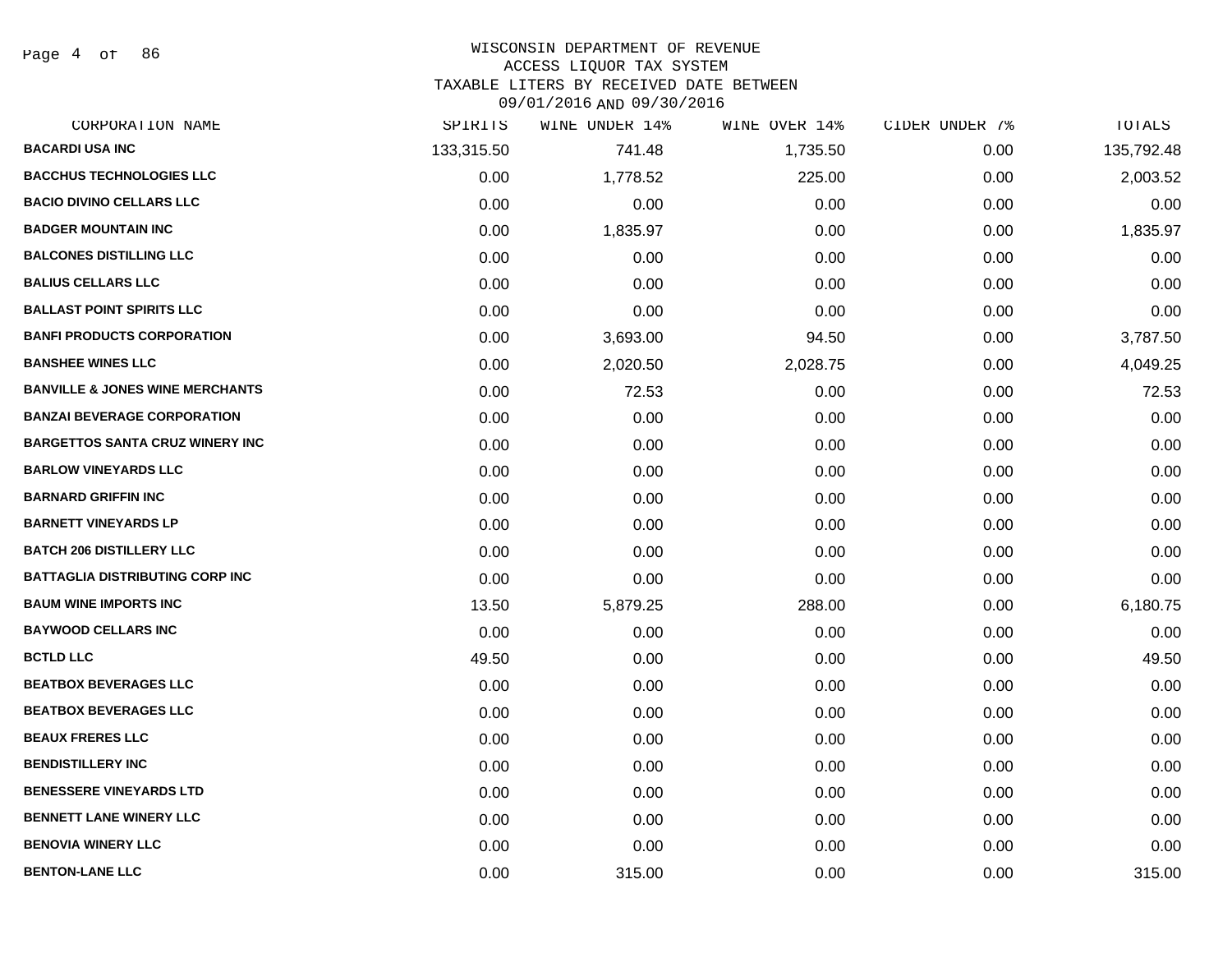| CORPORATION NAME                                 | SPIRITS | WINE UNDER 14% | WINE OVER 14% | CIDER UNDER 7% | TOTALS     |
|--------------------------------------------------|---------|----------------|---------------|----------------|------------|
| <b>BERGSTROM WINES LLC</b>                       | 0.00    | 162.00         | 0.00          | 0.00           | 162.00     |
| <b>BERNARDUS LLC</b>                             | 0.00    | 63.00          | 126.00        | 0.00           | 189.00     |
| BETHEL HEIGHTS VINEYARD INC                      | 0.00    | 0.00           | 0.00          | 0.00           | 0.00       |
| BETTER BRANDS INTERNATIONAL                      | 0.00    | 333.00         | 288.00        | 0.00           | 621.00     |
| <b>BETZ CELLARS LLC</b>                          | 0.00    | 0.00           | 108.00        | 0.00           | 108.00     |
| <b>BEVERAGE BROTHERS INC</b>                     | 0.00    | 0.00           | 0.00          | 748.16         | 748.16     |
| <b>BEVERAGE GROUP INTERNATIONAL LLC</b>          | 0.00    | 0.00           | 0.00          | 0.00           | 0.00       |
| BEVERAGE SOLUTIONS & LOGISTICS INC               | 0.00    | 0.00           | 0.00          | 0.00           | 0.00       |
| <b>BF ACQUISITION LTD</b>                        | 23.50   | 81.00          | 0.00          | 0.00           | 104.50     |
| <b>BIAGIO CRU &amp; ESTATE WINES LLC</b>         | 0.00    | 0.00           | 0.00          | 0.00           | 0.00       |
| BIEN NACIDO VINEYARDS OF RANCHO TEPUSQUET<br>LP. | 0.00    | 0.00           | 0.00          | 0.00           | 0.00       |
| <b>BILTMORE ESTATE WINE COMPANY</b>              | 0.00    | 0.00           | 0.00          | 0.00           | 0.00       |
| <b>BLACK ROCK SPIRITS LLC</b>                    | 265.50  | 0.00           | 0.00          | 0.00           | 265.50     |
| <b>BLACKBIRD VINEYARDS LLC</b>                   | 0.00    | 45.00          | 333.00        | 0.00           | 378.00     |
| <b>BLACKBURN ENTERPRISES LLC</b>                 | 0.00    | 0.00           | 1.50          | 0.00           | 1.50       |
| <b>BLAKE FARMS HARD APPLE CIDER LLC</b>          | 0.00    | 0.00           | 0.00          | 7,792.27       | 7,792.27   |
| <b>BLAUM BROS DISTILLING CO LLC</b>              | 0.00    | 0.00           | 0.00          | 0.00           | 0.00       |
| <b>BLUE RIDGE DISTILLING CO INC</b>              | 0.00    | 0.00           | 0.00          | 0.00           | 0.00       |
| <b>BLUE SKY VINTNERS LLC</b>                     | 0.00    | 0.00           | 0.00          | 0.00           | 0.00       |
| <b>BNA WINE GROUP LLC</b>                        | 0.00    | 252.00         | 0.00          | 0.00           | 252.00     |
| <b>BNP DISTRIBUTING CO INC</b>                   | 0.00    | 0.00           | 0.00          | 0.00           | 0.00       |
| <b>BOEGER WINERY INC</b>                         | 0.00    | 0.00           | 0.00          | 0.00           | 0.00       |
| <b>BOGLE VINEYARDS INC</b>                       | 0.00    | 14,616.00      | 3,945.00      | 0.00           | 18,561.00  |
| <b>BONANNO VINTNERS LLC</b>                      | 0.00    | 0.00           | 252.00        | 0.00           | 252.00     |
| <b>BONNY DOON WINERY INC</b>                     | 0.00    | 378.00         | 0.00          | 0.00           | 378.00     |
| <b>BOSTON BEER CORPORATION</b>                   | 0.00    | 0.00           | 0.00          | 200,543.12     | 200,543.12 |
| <b>BOUCHAINE VINEYARDS INC</b>                   | 0.00    | 0.00           | 0.00          | 0.00           | 0.00       |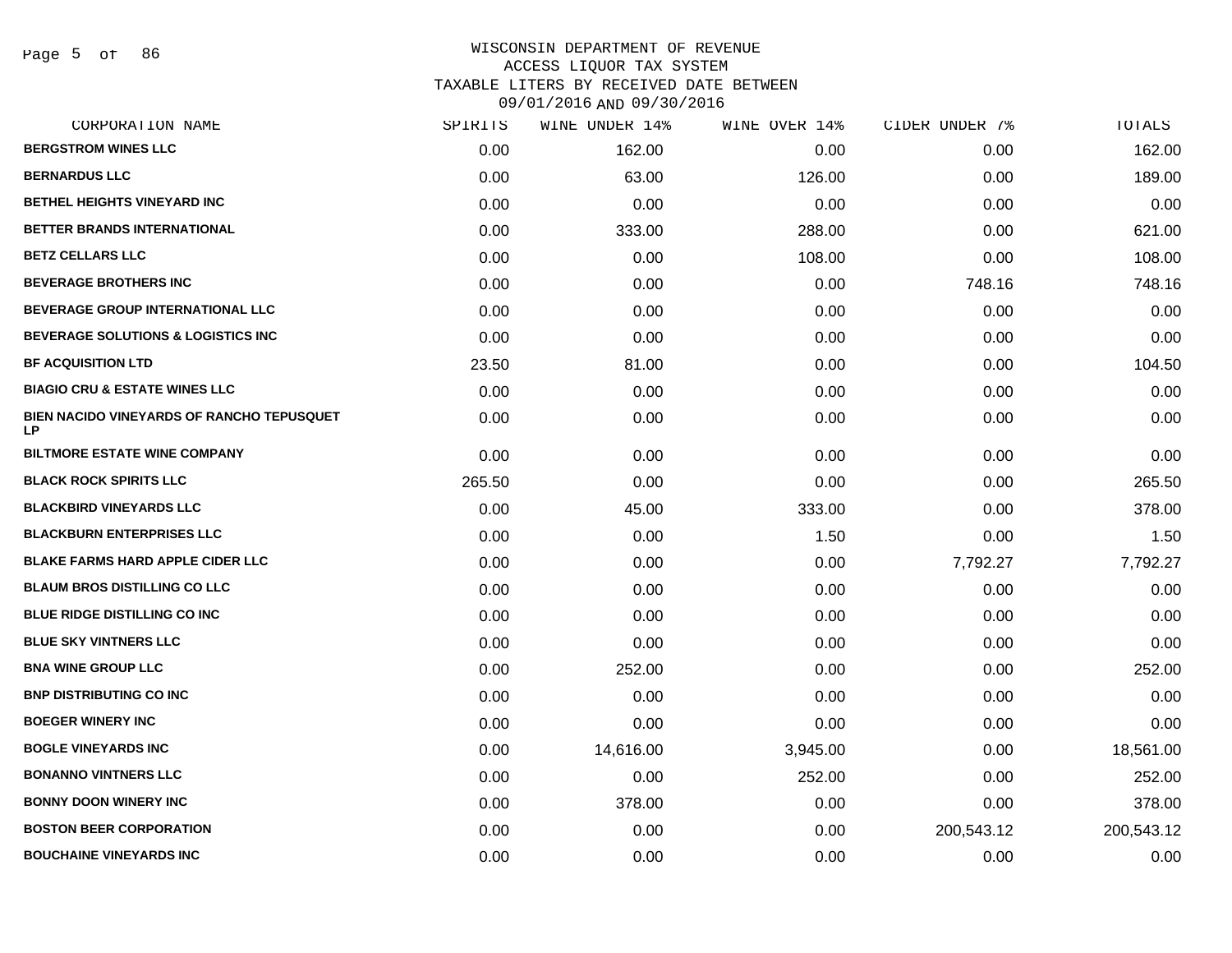Page 6 of 86

# WISCONSIN DEPARTMENT OF REVENUE ACCESS LIQUOR TAX SYSTEM TAXABLE LITERS BY RECEIVED DATE BETWEEN

| CORPORATION NAME                               | SPIRITS    | WINE UNDER 14% | WINE OVER 14% | CIDER UNDER 7% | TOTALS     |
|------------------------------------------------|------------|----------------|---------------|----------------|------------|
| <b>BOUNDARY BREAKS LLC</b>                     | 0.00       | 427.50         | 0.00          | 0.00           | 427.50     |
| <b>BOUTINOT USA INC</b>                        | 0.00       | 0.00           | 0.00          | 0.00           | 0.00       |
| <b>BRASSFIELD ESTATE WINERY LLC</b>            | 0.00       | 0.00           | 126.00        | 0.00           | 126.00     |
| <b>BRAZOS WINE IMPORTS LLC</b>                 | 0.00       | 1,030.50       | 0.00          | 0.00           | 1,030.50   |
| <b>BREWER-CLIFTON LLC</b>                      | 0.00       | 0.00           | 0.00          | 0.00           | 0.00       |
| <b>BRIAN M HEATH</b>                           | 0.00       | 0.00           | 0.00          | 0.00           | 0.00       |
| <b>BRIDGEVIEW VINEYARDS INC</b>                | 0.00       | 297.00         | 0.00          | 0.00           | 297.00     |
| <b>BROADBENT SELECTIONS INC</b>                | 0.00       | 1,596.00       | 279.00        | 0.00           | 1,875.00   |
| <b>BRONCO WINE COMPANY</b>                     | 0.00       | 90,074.39      | 1,845.00      | 0.00           | 91,919.39  |
| <b>BROTHERS INTERNATIONAL FOOD CORPORATION</b> | 0.00       | 0.00           | 0.00          | 0.00           | 0.00       |
| <b>BROVO SPIRITS LLC</b>                       | 0.00       | 0.00           | 0.00          | 0.00           | 0.00       |
| <b>BROWN-FORMAN CORPORATION</b>                | 226,726.20 | 21,963.63      | 3,141.00      | 0.00           | 251,830.83 |
| <b>BRUTOCAO CELLARS LP</b>                     | 0.00       | 0.00           | 0.00          | 0.00           | 0.00       |
| <b>BUEHLER VINEYARDS INC</b>                   | 0.00       | 333.00         | 342.00        | 0.00           | 675.00     |
| <b>BULGARIAN MASTER VINTNERS LLC</b>           | 0.00       | 0.00           | 396.00        | 0.00           | 396.00     |
| <b>BULLY HILL VINEYARDS INC</b>                | 0.00       | 0.00           | 0.00          | 0.00           | 0.00       |
| <b>BUONA VITA LLC</b>                          | 0.00       | 0.00           | 0.00          | 0.00           | 0.00       |
| <b>BUONCRISTIANI WINE CO LLC</b>               | 0.00       | 0.00           | 0.00          | 0.00           | 0.00       |
| <b>BURGESS CELLARS INC</b>                     | 0.00       | 0.00           | 0.00          | 0.00           | 0.00       |
| <b>BUZZBALLZ LLC</b>                           | 2,820.00   | 0.00           | 0.00          | 0.00           | 2,820.00   |
| <b>BUZZBOX BEVERAGES INC</b>                   | 0.00       | 0.00           | 0.00          | 0.00           | 0.00       |
| <b>BYRON T DOOLEY</b>                          | 0.00       | 0.00           | 0.00          | 0.00           | 0.00       |
| <b>C &amp; C WINE SERVICES INC</b>             | 0.00       | 72.00          | 198.00        | 0.00           | 270.00     |
| <b>C MONDAVI &amp; SONS</b>                    | 0.00       | 12,636.00      | 594.00        | 0.00           | 13,230.00  |
| <b>CA'MOMI WINERY LLC</b>                      | 0.00       | 360.00         | 0.00          | 0.00           | 360.00     |
| <b>CABERNET CORP</b>                           | 0.00       | 1,485.00       | 31.50         | 0.00           | 1,516.50   |
| <b>CAIN CELLARS INC</b>                        | 0.00       | 0.00           | 0.00          | 0.00           | 0.00       |
| <b>CAL VIN ENTERPRISES CORPORATION</b>         | 0.00       | 0.00           | 0.00          | 0.00           | 0.00       |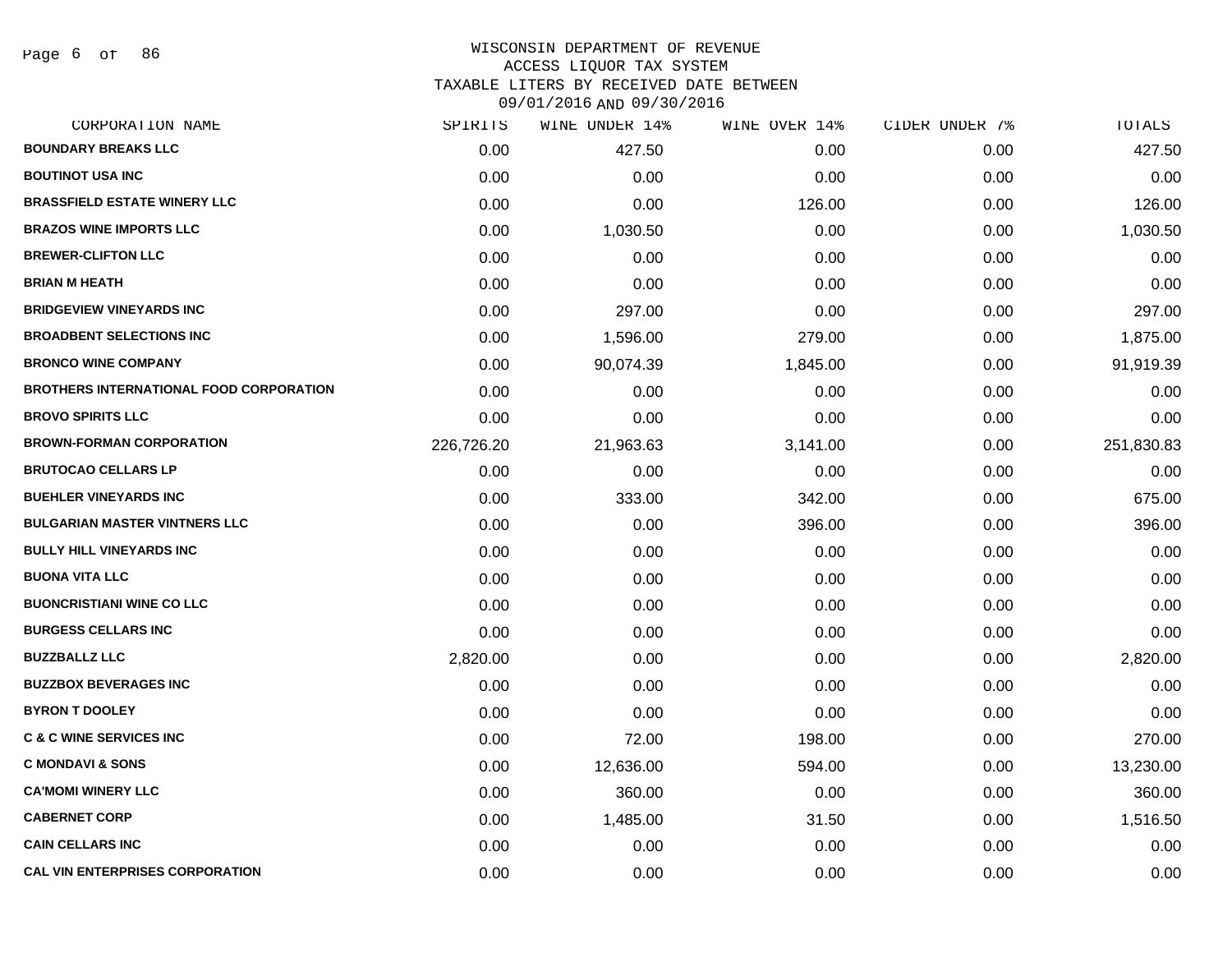Page 7 of 86

| CORPORATION NAME                            | SPIRITS    | WINE UNDER 14% | WINE OVER 14% | CIDER UNDER 7% | TOTALS     |
|---------------------------------------------|------------|----------------|---------------|----------------|------------|
| <b>CALCAREOUS VINEYARD LLC</b>              | 0.00       | 0.00           | 0.00          | 0.00           | 0.00       |
| <b>CALERA WINE COMPANY LP</b>               | 0.00       | 0.00           | 108.00        | 0.00           | 108.00     |
| <b>CALIFORNIA CIDER COMPANY</b>             | 0.00       | 0.00           | 0.00          | 1,737.31       | 1,737.31   |
| <b>CALIFORNIA NATURAL PRODUCTS INC</b>      | 0.00       | 0.00           | 0.00          | 0.00           | 0.00       |
| <b>CALIFORNIA VINEYARDS INC</b>             | 0.00       | 0.00           | 0.00          | 0.00           | 0.00       |
| <b>CALISTOGA PARTNERS LP</b>                | 0.00       | 0.00           | 0.00          | 0.00           | 0.00       |
| <b>CALLUNA VINEYARDS LLC</b>                | 0.00       | 0.00           | 0.00          | 0.00           | 0.00       |
| <b>CAMARDA CORP</b>                         | 0.00       | 0.00           | 0.00          | 0.00           | 0.00       |
| <b>CAMPARI AMERICA LLC</b>                  | 100,444.50 | 0.00           | 0.00          | 0.00           | 100,444.50 |
| <b>CANNON RIVER WINERY LLC</b>              | 0.00       | 0.00           | 0.00          | 0.00           | 0.00       |
| <b>CAPE CLASSICS INC</b>                    | 0.00       | 1,170.00       | 315.00        | 0.00           | 1,485.00   |
| <b>CARAVEL GROUP LLC</b>                    | 0.00       | 0.00           | 0.00          | 0.00           | 0.00       |
| <b>CARDWELL HILL CELLARS LLC</b>            | 0.00       | 0.00           | 0.00          | 0.00           | 0.00       |
| <b>CARIBBEAN DISTILLERS LLC</b>             | 792.00     | 1,620.00       | 188.50        | 0.00           | 2,600.50   |
| <b>CARIBBEAN SPIRITS INC</b>                | 0.00       | 0.00           | 0.00          | 0.00           | 0.00       |
| <b>CARL JEPPSON COMPANY</b>                 | 0.00       | 0.00           | 0.00          | 0.00           | 0.00       |
| <b>CARL THOMA</b>                           | 0.00       | 63.00          | 90.00         | 0.00           | 153.00     |
| <b>CARLSON VINEYARDS INC</b>                | 0.00       | 0.00           | 0.00          | 0.00           | 0.00       |
| <b>CAROLE MINOGUE</b>                       | 0.00       | 0.00           | 0.00          | 0.00           | 0.00       |
| <b>CAROLINA DISTRIBUTION LLC</b>            | 0.00       | 0.00           | 0.00          | 0.00           | 0.00       |
| <b>CARRIAGE HOUSE IMPORTS, LTD.</b>         | 135.00     | 0.00           | 0.00          | 0.00           | 135.00     |
| <b>CASTLE BRANDS USA CORP</b>               | 3,352.50   | 0.00           | 0.00          | 0.00           | 3,352.50   |
| <b>CASTORO CELLARS</b>                      | 0.00       | 0.00           | 0.00          | 0.00           | 0.00       |
| <b>CEDAR KNOLL VINEYARDS INC</b>            | 0.00       | 0.00           | 0.00          | 0.00           | 0.00       |
| <b>CELEBRATION DISTILLATION CORPORATION</b> | 0.00       | 0.00           | 0.00          | 0.00           | 0.00       |
| <b>CELLARS INTERNATIONAL INC</b>            | 0.00       | 137.90         | 0.00          | 0.00           | 137.90     |
| <b>CELLIER WINES DISTRIBUTING INC</b>       | 0.00       | 0.00           | 0.00          | 0.00           | 0.00       |
| <b>CELLO VIA INC</b>                        | 0.00       | 0.00           | 0.00          | 0.00           | 0.00       |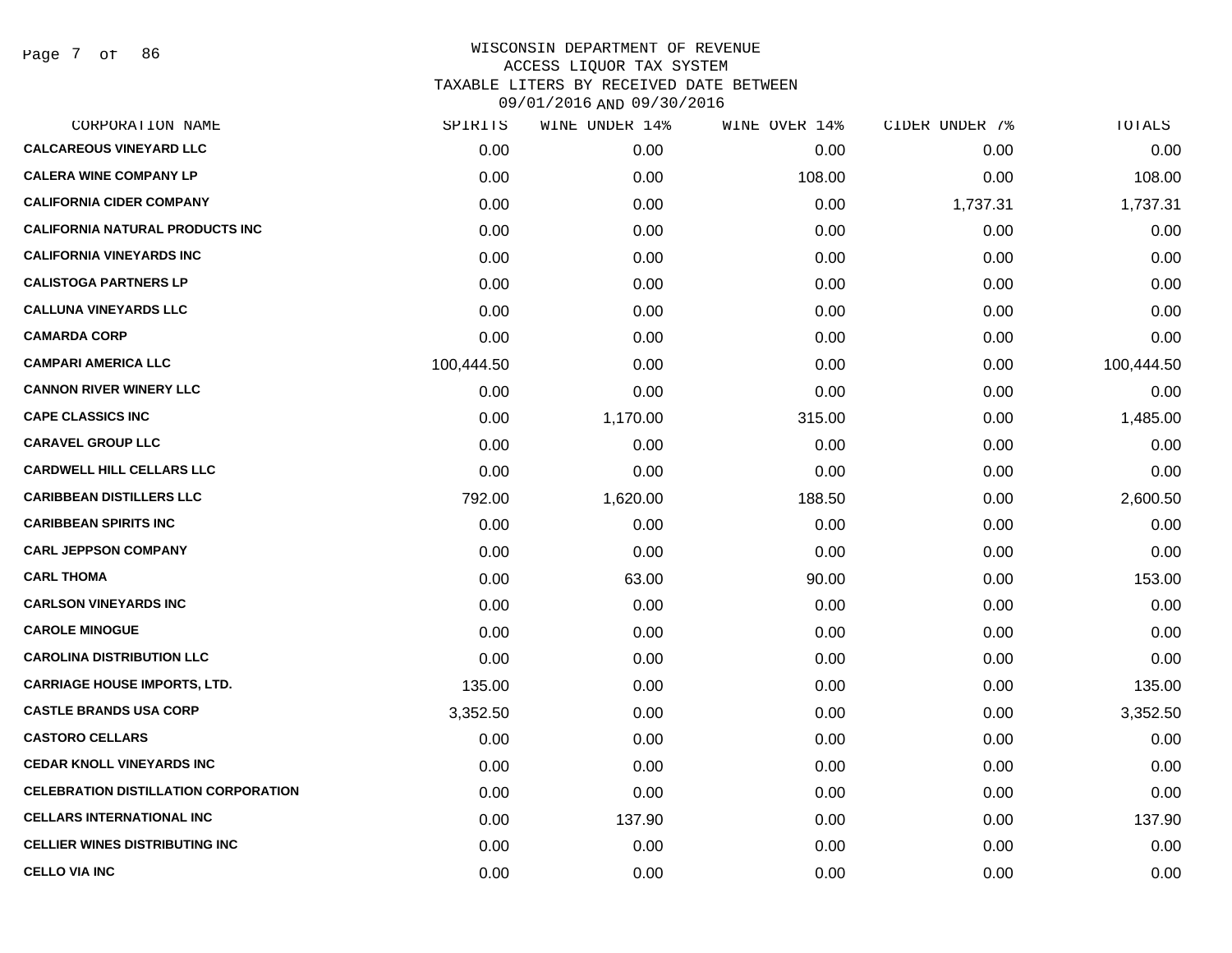Page 8 of 86

| CORPORATION NAME                      | SPIRITS   | WINE UNDER 14% | WINE OVER 14% | CIDER UNDER 7% | TOTALS    |
|---------------------------------------|-----------|----------------|---------------|----------------|-----------|
| <b>CENTER VALLEY ORCHARDS LLC</b>     | 0.00      | 0.00           | 0.00          | 0.00           | 0.00      |
| <b>CHAISE VENTURES INC</b>            | 0.00      | 0.00           | 180.00        | 0.00           | 180.00    |
| <b>CHANNING DAUGHTERS WINERY LLC</b>  | 0.00      | 0.00           | 0.00          | 0.00           | 0.00      |
| <b>CHAPPELLET WINERY INC</b>          | 0.00      | 0.00           | 1,260.00      | 0.00           | 1,260.00  |
| <b>CHARBAUT AMERICA INC</b>           | 0.00      | 135.00         | 0.00          | 0.00           | 135.00    |
| <b>CHARLES &amp; MARTHA BARRA</b>     | 0.00      | 0.00           | 0.00          | 0.00           | 0.00      |
| <b>CHARLES JACQUIN ET CIE INC</b>     | 28,446.04 | 0.00           | 184.49        | 0.00           | 28,630.53 |
| <b>CHARLES NEAL SELECTIONS INC</b>    | 0.00      | 252.00         | 0.00          | 0.00           | 252.00    |
| <b>CHARLES REININGER LLC</b>          | 0.00      | 0.00           | 0.00          | 0.00           | 0.00      |
| <b>CHATEAU BARNABY LLC</b>            | 0.00      | 458.99         | 0.00          | 0.00           | 458.99    |
| <b>CHATEAU DIANA LLC</b>              | 0.00      | 243.00         | 0.00          | 0.00           | 243.00    |
| <b>CHATHAM IMPORTS INC</b>            | 171.00    | 126.00         | 0.00          | 0.00           | 297.00    |
| <b>CHEHALEM INC</b>                   | 0.00      | 0.00           | 0.00          | 0.00           | 0.00      |
| <b>CHICAGO DISTILLING COMPANY LLC</b> | 0.00      | 0.00           | 0.00          | 0.00           | 0.00      |
| <b>CHOYA UMESHU USA INC</b>           | 0.00      | 0.00           | 0.00          | 0.00           | 0.00      |
| <b>CHRISTIAN P SCHAEFER</b>           | 0.00      | 0.00           | 0.00          | 2,452.94       | 2,452.94  |
| <b>CHRISTOPHER DRAKE WHITCRAFT</b>    | 0.00      | 0.00           | 0.00          | 0.00           | 0.00      |
| <b>CHRISTOPHER FIGGINS</b>            | 0.00      | 0.00           | 0.00          | 0.00           | 0.00      |
| <b>CHRISTOPHER J FLOOD</b>            | 0.00      | 0.00           | 0.00          | 0.00           | 0.00      |
| <b>CHRISTOPHER M JAMES</b>            | 0.00      | 0.00           | 504.00        | 0.00           | 504.00    |
| <b>CHRISTOPHER MICHAEL WINES LLC</b>  | 0.00      | 945.00         | 0.00          | 0.00           | 945.00    |
| <b>CLAAR CELLARS LLC</b>              | 0.00      | 0.00           | 0.00          | 0.00           | 0.00      |
| <b>CLARA STREET COMPANY</b>           | 0.00      | 0.00           | 0.00          | 0.00           | 0.00      |
| <b>CLASSIC WINE IMPORTS INC</b>       | 235.80    | 0.00           | 0.00          | 0.00           | 235.80    |
| <b>CLASSICAL WINES FROM SPAIN LTD</b> | 0.00      | 0.00           | 0.00          | 0.00           | 0.00      |
| <b>CLENDENENLINDQUIST VINTNERS</b>    | 0.00      | 117.00         | 0.00          | 0.00           | 117.00    |
| <b>CLINE CELLARS INC</b>              | 0.00      | 3,402.00       | 1,575.00      | 0.00           | 4,977.00  |
| <b>CLINE SISTERS IMPORTS LLC</b>      | 0.00      | 0.00           | 0.00          | 0.00           | 0.00      |
|                                       |           |                |               |                |           |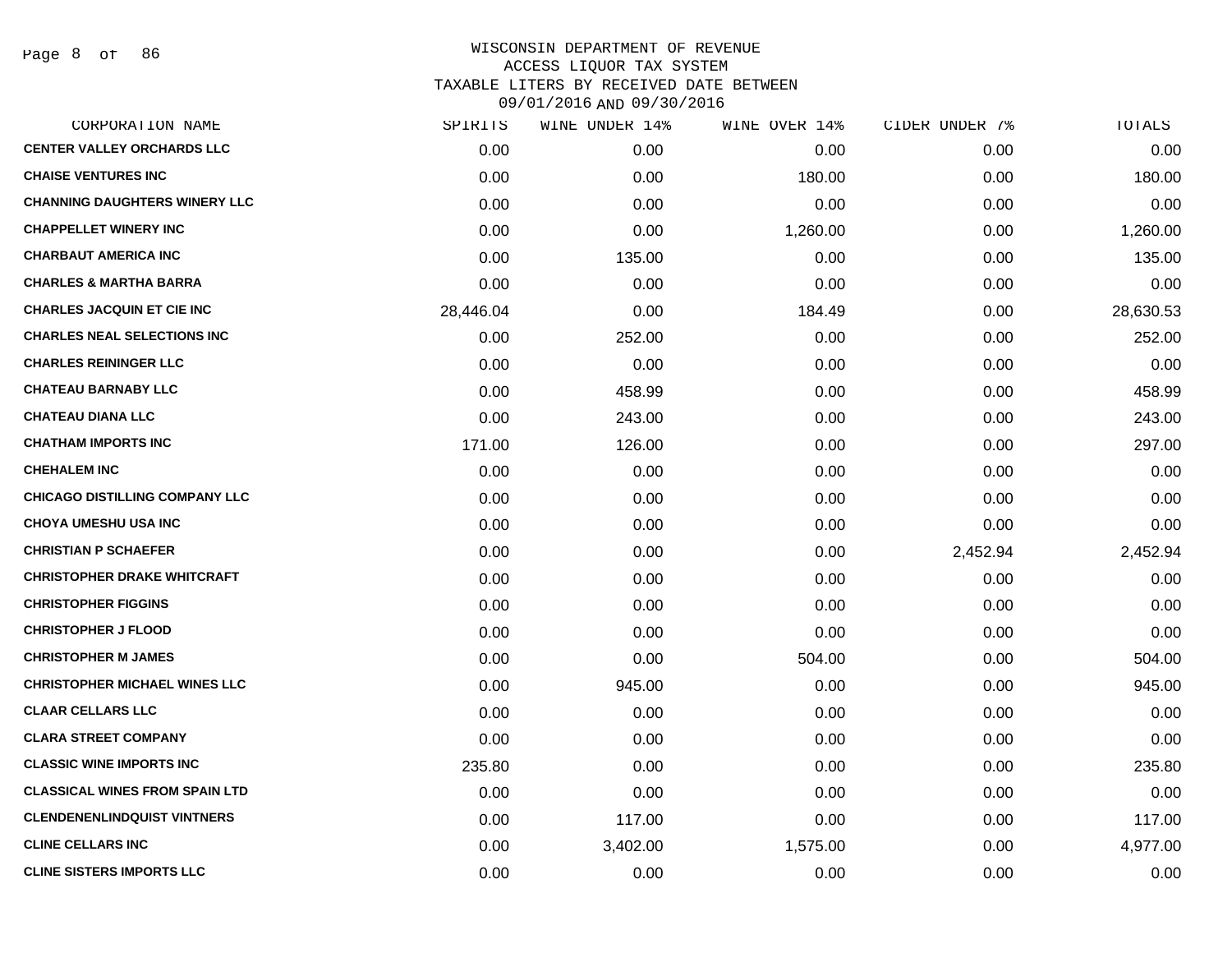Page 9 of 86

#### WISCONSIN DEPARTMENT OF REVENUE ACCESS LIQUOR TAX SYSTEM

TAXABLE LITERS BY RECEIVED DATE BETWEEN

| CORPORATION NAME                             | SPIRITS    | WINE UNDER 14% | WINE OVER 14% | CIDER UNDER 7% | TOTALS     |
|----------------------------------------------|------------|----------------|---------------|----------------|------------|
| <b>CLINT PROPERTIES INC</b>                  | 0.00       | 279.00         | 0.00          | 0.00           | 279.00     |
| <b>CLOS DU VAL WINE CO LTD</b>               | 0.00       | 504.00         | 0.00          | 0.00           | 504.00     |
| <b>COCKERELL WINE CONSULTING LLC</b>         | 0.00       | 0.00           | 0.00          | 0.00           | 0.00       |
| <b>COCKTAIL CRAFTERS LLC</b>                 | 0.00       | 0.00           | 0.00          | 0.00           | 0.00       |
| <b>CODY T WRIGHT</b>                         | 0.00       | 0.00           | 0.00          | 0.00           | 0.00       |
| <b>COHO WINES LLC</b>                        | 0.00       | 0.00           | 0.00          | 0.00           | 0.00       |
| <b>COLORADO CIDER COMPANY LLC</b>            | 0.00       | 0.00           | 0.00          | 0.00           | 0.00       |
| <b>CONSTELLATION BRANDS INC</b>              | 164,192.40 | 412,397.79     | 25,549.50     | 0.00           | 602,139.69 |
| <b>CONWAY VINEYARDS INC</b>                  | 0.00       | 0.00           | 0.00          | 0.00           | 0.00       |
| <b>COOL HAND VINEYARDS LLC</b>               | 0.00       | 0.00           | 10.50         | 0.00           | 10.50      |
| <b>COPA CACHACA CORPORATION</b>              | 0.00       | 0.00           | 0.00          | 0.00           | 0.00       |
| <b>COPPER &amp; KINGS AMERICAN BRANDY CO</b> | 148.50     | 0.00           | 0.00          | 0.00           | 148.50     |
| <b>COPPER CANE LLC</b>                       | 0.00       | 0.00           | 360.00        | 0.00           | 360.00     |
| <b>CORA IMPORTS LTD</b>                      | 0.00       | 0.00           | 0.00          | 0.00           | 0.00       |
| <b>CORDELINA WINE COMPANY LLC</b>            | 0.00       | 0.00           | 0.00          | 0.00           | 0.00       |
| <b>CORK ALLIANCE INC</b>                     | 0.00       | 0.00           | 0.00          | 0.00           | 0.00       |
| <b>CORNERSTONE CELLARS INC</b>               | 0.00       | 0.00           | 0.00          | 0.00           | 0.00       |
| <b>COUP DE FOUDRE LLC</b>                    | 0.00       | 0.00           | 0.00          | 0.00           | 0.00       |
| <b>COURAGEOUS INC</b>                        | 0.00       | 0.00           | 0.00          | 0.00           | 0.00       |
| <b>CRACOVIA BRANDS INC</b>                   | 0.00       | 18.00          | 63.00         | 249.00         | 330.00     |
| <b>CRAFTED ARTISAN MEADERY LLC</b>           | 0.00       | 573.53         | 0.00          | 0.00           | 573.53     |
| <b>CRAIG JAFFURS</b>                         | 0.00       | 0.00           | 0.00          | 0.00           | 0.00       |
| <b>CRAIG S HANDLY</b>                        | 0.00       | 126.00         | 414.00        | 0.00           | 540.00     |
| <b>CREATIVE WINE CONCEPTS INC</b>            | 0.00       | 0.00           | 0.00          | 0.00           | 0.00       |
| <b>CREW WINE COMPANY LLC</b>                 | 0.00       | 1,845.00       | 126.00        | 0.00           | 1,971.00   |
| <b>CRIBARI VINEYARDS INC</b>                 | 0.00       | 3,452.00       | 0.00          | 0.00           | 3,452.00   |
| <b>CRIMSON WINE GROUP LTD</b>                | 0.00       | 378.00         | 0.00          | 0.00           | 378.00     |
| <b>CRISPIN CIDER COMPANY</b>                 | 0.00       | 0.00           | 0.00          | 0.00           | 0.00       |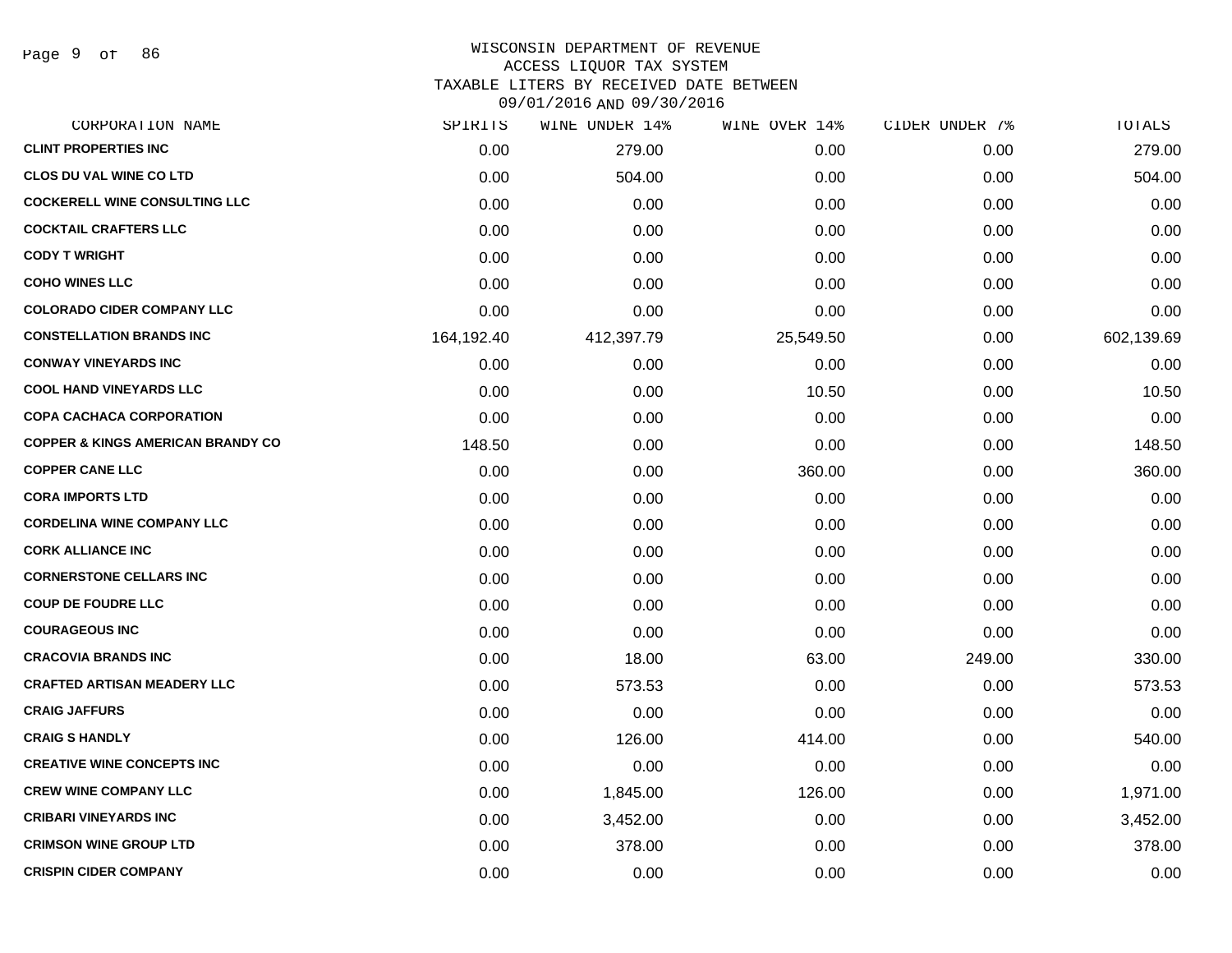Page 10 of 86

| CORPORATION NAME                        | SPIRITS  | WINE UNDER 14% | WINE OVER 14% | CIDER UNDER 7% | TOTALS    |
|-----------------------------------------|----------|----------------|---------------|----------------|-----------|
| <b>CRISTOM VINEYARDS INC</b>            | 0.00     | 0.00           | 0.00          | 0.00           | 0.00      |
| <b>CROWLEY WINES LLC</b>                | 0.00     | 0.00           | 0.00          | 0.00           | 0.00      |
| <b>CROWN POINT WINERY LLC</b>           | 0.00     | 0.00           | 0.00          | 0.00           | 0.00      |
| <b>CROWN VALLEY WINERY INC</b>          | 0.00     | 0.00           | 0.00          | 0.00           | 0.00      |
| <b>CULT OF 8</b>                        | 0.00     | 1,602.00       | 504.00        | 0.00           | 2,106.00  |
| <b>CULTIVATE WINES LLC</b>              | 0.00     | 291.00         | 9.00          | 0.00           | 300.00    |
| <b>CURIOUS VINE LLC</b>                 | 0.00     | 0.00           | 0.00          | 0.00           | 0.00      |
| <b>CUSHMAN WINERY CORPORATION</b>       | 0.00     | 0.00           | 0.00          | 0.00           | 0.00      |
| <b>CUTLER'S ARTISAN SPIRITS INC</b>     | 0.00     | 0.00           | 0.00          | 0.00           | 0.00      |
| <b>CUVAISON INC</b>                     | 0.00     | 0.00           | 1,174.50      | 0.00           | 1,174.50  |
| <b>D &amp; D VINEYARDS INC</b>          | 0.00     | 0.00           | 0.00          | 0.00           | 0.00      |
| <b>D &amp; J F CELLARS INC</b>          | 0.00     | 72.00          | 0.00          | 0.00           | 72.00     |
| <b>D.G.L. DISTRIBUTORS, INC</b>         | 0.00     | 0.00           | 0.00          | 0.00           | 0.00      |
| <b>DAEDALUS CELLARS CO</b>              | 0.00     | 0.00           | 0.00          | 0.00           | 0.00      |
| <b>DAN CAREY</b>                        | 0.00     | 0.00           | 0.00          | 0.00           | 0.00      |
| <b>DANCING COYOTE WINES</b>             | 0.00     | 0.00           | 0.00          | 0.00           | 0.00      |
| <b>DANIEL SCHOENFELD</b>                | 0.00     | 0.00           | 0.00          | 0.00           | 0.00      |
| <b>DANNY RAKOVIC</b>                    | 0.00     | 0.00           | 0.00          | 0.00           | 0.00      |
| <b>DAOU VINEYARDS LLC</b>               | 0.00     | 0.00           | 0.00          | 0.00           | 0.00      |
| <b>DAQUINO ITALIAN IMPORTING CO INC</b> | 0.00     | 0.00           | 0.00          | 0.00           | 0.00      |
| <b>DARIOUSH KHALEDI WINERY LLC</b>      | 0.00     | 0.00           | 117.00        | 0.00           | 117.00    |
| DAVID ARTHUR VINEYARDS LLC              | 0.00     | 0.00           | 0.00          | 0.00           | 0.00      |
| <b>DAVID B POTTER</b>                   | 0.00     | 0.00           | 0.00          | 0.00           | 0.00      |
| <b>DAVID N RAYNE</b>                    | 2,442.00 | 32,741.25      | 2,023.50      | 0.00           | 37,206.75 |
| <b>DAVID R BARNES</b>                   | 0.00     | 0.00           | 0.00          | 0.00           | 0.00      |
| <b>DAVIDS PINOT VINEYARDS INC</b>       | 0.00     | 0.00           | 0.00          | 0.00           | 0.00      |
| <b>DAVIN A SHERWOOD</b>                 | 0.00     | 0.00           | 0.00          | 0.00           | 0.00      |
| DE MAISON SELECTIONS INC                | 9.00     | 1,002.00       | 9.00          | 27.00          | 1,047.00  |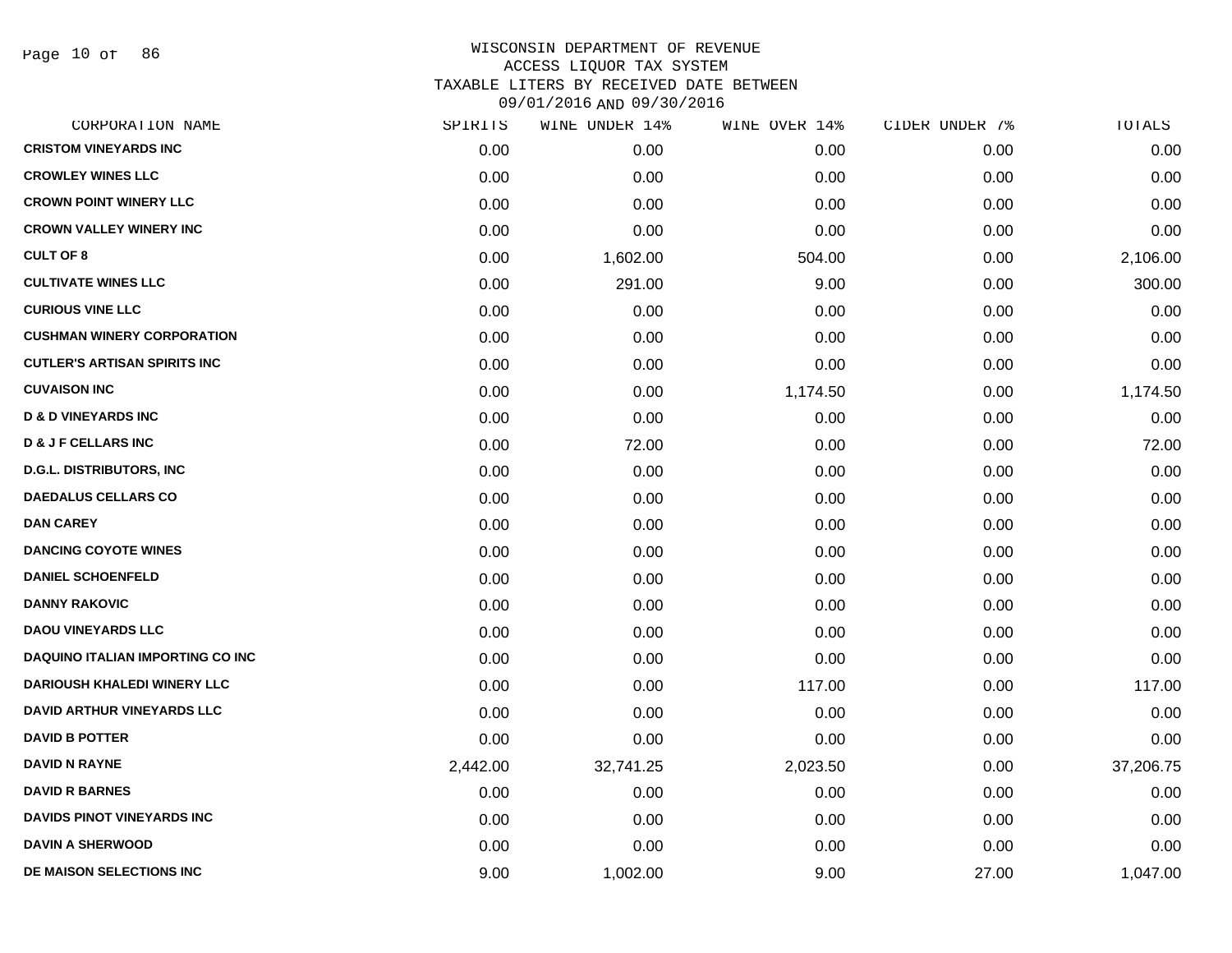Page 11 of 86

#### WISCONSIN DEPARTMENT OF REVENUE ACCESS LIQUOR TAX SYSTEM

TAXABLE LITERS BY RECEIVED DATE BETWEEN

| CORPORATION NAME                                                         | SPIRITS    | WINE UNDER 14% | WINE OVER 14% | CIDER UNDER 7% | TOTALS     |
|--------------------------------------------------------------------------|------------|----------------|---------------|----------------|------------|
| <b>DEANNA BASTIANICH</b>                                                 | 0.00       | 0.00           | 0.00          | 0.00           | 0.00       |
| <b>DELEGAT USA INC</b>                                                   | 0.00       | 21,798.00      | 0.00          | 0.00           | 21,798.00  |
| <b>DELIA E RODRIGUEZ</b>                                                 | 0.00       | 0.00           | 0.00          | 0.00           | 0.00       |
| <b>DELICATO VINEYARDS INC</b>                                            | 0.00       | 119,328.00     | 5,427.00      | 0.00           | 124,755.00 |
| <b>DELILLE CELLARS LLC</b>                                               | 0.00       | 0.00           | 0.00          | 0.00           | 0.00       |
| DEMERARA DISTILLERS (USA) INC                                            | 0.00       | 0.00           | 0.00          | 0.00           | 0.00       |
| <b>DEROSE WINERY INC</b>                                                 | 0.00       | 0.00           | 0.00          | 0.00           | 0.00       |
| <b>DERRICK C MANCINI</b>                                                 | 0.00       | 0.00           | 0.00          | 0.00           | 0.00       |
| <b>DIAGEO AMERICAS INC</b>                                               | 414,492.05 | 0.00           | 0.00          | 0.00           | 414,492.05 |
| <b>DIAGEO CHATEAU &amp; ESTATE WINES COMPANY</b>                         | 0.00       | 0.00           | 0.00          | 0.00           | 0.00       |
| <b>DIAMOND IMPORTERS INC</b>                                             | 0.00       | 0.00           | 0.00          | 0.00           | 0.00       |
| <b>DISARONNO INTERNATIONAL LLC</b>                                       | 1,761.00   | 2,656.00       | 0.00          | 0.00           | 4,417.00   |
| DISTILLERY NO. 209 LTD NAPA CALIFORNIA                                   | 0.00       | 0.00           | 0.00          | 0.00           | 0.00       |
| <b>DIVOT ENTERPRISES LLC</b>                                             | 0.00       | 0.00           | 0.00          | 0.00           | 0.00       |
| <b>DOMAINE DE LA TERRE ROUGE LTD</b>                                     | 0.00       | 0.00           | 0.00          | 0.00           | 0.00       |
| DOMAINE DE MARIA SOTER LLC                                               | 0.00       | 252.00         | 0.00          | 0.00           | 252.00     |
| <b>DOMAINE MB LLC</b>                                                    | 0.00       | 0.00           | 0.00          | 0.00           | 0.00       |
| <b>DOMAINE SELECT WINE &amp; SPIRITS LLC</b>                             | 0.00       | 0.00           | 0.00          | 0.00           | 0.00       |
| <b>DOMAINE SELECT WINE ESTATES LLC</b>                                   | 0.00       | 0.00           | 0.00          | 0.00           | 0.00       |
| <b>DOMAINE SERENE VINEYARDS &amp; WINERY INC</b>                         | 0.00       | 0.00           | 0.00          | 0.00           | 0.00       |
| <b>DOMAINE ST GEORGE</b>                                                 | 0.00       | 540.00         | 0.00          | 0.00           | 540.00     |
| <b>DON SEBASTIANI &amp; SONS INTERNATIONAL WINE</b><br><b>NEGOCIANTS</b> | 0.00       | 10,230.00      | 0.00          | 0.00           | 10,230.00  |
| <b>DOUBLE DIAMOND DISTILLERY LLC</b>                                     | 0.00       | 0.00           | 0.00          | 0.00           | 0.00       |
| <b>DOUBLE DOWN SPIRITS LLC</b>                                           | 0.00       | 0.00           | 0.00          | 0.00           | 0.00       |
| <b>DOYNA LTD</b>                                                         | 0.00       | 0.00           | 0.00          | 0.00           | 0.00       |
| <b>DREYER WINE LLC</b>                                                   | 0.00       | 252.00         | 0.00          | 0.00           | 252.00     |
| <b>DREYFUS ASHBY INC</b>                                                 | 193.50     | 2,412.00       | 76.50         | 0.00           | 2,682.00   |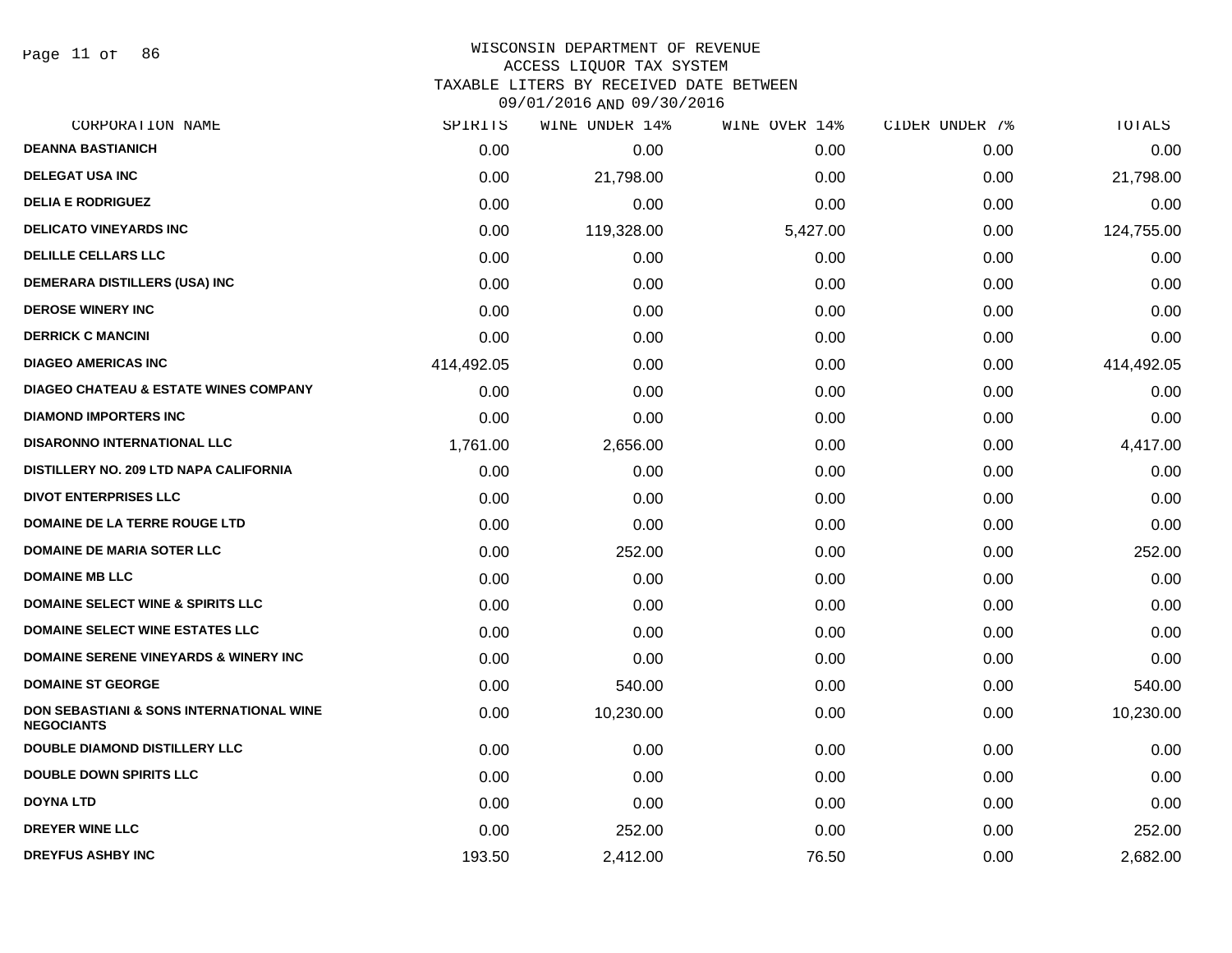Page 12 of 86

# WISCONSIN DEPARTMENT OF REVENUE

ACCESS LIQUOR TAX SYSTEM

TAXABLE LITERS BY RECEIVED DATE BETWEEN

| CORPORATION NAME                        | SPIRITS    | WINE UNDER 14% | WINE OVER 14% | CIDER UNDER 7% | TOTALS       |
|-----------------------------------------|------------|----------------|---------------|----------------|--------------|
| <b>DRINKS AMERICAS INC</b>              | 0.00       | 0.00           | 0.00          | 0.00           | 0.00         |
| DRY CREEK VINEYARD INC                  | 0.00       | 756.00         | 0.00          | 0.00           | 756.00       |
| DRY FLY DISTILLING INC                  | 0.00       | 0.00           | 0.00          | 0.00           | 0.00         |
| <b>DUCKHORN WINE COMPANY</b>            | 0.00       | 6,048.00       | 2,007.00      | 0.00           | 8,055.00     |
| DUGGANS DISTILLERS PRODUCTS CORPORATION | 789.00     | 0.00           | 0.00          | 0.00           | 789.00       |
| <b>DUMOL INC</b>                        | 0.00       | 0.00           | 0.00          | 0.00           | 0.00         |
| <b>DUNHAM CELLARS LLC</b>               | 0.00       | 135.00         | 0.00          | 0.00           | 135.00       |
| <b>DUNN VINEYARDS LLC</b>               | 0.00       | 0.00           | 0.00          | 0.00           | 0.00         |
| DUTTON GOLDFIELD WINERY LLC             | 0.00       | 0.00           | 0.00          | 0.00           | 0.00         |
| <b>DV SPIRITS LLC</b>                   | 0.00       | 0.00           | 0.00          | 0.00           | 0.00         |
| <b>E &amp; J GALLO WINERY</b>           | 174,735.20 | 1,078,494.10   | 42,561.00     | 0.00           | 1,295,790.30 |
| <b>EAGLE EYE IMPORTS LLC</b>            | 0.00       | 252.00         | 0.00          | 0.00           | 252.00       |
| <b>EAGLES LANDING WINERY LLC</b>        | 0.00       | 256.50         | 0.00          | 0.00           | 256.50       |
| <b>EASTERN LIQUORS USA INC</b>          | 0.00       | 0.00           | 0.00          | 0.00           | 0.00         |
| <b>EBERLE WINERY LP</b>                 | 0.00       | 0.00           | 90.00         | 0.00           | 90.00        |
| <b>ECLIPSE ASSETS LLC</b>               | 0.00       | 0.00           | 0.00          | 0.00           | 0.00         |
| <b>ECOSUR GROUP LLC</b>                 | 0.00       | 504.00         | 0.00          | 0.00           | 504.00       |
| <b>EGELHOFF WINES INC</b>               | 0.00       | 0.00           | 0.00          | 0.00           | 0.00         |
| EHREN JORDAN WINE CELLARS LLC           | 0.00       | 0.00           | 135.00        | 0.00           | 135.00       |
| <b>EIGHT BOTTLES LLC</b>                | 0.00       | 0.00           | 0.00          | 0.00           | 0.00         |
| ELK COVE VINEYARDS INC                  | 0.00       | 0.00           | 0.00          | 0.00           | 0.00         |
| <b>ELV-OREGON LLC</b>                   | 0.00       | 517.50         | 0.00          | 0.00           | 517.50       |
| <b>ELYSE WINERY LLC</b>                 | 0.00       | 0.00           | 0.00          | 0.00           | 0.00         |
| <b>EMCO CHEMICAL DISTRIBUTORS, INC.</b> | 0.00       | 0.00           | 0.00          | 0.00           | 0.00         |
| <b>EMILIO GUGLIELMO WINERY INC</b>      | 0.00       | 0.00           | 0.00          | 0.00           | 0.00         |
| <b>EMPSON USA INC</b>                   | 0.00       | 314.87         | 0.00          | 0.00           | 314.87       |
| <b>ENOS VINEYARDS INC</b>               | 0.00       | 0.00           | 0.00          | 0.00           | 0.00         |
| <b>ENOTEC IMPORTS INC</b>               | 0.00       | 647.95         | 1,547.95      | 0.00           | 2,195.90     |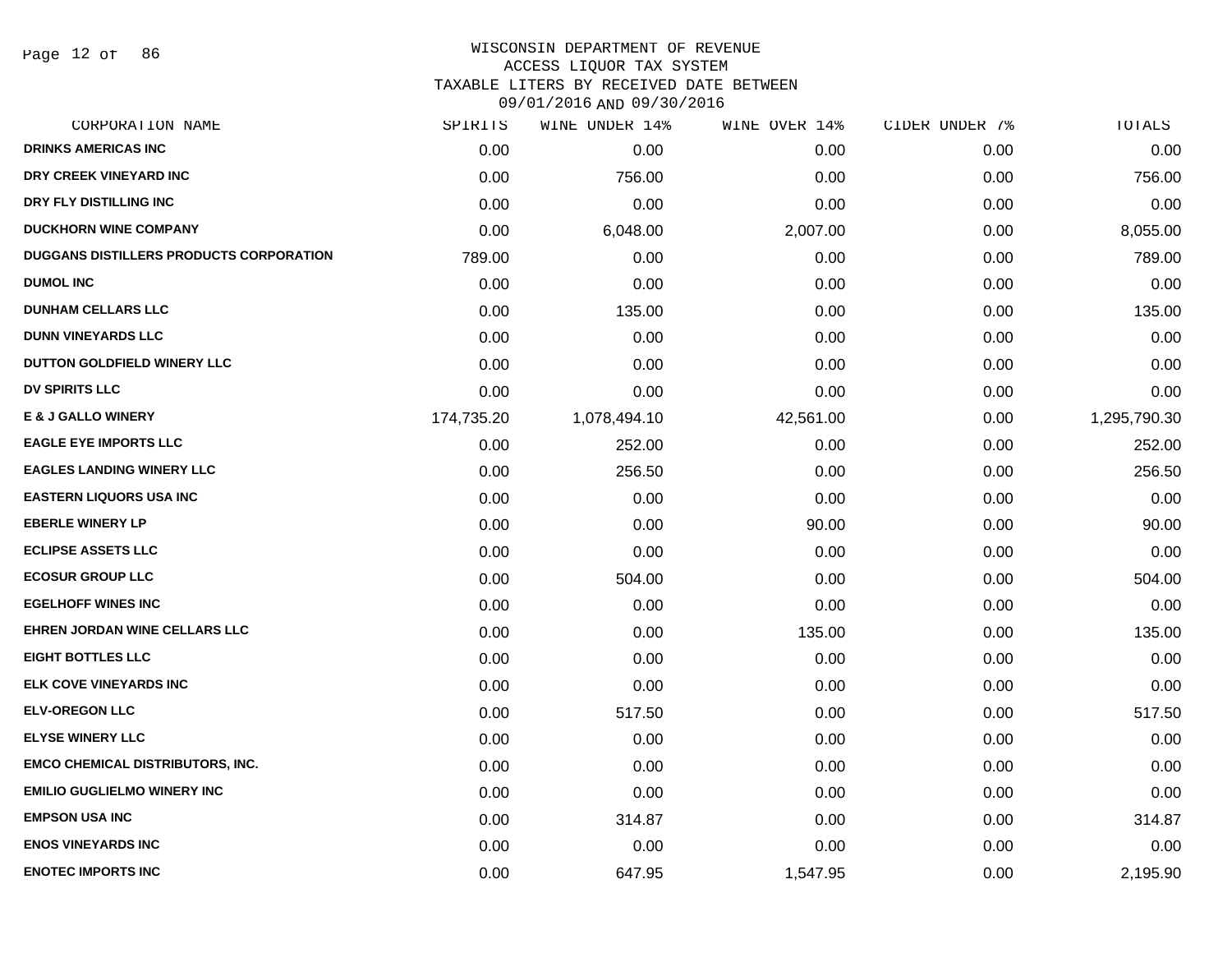| CORPORATION NAME                                 | SPIRITS   | WINE UNDER 14% | WINE OVER 14% | CIDER UNDER 7% | TOTALS    |
|--------------------------------------------------|-----------|----------------|---------------|----------------|-----------|
| <b>ENOVATION BRANDS INC</b>                      | 0.00      | 796.50         | 0.00          | 0.00           | 796.50    |
| <b>EPIC VENTURES INC</b>                         | 0.00      | 0.00           | 0.00          | 0.00           | 0.00      |
| <b>EPICUREAN WINES LLC</b>                       | 0.00      | 0.00           | 0.00          | 0.00           | 0.00      |
| <b>ERIC FLANAGAN</b>                             | 0.00      | 0.00           | 0.00          | 0.00           | 0.00      |
| <b>ERIC TRUMP WINE MANUFACTURING LLC</b>         | 0.00      | 0.00           | 0.00          | 0.00           | 0.00      |
| <b>ERNST A STORM</b>                             | 0.00      | 63.00          | 0.00          | 0.00           | 63.00     |
| <b>ESSER WINES LLC</b>                           | 0.00      | 0.00           | 0.00          | 0.00           | 0.00      |
| <b>EUGENE WINE CELLARS LLC</b>                   | 0.00      | 0.00           | 0.00          | 0.00           | 0.00      |
| <b>EUROPEAN IMPORTS &amp; EXPORTS LLC</b>        | 0.00      | 0.00           | 0.00          | 0.00           | 0.00      |
| <b>EUROPEAN WINE IMPORTS INC</b>                 | 0.00      | 693.00         | 0.00          | 0.00           | 693.00    |
| <b>EVAKI INC</b>                                 | 0.00      | 0.00           | 0.00          | 0.00           | 0.00      |
| EVESHAM WOOD VINEYARD AND WINERY LLC             | 0.00      | 0.00           | 0.00          | 0.00           | 0.00      |
| <b>EXCELSIOR WINE COMPANY LLC</b>                | 0.00      | 10,115.46      | 40.50         | 0.00           | 10,155.96 |
| <b>F KORBEL &amp; BROS INC</b>                   | 0.00      | 99.00          | 0.00          | 0.00           | 99.00     |
| <b>FL NAVARRO LIMITED</b>                        | 0.00      | 0.00           | 0.00          | 0.00           | 0.00      |
| <b>F&amp;F FINE WINES INTERNATIONAL INC</b>      | 0.00      | 279.00         | 0.00          | 0.00           | 279.00    |
| <b>F.X. MAGNER SELECTIONS, INC.</b>              | 0.00      | 0.00           | 0.00          | 0.00           | 0.00      |
| <b>FANTIS IMPORTS INC</b>                        | 0.00      | 0.00           | 0.00          | 0.00           | 0.00      |
| <b>FAR NORTH SPIRITS INC</b>                     | 0.00      | 0.00           | 0.00          | 0.00           | 0.00      |
| <b>FASEL SHENSTONE LLC</b>                       | 72.00     | 0.00           | 440.25        | 0.00           | 512.25    |
| <b>FERRARI CARANO VINEYARDS &amp; WINERY LLC</b> | 0.00      | 1,188.00       | 783.00        | 0.00           | 1,971.00  |
| <b>FETZER VINEYARDS</b>                          | 0.00      | 24,316.33      | 4,320.00      | 0.00           | 28,636.33 |
| <b>FIDDLEHEAD CELLARS LP</b>                     | 0.00      | 0.00           | 0.00          | 0.00           | 0.00      |
| <b>FIELD STONE WINERY &amp; VINEYARD INC</b>     | 0.00      | 0.00           | 0.00          | 0.00           | 0.00      |
| <b>FIFTH GENERATION INC</b>                      | 97,314.60 | 0.00           | 0.00          | 0.00           | 97,314.60 |
| FIFTY FOURTH STREET ENTERPRISES LLC              | 180.00    | 0.00           | 0.00          | 0.00           | 180.00    |
| <b>FIJI WATER COMPANY HOLDINGS LLC</b>           | 0.00      | 0.00           | 1,633.50      | 0.00           | 1,633.50  |
| <b>FIRE HOUSE LLC</b>                            | 0.00      | 315.00         | 270.00        | 0.00           | 585.00    |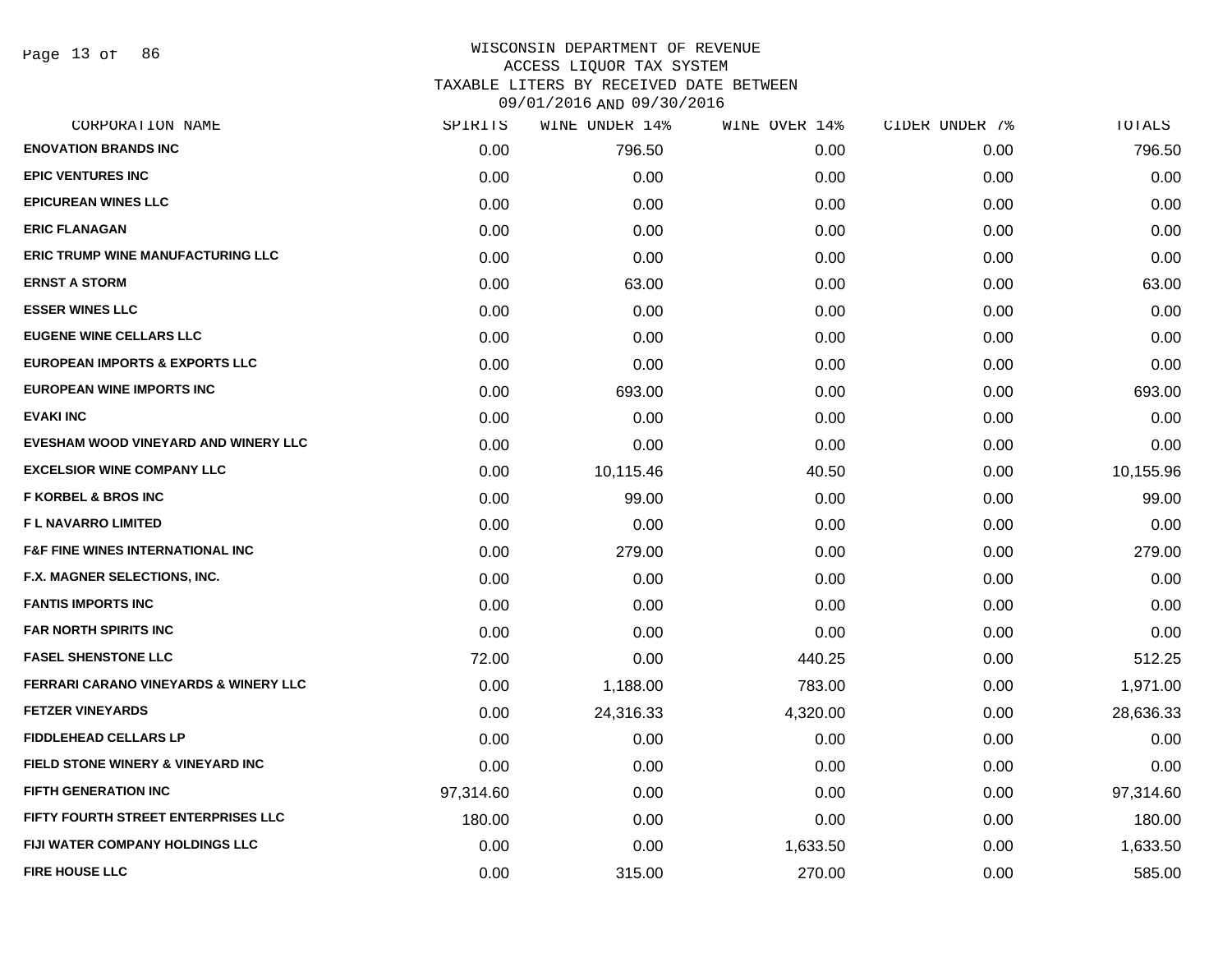#### WISCONSIN DEPARTMENT OF REVENUE ACCESS LIQUOR TAX SYSTEM TAXABLE LITERS BY RECEIVED DATE BETWEEN

| CORPORATION NAME                         | SPIRITS  | WINE UNDER 14% | WINE OVER 14% | CIDER UNDER 7% | TOTALS    |
|------------------------------------------|----------|----------------|---------------|----------------|-----------|
| <b>FIRESTEED CORPORATION</b>             | 0.00     | 1,188.00       | 0.00          | 0.00           | 1,188.00  |
| <b>FISHER VINEYARDS</b>                  | 0.00     | 0.00           | 0.00          | 0.00           | 0.00      |
| <b>FJN FINE WINES LLC</b>                | 0.00     | 522.00         | 0.00          | 0.00           | 522.00    |
| <b>FLAVOR SEEKERS LLC</b>                | 0.00     | 0.00           | 0.00          | 0.00           | 0.00      |
| <b>FLORA SPRINGS WINE COMPANY</b>        | 0.00     | 63.00          | 315.00        | 0.00           | 378.00    |
| <b>FN CELLARS LLC</b>                    | 0.00     | 0.00           | 184.50        | 0.00           | 184.50    |
| <b>FOLEY FAMILY WINES INC</b>            | 0.00     | 13,614.16      | 4,111.87      | 0.00           | 17,726.03 |
| <b>FOLIO WINE COMPANY LLC</b>            | 0.00     | 4,095.00       | 229.50        | 0.00           | 4,324.50  |
| FORT ROSS VINEYARD & WINERY LLC          | 0.00     | 0.00           | 0.00          | 0.00           | 0.00      |
| <b>FOUR BEARS WINERY LLC</b>             | 0.00     | 504.00         | 0.00          | 0.00           | 504.00    |
| FOUR DAUGHTERS VINEYARD AND WINERY LLC   | 0.00     | 0.00           | 0.00          | 7,915.40       | 7,915.40  |
| FOUR ROSES DISTILLERY LLC                | 1,146.00 | 0.00           | 0.00          | 0.00           | 1,146.00  |
| <b>FOWLES WINE USA INC</b>               | 0.00     | 90.00          | 0.00          | 0.00           | 90.00     |
| <b>FOXEN VINEYARD INC</b>                | 0.00     | 0.00           | 0.00          | 0.00           | 0.00      |
| <b>FRANCIS COPPOLA WINERY LLC</b>        | 0.00     | 23,840.44      | 90.00         | 0.00           | 23,930.44 |
| <b>FRANK FAMILY VINEYARDS LLC</b>        | 0.00     | 0.00           | 1,260.00      | 0.00           | 1,260.00  |
| <b>FRANK LIN DISTILLERS PRODUCTS LTD</b> | 2,447.94 | 0.00           | 0.00          | 0.00           | 2,447.94  |
| <b>FRED C SCHERRER</b>                   | 0.00     | 0.00           | 0.00          | 0.00           | 0.00      |
| <b>FREDERICK WILDMAN &amp; SONS LTD</b>  | 234.00   | 22,611.00      | 45.00         | 0.00           | 22,890.00 |
| <b>FREELANCE WINES LLC</b>               | 0.00     | 0.00           | 0.00          | 0.00           | 0.00      |
| <b>FREIXENET USA INC</b>                 | 0.00     | 3,068.86       | 0.00          | 0.00           | 3,068.86  |
| <b>FREY VINEYARDS LTD</b>                | 0.00     | 129.00         | 0.00          | 0.00           | 129.00    |
| <b>FRIEND WINE MARKETING</b>             | 0.00     | 0.00           | 0.00          | 0.00           | 0.00      |
| <b>FRITZ CELLARS INC</b>                 | 0.00     | 0.00           | 0.00          | 0.00           | 0.00      |
| <b>FROGS LEAP WINERY</b>                 | 0.00     | 711.00         | 0.00          | 0.00           | 711.00    |
| <b>FRONTIER CORPORATION</b>              | 0.00     | 378.00         | 0.00          | 0.00           | 378.00    |
| <b>FRUIT OF THE VINES INC</b>            | 0.00     | 216.02         | 0.00          | 0.00           | 216.02    |
| FULL THROTTLE SLOON SHINE LLC            | 0.00     | 0.00           | 0.00          | 0.00           | 0.00      |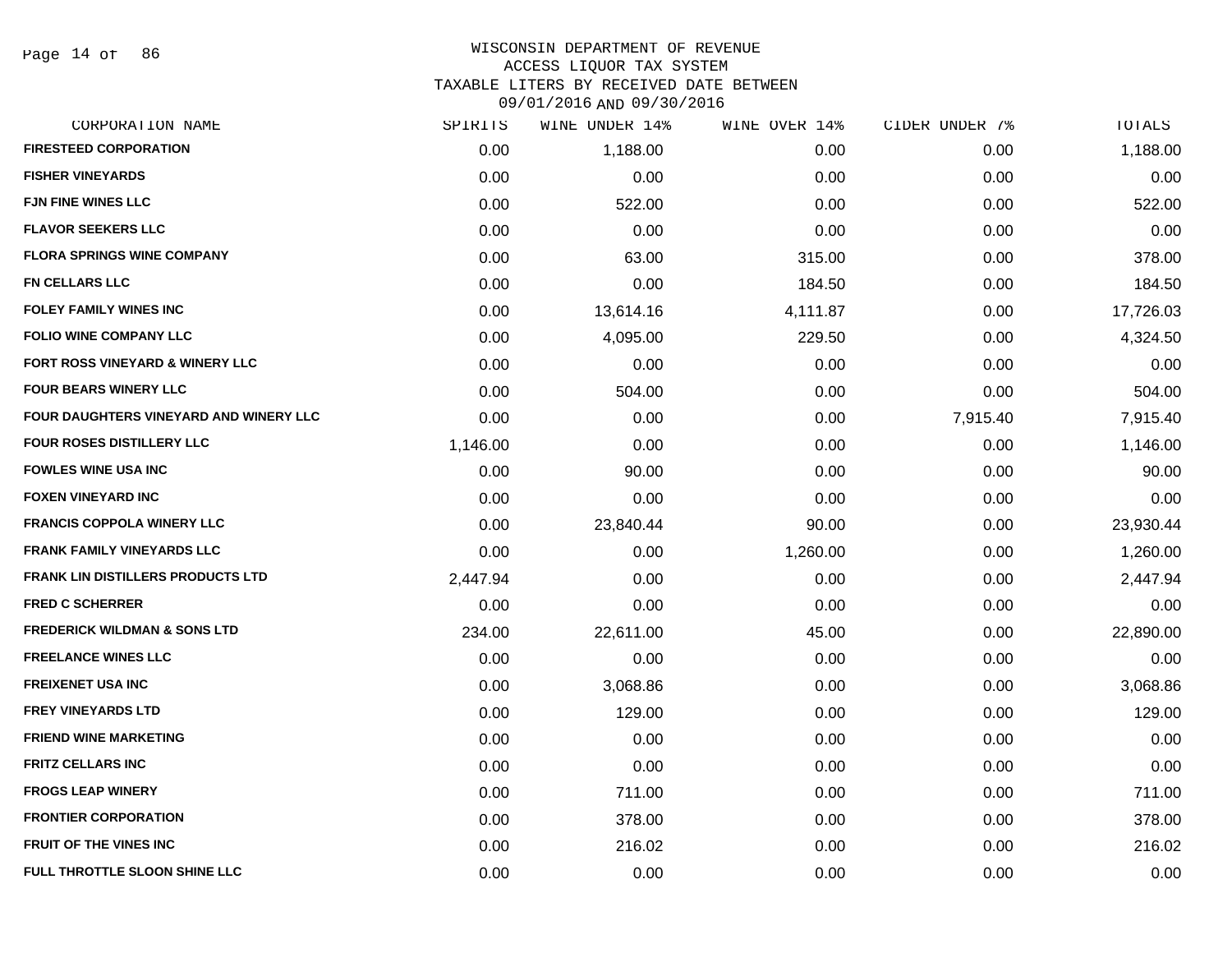| CORPORATION NAME                                    | SPIRITS  | WINE UNDER 14% | WINE OVER 14% | CIDER UNDER 7% | TOTALS   |
|-----------------------------------------------------|----------|----------------|---------------|----------------|----------|
| <b>FULTON STREET BREWERY LLC</b>                    | 0.00     | 0.00           | 0.00          | 0.00           | 0.00     |
| <b>G K SKAGGS INC</b>                               | 0.00     | 0.00           | 0.00          | 0.00           | 0.00     |
| G.S.W.C. INC.                                       | 0.00     | 0.00           | 0.00          | 0.00           | 0.00     |
| <b>GAMBA VINEYARDS AND WINERY LLC</b>               | 0.00     | 0.00           | 0.00          | 0.00           | 0.00     |
| <b>GAMBLE FAMILY VINEYARDS LLC</b>                  | 0.00     | 0.00           | 0.00          | 0.00           | 0.00     |
| <b>GENERATIONS OF SONOMA LLC</b>                    | 0.00     | 0.00           | 0.00          | 0.00           | 0.00     |
| <b>GENESEO PARTNERS LP</b>                          | 0.00     | 0.00           | 9.00          | 0.00           | 9.00     |
| <b>GEORGE BOZIC JR</b>                              | 0.00     | 0.00           | 0.00          | 0.00           | 0.00     |
| <b>GERBER, GERBER &amp; GERBER DISCLAIMER TRUST</b> | 0.00     | 972.00         | 0.00          | 0.00           | 972.00   |
| <b>GF WINES LLC</b>                                 | 0.00     | 0.00           | 0.00          | 0.00           | 0.00     |
| <b>GH HOLDINGS LP</b>                               | 0.00     | 0.00           | 0.00          | 0.00           | 0.00     |
| <b>GIBSON WINE COMPANY</b>                          | 0.00     | 0.00           | 0.00          | 0.00           | 0.00     |
| <b>GILBERT CELLARS LLC</b>                          | 0.00     | 0.00           | 0.00          | 0.00           | 0.00     |
| <b>GLOBAL SPIRITS USA LLC</b>                       | 2,653.50 | 0.00           | 0.00          | 0.00           | 2,653.50 |
| <b>GLOBAL VINEYARD IMPORTERS INC</b>                | 0.00     | 0.00           | 0.00          | 0.00           | 0.00     |
| <b>GLUNZ FAMILY WINERY &amp; CELLARS INC</b>        | 0.00     | 168.00         | 0.00          | 0.00           | 168.00   |
| <b>GMS WINERY LLC</b>                               | 0.00     | 252.00         | 0.00          | 0.00           | 252.00   |
| <b>GNEKOW FAMILY WINERY LLC</b>                     | 0.00     | 0.00           | 756.00        | 0.00           | 756.00   |
| <b>GOAMERICAGO BEVERAGES LLC</b>                    | 0.00     | 0.00           | 0.00          | 0.00           | 0.00     |
| <b>GOLDSCHMIDT VINEYARDS LLC</b>                    | 0.00     | 126.00         | 1,386.00      | 0.00           | 1,512.00 |
| <b>GOOSE RIDGE LLC</b>                              | 0.00     | 504.00         | 126.00        | 0.00           | 630.00   |
| <b>GORDON BROTHERS CELLARS INC</b>                  | 0.00     | 1.50           | 0.00          | 0.00           | 1.50     |
| <b>GOTHIC WINE LLC</b>                              | 0.00     | 0.00           | 0.00          | 0.00           | 0.00     |
| <b>GRAPE SOLUTIONS INC</b>                          | 0.00     | 0.00           | 0.00          | 0.00           | 0.00     |
| <b>GRAPE VISIONS LLC</b>                            | 0.00     | 0.00           | 0.00          | 0.00           | 0.00     |
| <b>GRAPES OF SPAIN INC</b>                          | 0.00     | 0.00           | 0.00          | 0.00           | 0.00     |
| <b>GREAT DOMAINS &amp; ESTATES LLC</b>              | 0.00     | 0.00           | 0.00          | 0.00           | 0.00     |
| <b>GREG &amp; GREG INC</b>                          | 0.00     | 0.00           | 0.00          | 0.00           | 0.00     |
|                                                     |          |                |               |                |          |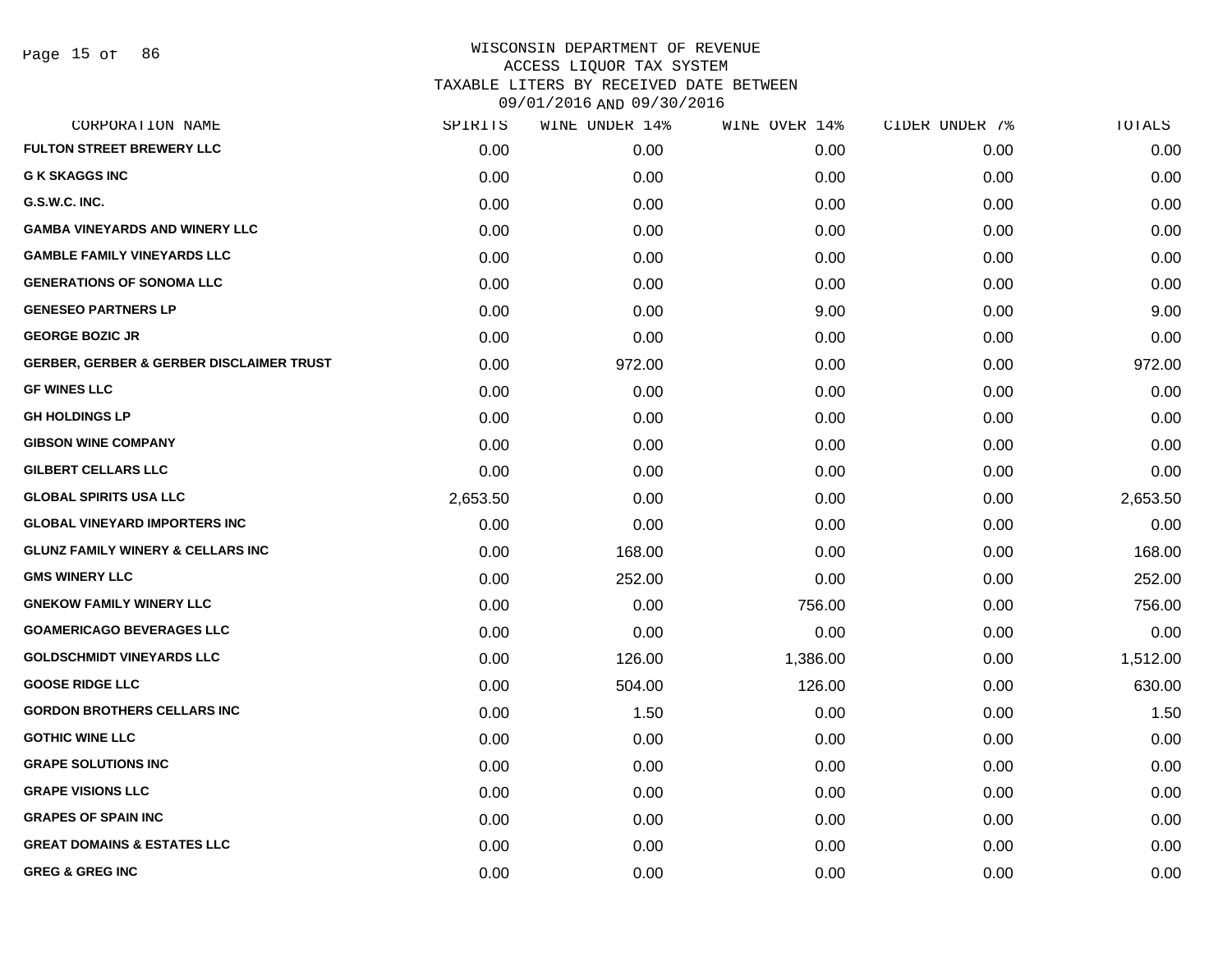Page 16 of 86

| CORPORATION NAME                           | SPIRITS    | WINE UNDER 14% | WINE OVER 14% | CIDER UNDER 7% | TOTALS     |
|--------------------------------------------|------------|----------------|---------------|----------------|------------|
| <b>GREG &amp; PAM HARRINGTON WINES LLC</b> | 0.00       | 0.00           | 0.00          | 0.00           | 0.00       |
| <b>GREG KRILL</b>                          | 0.00       | 0.00           | 0.00          | 0.00           | 0.00       |
| <b>GREG SANDERS</b>                        | 0.00       | 0.00           | 0.00          | 0.00           | 0.00       |
| <b>GREGORY F BUONOCORE</b>                 | 0.00       | 0.00           | 0.00          | 0.00           | 0.00       |
| <b>GREGORY GRAZIANO</b>                    | 0.00       | 0.00           | 0.00          | 0.00           | 0.00       |
| <b>GRGICH HILLS CELLAR</b>                 | 0.00       | 0.00           | 1,197.00      | 0.00           | 1,197.00   |
| <b>GROTH VINEYARDS &amp; WINERY LLC</b>    | 0.00       | 0.00           | 1,192.50      | 0.00           | 1,192.50   |
| <b>GUARACHI WINE PARTNERS INC</b>          | 0.00       | 3,015.00       | 189.00        | 0.00           | 3,204.00   |
| <b>H ERIK ZETTERSTROM</b>                  | 0.00       | 0.00           | 0.00          | 0.00           | 0.00       |
| <b>H2 VINO LLC</b>                         | 0.00       | 0.00           | 0.00          | 0.00           | 0.00       |
| <b>HAAS BROTHERS INC</b>                   | 0.00       | 0.00           | 0.00          | 0.00           | 0.00       |
| <b>HAHN FAMILY WINES</b>                   | 0.00       | 0.00           | 3,276.00      | 0.00           | 3,276.00   |
| <b>HALBY MARKETING INC</b>                 | 0.00       | 2,712.00       | 0.00          | 0.00           | 2,712.00   |
| <b>HALCYON SYNDICATE LTD LLC</b>           | 0.00       | 0.00           | 0.00          | 0.00           | 0.00       |
| <b>HALL WINES LLC</b>                      | 0.00       | 0.00           | 513.00        | 0.00           | 513.00     |
| <b>HAMEL FAMILY WINES LLC</b>              | 0.00       | 0.00           | 0.00          | 0.00           | 0.00       |
| <b>HAND PICKED SELECTIONS INC</b>          | 0.00       | 693.00         | 0.00          | 0.00           | 693.00     |
| <b>HARDY USA LTD</b>                       | 184.50     | 0.00           | 0.00          | 0.00           | 184.50     |
| <b>HARLAN ESTATE WINERY INC</b>            | 0.00       | 0.00           | 0.00          | 0.00           | 0.00       |
| <b>HARRIS &amp; HARRIS</b>                 | 0.00       | 0.00           | 0.00          | 0.00           | 0.00       |
| HARTWELL VINEYARDS LLC                     | 0.00       | 0.00           | 0.00          | 0.00           | 0.00       |
| <b>HAWAII SEA SPIRITS LLC</b>              | 360.00     | 0.00           | 0.00          | 0.00           | 360.00     |
| <b>HDD LLC</b>                             | 0.00       | 630.00         | 0.00          | 0.00           | 630.00     |
| <b>HEADFRAME SPIRITS INC</b>               | 0.00       | 0.00           | 0.00          | 0.00           | 0.00       |
| <b>HEAVEN HILL DISTILLERIES INC</b>        | 328,730.40 | 648.00         | 1,845.00      | 0.00           | 331,223.40 |
| <b>HEINEKEN USA INCORPORATED</b>           | 0.00       | 0.00           | 0.00          | 31,533.00      | 31,533.00  |
| <b>HEITZ WINE CELLARS</b>                  | 0.00       | 27.00          | 139.50        | 0.00           | 166.50     |
| <b>HEMISPHERE WINE COMPANY INC</b>         | 0.00       | 0.00           | 0.00          | 0.00           | 0.00       |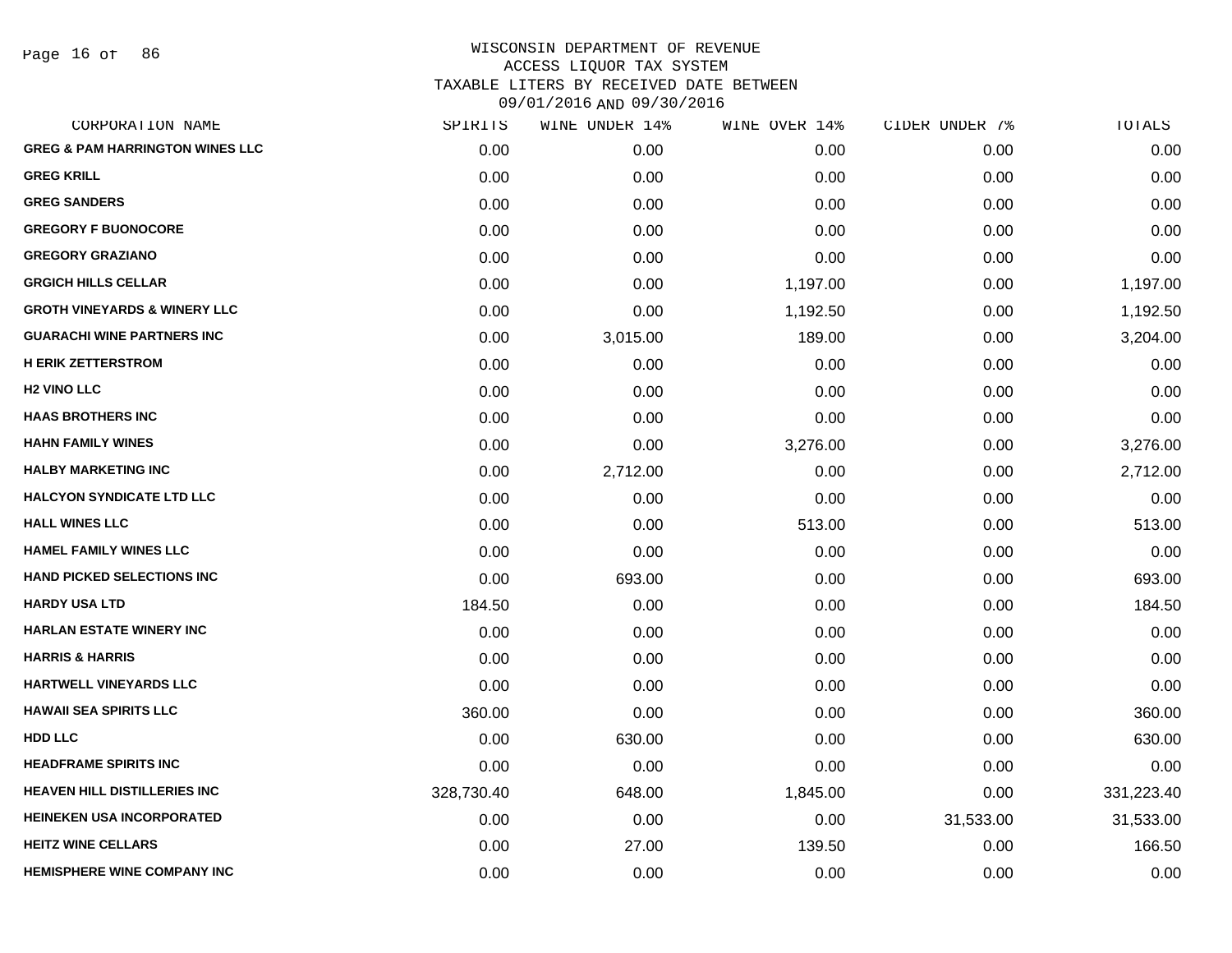| CORPORATION NAME                       | SPIRITS  | WINE UNDER 14% | WINE OVER 14% | CIDER UNDER 7% | TOTALS   |
|----------------------------------------|----------|----------------|---------------|----------------|----------|
| <b>HENDRY PREMIUM IMPORTS INC</b>      | 0.00     | 0.00           | 0.00          | 0.00           | 0.00     |
| <b>HENRIOT INC</b>                     | 0.00     | 134.33         | 0.00          | 0.00           | 134.33   |
| HENRY STEELE IMPORTS LLC               | 0.00     | 0.00           | 0.00          | 0.00           | 0.00     |
| <b>HERITAGE DISTILLING COMPANY INC</b> | 0.00     | 0.00           | 0.00          | 0.00           | 0.00     |
| <b>HERITAGE LINK BRANDS LLC</b>        | 0.00     | 0.00           | 0.00          | 0.00           | 0.00     |
| <b>HERITAGE WINE CELLARS LTD</b>       | 0.00     | 1,557.00       | 0.00          | 0.00           | 1,557.00 |
| <b>HERMAN STORY WINES INC</b>          | 0.00     | 0.00           | 90.00         | 0.00           | 90.00    |
| <b>HERON WINES INC</b>                 | 0.00     | 0.00           | 0.00          | 0.00           | 0.00     |
| <b>HEYDAY CORPORATION</b>              | 0.00     | 0.00           | 0.00          | 0.00           | 0.00     |
| <b>HIDALGO IMPORTS LLC</b>             | 0.00     | 0.00           | 0.00          | 0.00           | 0.00     |
| <b>HIGH WEST DISTILLERY LLC</b>        | 661.50   | 0.00           | 0.00          | 0.00           | 661.50   |
| <b>HILL ESTATES INC</b>                | 0.00     | 0.00           | 378.00        | 0.00           | 378.00   |
| <b>HIRSCH WINERY LLC</b>               | 0.00     | 36.00          | 0.00          | 0.00           | 36.00    |
| <b>HIWWS INC</b>                       | 0.00     | 0.00           | 0.00          | 0.00           | 0.00     |
| HONIG VINEYARD AND WINERY LLC          | 0.00     | 405.00         | 189.00        | 0.00           | 594.00   |
| <b>HOOD RIVER DISTILLERS INC</b>       | 2,979.00 | 0.00           | 0.00          | 0.00           | 2,979.00 |
| <b>HOOD RIVER DISTILLERS INC</b>       | 0.00     | 0.00           | 0.00          | 0.00           | 0.00     |
| <b>HOPE WINE LLC</b>                   | 0.00     | 0.00           | 0.00          | 0.00           | 0.00     |
| <b>HOTCOOP LLC</b>                     | 0.00     | 0.00           | 0.00          | 0.00           | 0.00     |
| <b>HOURGLASS WINE COMPANY INC</b>      | 0.00     | 0.00           | 0.00          | 0.00           | 0.00     |
| <b>HUA YUAN</b>                        | 0.00     | 0.00           | 0.00          | 0.00           | 0.00     |
| <b>HUBER ORCHARDS INC</b>              | 0.00     | 0.00           | 0.00          | 0.00           | 0.00     |
| <b>HUNEEUS VINTNERS LLC</b>            | 0.00     | 0.00           | 0.00          | 0.00           | 0.00     |
| <b>HUSCH VINEYARDS INC</b>             | 0.00     | 0.00           | 0.00          | 0.00           | 0.00     |
| <b>HYATT FARM PARTNERSHIP</b>          | 0.00     | 0.00           | 0.00          | 0.00           | 0.00     |
| <b>ICONIC WINES LLC</b>                | 0.00     | 0.00           | 0.00          | 0.00           | 0.00     |
| <b>IDEAL WINE &amp; SPIRITS CO INC</b> | 0.00     | 0.00           | 0.00          | 0.00           | 0.00     |
| <b>ILLAHE VINEYARDS AND WINERY INC</b> | 0.00     | 252.00         | 0.00          | 0.00           | 252.00   |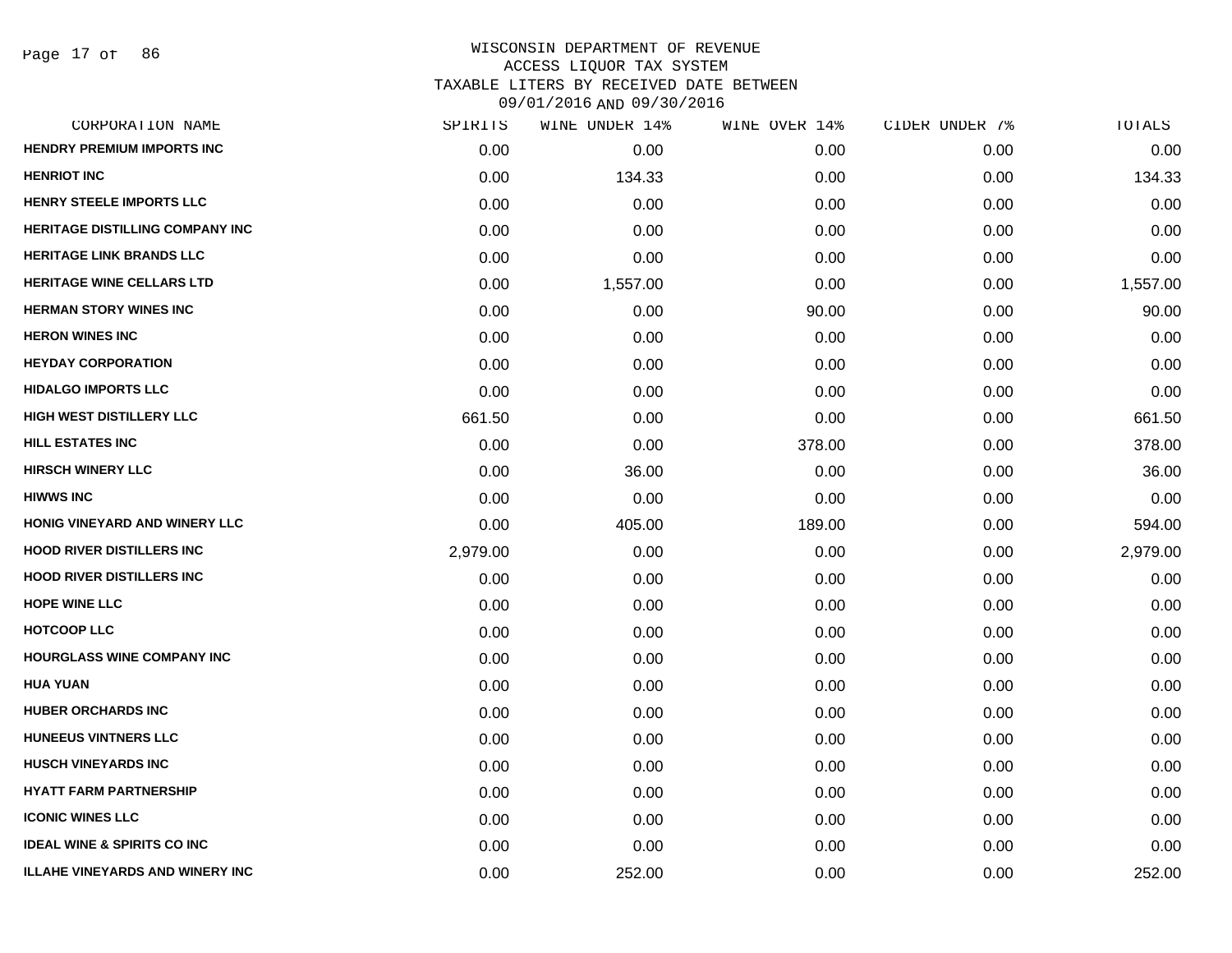Page 18 of 86

| CORPORATION NAME                           | SPIRITS  | WINE UNDER 14% | WINE OVER 14% | CIDER UNDER 7% | TOTALS    |
|--------------------------------------------|----------|----------------|---------------|----------------|-----------|
| <b>ILLYRIAN IMPORT INC</b>                 | 567.00   | 54.00          | 0.00          | 0.00           | 621.00    |
| <b>IMPERIAL BRANDS INC</b>                 | 3,060.00 | 0.00           | 0.00          | 0.00           | 3,060.00  |
| <b>IMPEX BEVERAGES INC</b>                 | 85.50    | 0.00           | 0.00          | 0.00           | 85.50     |
| IN AGAVE WE TRUST LLC                      | 140.25   | 0.00           | 0.00          | 0.00           | 140.25    |
| <b>INDIGENOUS SELECTIONS LLC</b>           | 24.00    | 27.00          | 81.00         | 0.00           | 132.00    |
| <b>INDIGO WINE GROUP LLC</b>               | 0.00     | 1,224.00       | 0.00          | 0.00           | 1,224.00  |
| <b>INDIO SPIRITS INC</b>                   | 0.00     | 0.00           | 0.00          | 0.00           | 0.00      |
| <b>INTEGRITY WINES LLC</b>                 | 0.00     | 0.00           | 0.00          | 0.00           | 0.00      |
| <b>INTERNATIONAL SPIRITS AND WINES LLC</b> | 0.00     | 0.00           | 0.00          | 0.00           | 0.00      |
| <b>INTERNATIONAL VINES INC</b>             | 0.00     | 0.00           | 0.00          | 0.00           | 0.00      |
| <b>INTERSECT BEVERAGE LLC</b>              | 0.00     | 0.00           | 0.00          | 0.00           | 0.00      |
| <b>INTERTRADE USA COMPANY</b>              | 0.00     | 0.00           | 0.00          | 0.00           | 0.00      |
| <b>INVESTOR'S OF AMERICA LP</b>            | 0.00     | 0.00           | 0.00          | 0.00           | 0.00      |
| <b>ION BEVERAGES LLC</b>                   | 0.00     | 0.00           | 0.00          | 0.00           | 0.00      |
| <b>IRON HORSE VINEYARDS LP</b>             | 0.00     | 0.00           | 0.00          | 0.00           | 0.00      |
| <b>J &amp; D WINES INC</b>                 | 0.00     | 0.00           | 0.00          | 0.00           | 0.00      |
| <b>J K WILLIAMS DISTILLING LLC</b>         | 0.00     | 0.00           | 0.00          | 0.00           | 0.00      |
| <b>J LOHR WINERY CORP</b>                  | 0.00     | 8,694.00       | 0.00          | 0.00           | 8,694.00  |
| <b>J PEDRONCELLI WINERY</b>                | 0.00     | 378.00         | 252.00        | 0.00           | 630.00    |
| <b>J-NH WINE GROUP LLC</b>                 | 0.00     | 0.00           | 0.00          | 0.00           | 0.00      |
| <b>J3 WINE PARTNERS LLC</b>                | 0.00     | 0.00           | 0.00          | 0.00           | 0.00      |
| <b>JACK POUST &amp; COMPANY INC</b>        | 0.00     | 1,008.00       | 9.00          | 0.00           | 1,017.00  |
| <b>JACKSON FAMILY ENTERPRISES INC</b>      | 0.00     | 46,975.50      | 4,817.25      | 0.00           | 51,792.75 |
| <b>JACKY RANDELL TRENTHAM</b>              | 0.00     | 0.00           | 0.00          | 0.00           | 0.00      |
| <b>JACUZZI FAMILY VINEYARDS LLC</b>        | 0.00     | 63.00          | 0.00          | 0.00           | 63.00     |
| <b>JAM CELLARS INC</b>                     | 0.00     | 0.00           | 8,316.00      | 0.00           | 8,316.00  |
| <b>JAMES CLARK</b>                         | 0.00     | 0.00           | 0.00          | 0.00           | 0.00      |
| <b>JAMES E COSMA</b>                       | 0.00     | 468.00         | 0.00          | 0.00           | 468.00    |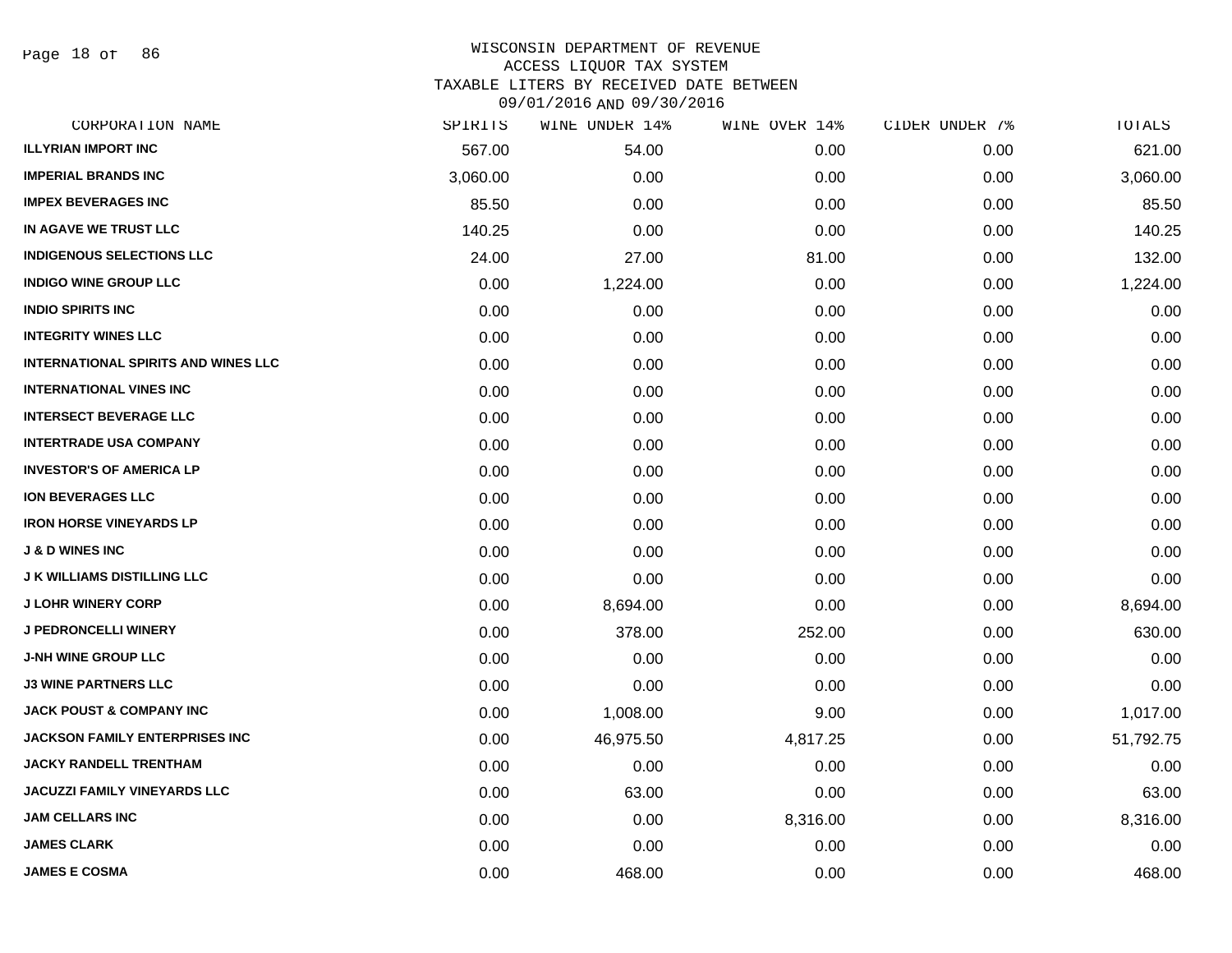Page 19 of 86

#### WISCONSIN DEPARTMENT OF REVENUE ACCESS LIQUOR TAX SYSTEM TAXABLE LITERS BY RECEIVED DATE BETWEEN

| CORPORATION NAME                             | SPIRITS    | WINE UNDER 14% | WINE OVER 14% | CIDER UNDER 7% | TOTALS     |
|----------------------------------------------|------------|----------------|---------------|----------------|------------|
| <b>JAMES J MOORE</b>                         | 0.00       | 0.00           | 0.00          | 0.00           | 0.00       |
| <b>JAMES L LAMBERT</b>                       | 0.00       | 0.00           | 0.00          | 0.00           | 0.00       |
| <b>JAMES MORONEY INC</b>                     | 0.00       | 0.00           | 0.00          | 0.00           | 0.00       |
| <b>JAMES RICKER</b>                          | 40.50      | 14,238.00      | 49.50         | 0.00           | 14,328.00  |
| <b>JAPAN PRESTIGE SAKE INTERNATIONAL INC</b> | 0.00       | 0.00           | 106.03        | 0.00           | 106.03     |
| <b>JARED BURNS</b>                           | 0.00       | 504.00         | 0.00          | 0.00           | 504.00     |
| <b>JARVIS</b>                                | 0.00       | 0.00           | 0.00          | 0.00           | 0.00       |
| <b>JASON J AND MOLLY N DREW</b>              | 0.00       | 0.00           | 0.00          | 0.00           | 0.00       |
| <b>JAX VINEYARDS LLC</b>                     | 0.00       | 0.00           | 0.00          | 0.00           | 0.00       |
| <b>JAY J HEMINWAY</b>                        | 0.00       | 0.00           | 216.00        | 0.00           | 216.00     |
| <b>JAY MIDWEST INC</b>                       | 126.00     | 15.00          | 299.00        | 0.00           | 440.00     |
| <b>JB GEORGE LLC</b>                         | 0.00       | 0.00           | 0.00          | 0.00           | 0.00       |
| <b>JC CELLARS INC</b>                        | 0.00       | 0.00           | 0.00          | 0.00           | 0.00       |
| JEAN CLAUDE BOISSET WINES USA INC            | 0.00       | 2,620.50       | 289.50        | 0.00           | 2,910.00   |
| <b>JEFF QUINT</b>                            | 0.00       | 0.00           | 0.00          | 0.00           | 0.00       |
| <b>JFC INTERNATIONAL INC</b>                 | 0.00       | 2,102.79       | 2,482.09      | 0.00           | 4,584.88   |
| <b>JIM BEAM BRANDS CO</b>                    | 316,083.15 | 171.00         | 0.00          | 0.00           | 316,254.15 |
| JNJ INTERNATIONAL INC                        | 0.00       | 6.00           | 486.00        | 0.00           | 492.00     |
| <b>JOHAN VINEYARDS LLC</b>                   | 0.00       | 0.00           | 0.00          | 0.00           | 0.00       |
| JOHN ANTHONY VINEYARDS LLC                   | 0.00       | 0.00           | 0.00          | 0.00           | 0.00       |
| <b>JON A GERSTENSCHLAGER</b>                 | 0.00       | 0.00           | 0.00          | 0.00           | 0.00       |
| <b>JOSE PASTOR</b>                           | 0.00       | 369.00         | 0.00          | 0.00           | 369.00     |
| JOSEPH PHELPS VINEYARDS LLC                  | 0.00       | 0.00           | 130.50        | 0.00           | 130.50     |
| JOSEPH VICTORI WINES, INC.                   | 0.00       | 1,134.00       | 0.00          | 0.00           | 1,134.00   |
| <b>JOSU GALDOS</b>                           | 0.00       | 0.00           | 0.00          | 0.00           | 0.00       |
| <b>JOTO SAKE LLC</b>                         | 0.00       | 57.60          | 159.84        | 0.00           | 217.44     |
| <b>JOURNEYMAN DISTILLERY LLC</b>             | 162.00     | 0.00           | 0.00          | 0.00           | 162.00     |
| <b>JPPZ INC</b>                              | 0.00       | 0.00           | 0.00          | 0.00           | 0.00       |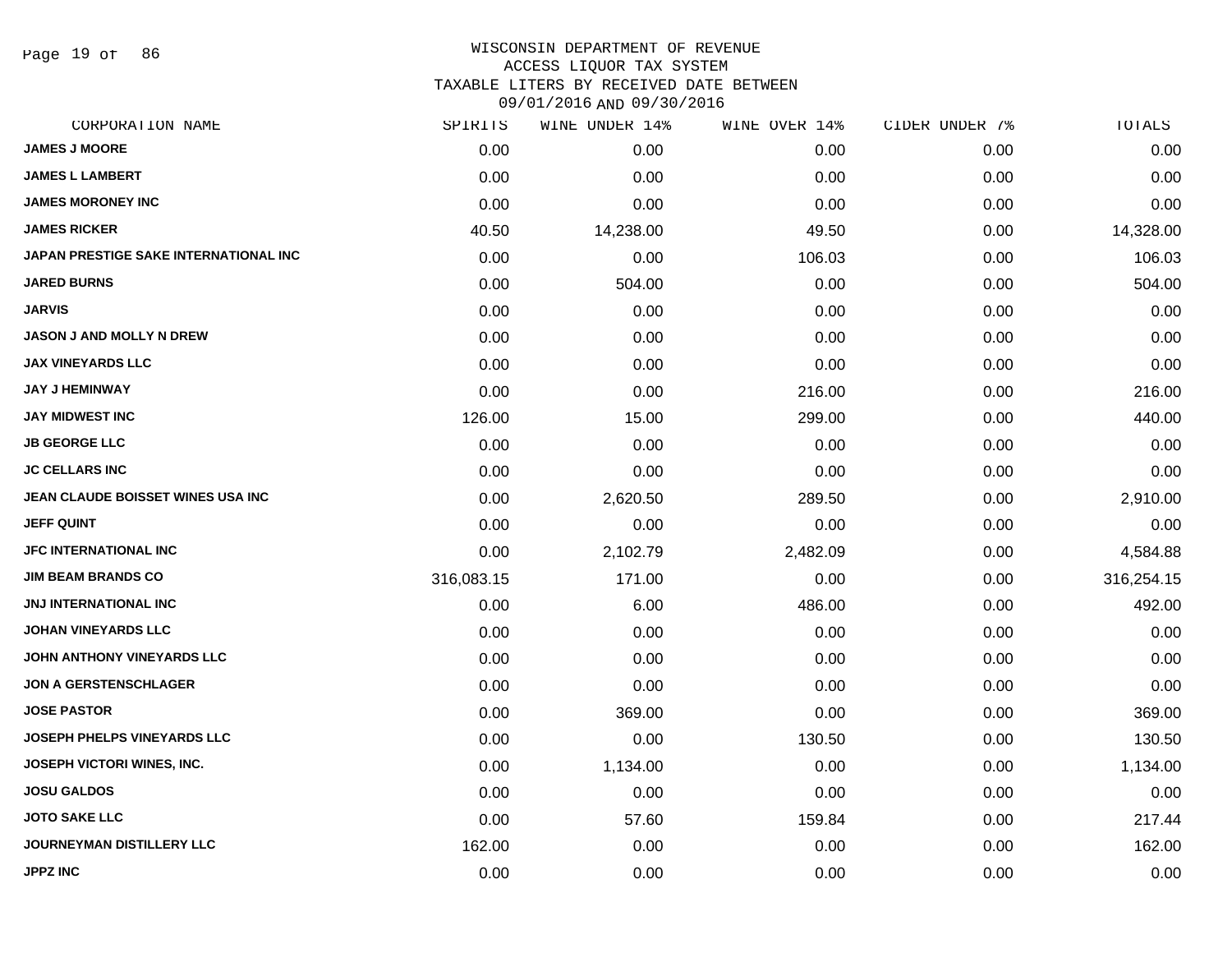Page 20 of 86

| SPIRITS | WINE UNDER 14% | WINE OVER 14% | CIDER UNDER 7% | TOTALS    |
|---------|----------------|---------------|----------------|-----------|
| 0.00    | 0.00           | 0.00          | 0.00           | 0.00      |
| 0.00    | 0.00           | 0.00          | 0.00           | 0.00      |
| 0.00    | 504.00         | 0.00          | 0.00           | 504.00    |
| 0.00    | 126.00         | 0.00          | 0.00           | 126.00    |
| 0.00    | 3,024.00       | 1,008.00      | 0.00           | 4,032.00  |
| 0.00    | 0.00           | 0.00          | 0.00           | 0.00      |
| 0.00    | 0.00           | 0.00          | 0.00           | 0.00      |
| 0.00    | 0.00           | 0.00          | 0.00           | 0.00      |
| 0.00    | 0.00           | 0.00          | 0.00           | 0.00      |
| 0.00    | 180.00         | 0.00          | 0.00           | 180.00    |
| 0.00    | 0.00           | 0.00          | 0.00           | 0.00      |
| 0.00    | 693.00         | 0.00          | 0.00           | 693.00    |
| 693.80  | 0.00           | 0.00          | 0.00           | 693.80    |
| 0.00    | 108.00         | 0.00          | 0.00           | 108.00    |
| 0.00    | 0.00           | 0.00          | 0.00           | 0.00      |
| 0.00    | 702.00         | 0.00          | 0.00           | 702.00    |
| 0.00    | 1,909.50       | 63.00         | 0.00           | 1,972.50  |
| 0.00    | 0.00           | 0.00          | 0.00           | 0.00      |
| 0.00    | 0.00           | 126.00        | 0.00           | 126.00    |
| 0.00    | 0.00           | 0.00          | 0.00           | 0.00      |
| 0.00    | 16,632.00      | 6,709.50      | 0.00           | 23,341.50 |
| 0.00    | 0.00           | 0.00          | 0.00           | 0.00      |
| 0.00    | 0.00           | 630.00        | 0.00           | 630.00    |
| 141.00  | 4,882.50       | 1,678.50      | 0.00           | 6,702.00  |
| 0.00    | 0.00           | 0.00          | 0.00           | 0.00      |
| 0.00    | 0.00           | 0.00          | 0.00           | 0.00      |
| 0.00    | 0.00           | 0.00          | 0.00           | 0.00      |
| 0.00    | 0.00           | 0.00          | 0.00           | 0.00      |
|         |                |               |                |           |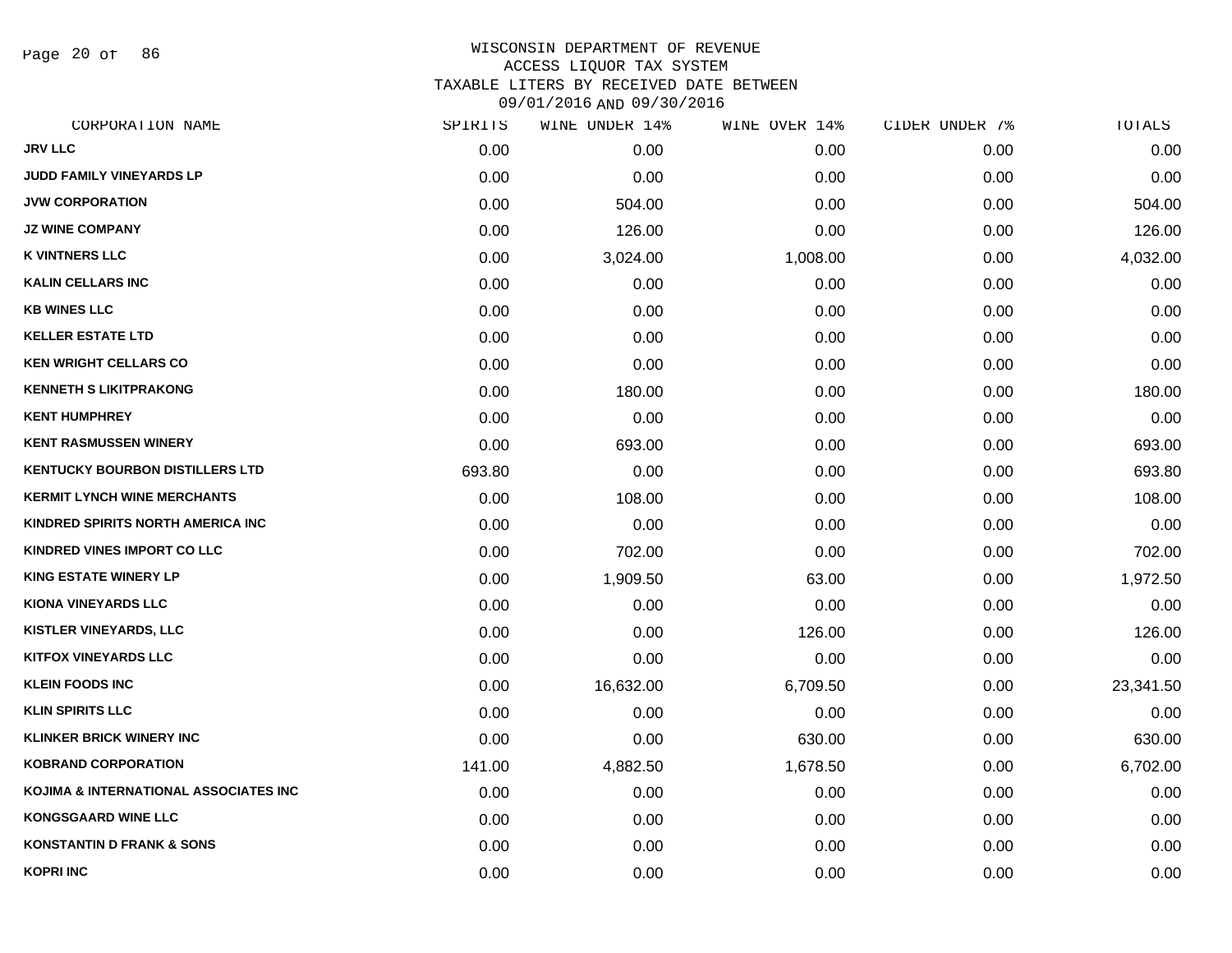Page 21 of 86

| CORPORATION NAME                           | SPIRITS | WINE UNDER 14% | WINE OVER 14% | CIDER UNDER 7% | TOTALS   |
|--------------------------------------------|---------|----------------|---------------|----------------|----------|
| <b>KOVAL INC</b>                           | 91.54   | 0.00           | 0.00          | 0.00           | 91.54    |
| <b>KRISTINE ASHE</b>                       | 0.00    | 0.00           | 0.00          | 0.00           | 0.00     |
| <b>KRUPP BROTHERS LLC</b>                  | 0.00    | 0.00           | 94.50         | 0.00           | 94.50    |
| <b>KYSELA PERE ET FILS LTD</b>             | 0.00    | 2,609.25       | 97.56         | 0.00           | 2,706.81 |
| <b>L &amp; L IMPORTS LLC</b>               | 0.00    | 0.00           | 0.00          | 0.00           | 0.00     |
| <b>L C WINE</b>                            | 0.00    | 0.00           | 0.00          | 0.00           | 0.00     |
| L FOPPIANO WINE CO INC                     | 0.00    | 0.00           | 0.00          | 0.00           | 0.00     |
| <b>L&amp;C WINE COUNTRY OPERATIONS LLC</b> | 0.00    | 0.00           | 0.00          | 0.00           | 0.00     |
| <b>LADERA WINERY LLC</b>                   | 0.00    | 33.00          | 90.00         | 0.00           | 123.00   |
| <b>LAETITIA VINEYARD &amp; WINERY INC</b>  | 0.00    | 0.00           | 0.00          | 0.00           | 0.00     |
| <b>LAIRD &amp; COMPANY</b>                 | 396.00  | 0.00           | 0.00          | 0.00           | 396.00   |
| <b>LANCE C RANDOLPH</b>                    | 0.00    | 378.00         | 0.00          | 0.00           | 378.00   |
| <b>LANGDON SHIVERICK INC</b>               | 0.00    | 0.00           | 0.00          | 0.00           | 0.00     |
| <b>LANGE WINERY LLC</b>                    | 0.00    | 0.00           | 0.00          | 0.00           | 0.00     |
| <b>LAPHAM SALES &amp; MARKETING INC</b>    | 0.00    | 0.00           | 0.00          | 0.00           | 0.00     |
| <b>LATITUDE BEVERAGE COMPANY</b>           | 0.00    | 0.00           | 0.00          | 0.00           | 0.00     |
| <b>LAURENT-PERRIER US INC</b>              | 0.00    | 0.00           | 0.00          | 0.00           | 0.00     |
| <b>LAVA SPRINGS INC</b>                    | 0.00    | 0.00           | 0.00          | 0.00           | 0.00     |
| <b>LCF WINE COMPANY LLC</b>                | 0.00    | 378.00         | 126.00        | 0.00           | 504.00   |
| LE CEP II INC                              | 0.00    | 0.00           | 0.00          | 0.00           | 0.00     |
| LE GRAND COURTAGE LLC                      | 0.00    | 71.88          | 0.00          | 0.00           | 71.88    |
| LE RAISIN IMPORTS LLC                      | 0.00    | 0.00           | 0.00          | 0.00           | 0.00     |
| <b>LEAH M SULLBERG</b>                     | 0.00    | 0.00           | 0.00          | 0.00           | 0.00     |
| LEFT COAST CELLARS LLC                     | 0.00    | 0.00           | 0.00          | 0.00           | 0.00     |
| <b>LEMELSON WINERY LLC</b>                 | 0.00    | 0.00           | 0.00          | 0.00           | 0.00     |
| <b>LEONARD KREUSCH INC</b>                 | 0.00    | 918.95         | 0.00          | 0.00           | 918.95   |
| <b>LEONARDINI FAMILY WINERY LLC</b>        | 0.00    | 0.00           | 189.00        | 0.00           | 189.00   |
| <b>LEONETTI CELLAR LLC</b>                 | 0.00    | 0.00           | 0.00          | 0.00           | 0.00     |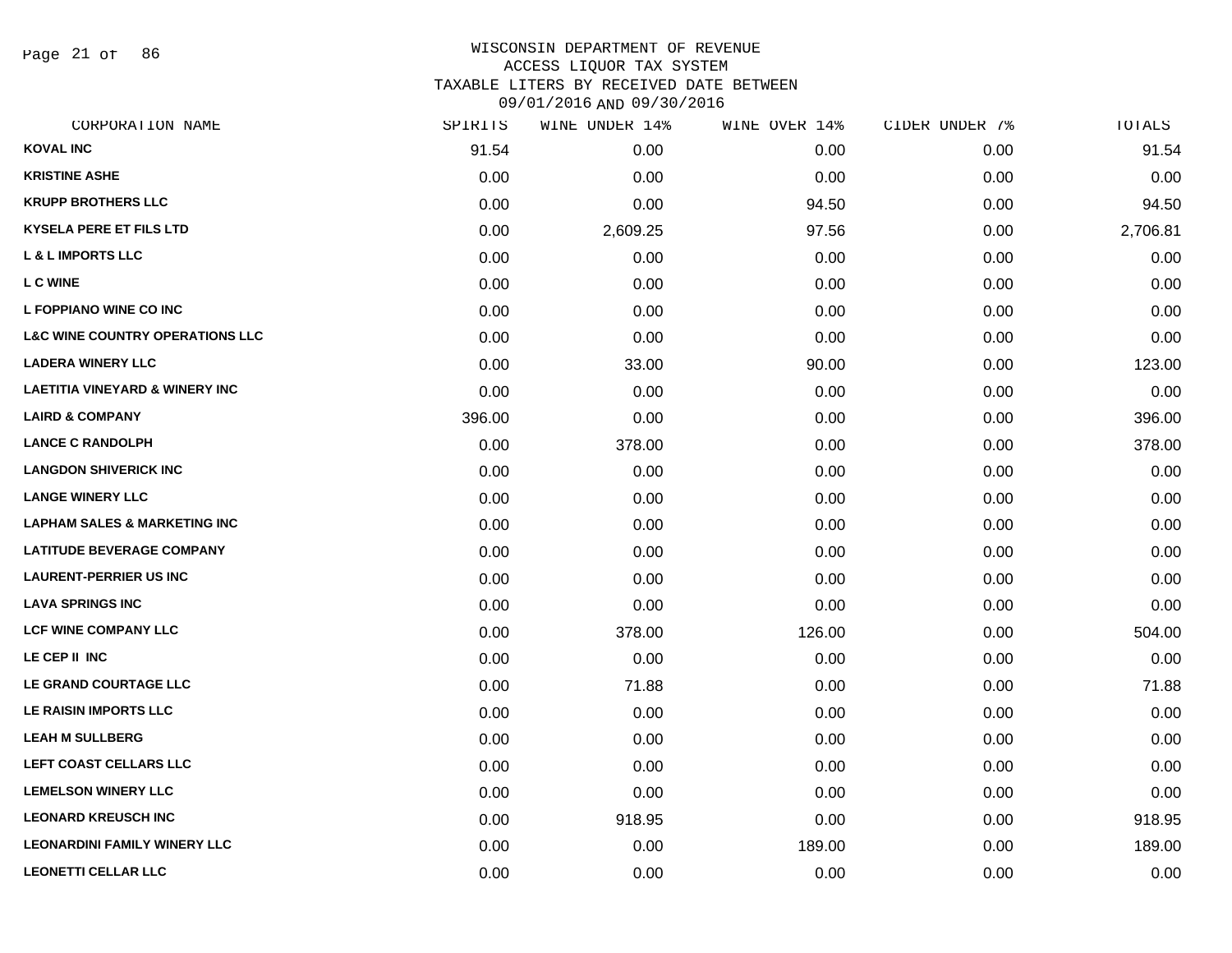Page 22 of 86

# WISCONSIN DEPARTMENT OF REVENUE ACCESS LIQUOR TAX SYSTEM TAXABLE LITERS BY RECEIVED DATE BETWEEN

| CORPORATION NAME                         | SPIRITS   | WINE UNDER 14% | WINE OVER 14% | CIDER UNDER 7% | TOTALS    |
|------------------------------------------|-----------|----------------|---------------|----------------|-----------|
| <b>LEVECKE CORPORATION</b>               | 49,165.50 | 0.00           | 0.00          | 0.00           | 49,165.50 |
| <b>LEVIATHAN WINE COMPANY LLC</b>        | 0.00      | 0.00           | 0.00          | 0.00           | 0.00      |
| <b>LICKUID AWESOME LLC</b>               | 0.00      | 2,700.00       | 0.00          | 0.00           | 2,700.00  |
| <b>LIOCO WINE COMPANY LLC</b>            | 0.00      | 0.00           | 0.00          | 0.00           | 0.00      |
| <b>LION NATHAN USA INC</b>               | 0.00      | 1,353.00       | 693.00        | 0.00           | 2,046.00  |
| <b>LIQUID BRANDS LLC</b>                 | 0.00      | 0.00           | 0.00          | 0.00           | 0.00      |
| <b>LISA LISA INCORPORATED</b>            | 0.00      | 0.00           | 0.00          | 0.00           | 0.00      |
| <b>LISA MARLOW</b>                       | 0.00      | 0.00           | 0.00          | 0.00           | 0.00      |
| <b>LOCAL WINE AND SPIRITS LLC</b>        | 0.00      | 0.00           | 0.00          | 0.00           | 0.00      |
| <b>LOEST &amp; MCNAMEE INC</b>           | 0.00      | 252.00         | 0.00          | 0.00           | 252.00    |
| <b>LOMPIAN WINES LLC</b>                 | 0.00      | 0.00           | 0.00          | 0.00           | 0.00      |
| <b>LONG MEADOW RANCH WINERY INC</b>      | 0.00      | 312.00         | 468.00        | 0.00           | 780.00    |
| <b>LONG SHADOWS VINTNERS LLC</b>         | 0.00      | 0.00           | 0.00          | 0.00           | 0.00      |
| <b>LONGDROP CIDER COMPANY INC</b>        | 0.00      | 0.00           | 0.00          | 0.00           | 0.00      |
| <b>LONZ WINERY INC</b>                   | 0.00      | 300.00         | 0.00          | 0.00           | 300.00    |
| <b>LOOSEN BROS USA LTD</b>               | 0.00      | 10,885.50      | 0.00          | 0.00           | 10,885.50 |
| <b>LORING WINE COMPANY LLC</b>           | 0.00      | 0.00           | 0.00          | 0.00           | 0.00      |
| <b>LOUIS GLUNZ BEER INC</b>              | 0.00      | 0.00           | 0.00          | 0.00           | 0.00      |
| <b>LOUIS GLUNZ WINE INC</b>              | 0.00      | 0.00           | 0.00          | 0.00           | 0.00      |
| <b>LOUIS LATOUR INC</b>                  | 0.00      | 1,179.00       | 0.00          | 0.00           | 1,179.00  |
| <b>LOUISVILLE DISTILLING COMPANY LLC</b> | 0.00      | 0.00           | 0.00          | 0.00           | 0.00      |
| <b>LOWDEN SCHOOLHOUSE CORPORATION</b>    | 0.00      | 126.00         | 63.00         | 0.00           | 189.00    |
| <b>LUNA VINEYARDS INC</b>                | 0.00      | 18.00          | 84.00         | 0.00           | 102.00    |
| <b>LUNEAU USA INC</b>                    | 0.00      | 7,323.00       | 0.00          | 0.00           | 7,323.00  |
| <b>LUXCO INC</b>                         | 72,185.70 | 436.20         | 456.00        | 0.00           | 73,077.90 |
| <b>M.A.C. WINES, LLC</b>                 | 0.00      | 0.00           | 0.00          | 0.00           | 0.00      |
| <b>MACH FLYNT INC</b>                    | 1,008.00  | 14,094.00      | 648.00        | 0.00           | 15,750.00 |
| <b>MAD CAR WINE CO LLC</b>               | 0.00      | 0.00           | 0.00          | 0.00           | 0.00      |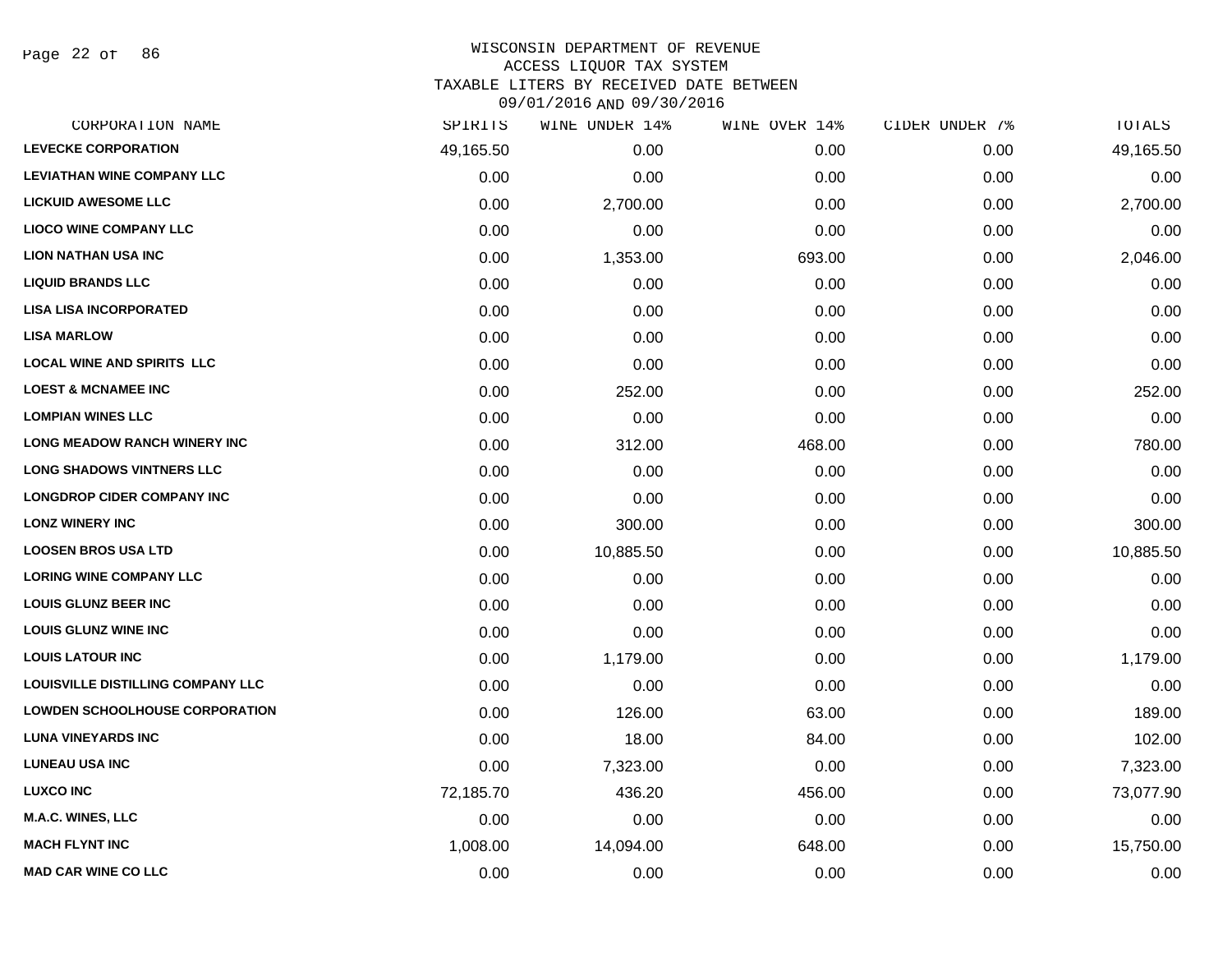| CORPORATION NAME                               | SPIRITS   | WINE UNDER 14% | WINE OVER 14% | CIDER UNDER 7% | TOTALS    |
|------------------------------------------------|-----------|----------------|---------------|----------------|-----------|
| <b>MADRIGAL FAMILY WINERY LLC</b>              | 0.00      | 0.00           | 0.00          | 0.00           | 0.00      |
| <b>MAGAVE TEQUILA INC</b>                      | 0.00      | 0.00           | 0.00          | 0.00           | 0.00      |
| <b>MAGICAL SPIRITS INC</b>                     | 0.00      | 0.00           | 0.00          | 0.00           | 0.00      |
| <b>MAISONS MARQUES &amp; DOMAINES USA INC.</b> | 0.00      | 840.00         | 49.50         | 0.00           | 889.50    |
| <b>MANO'S INC</b>                              | 0.00      | 0.00           | 0.00          | 0.00           | 0.00      |
| <b>MANUEL PULIDO</b>                           | 0.00      | 0.00           | 0.00          | 0.00           | 0.00      |
| <b>MARIETTA CELLARS INC</b>                    | 0.00      | 504.00         | 369.00        | 0.00           | 873.00    |
| <b>MARIPOSA WINE COMPANY LLC</b>               | 0.00      | 0.00           | 0.00          | 0.00           | 0.00      |
| <b>MARK ADAMS &amp; CIERA ADAMS</b>            | 0.00      | 0.00           | 0.00          | 0.00           | 0.00      |
| <b>MARK ANDERSON</b>                           | 0.00      | 30.90          | 0.00          | 0.00           | 30.90     |
| <b>MARK ANTHONY BRANDS INC</b>                 | 0.00      | 0.00           | 0.00          | 0.00           | 0.00      |
| <b>MARK SZUMOWSKI</b>                          | 810.00    | 0.00           | 0.00          | 0.00           | 810.00    |
| <b>MARKETING GLOBAL BRANDS CORP</b>            | 0.00      | 0.00           | 0.00          | 0.00           | 0.00      |
| <b>MARTIN RAY WINERY INC</b>                   | 0.00      | 0.00           | 0.00          | 0.00           | 0.00      |
| <b>MARTINELLI WINERY INC</b>                   | 0.00      | 0.00           | 45.00         | 0.00           | 45.00     |
| <b>MARTINEZ DISTRIBUTING CO INC</b>            | 1,170.00  | 0.00           | 0.00          | 0.00           | 1,170.00  |
| <b>MASON &amp; MASON</b>                       | 0.00      | 0.00           | 0.00          | 0.00           | 0.00      |
| <b>MASSANOIS LLC</b>                           | 0.00      | 1,788.00       | 288.00        | 0.00           | 2,076.00  |
| <b>MATHY WINERY LLC</b>                        | 0.00      | 0.00           | 0.00          | 0.00           | 0.00      |
| <b>MATRICK HOLDINGS CORPORATION</b>            | 0.00      | 0.00           | 0.00          | 0.00           | 0.00      |
| <b>MAURITSON FAMILY WINERY</b>                 | 0.00      | 0.00           | 0.00          | 0.00           | 0.00      |
| <b>MC CORMICK DISTILLING CO INC</b>            | 17,922.50 | 0.00           | 0.00          | 0.00           | 17,922.50 |
| <b>MCKENZIE'S BEVERAGES INC</b>                | 0.00      | 0.00           | 0.00          | 3,848.40       | 3,848.40  |
| <b>MCMANIS FAMILY VINEYARDS INC</b>            | 0.00      | 945.00         | 63.00         | 0.00           | 1,008.00  |
| <b>MCNAB RIDGE WINERY LLC</b>                  | 0.00      | 0.00           | 189.00        | 0.00           | 189.00    |
| <b>MEDCO ATLANTIC INC</b>                      | 0.00      | 0.00           | 0.00          | 0.00           | 0.00      |
| <b>MEIERS WINE CELLARS INC</b>                 | 0.00      | 540.00         | 36.00         | 0.00           | 576.00    |
| <b>MENDOCINO WINE GROUP LLC</b>                | 0.00      | 441.00         | 180.00        | 0.00           | 621.00    |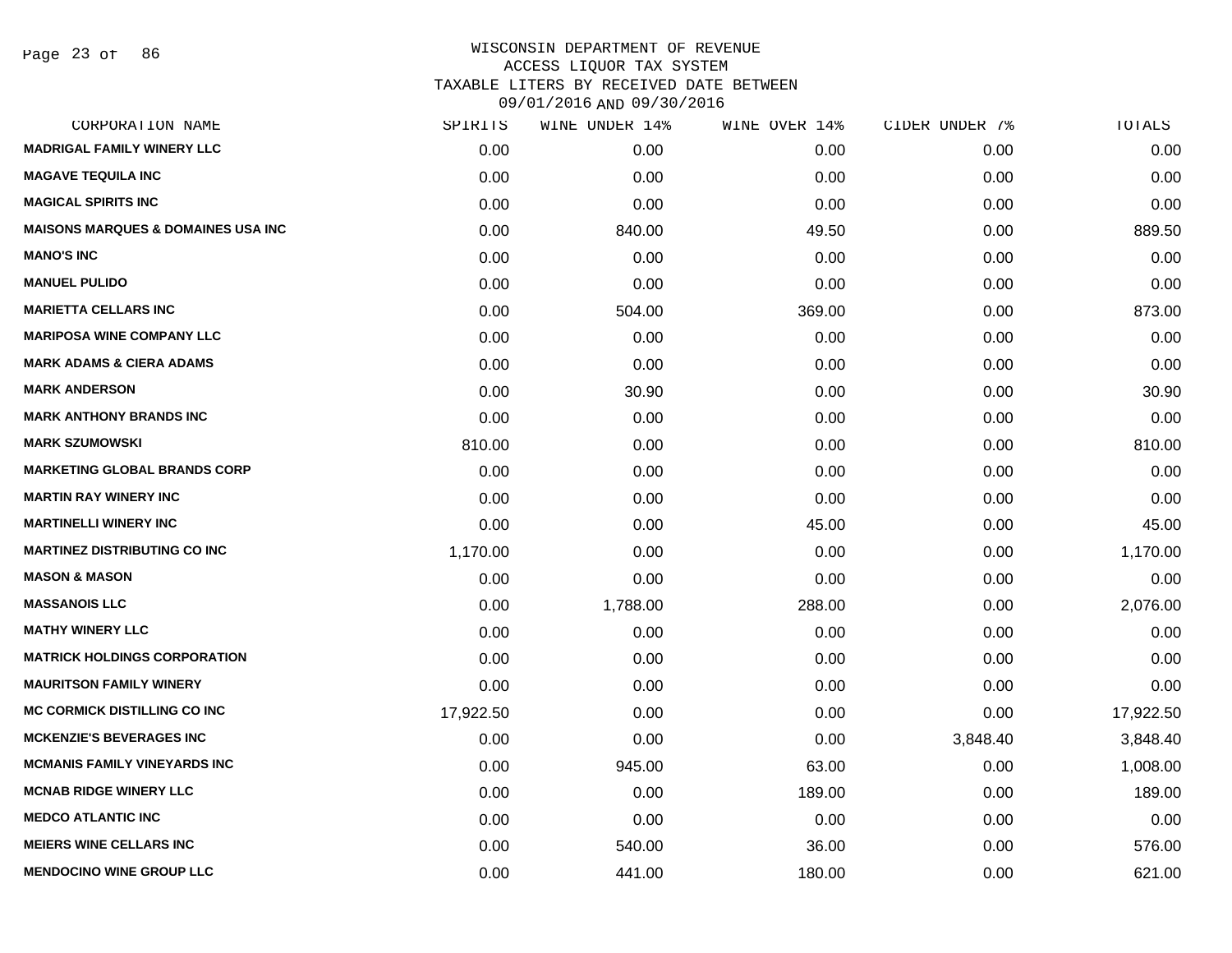Page 24 of 86

| CORPORATION NAME                     | SPIRITS   | WINE UNDER 14% | WINE OVER 14% | CIDER UNDER 7% | TOTALS    |
|--------------------------------------|-----------|----------------|---------------|----------------|-----------|
| <b>MERCER WINE ESTATES LLC</b>       | 0.00      | 693.00         | 1,449.00      | 0.00           | 2,142.00  |
| <b>MERCHANT DU VIN CORPORATION</b>   | 0.00      | 0.00           | 0.00          | 355.83         | 355.83    |
| <b>MEREDITH VINEYARD ESTATE INC</b>  | 0.00      | 0.00           | 474.75        | 0.00           | 474.75    |
| <b>MERRYVALE VINEYARDS LLC</b>       | 0.00      | 0.00           | 0.00          | 0.00           | 0.00      |
| <b>METEOR VINEYARD LLC</b>           | 0.00      | 0.00           | 0.00          | 0.00           | 0.00      |
| <b>METROWINE DISTRIBUTION CO INC</b> | 0.00      | 0.00           | 0.00          | 0.00           | 0.00      |
| <b>MEV CORPORATION</b>               | 0.00      | 0.00           | 0.00          | 0.00           | 0.00      |
| <b>MEXCOR INC</b>                    | 0.00      | 0.00           | 0.00          | 0.00           | 0.00      |
| <b>MEYER CELLARS LLC</b>             | 0.00      | 0.00           | 0.00          | 0.00           | 0.00      |
| <b>MHW LTD</b>                       | 7,041.90  | 8,305.50       | 1,332.00      | 4,006.48       | 20,685.88 |
| <b>MICHAEL C HOWARD</b>              | 0.00      | 0.00           | 0.00          | 0.00           | 0.00      |
| <b>MICHAEL HOUGH</b>                 | 0.00      | 945.00         | 0.00          | 0.00           | 945.00    |
| <b>MICHAEL SKURNIK WINES INC</b>     | 0.00      | 603.00         | 0.00          | 0.00           | 603.00    |
| <b>MICHEAL DASHE</b>                 | 0.00      | 0.00           | 0.00          | 0.00           | 0.00      |
| <b>MID-OAK DISTILLERY INC</b>        | 110.50    | 0.00           | 0.00          | 0.00           | 110.50    |
| <b>MIDDLETON FAMILY WINES LLC</b>    | 0.00      | 0.00           | 0.00          | 0.00           | 0.00      |
| MILBRANDT FAMILY WINES LLC           | 0.00      | 0.00           | 0.00          | 0.00           | 0.00      |
| <b>MILE HIGH SPIRITS LLC</b>         | 0.00      | 0.00           | 0.00          | 0.00           | 0.00      |
| <b>MILL CREEK VINEYARDS</b>          | 0.00      | 0.00           | 0.00          | 0.00           | 0.00      |
| <b>MILLER SQUARED INC</b>            | 0.00      | 0.00           | 0.00          | 0.00           | 0.00      |
| <b>MILLERCOORS LLC</b>               | 0.00      | 0.00           | 0.00          | 0.00           | 0.00      |
| <b>MILTONS DISTRIBUTING CO INC</b>   | 0.00      | 3,563.75       | 27.00         | 0.00           | 3,590.75  |
| <b>MINER FAMILY WINERY LLC</b>       | 0.00      | 0.00           | 58.50         | 0.00           | 58.50     |
| <b>MINU IMPORT INC</b>               | 0.00      | 0.00           | 0.00          | 0.00           | 0.00      |
| <b>MIONETTO USA INC</b>              | 0.00      | 1,523.10       | 0.00          | 0.00           | 1,523.10  |
| <b>MIRA WINERY LLC</b>               | 0.00      | 0.00           | 0.00          | 0.00           | 0.00      |
| <b>MIRASOL WINE LLC</b>              | 0.00      | 0.00           | 0.00          | 0.00           | 0.00      |
| <b>MISA IMPORTS INC</b>              | 21,183.00 | 16,641.00      | 630.00        | 0.00           | 38,454.00 |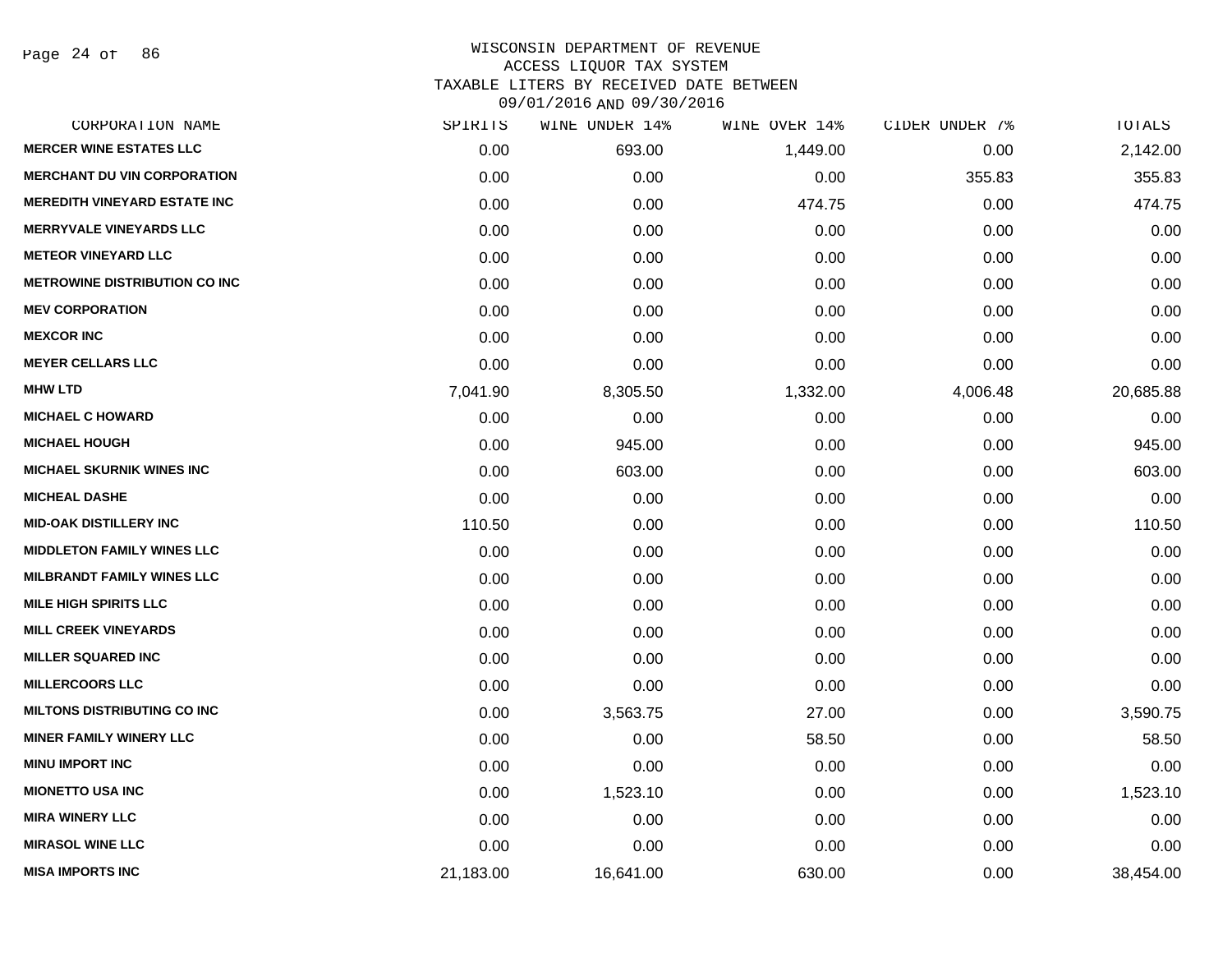Page 25 of 86

| CORPORATION NAME                                                                   | SPIRITS   | WINE UNDER 14% | WINE OVER 14% | CIDER UNDER 7% | TOTALS    |
|------------------------------------------------------------------------------------|-----------|----------------|---------------|----------------|-----------|
| <b>MISSISSIPPI RIVER DISTILLING COMPANY</b>                                        | 0.00      | 0.00           | 0.00          | 0.00           | 0.00      |
| <b>MISTARR WINE IMPORTERS</b>                                                      | 0.00      | 0.00           | 252.00        | 0.00           | 252.00    |
| <b>MIURA VINEYARDS LLC</b>                                                         | 0.00      | 0.00           | 0.00          | 0.00           | 0.00      |
| <b>MODERN DEVELOPMENT COMPANY</b>                                                  | 0.00      | 540.00         | 0.00          | 0.00           | 540.00    |
| <b>MODERN SPIRITS LLC</b>                                                          | 31.50     | 0.00           | 261.00        | 0.00           | 292.50    |
| <b>MODUS OPERANDI CELLARS LLC</b>                                                  | 0.00      | 0.00           | 0.00          | 0.00           | 0.00      |
| <b>MOET HENNESSY USA, INC.</b>                                                     | 10,420.60 | 2,808.75       | 1,188.00      | 0.00           | 14,417.35 |
| <b>MOLLYDOOKER INTERNATIONAL LLC</b>                                               | 0.00      | 0.00           | 90.00         | 0.00           | 90.00     |
| <b>MONICA NOGUES</b>                                                               | 0.00      | 0.00           | 0.00          | 0.00           | 0.00      |
| <b>MONTAGNA LLC</b>                                                                | 0.00      | 0.00           | 0.00          | 0.00           | 0.00      |
| <b>MONTANERO MEZCAL LLC</b>                                                        | 0.00      | 0.00           | 0.00          | 0.00           | 0.00      |
| <b>MONTEREY WINE COMPANY LLC</b>                                                   | 0.00      | 1,512.00       | 0.00          | 0.00           | 1,512.00  |
| <b>MONTICELLO CELLARS INC</b>                                                      | 0.00      | 0.00           | 315.00        | 0.00           | 315.00    |
| <b>MONTINORE VINEYARDS LIMITED</b>                                                 | 0.00      | 45.00          | 0.00          | 0.00           | 45.00     |
| <b>MORGAN WINERY INC</b>                                                           | 0.00      | 63.00          | 63.00         | 0.00           | 126.00    |
| <b>MOUNT VEEDER FARMS LLC</b>                                                      | 0.00      | 0.00           | 0.00          | 0.00           | 0.00      |
| <b>MOUNTAIN VIEW VINTNERS LLC</b>                                                  | 0.00      | 153.00         | 0.00          | 0.00           | 153.00    |
| <b>MS WALKER INC</b>                                                               | 6,573.00  | 0.00           | 0.00          | 0.00           | 6,573.00  |
| <b>MUSTACHE MENTORS LLC</b>                                                        | 0.00      | 630.00         | 0.00          | 0.00           | 630.00    |
| <b>MUTUAL WHOLESALE LIQUOR INC</b>                                                 | 0.00      | 0.00           | 0.00          | 0.00           | 0.00      |
| <b>NAKED WINES LLC</b>                                                             | 0.00      | 0.00           | 0.00          | 0.00           | 0.00      |
| <b>NAPA VALLEY SPECIALTY WINES INC</b>                                             | 0.00      | 198.00         | 288.00        | 0.00           | 486.00    |
| <b>NATIONAL CONSUMER CREDIT GUARANTEE</b><br><b>ASSOCIATION OF CONNECTICUT INC</b> | 141.00    | 0.00           | 0.00          | 0.00           | 141.00    |
| <b>NATURAL MERCHANTS INC</b>                                                       | 0.00      | 126.00         | 0.00          | 0.00           | 126.00    |
| <b>NATUREL WEST CORP</b>                                                           | 0.00      | 0.00           | 0.00          | 0.00           | 0.00      |
| <b>NAVARRO VINEYARDS, LLC</b>                                                      | 0.00      | 378.00         | 0.00          | 0.00           | 378.00    |
| <b>NDC SYSTEMS LP</b>                                                              | 2,583.00  | 67,020.00      | 1,732.50      | 0.00           | 71,335.50 |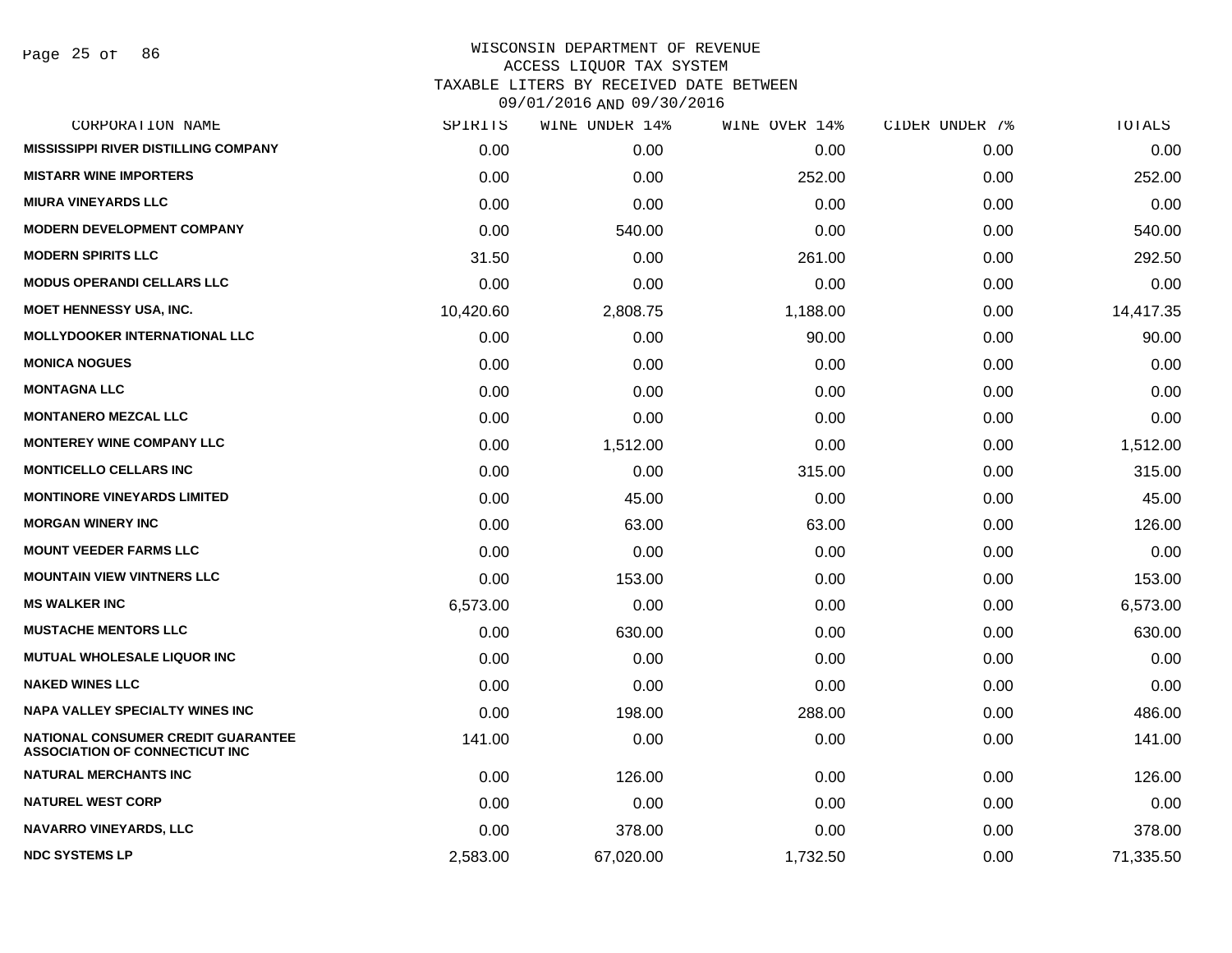Page 26 of 86

| CORPORATION NAME                  | SPIRITS  | WINE UNDER 14% | WINE OVER 14% | CIDER UNDER 7% | TOTALS    |
|-----------------------------------|----------|----------------|---------------|----------------|-----------|
| <b>NEGOCIANTS USA INC</b>         | 0.00     | 0.00           | 0.00          | 0.00           | 0.00      |
| <b>NESTOR IMPORTS INC</b>         | 63.00    | 144.00         | 0.00          | 0.00           | 207.00    |
| <b>NEW HOLLAND BREWING CO LLC</b> | 0.00     | 0.00           | 0.00          | 0.00           | 0.00      |
| <b>NEW MEXICO WINERIES INC</b>    | 0.00     | 495.00         | 0.00          | 0.00           | 495.00    |
| <b>NEW PARROTT &amp; CO</b>       | 0.00     | 3,213.00       | 126.00        | 0.00           | 3,339.00  |
| <b>NEW VAVIN INC</b>              | 0.00     | 0.00           | 0.00          | 0.00           | 0.00      |
| NEW YORK MUTUAL TRADING CO INC    | 0.00     | 0.00           | 0.00          | 0.00           | 0.00      |
| <b>NEXUS BRANDS LLC</b>           | 0.00     | 0.00           | 441.00        | 0.00           | 441.00    |
| <b>NICHE IMPORT CO</b>            | 354.05   | 240.71         | 0.00          | 710.37         | 1,305.13  |
| NIEBAUM-COPPOLA ESTATE WINERY LP  | 0.00     | 0.00           | 49.50         | 0.00           | 49.50     |
| <b>NOLET SPIRITS USA INC</b>      | 0.00     | 0.00           | 0.00          | 0.00           | 0.00      |
| <b>NORTH SHORE DISTILLERY LLC</b> | 0.00     | 0.00           | 0.00          | 0.00           | 0.00      |
| <b>NOVA WINES, INC.</b>           | 0.00     | 0.00           | 0.00          | 0.00           | 0.00      |
| <b>NUCCIO &amp; WISE</b>          | 0.00     | 45.00          | 63.00         | 0.00           | 108.00    |
| <b>NV AWG LTD</b>                 | 0.00     | 3.00           | 10.50         | 0.00           | 13.50     |
| <b>NW WINE COMPANY LLC</b>        | 0.00     | 135.00         | 0.00          | 0.00           | 135.00    |
| <b>O'NEILL BEVERAGES CO LLC</b>   | 0.00     | 7,182.00       | 1,512.00      | 0.00           | 8,694.00  |
| <b>O'SHAUGHNESSY DEL OSO LLC</b>  | 0.00     | 0.00           | 0.00          | 0.00           | 0.00      |
| OAK RIDGE WINERY LLC              | 0.00     | 441.00         | 63.00         | 0.00           | 504.00    |
| <b>OLD BRIDGE CELLARS</b>         | 0.00     | 2,641.80       | 405.00        | 0.00           | 3,046.80  |
| <b>OLDE WORLD IMPORTS INC</b>     | 0.00     | 0.00           | 0.00          | 0.00           | 0.00      |
| OLE SMOKY DISTILLERY LLC          | 1,260.00 | 0.00           | 0.00          | 0.00           | 1,260.00  |
| <b>OLIVER WINE COMPANY INC</b>    | 0.00     | 1,935.00       | 0.00          | 0.00           | 1,935.00  |
| ONE TRUE VINE LLC                 | 0.00     | 3,024.00       | 7,056.00      | 0.00           | 10,080.00 |
| <b>OPICI IMPORT COMPANY</b>       | 373.50   | 4,248.00       | 252.00        | 0.00           | 4,873.50  |
| <b>OPOLO WINES LP</b>             | 0.00     | 0.00           | 0.00          | 0.00           | 0.00      |
| <b>OPUS ONE WINERY LLC</b>        | 0.00     | 0.00           | 0.00          | 0.00           | 0.00      |
| ORCA PROPERTIES LLC               | 0.00     | 0.00           | 0.00          | 0.00           | 0.00      |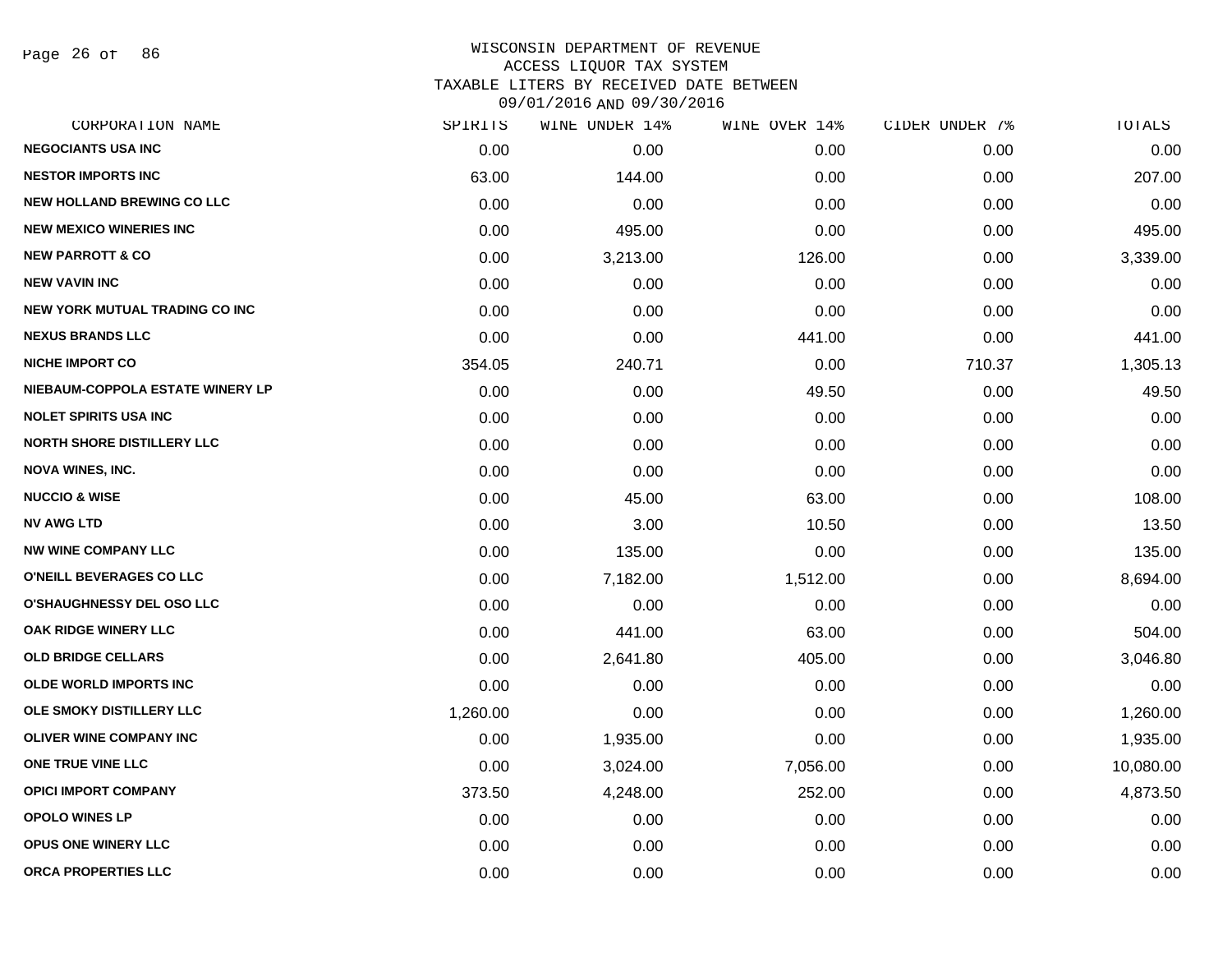Page 27 of 86

| SPIRITS   | WINE UNDER 14% |          |               | TOTALS         |
|-----------|----------------|----------|---------------|----------------|
| 19.02     | 0.00           | 0.00     | 0.00          | 19.02          |
| 0.00      | 0.00           | 0.00     | 0.00          | 0.00           |
| 0.00      | 0.00           | 0.00     | 0.00          | 0.00           |
| 0.00      | 0.00           | 0.00     | 0.00          | 0.00           |
| 0.00      | 0.00           | 0.00     | 0.00          | 0.00           |
| 0.00      | 252.00         | 504.00   | 0.00          | 756.00         |
| 0.00      | 0.00           | 0.00     | 0.00          | 0.00           |
| 0.00      | 0.00           | 0.00     | 7,154.00      | 7,154.00       |
| 1,185.00  | 0.00           | 0.00     | 0.00          | 1,185.00       |
| 0.00      | 0.00           | 385.92   | 0.00          | 385.92         |
| 0.00      | 0.00           | 0.00     | 0.00          | 0.00           |
| 0.00      | 0.00           | 157.50   | 0.00          | 157.50         |
| 0.00      | 0.00           | 0.00     | 0.00          | 0.00           |
| 468.00    | 18,405.01      | 666.00   | 0.00          | 19,539.01      |
| 0.00      | 0.00           | 0.00     | 0.00          | 0.00           |
| 0.00      | 0.00           | 0.00     | 0.00          | 0.00           |
| 0.00      | 0.00           | 0.00     | 0.00          | 0.00           |
| 0.00      | 0.00           | 0.00     | 0.00          | 0.00           |
| 0.00      | 0.00           | 0.00     | 0.00          | 0.00           |
| 4,140.25  | 1,156.51       | 0.00     | 0.00          | 5,296.76       |
| 0.00      | 126.00         | 252.00   | 0.00          | 378.00         |
| 0.00      | 252.00         | 504.00   | 0.00          | 756.00         |
| 0.00      | 4,725.00       | 63.00    | 0.00          | 4,788.00       |
| 0.00      | 0.00           | 0.00     | 0.00          | 0.00           |
| 805.50    | 10,379.25      | 1,792.50 | 0.00          | 12,977.25      |
| 0.00      | 0.00           | 0.00     | 0.00          | 0.00           |
| 0.00      | 3,879.00       | 985.50   | 0.00          | 4,864.50       |
| 12,669.75 | 0.00           | 0.00     | 0.00          | 12,669.75      |
|           |                |          | WINE OVER 14% | CIDER UNDER 7% |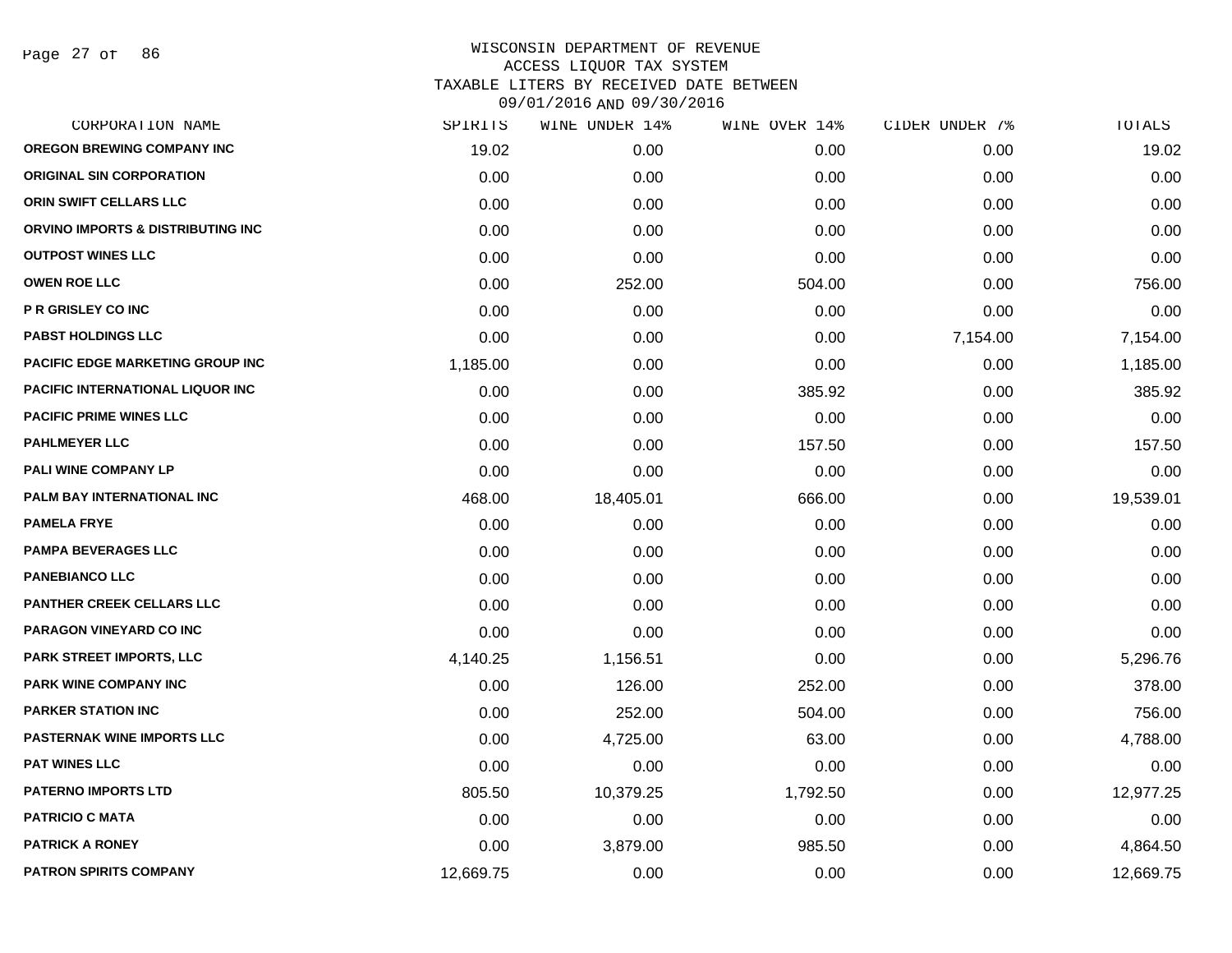Page 28 of 86

| SPIRITS   | WINE UNDER 14% | WINE OVER 14% | CIDER UNDER 7% | TOTALS    |
|-----------|----------------|---------------|----------------|-----------|
| 0.00      | 0.00           | 0.00          | 0.00           | 0.00      |
| 0.00      | 0.00           | 0.00          | 0.00           | 0.00      |
| 0.00      | 0.00           | 0.00          | 0.00           | 0.00      |
| 0.00      | 0.00           | 0.00          | 0.00           | 0.00      |
| 0.00      | 0.00           | 0.00          | 0.00           | 0.00      |
| 0.00      | 0.00           | 0.00          | 0.00           | 0.00      |
| 0.00      | 0.00           | 0.00          | 0.00           | 0.00      |
| 0.00      | 0.00           | 0.00          | 0.00           | 0.00      |
| 0.00      | 0.00           | 0.00          | 0.00           | 0.00      |
| 0.00      | 0.00           | 54.00         | 0.00           | 54.00     |
| 0.00      | 0.00           | 0.00          | 0.00           | 0.00      |
| 0.00      | 0.00           | 0.00          | 0.00           | 0.00      |
| 0.00      | 324.00         | 0.00          | 0.00           | 324.00    |
| 54,272.40 | 9,741.88       | 1,575.00      | 0.00           | 65,589.28 |
| 0.00      | 0.00           | 0.00          | 0.00           | 0.00      |
| 0.00      | 0.00           | 0.00          | 0.00           | 0.00      |
| 0.00      | 0.00           | 0.00          | 0.00           | 0.00      |
| 0.00      | 252.00         | 0.00          | 0.00           | 252.00    |
| 0.00      | 0.00           | 0.00          | 0.00           | 0.00      |
| 0.00      | 225.00         | 0.00          | 0.00           | 225.00    |
| 0.00      | 0.00           | 0.00          | 0.00           | 0.00      |
| 0.00      | 0.00           | 0.00          | 0.00           | 0.00      |
| 0.00      | 0.00           | 159.00        | 0.00           | 159.00    |
| 0.00      | 225.00         | 14,634.00     | 0.00           | 14,859.00 |
| 0.00      | 0.00           | 0.00          | 0.00           | 0.00      |
| 2,092.50  | 0.00           | 0.00          | 0.00           | 2,092.50  |
| 0.00      | 0.00           | 0.00          | 0.00           | 0.00      |
| 0.00      | 168.00         | 1,963.50      | 0.00           | 2,131.50  |
|           |                |               |                |           |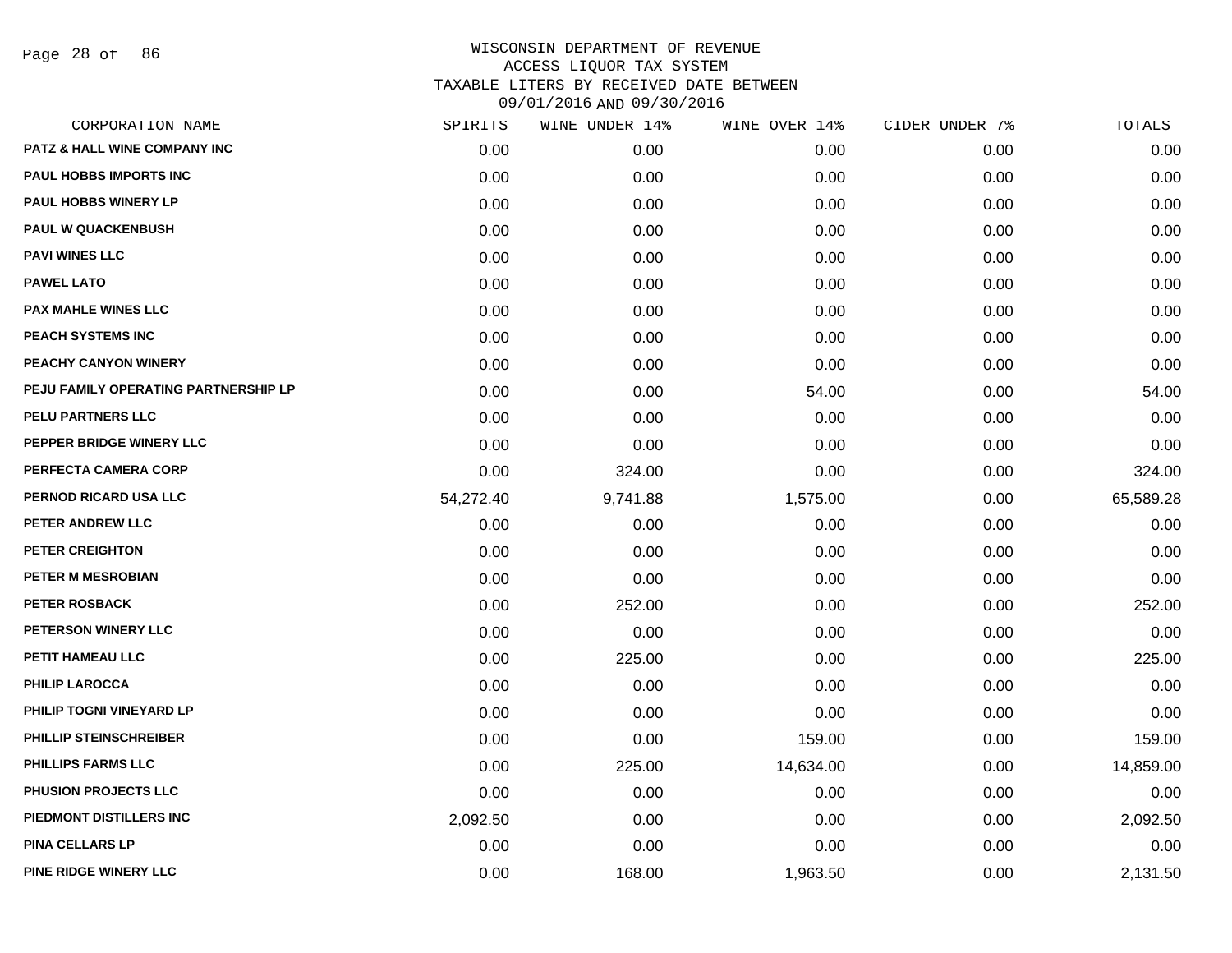Page 29 of 86

| SPIRITS   | WINE UNDER 14% |          |               | TOTALS         |
|-----------|----------------|----------|---------------|----------------|
| 0.00      | 0.00           | 0.00     | 0.00          | 0.00           |
| 0.00      | 0.00           | 0.00     | 0.00          | 0.00           |
| 0.00      | 0.00           | 1,008.00 | 0.00          | 1,008.00       |
| 0.00      | 0.00           | 0.00     | 0.00          | 0.00           |
| 0.00      | 0.00           | 0.00     | 0.00          | 0.00           |
| 0.00      | 0.00           | 0.00     | 0.00          | 0.00           |
| 0.00      | 20,655.00      | 144.00   | 0.00          | 20,799.00      |
| 0.00      | 0.00           | 531.00   | 0.00          | 531.00         |
| 0.00      | 0.00           | 0.00     | 0.00          | 0.00           |
| 0.00      | 12,995.92      | 18.00    | 0.00          | 13,013.92      |
| 261.00    | 0.00           | 0.00     | 0.00          | 261.00         |
| 0.00      | 0.00           | 0.00     | 0.00          | 0.00           |
| 0.00      | 0.00           | 0.00     | 0.00          | 0.00           |
| 0.00      | 0.00           | 0.00     | 0.00          | 0.00           |
| 450.00    | 0.00           | 0.00     | 0.00          | 450.00         |
| 85,040.40 | 0.00           | 0.00     | 0.00          | 85,040.40      |
| 0.00      | 2,097.00       | 252.00   | 0.00          | 2,349.00       |
| 0.00      | 0.00           | 0.00     | 0.00          | 0.00           |
| 0.00      | 0.00           | 0.00     | 0.00          | 0.00           |
| 0.00      | 630.00         | 0.00     | 0.00          | 630.00         |
| 0.00      | 0.00           | 0.00     | 0.00          | 0.00           |
| 0.00      | 1,804.50       | 679.50   | 0.00          | 2,484.00       |
| 0.00      | 0.00           | 0.00     | 0.00          | 0.00           |
| 0.00      | 767.00         | 63.00    | 0.00          | 830.00         |
| 820.50    | 2,973.00       | 0.00     | 0.00          | 3,793.50       |
| 0.00      | 0.00           | 0.00     | 0.00          | 0.00           |
| 0.00      | 0.00           | 0.00     | 0.00          | 0.00           |
| 0.00      | 501.00         | 0.00     | 0.00          | 501.00         |
|           |                |          | WINE OVER 14% | CIDER UNDER 7% |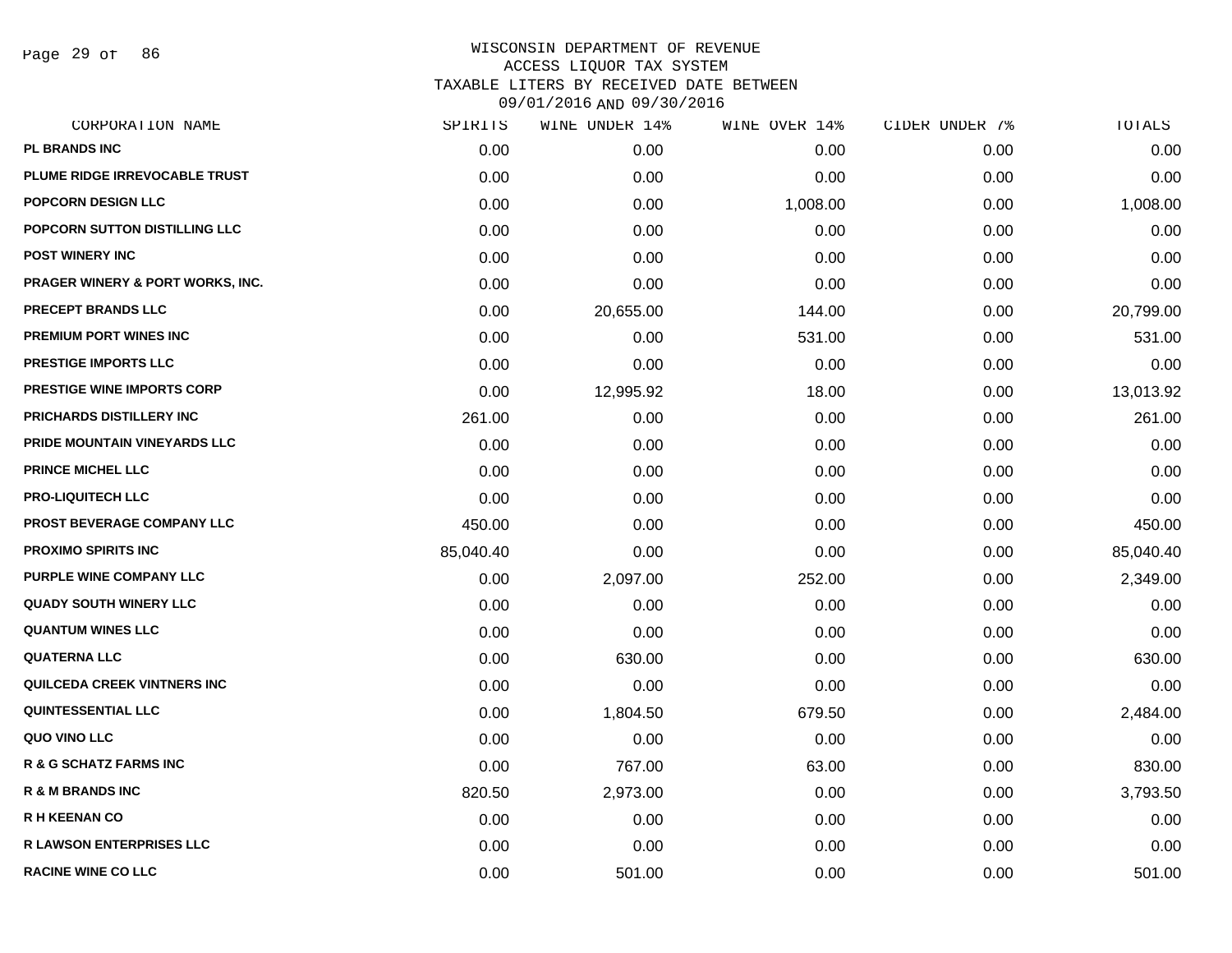Page 30 of 86

| CORPORATION NAME                                 | SPIRITS  | WINE UNDER 14% | WINE OVER 14% | CIDER UNDER 7% | TOTALS   |
|--------------------------------------------------|----------|----------------|---------------|----------------|----------|
| <b>RADIO-COTEAU WINE CELLARS LLC</b>             | 0.00     | 0.00           | 0.00          | 0.00           | 0.00     |
| <b>RAINIER WINE LLC</b>                          | 0.00     | 0.00           | 0.00          | 0.00           | 0.00     |
| <b>RAMEY WINE CELLARS INC</b>                    | 0.00     | 67.50          | 342.00        | 0.00           | 409.50   |
| <b>RANSOM SPIRITS LLC</b>                        | 0.00     | 0.00           | 0.00          | 0.00           | 0.00     |
| <b>RB WINE ASSOCIATES LLC</b>                    | 0.00     | 1,107.00       | 0.00          | 0.00           | 1,107.00 |
| <b>RBZ VINEYARDS LLC</b>                         | 0.00     | 0.00           | 0.00          | 0.00           | 0.00     |
| <b>RED CAR WINE COMPANY LLC</b>                  | 0.00     | 0.00           | 0.00          | 0.00           | 0.00     |
| <b>RED TAIL RIDGE INC</b>                        | 0.00     | 0.00           | 0.00          | 0.00           | 0.00     |
| <b>REDEMPTION SPIRITS LLC</b>                    | 0.00     | 0.00           | 0.00          | 0.00           | 0.00     |
| <b>REDWOOD SPIRITS INC</b>                       | 0.00     | 0.00           | 0.00          | 0.00           | 0.00     |
| <b>REGAL WINE IMPORTS INC</b>                    | 0.00     | 1,080.00       | 0.00          | 0.00           | 1,080.00 |
| <b>REGUSCI WINERY INC</b>                        | 0.00     | 0.00           | 0.00          | 0.00           | 0.00     |
| <b>REMY COINTREAU AMERIQUE USA</b>               | 5,897.70 | 171.00         | 0.00          | 0.00           | 6,068.70 |
| <b>REN ACQUISITION INC</b>                       | 0.00     | 0.00           | 0.00          | 0.00           | 0.00     |
| <b>RENO G FARINELLI &amp; JOSEF H SHEBL</b>      | 0.00     | 0.00           | 0.00          | 0.00           | 0.00     |
| <b>RENT A BBQ</b>                                | 0.00     | 0.00           | 0.00          | 1,239.00       | 1,239.00 |
| <b>RESERVA WINES LLC</b>                         | 0.00     | 504.00         | 0.00          | 0.00           | 504.00   |
| <b>REULING FAMILY WINES LLC</b>                  | 0.00     | 0.00           | 0.00          | 0.00           | 0.00     |
| <b>REYNOLDS CREATIVE PRODUCTS INC.</b>           | 0.00     | 0.00           | 0.00          | 0.00           | 0.00     |
| <b>RGI BRANDS LLC</b>                            | 756.00   | 0.00           | 0.00          | 0.00           | 756.00   |
| <b>RICHARD C POE II</b>                          | 0.00     | 0.00           | 0.00          | 0.00           | 0.00     |
| <b>RICHARD STELTZNER</b>                         | 0.00     | 0.00           | 0.00          | 0.00           | 0.00     |
| <b>RIDGE VINEYARDS INC</b>                       | 0.00     | 90.75          | 906.00        | 0.00           | 996.75   |
| <b>RIVER VIEW WINERY LLC</b>                     | 0.00     | 0.00           | 0.00          | 0.00           | 0.00     |
| <b>RO SALES &amp; DISTRIBUTION SERVICES INC.</b> | 0.00     | 3,807.00       | 0.00          | 0.00           | 3,807.00 |
| <b>ROADSEND FARM LLC</b>                         | 0.00     | 0.00           | 0.00          | 0.00           | 0.00     |
| <b>ROBERT A CUTTER</b>                           | 0.00     | 819.00         | 63.00         | 0.00           | 882.00   |
| <b>ROBERT CRAIG WINERY LP</b>                    | 0.00     | 0.00           | 0.00          | 0.00           | 0.00     |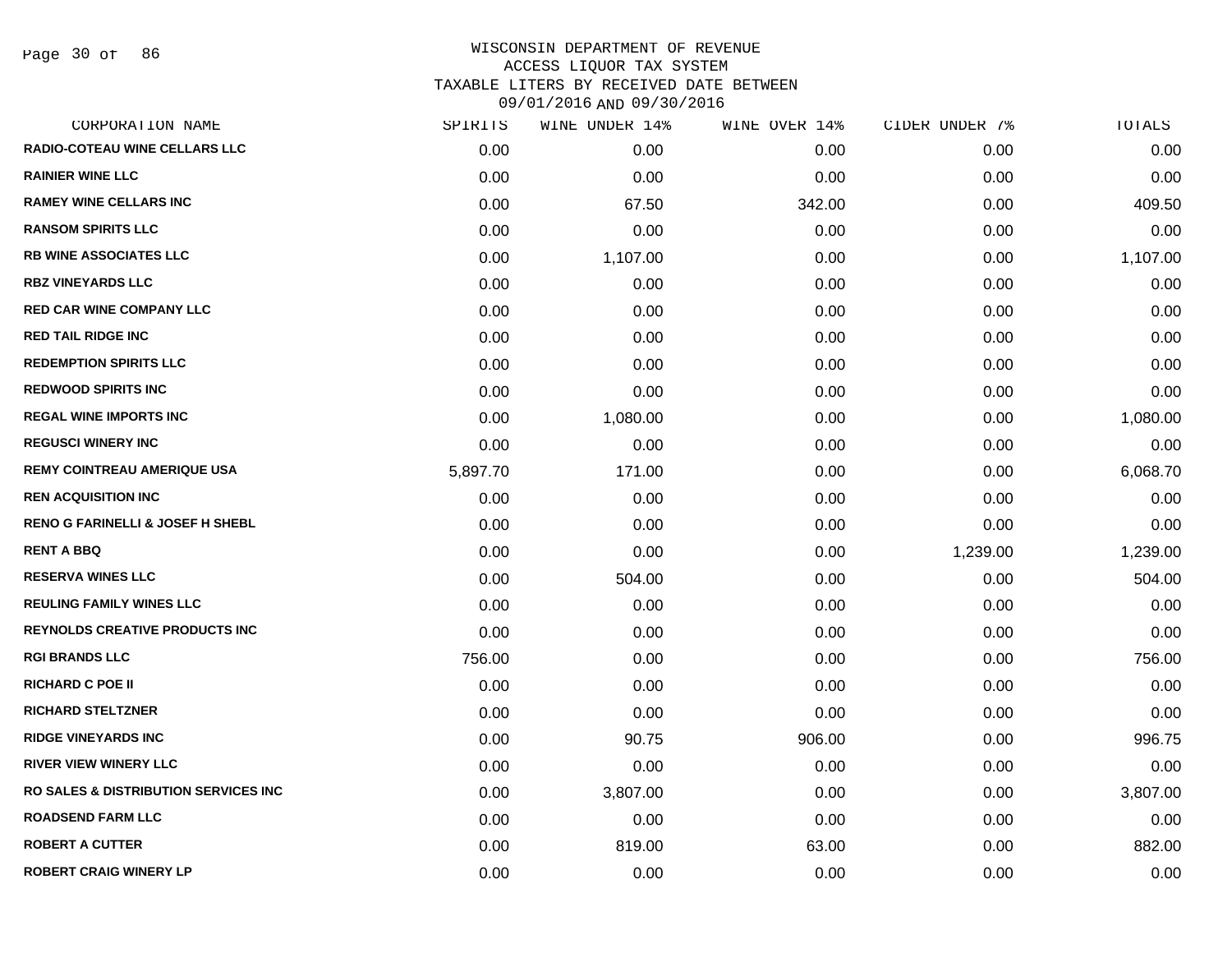Page 31 of 86

| CORPORATION NAME                             | SPIRITS | WINE UNDER 14% | WINE OVER 14% | CIDER UNDER 7% | TOTALS    |
|----------------------------------------------|---------|----------------|---------------|----------------|-----------|
| <b>ROBERT J COOPER</b>                       | 342.00  | 0.00           | 0.00          | 0.00           | 342.00    |
| <b>ROBERT J GROSS</b>                        | 0.00    | 0.00           | 0.00          | 0.00           | 0.00      |
| ROBERT KACHER SELECTIONS LLC                 | 0.00    | 0.00           | 0.00          | 0.00           | 0.00      |
| <b>ROBERT L HUDSON</b>                       | 0.00    | 0.00           | 0.00          | 0.00           | 0.00      |
| ROBERT YOUNG ESTATE WINERY LLC               | 0.00    | 0.00           | 0.00          | 0.00           | 0.00      |
| <b>ROCK SAKE LLC</b>                         | 0.00    | 0.00           | 18.00         | 0.00           | 18.00     |
| ROCK WALL WINE COMPANY INC                   | 0.00    | 0.00           | 0.00          | 0.00           | 0.00      |
| <b>ROMBAUER VINEYARDS INC</b>                | 0.00    | 0.00           | 765.00        | 0.00           | 765.00    |
| <b>RONALD J WICKER</b>                       | 0.00    | 0.00           | 0.00          | 0.00           | 0.00      |
| <b>RONALD T RUBIN</b>                        | 0.00    | 0.00           | 0.00          | 0.00           | 0.00      |
| <b>ROOTS RUN DEEP LLC</b>                    | 0.00    | 0.00           | 0.00          | 0.00           | 0.00      |
| <b>ROSE IMPORTING &amp; DISTRIBUTING LLC</b> | 0.00    | 531.00         | 18.00         | 0.00           | 549.00    |
| ROSENTHAL WINE MERCHANT NY LTD               | 0.00    | 0.00           | 0.00          | 0.00           | 0.00      |
| <b>ROTTA WINERY LLC</b>                      | 0.00    | 0.00           | 0.00          | 0.00           | 0.00      |
| <b>ROUND HILL CELLARS</b>                    | 0.00    | 729.00         | 0.00          | 0.00           | 729.00    |
| <b>ROUND POND ESTATE LLC</b>                 | 0.00    | 0.00           | 1,692.00      | 0.00           | 1,692.00  |
| <b>ROW ELEVEN WINE CO LLC</b>                | 0.00    | 0.00           | 0.00          | 0.00           | 0.00      |
| <b>ROYAL WINE CORPORATION</b>                | 9.00    | 6,664.90       | 0.00          | 0.00           | 6,673.90  |
| <b>RUBISSOW FAMILY WINES LLC</b>             | 0.00    | 0.00           | 0.00          | 0.00           | 0.00      |
| RUSSIAN STANDARD VODKA (USA) INC             | 345.53  | 0.00           | 0.00          | 0.00           | 345.53    |
| <b>RYAN E ROARK</b>                          | 0.00    | 0.00           | 0.00          | 0.00           | 0.00      |
| <b>S &amp; R WINES LLC</b>                   | 0.00    | 0.00           | 0.00          | 0.00           | 0.00      |
| <b>SLJGROUPINC</b>                           | 0.00    | 13,160.30      | 4,774.47      | 0.00           | 17,934.77 |
| <b>SABEMOS BEVERAGES LLC</b>                 | 0.00    | 0.00           | 0.00          | 0.00           | 0.00      |
| <b>SAINTSBURY LLC</b>                        | 0.00    | 0.00           | 0.00          | 0.00           | 0.00      |
| <b>SAKEONE CORPORATION</b>                   | 0.00    | 178.20         | 610.20        | 0.00           | 788.40    |
| <b>SALOON SPIRITS LLC</b>                    | 0.00    | 0.00           | 0.00          | 0.00           | 0.00      |
| <b>SAN ANTONIO WINERY INC</b>                | 0.00    | 783.00         | 111.00        | 0.00           | 894.00    |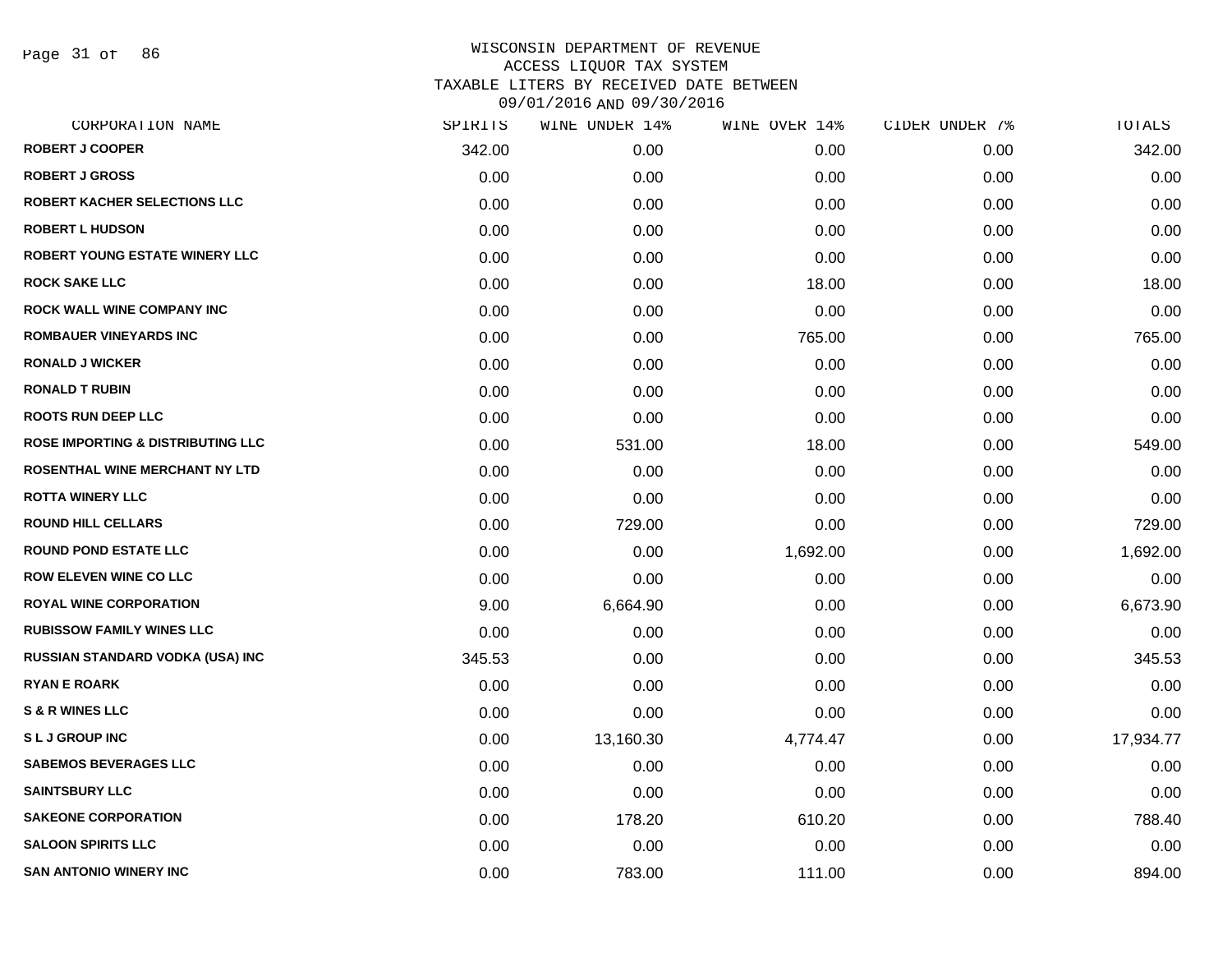| CORPORATION NAME                            | SPIRITS    | WINE UNDER 14% | WINE OVER 14% | CIDER UNDER 7% | TOTALS     |
|---------------------------------------------|------------|----------------|---------------|----------------|------------|
| <b>SAN FRANCISCO WINE EXCHANGE INC</b>      | 0.00       | 0.00           | 0.00          | 0.00           | 0.00       |
| SAN GABRIEL VALLEY WAREHOUSE & STORAGE INC  | 0.00       | 0.00           | 288.00        | 0.00           | 288.00     |
| <b>SAN JOAQUIN WINE COMPANY INC</b>         | 0.00       | 0.00           | 0.00          | 0.00           | 0.00       |
| <b>SAN LUIS SPIRITS INC</b>                 | 1,119.00   | 0.00           | 0.00          | 0.00           | 1,119.00   |
| <b>SAN MARTINO IMPORTS INC</b>              | 0.00       | 0.00           | 0.00          | 0.00           | 0.00       |
| <b>SANGLIER SELECTIONS LLC</b>              | 9.00       | 495.00         | 0.00          | 0.00           | 504.00     |
| <b>SANS LIEGE INC</b>                       | 0.00       | 0.00           | 63.00         | 0.00           | 63.00      |
| <b>SANS WINE &amp; SPIRITS CO</b>           | 0.00       | 0.00           | 0.00          | 0.00           | 0.00       |
| <b>SANTA MARGHERITA USA INC</b>             | 0.00       | 400.50         | 0.00          | 0.00           | 400.50     |
| <b>SARACINA VINEYARDS LLC</b>               | 0.00       | 0.00           | 0.00          | 0.00           | 0.00       |
| <b>SARMENTO'S IMPORTS &amp; EXPORTS INC</b> | 0.00       | 0.00           | 0.00          | 0.00           | 0.00       |
| <b>SAVIAH ROSE WINERY LLC</b>               | 0.00       | 0.00           | 0.00          | 0.00           | 0.00       |
| <b>SAVIO SOARES SELECTIONS CORP</b>         | 0.00       | 0.00           | 0.00          | 0.00           | 0.00       |
| <b>SAZERAC COMPANY INC</b>                  | 401,619.60 | 116.99         | 263.99        | 0.00           | 402,000.58 |
| <b>SAZERAC NORTH AMERICA INC</b>            | 523,519.20 | 0.00           | 0.00          | 0.00           | 523,519.20 |
| <b>SB WINE CO LLC</b>                       | 0.00       | 0.00           | 0.00          | 0.00           | 0.00       |
| <b>SBRAGIA FAMILY VINEYARDS LLC</b>         | 0.00       | 0.00           | 0.00          | 0.00           | 0.00       |
| <b>SCENIC ROOT WINEGROWERS LLC</b>          | 0.00       | 0.00           | 0.00          | 0.00           | 0.00       |
| <b>SCHEID VINEYARDS CALIFORNIA INC</b>      | 0.00       | 3,177.00       | 378.00        | 0.00           | 3,555.00   |
| <b>SCHMITT SOHNE INC</b>                    | 0.00       | 0.00           | 0.00          | 0.00           | 0.00       |
| <b>SCHUG WINERY LLC</b>                     | 0.00       | 0.00           | 0.00          | 0.00           | 0.00       |
| <b>SCHUMACHER IMPORTS INC</b>               | 0.00       | 0.00           | 0.00          | 0.00           | 0.00       |
| <b>SCOPERTA IMPORTING CO INC</b>            | 0.00       | 2,551.50       | 0.00          | 0.00           | 2,551.50   |
| <b>SCOTT PAUL WINES OREGON LLC</b>          | 0.00       | 0.00           | 0.00          | 0.00           | 0.00       |
| <b>SEATTLE CIDER COMPANY LLC</b>            | 0.00       | 0.00           | 0.00          | 10,853.80      | 10,853.80  |
| <b>SEAVEY VINEYARD LP</b>                   | 0.00       | 0.00           | 0.00          | 0.00           | 0.00       |
| <b>SELBY ENTERPRISES INC</b>                | 0.00       | 504.00         | 0.00          | 0.00           | 504.00     |
| <b>SELECTIVE WINE ESTATES INC</b>           | 0.00       | 504.00         | 0.00          | 0.00           | 504.00     |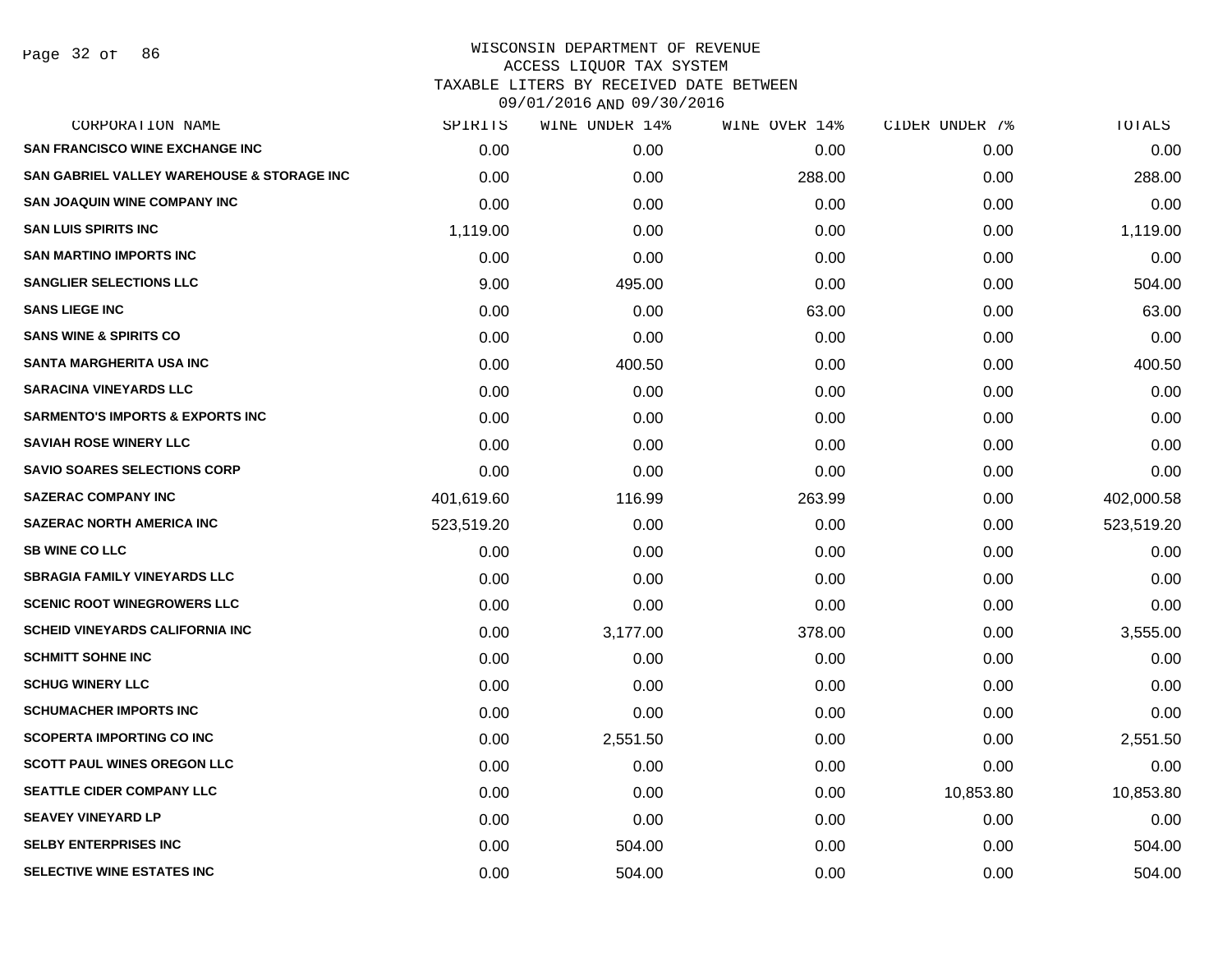Page 33 of 86

| CORPORATION NAME                  | SPIRITS  | WINE UNDER 14% | WINE OVER 14% | CIDER UNDER 7% | TOTALS   |
|-----------------------------------|----------|----------------|---------------|----------------|----------|
| <b>SERGEY CHISTOV</b>             | 0.00     | 0.00           | 0.00          | 0.00           | 0.00     |
| <b>SERRALLES USA LLC</b>          | 2,433.00 | 0.00           | 0.00          | 0.00           | 2,433.00 |
| <b>SHAFER VINEYARDS INC</b>       | 0.00     | 0.00           | 765.00        | 0.00           | 765.00   |
| <b>SHANE WINE CELLARS LLC</b>     | 0.00     | 0.00           | 0.00          | 0.00           | 0.00     |
| <b>SHANNON RIDGE INC</b>          | 0.00     | 1,386.00       | 63.00         | 0.00           | 1,449.00 |
| <b>SHAW-ROSS HOLDING CO LLC</b>   | 826.56   | 2,900.94       | 81.00         | 0.00           | 3,808.50 |
| SHEA WINE CELLARS LLC             | 0.00     | 0.00           | 0.00          | 0.00           | 0.00     |
| SHELTON-MACKENZIE WINE COMPANY    | 0.00     | 0.00           | 126.00        | 0.00           | 126.00   |
| <b>SHORTS BREWING COMPANY</b>     | 0.00     | 0.00           | 0.00          | 234.70         | 234.70   |
| SIDNEY FRANK IMPORTING CO INC     | 0.00     | 0.00           | 0.00          | 0.00           | 0.00     |
| SILVER OAK WINE CELLARS LP        | 0.00     | 270.00         | 756.00        | 0.00           | 1,026.00 |
| SILVER TRIDENT WINERY LLC         | 0.00     | 0.00           | 0.00          | 0.00           | 0.00     |
| <b>SIMIONI IMPORTS LLC</b>        | 0.00     | 0.00           | 0.00          | 0.00           | 0.00     |
| <b>SINSKEY VINEYARDS INC</b>      | 0.00     | 63.00          | 0.00          | 0.00           | 63.00    |
| <b>SIX SIGMA WINERY LLC</b>       | 0.00     | 0.00           | 0.00          | 0.00           | 0.00     |
| <b>SKINNER-DAVENA LLC</b>         | 0.00     | 0.00           | 0.00          | 0.00           | 0.00     |
| <b>SLO DOWN WINES LLC</b>         | 0.00     | 0.00           | 0.00          | 0.00           | 0.00     |
| <b>SMALL VINES WINES INC</b>      | 0.00     | 6.00           | 0.00          | 0.00           | 6.00     |
| <b>SMITH &amp; SMITH</b>          | 0.00     | 0.00           | 0.00          | 0.00           | 0.00     |
| <b>SMT ACQUISITIONS LLC</b>       | 0.00     | 0.00           | 0.00          | 0.00           | 0.00     |
| <b>SOCIAL ENJOYMENTS LLC</b>      | 0.00     | 0.00           | 0.00          | 0.00           | 0.00     |
| SOGEVINUS FINE WINES USA INC      | 0.00     | 126.00         | 0.00          | 0.00           | 126.00   |
| <b>SOKOL BLOSSER LTD</b>          | 0.00     | 0.00           | 0.00          | 0.00           | 0.00     |
| <b>SOLBERG DISTILLING LLC</b>     | 0.00     | 0.00           | 0.00          | 0.00           | 0.00     |
| <b>SOLENA CELLARS LLC</b>         | 0.00     | 0.00           | 0.00          | 0.00           | 0.00     |
| SOMERSTON WINE COMPANY, LLC       | 0.00     | 0.00           | 0.00          | 0.00           | 0.00     |
| <b>SONOMA BEVERAGE WORKS INC</b>  | 0.00     | 0.00           | 0.00          | 0.00           | 0.00     |
| <b>SONOMA ESTATE VINTNERS LLC</b> | 0.00     | 0.00           | 0.00          | 0.00           | 0.00     |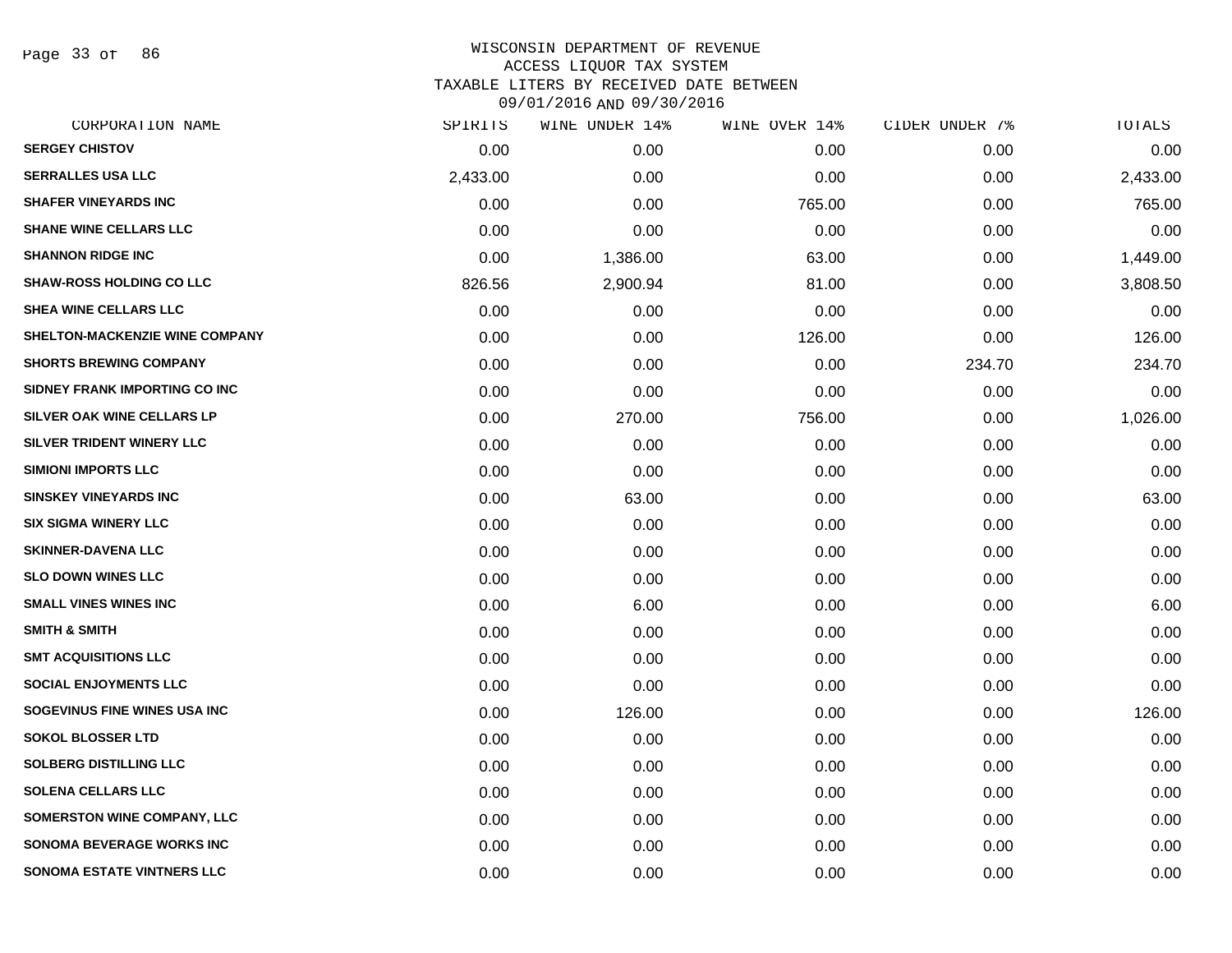Page 34 of 86

| SPIRITS | WINE UNDER 14% | WINE OVER 14% | CIDER UNDER 7% | TOTALS    |
|---------|----------------|---------------|----------------|-----------|
| 0.00    | 0.00           | 0.00          | 0.00           | 0.00      |
| 0.00    | 0.00           | 0.00          | 0.00           | 0.00      |
| 0.00    | 1,728.00       | 0.00          | 0.00           | 1,728.00  |
| 0.00    | 10,872.00      | 126.00        | 0.00           | 10,998.00 |
| 0.00    | 882.00         | 504.00        | 0.00           | 1,386.00  |
| 0.00    | 0.00           | 0.00          | 0.00           | 0.00      |
| 0.00    | 360.00         | 0.00          | 0.00           | 360.00    |
| 0.00    | 0.00           | 0.00          | 0.00           | 0.00      |
| 0.00    | 0.00           | 0.00          | 0.00           | 0.00      |
| 222.00  | 0.00           | 0.00          | 0.00           | 222.00    |
| 0.00    | 0.00           | 0.00          | 0.00           | 0.00      |
| 0.00    | 0.00           | 0.00          | 0.00           | 0.00      |
| 0.00    | 0.00           | 0.00          | 0.00           | 0.00      |
| 0.00    | 0.00           | 0.00          | 0.00           | 0.00      |
| 0.00    | 0.00           | 0.00          | 0.00           | 0.00      |
| 0.00    | 0.00           | 0.00          | 0.00           | 0.00      |
| 18.00   | 0.00           | 0.00          | 0.00           | 18.00     |
| 818.10  | 0.00           | 0.00          | 0.00           | 818.10    |
| 0.00    | 0.00           | 0.00          | 0.00           | 0.00      |
| 0.00    | 0.00           | 0.00          | 0.00           | 0.00      |
| 0.00    | 198.00         | 0.00          | 0.00           | 198.00    |
| 0.00    | 0.00           | 0.00          | 0.00           | 0.00      |
| 0.00    | 54.00          | 216.00        | 0.00           | 270.00    |
| 0.00    | 0.00           | 0.00          | 0.00           | 0.00      |
| 0.00    | 0.00           | 0.00          | 0.00           | 0.00      |
| 0.00    | 0.00           | 0.00          | 0.00           | 0.00      |
| 99.00   | 0.00           | 0.00          | 0.00           | 99.00     |
| 0.00    | 0.00           | 0.00          | 0.00           | 0.00      |
|         |                |               |                |           |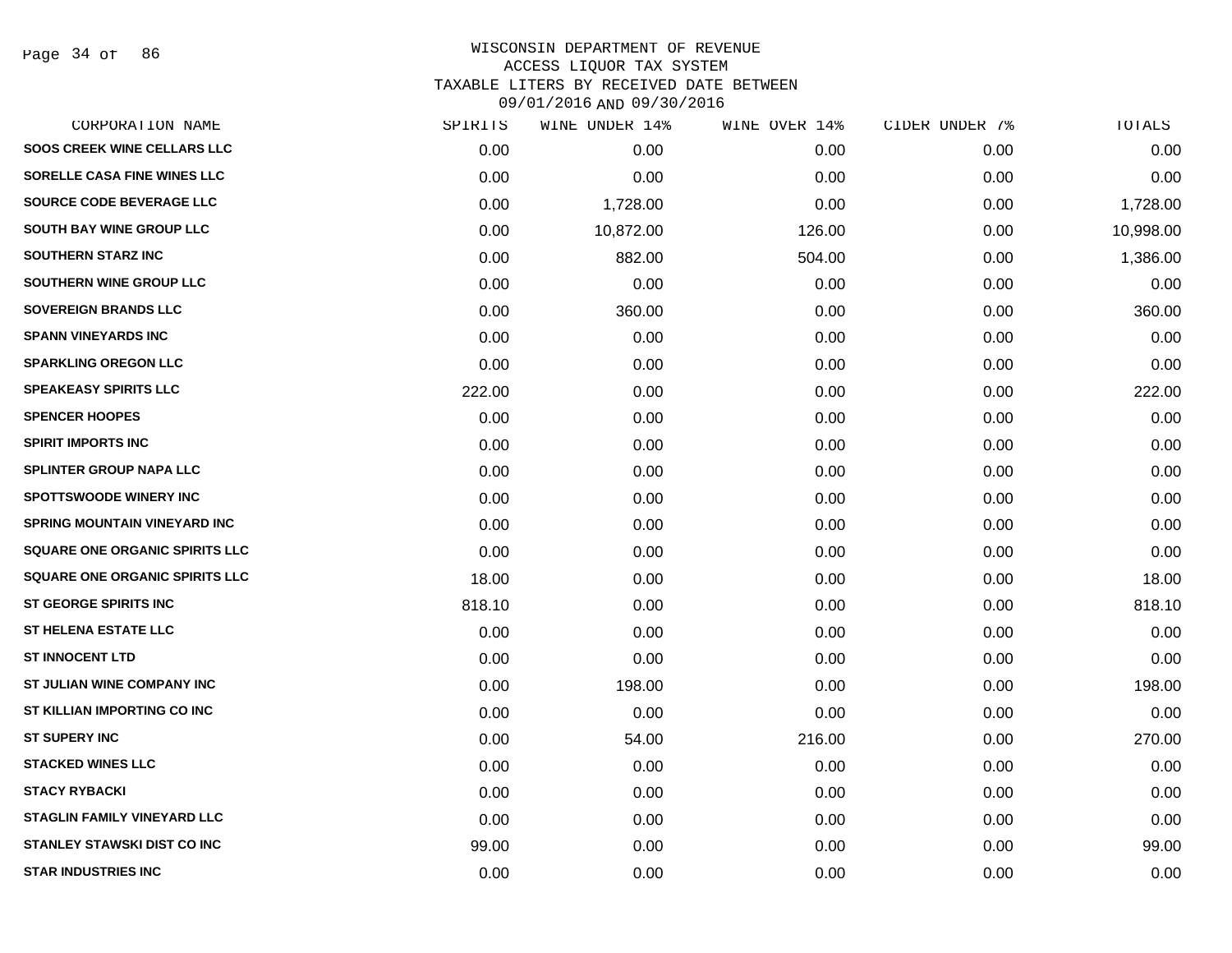#### WISCONSIN DEPARTMENT OF REVENUE ACCESS LIQUOR TAX SYSTEM TAXABLE LITERS BY RECEIVED DATE BETWEEN

| CORPORATION NAME                         | SPIRITS  | WINE UNDER 14% | WINE OVER 14% | CIDER UNDER 7% | TOTALS     |
|------------------------------------------|----------|----------------|---------------|----------------|------------|
| <b>STARRY NIGHT WINERY LLC</b>           | 0.00     | 0.00           | 0.00          | 0.00           | 0.00       |
| STE MICHELLE WINE ESTATES LTD            | 166.50   | 86,262.50      | 10,201.50     | 0.00           | 96,630.50  |
| <b>STEELE WINES INC</b>                  | 0.00     | 0.00           | 409.50        | 0.00           | 409.50     |
| <b>STEFANO SALOCCHI</b>                  | 0.00     | 1,467.00       | 0.00          | 0.00           | 1,467.00   |
| STELLAR IMPORTING COMPANY LLC            | 0.00     | 0.00           | 0.00          | 0.00           | 0.00       |
| <b>STEM CIDERS LLC</b>                   | 0.00     | 0.00           | 0.00          | 0.00           | 0.00       |
| <b>STEPHAN VINEYARD INC</b>              | 0.00     | 0.00           | 0.00          | 0.00           | 0.00       |
| STEPHEN DOOLEY WINE CO INC               | 0.00     | 0.00           | 0.00          | 0.00           | 0.00       |
| <b>STEVE MILES SELECTIONS INC</b>        | 18.00    | 459.00         | 58.50         | 0.00           | 535.50     |
| STEVEN EDMUNDS & CORNELIA ST JOHN        | 0.00     | 0.00           | 0.00          | 0.00           | 0.00       |
| <b>STEZ &amp; BOWER</b>                  | 0.00     | 27.00          | 0.00          | 0.00           | 27.00      |
| <b>STOLI GROUP (USA) LLC</b>             | 4,887.00 | 0.00           | 63.00         | 0.00           | 4,950.00   |
| <b>STOLLER VINEYARDS INC</b>             | 0.00     | 126.00         | 0.00          | 0.00           | 126.00     |
| STOLLER WHOLESALE WINE & SPIRITS INC     | 4,846.50 | 0.00           | 171.00        | 0.00           | 5,017.50   |
| <b>STOLPMAN VINEYARDS LLC</b>            | 0.00     | 0.00           | 0.00          | 0.00           | 0.00       |
| <b>STONEBRAKER-SOLES INC</b>             | 0.00     | 315.00         | 0.00          | 0.00           | 315.00     |
| <b>STONECUSHION INC</b>                  | 0.00     | 0.00           | 504.00        | 0.00           | 504.00     |
| <b>SUGARLANDS DISTILLING COMPANY LLC</b> | 0.00     | 0.00           | 0.00          | 0.00           | 0.00       |
| <b>SURVILLE ENTERPRISES CORP</b>         | 0.00     | 8,616.00       | 0.00          | 0.00           | 8,616.00   |
| <b>SUTTER HOME WINERY INC</b>            | 859.50   | 220,877.73     | 3,190.50      | 91.00          | 225,018.73 |
| <b>SVENSKA FOOD &amp; BEVERAGE LLC</b>   | 0.00     | 0.00           | 0.00          | 0.00           | 0.00       |
| <b>SVP WINERY LLC</b>                    | 0.00     | 0.00           | 0.00          | 0.00           | 0.00       |
| <b>T ELENTENY HOLDINGS LLC</b>           | 0.00     | 1,341.18       | 0.00          | 0.00           | 1,341.18   |
| <b>TAFT STREET INC</b>                   | 0.00     | 0.00           | 0.00          | 0.00           | 0.00       |
| <b>TAKARA SAKE USA INC</b>               | 22.50    | 2,283.30       | 549.90        | 7.20           | 2,862.90   |
| <b>TALLEY VINEYARDS INC</b>              | 0.00     | 117.00         | 0.00          | 0.00           | 117.00     |
| <b>TAMBER BEY VINEYARDS LLC</b>          | 0.00     | 0.00           | 81.00         | 0.00           | 81.00      |
| <b>TATOMER INC</b>                       | 0.00     | 0.00           | 0.00          | 0.00           | 0.00       |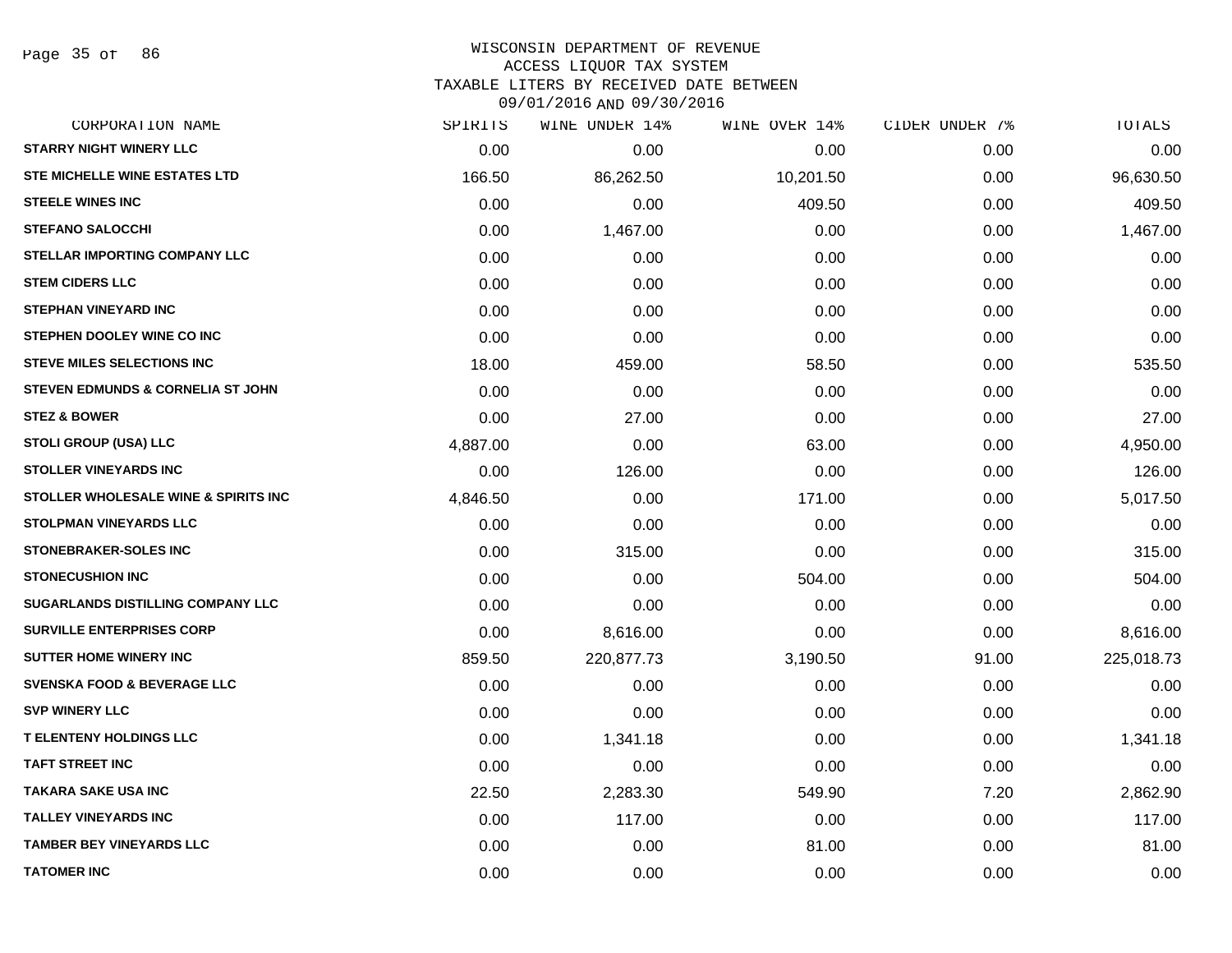Page 36 of 86

| CORPORATION NAME                    | SPIRITS   | WINE UNDER 14% | WINE OVER 14% | CIDER UNDER 7% | TOTALS     |
|-------------------------------------|-----------|----------------|---------------|----------------|------------|
| <b>TATOOSH DISTILLERY LLC</b>       | 0.00      | 0.00           | 0.00          | 0.00           | 0.00       |
| <b>TATTERSALL COMPANIES LLC</b>     | 1,080.00  | 0.00           | 0.00          | 0.00           | 1,080.00   |
| <b>TEQUILA PARTIDA LLC</b>          | 0.00      | 0.00           | 0.00          | 0.00           | 0.00       |
| <b>TERRA VINUM LLC</b>              | 0.00      | 0.00           | 0.00          | 0.00           | 0.00       |
| <b>TERRANEO MERCHANTS INC</b>       | 0.00      | 0.00           | 0.00          | 0.00           | 0.00       |
| <b>TERRAVANT WINE COMPANY LLC</b>   | 0.00      | 0.00           | 0.00          | 0.00           | 0.00       |
| <b>TERRESSENTIA CORPORATION</b>     | 0.00      | 0.00           | 0.00          | 0.00           | 0.00       |
| <b>TERRIZZI VINO INC</b>            | 0.00      | 0.00           | 0.00          | 0.00           | 0.00       |
| <b>TESTA WINES OF THE WORLD LTD</b> | 0.00      | 378.00         | 0.00          | 0.00           | 378.00     |
| <b>TGE LLC</b>                      | 0.00      | 3,085.50       | 0.00          | 0.00           | 3,085.50   |
| THE AUSTRALIAN WINE CONNECTION INC  | 0.00      | 270.00         | 126.00        | 0.00           | 396.00     |
| THE BIALE ESTATE                    | 0.00      | 0.00           | 0.00          | 0.00           | 0.00       |
| THE BLACK PRINCE DISTILLERY INC     | 0.00      | 0.00           | 0.00          | 0.00           | 0.00       |
| THE BRANDER VINEYARD                | 0.00      | 0.00           | 0.00          | 0.00           | 0.00       |
| THE BUSINESS CHAIN INC              | 0.00      | 0.00           | 0.00          | 0.00           | 0.00       |
| THE EDRINGTON GROUP USA LLC         | 11,777.25 | 0.00           | 0.00          | 0.00           | 11,777.25  |
| THE HESS COLLECTION WINERY          | 0.00      | 943.00         | 195.00        | 0.00           | 1,138.00   |
| THE HOUSE OF BURGUNDY INC           | 0.00      | 0.00           | 0.00          | 0.00           | 0.00       |
| THE INFINITE MONKEY THEOREM INC     | 0.00      | 0.00           | 0.00          | 0.00           | 0.00       |
| THE MEEKER VINEYARD                 | 0.00      | 0.00           | 126.00        | 0.00           | 126.00     |
| THE MORLET SELECTION INC            | 0.00      | 0.00           | 0.00          | 0.00           | 0.00       |
| THE MORNE WINE COMPANY              | 0.00      | 252.00         | 0.00          | 0.00           | 252.00     |
| THE R.S. LIPMAN COMPANY             | 0.00      | 0.00           | 0.00          | 0.00           | 0.00       |
| THE SILVERADO VINEYARDS             | 0.00      | 504.00         | 513.00        | 0.00           | 1,017.00   |
| THE SORTING TABLE LLC               | 0.00      | 0.00           | 0.00          | 0.00           | 0.00       |
| THE TRITON COLLECTION INC           | 0.00      | 531.00         | 0.00          | 0.00           | 531.00     |
| THE WINE GROUP INC                  | 0.00      | 672,007.00     | 18,282.00     | 0.00           | 690,289.00 |
| THE WINE SOURCE INC                 | 0.00      | 189.00         | 0.00          | 0.00           | 189.00     |
|                                     |           |                |               |                |            |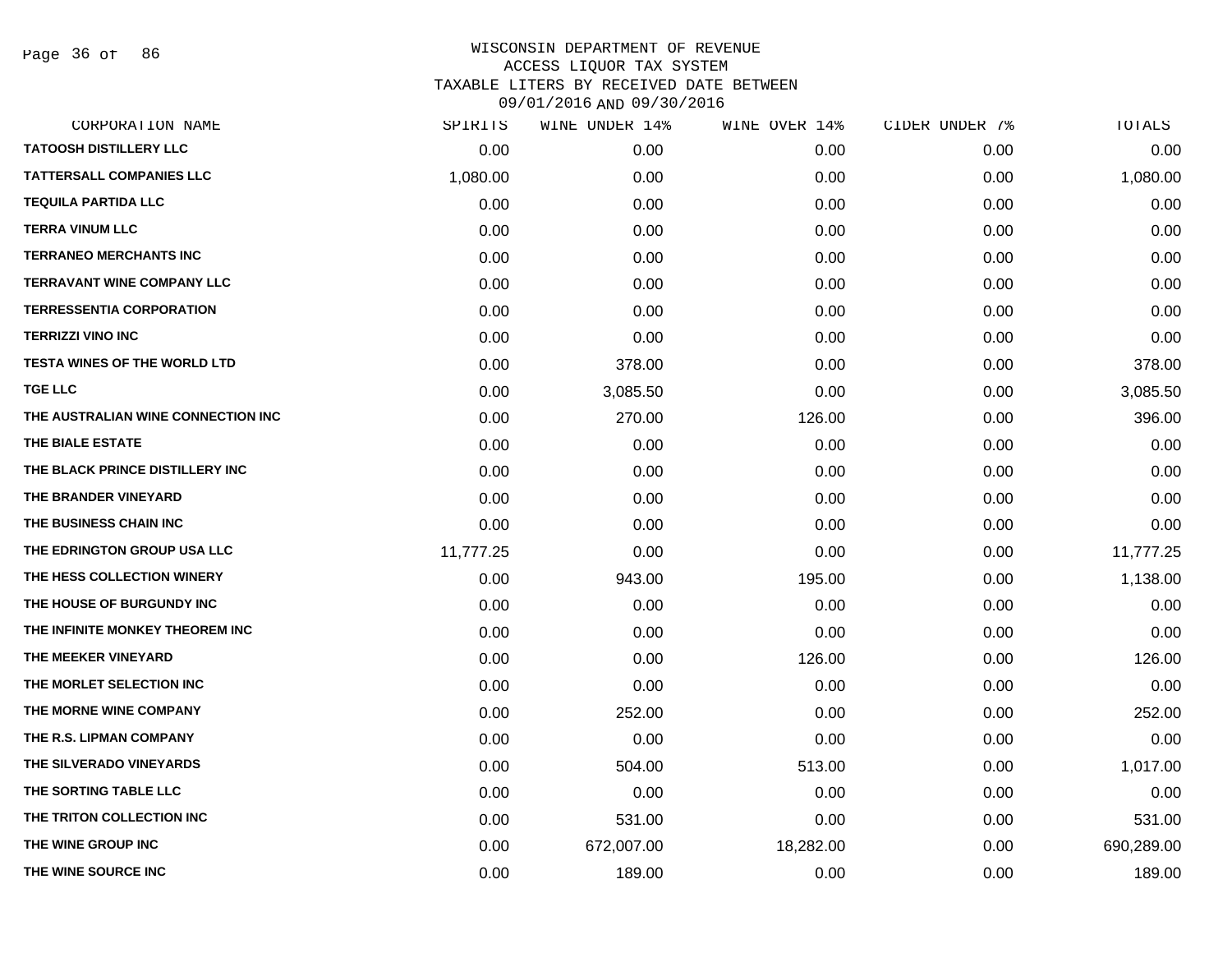| CORPORATION NAME                        | SPIRITS | WINE UNDER 14% | WINE OVER 14% | CIDER UNDER 7% | TOTALS    |
|-----------------------------------------|---------|----------------|---------------|----------------|-----------|
| THE WOODMAR GROUP LLC                   | 0.00    | 1,260.00       | 252.00        | 0.00           | 1,512.00  |
| THIENOT USA INC                         | 0.00    | 504.00         | 54.00         | 0.00           | 558.00    |
| <b>THOMAS D MORTIMER</b>                | 0.00    | 0.00           | 0.00          | 0.00           | 0.00      |
| THREE FAT GUYS WINE LLC                 | 0.00    | 0.00           | 0.00          | 0.00           | 0.00      |
| THREE RING PRODUCTIONS LLC              | 0.00    | 0.00           | 0.00          | 0.00           | 0.00      |
| TI BEVERAGE GROUP LTD                   | 0.00    | 0.00           | 0.00          | 0.00           | 0.00      |
| TIERRA DIVINA VINEYARD LLC              | 0.00    | 0.00           | 325.72        | 0.00           | 325.72    |
| <b>TITUS &amp; TITUS</b>                | 0.00    | 0.00           | 0.00          | 0.00           | 0.00      |
| TMR WINE COMPANY LLC                    | 0.00    | 0.00           | 0.00          | 0.00           | 0.00      |
| <b>TOAD HOLLOW VINEYARDS INC</b>        | 0.00    | 3,069.00       | 360.00        | 0.00           | 3,429.00  |
| <b>TOBIN JAMES CELLARS</b>              | 0.00    | 0.00           | 0.00          | 0.00           | 0.00      |
| <b>TOBY BEALL</b>                       | 0.00    | 0.00           | 0.00          | 0.00           | 0.00      |
| <b>TOLLIVER RANCH BRANDS LLC</b>        | 0.00    | 0.00           | 270.00        | 0.00           | 270.00    |
| <b>TRADEWINDS SPECIALTY IMPORTS LLC</b> | 0.00    | 0.00           | 0.00          | 0.00           | 0.00      |
| <b>TREANA WINERY LLC</b>                | 0.00    | 0.00           | 0.00          | 0.00           | 0.00      |
| TREASURY WINE ESTATES AMERICAS COMPANY  | 0.00    | 65,106.72      | 3,825.00      | 0.00           | 68,931.72 |
| <b>TREFETHEN VINEYARDS WINERY INC</b>   | 0.00    | 0.00           | 0.00          | 0.00           | 0.00      |
| <b>TREFETHEN VINEYARDS WINERY INC</b>   | 0.00    | 126.00         | 135.00        | 0.00           | 261.00    |
| <b>TRENTADUE WINERY LLC</b>             | 0.00    | 0.00           | 0.00          | 0.00           | 0.00      |
| TRI VIN IMPORTS INC                     | 0.00    | 4,662.00       | 0.00          | 0.00           | 4,662.00  |
| <b>TRI-STAR MARKETING INC</b>           | 0.00    | 5,796.00       | 252.00        | 0.00           | 6,048.00  |
| TRINITAS CELLARS LLC                    | 0.00    | 0.00           | 0.00          | 0.00           | 0.00      |
| <b>TRIONE VINEYARDS LLC</b>             | 0.00    | 0.00           | 0.00          | 0.00           | 0.00      |
| <b>TURLEY WINE CELLARS INC</b>          | 0.00    | 0.00           | 0.00          | 0.00           | 0.00      |
| TURN KEY WINE BRANDS LLC                | 0.00    | 63.00          | 0.00          | 0.00           | 63.00     |
| <b>TURNBULL WINE CELLARS</b>            | 0.00    | 0.00           | 0.00          | 0.00           | 0.00      |
| <b>TWIN PEAKS WINERY INC</b>            | 0.00    | 0.00           | 0.00          | 0.00           | 0.00      |
| TY KU, LLC                              | 594.00  | 19.80          | 178.20        | 0.00           | 792.00    |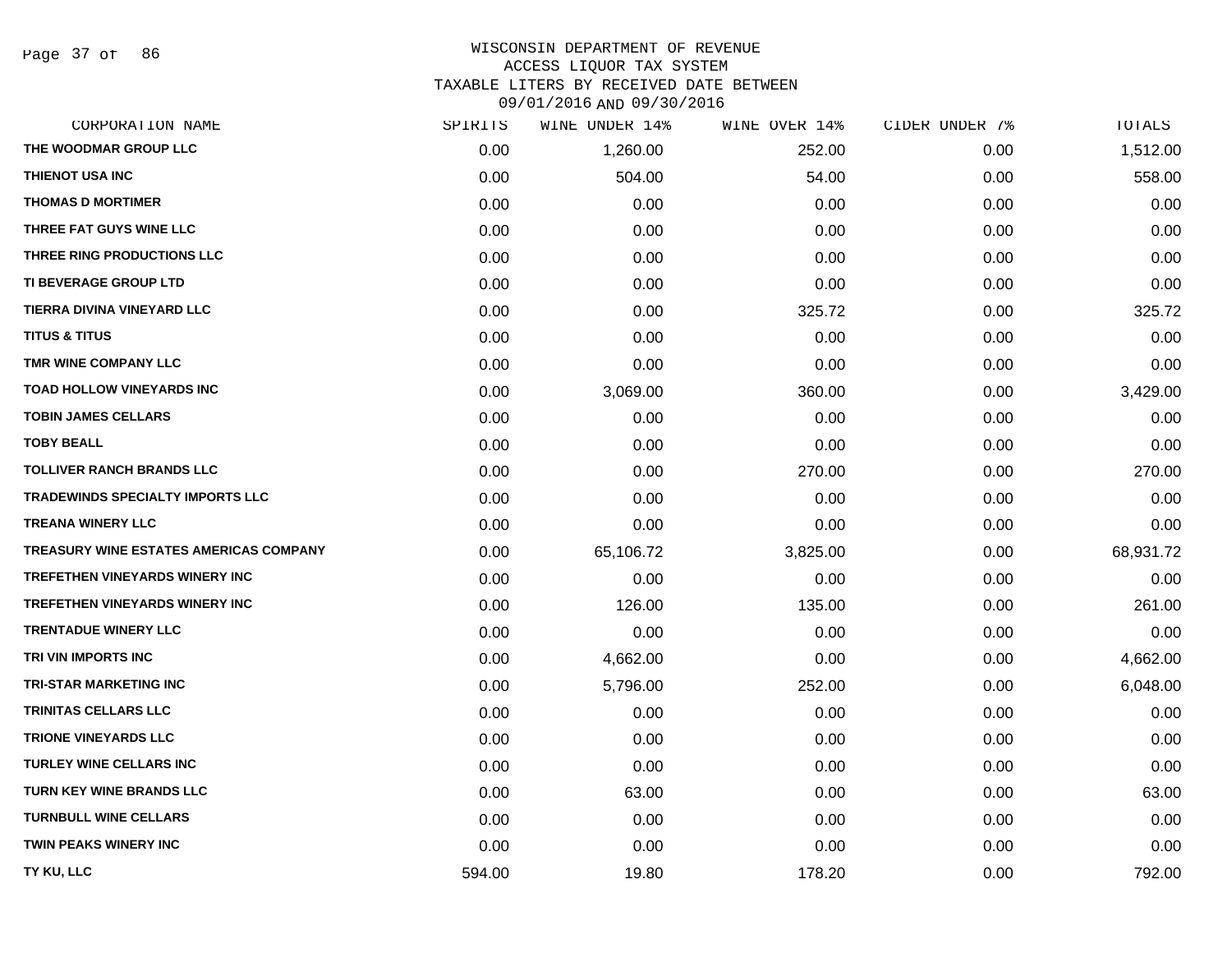Page 38 of 86

#### WISCONSIN DEPARTMENT OF REVENUE ACCESS LIQUOR TAX SYSTEM

TAXABLE LITERS BY RECEIVED DATE BETWEEN

| CORPORATION NAME                      | SPIRITS    | WINE UNDER 14% | WINE OVER 14% | CIDER UNDER 7% | TOTALS     |
|---------------------------------------|------------|----------------|---------------|----------------|------------|
| <b>UN SOGNO LLC</b>                   | 0.00       | 0.00           | 0.00          | 0.00           | 0.00       |
| UNCLE JOHN'S FRUIT HOUSE WINERY LLC   | 0.00       | 0.00           | 0.00          | 0.00           | 0.00       |
| <b>UNION WINE COMPANY</b>             | 0.00       | 0.00           | 0.00          | 0.00           | 0.00       |
| UNITED STATES DISTILLED PRODUCTS CO.  | 279,909.60 | 49,143.80      | 864.00        | 0.00           | 329,917.40 |
| UNITED WINE AND SPIRITS LLC           | 0.00       | 0.00           | 0.00          | 0.00           | 0.00       |
| UNTI WINE CO LLC                      | 0.00       | 0.00           | 0.00          | 0.00           | 0.00       |
| USA WINE IMPORTS INC                  | 45.00      | 0.00           | 0.00          | 0.00           | 45.00      |
| <b>USA WINE WEST LLC</b>              | 0.00       | 4,608.75       | 126.00        | 0.00           | 4,734.75   |
| UVE ENTERPRISES INC                   | 11.25      | 868.50         | 27.00         | 0.00           | 906.75     |
| V & C LLC                             | 0.00       | 243.00         | 261.00        | 0.00           | 504.00     |
| <b>V2 WINE GROUP LLC</b>              | 0.00       | 512.81         | 0.00          | 0.00           | 512.81     |
| <b>VALCKENBERG INTERNATIONAL INC</b>  | 0.00       | 0.00           | 0.00          | 0.00           | 0.00       |
| <b>VALOR WINE CO LLC</b>              | 0.00       | 0.00           | 0.00          | 0.00           | 0.00       |
| VAN RUITEN FAMILY WINERY LLC          | 0.00       | 189.00         | 126.00        | 0.00           | 315.00     |
| <b>VANDER MILL LLC</b>                | 0.00       | 0.00           | 0.00          | 117.35         | 117.35     |
| <b>VEN CAL RANCHES LLC</b>            | 0.00       | 0.00           | 0.00          | 0.00           | 0.00       |
| <b>VENGE VINEYARDS INC</b>            | 0.00       | 0.00           | 0.00          | 0.00           | 0.00       |
| <b>VERITY WINES LLC</b>               | 0.00       | 0.00           | 0.00          | 0.00           | 0.00       |
| <b>VERMEIL WINE GROUP LLC</b>         | 0.00       | 0.00           | 0.00          | 0.00           | 0.00       |
| <b>VERMONT HARD CIDER COMPANY LLC</b> | 0.00       | 0.00           | 0.00          | 0.00           | 0.00       |
| VI. SCO. INC                          | 0.00       | 1,548.00       | 0.00          | 0.00           | 1,548.00   |
| <b>VIAS IMPORTS LTD</b>               | 0.00       | 189.00         | 0.00          | 0.00           | 189.00     |
| VIATUS                                | 0.00       | 531.00         | 0.00          | 0.00           | 531.00     |
| <b>VICENTE GANDIA USA INC</b>         | 0.00       | 0.00           | 0.00          | 0.00           | 0.00       |
| <b>VIEUX VINS INC</b>                 | 0.00       | 204.00         | 63.00         | 0.00           | 267.00     |
| <b>VIKRE DISTILLERY LLC</b>           | 360.00     | 0.00           | 0.00          | 0.00           | 360.00     |
| <b>VILLA CREEK INC</b>                | 0.00       | 0.00           | 0.00          | 0.00           | 0.00       |
| <b>VILLA ENCINAL PARTNERS LP</b>      | 0.00       | 0.00           | 0.00          | 0.00           | 0.00       |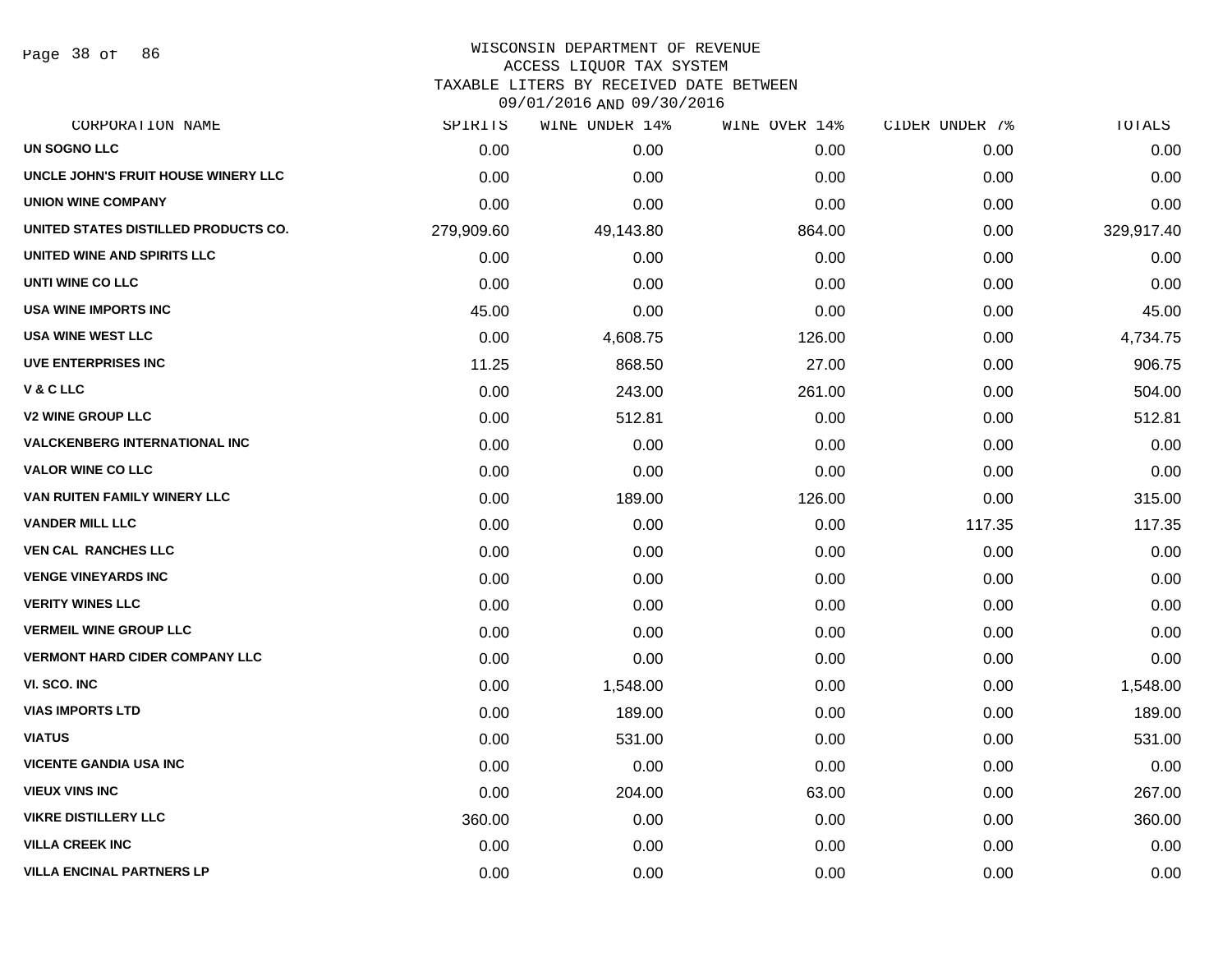Page 39 of 86

# WISCONSIN DEPARTMENT OF REVENUE ACCESS LIQUOR TAX SYSTEM TAXABLE LITERS BY RECEIVED DATE BETWEEN

| CORPORATION NAME                  | SPIRITS  | WINE UNDER 14% | WINE OVER 14% | CIDER UNDER 7% | TOTALS    |
|-----------------------------------|----------|----------------|---------------|----------------|-----------|
| VIN DE ZO LLC                     | 0.00     | 198.00         | 0.00          | 0.00           | 198.00    |
| <b>VIN DIVINO LTD</b>             | 0.00     | 0.00           | 0.00          | 0.00           | 0.00      |
| <b>VINA ROBLES INC</b>            | 0.00     | 0.00           | 0.00          | 0.00           | 0.00      |
| <b>VINAMERICAS INC</b>            | 0.00     | 0.00           | 0.00          | 0.00           | 0.00      |
| <b>VINCENZO PADULA</b>            | 0.00     | 504.50         | 0.00          | 0.00           | 504.50    |
| <b>VINE CLIFF WINERY INC</b>      | 0.00     | 0.00           | 0.00          | 0.00           | 0.00      |
| <b>VINE CONNECTIONS LLC</b>       | 0.00     | 3,589.92       | 3,009.60      | 0.00           | 6,599.52  |
| <b>VINEBURG LLC</b>               | 0.00     | 0.00           | 216.00        | 0.00           | 216.00    |
| <b>VINEDREA WINES LLC</b>         | 0.00     | 0.00           | 0.00          | 0.00           | 0.00      |
| <b>VINEYARD 29 LLC</b>            | 0.00     | 0.00           | 0.00          | 0.00           | 0.00      |
| <b>VINEYARD BRANDS LLC</b>        | 0.00     | 4,801.00       | 582.00        | 0.00           | 5,383.00  |
| <b>VINEYARD VARIETIES INC</b>     | 0.00     | 0.00           | 0.00          | 0.00           | 0.00      |
| <b>VINIFERA IMPORTS LTD</b>       | 0.00     | 0.00           | 0.00          | 0.00           | 0.00      |
| <b>VINIFERA WINE COMPANY LLC</b>  | 0.00     | 144.00         | 0.00          | 0.00           | 144.00    |
| <b>VINO DEL SOL INC</b>           | 0.00     | 1,107.00       | 27.00         | 0.00           | 1,134.00  |
| <b>VINO ET SPIRITUS LLC</b>       | 0.00     | 63.00          | 0.00          | 0.00           | 63.00     |
| <b>VINO LOGICS CORPORATION</b>    | 0.00     | 0.00           | 0.00          | 0.00           | 0.00      |
| <b>VINO.COM LLC</b>               | 63.00    | 1,629.00       | 1,170.00      | 0.00           | 2,862.00  |
| <b>VINOVIA WINE GROUP INC</b>     | 0.00     | 45.00          | 0.00          | 0.00           | 45.00     |
| <b>VINTAGE '59 IMPORTS LLC</b>    | 0.00     | 0.00           | 0.00          | 0.00           | 0.00      |
| <b>VINTAGE POINT LLC</b>          | 0.00     | 7,623.00       | 126.00        | 0.00           | 7,749.00  |
| <b>VINTURE WINE COMPANY LLC</b>   | 0.00     | 0.00           | 0.00          | 0.00           | 0.00      |
| <b>VINTUS LLC</b>                 | 9.00     | 1,629.00       | 99.00         | 0.00           | 1,737.00  |
| <b>VINTWOOD INTERNATIONAL LTD</b> | 0.00     | 0.00           | 0.00          | 0.00           | 0.00      |
| <b>VITANI SPIRITS LLC</b>         | 0.00     | 0.00           | 0.00          | 0.00           | 0.00      |
| <b>VOTTO VINES IMPORTING INC</b>  | 0.00     | 0.00           | 0.00          | 0.00           | 0.00      |
| <b>W J DEUTSCH &amp; SONS LTD</b> | 2,197.50 | 23,499.00      | 1,089.00      | 0.00           | 26,785.50 |
| <b>WAGNER WINE COMPANY LLC</b>    | 0.00     | 564.00         | 2,487.00      | 0.00           | 3,051.00  |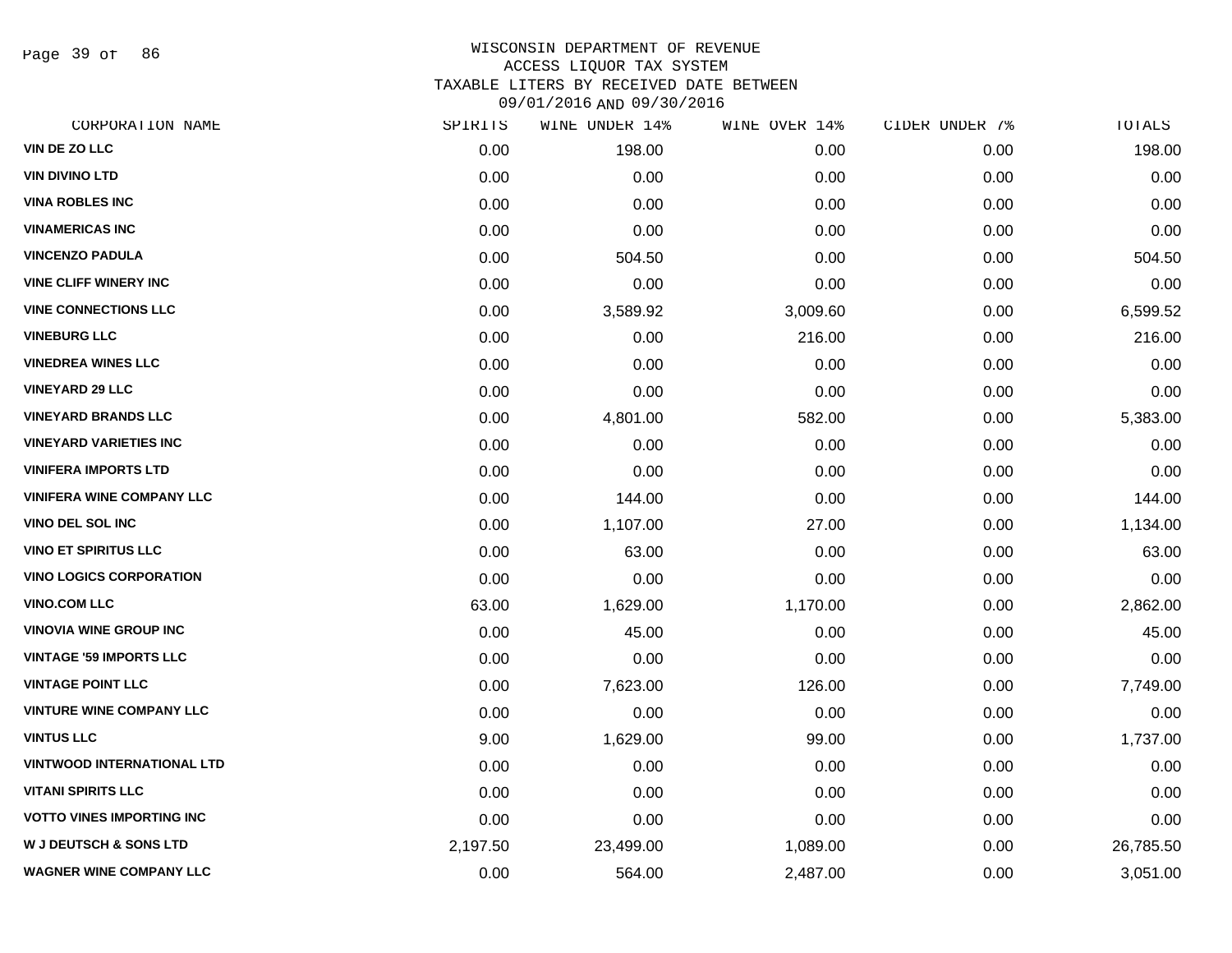| CORPORATION NAME                               | SPIRITS   | WINE UNDER 14% | WINE OVER 14% | CIDER UNDER 7% | TOTALS    |
|------------------------------------------------|-----------|----------------|---------------|----------------|-----------|
| <b>WALLA WALLA VINTNERS LLC</b>                | 0.00      | 0.00           | 0.00          | 0.00           | 0.00      |
| <b>WARWICK VALLEY WINE CO INC</b>              | 0.00      | 0.00           | 0.00          | 0.00           | 0.00      |
| <b>WEIBEL INCORPORATED</b>                     | 0.00      | 351.00         | 0.00          | 0.00           | 351.00    |
| <b>WEIN BAUER INC</b>                          | 0.00      | 10,455.66      | 0.00          | 0.00           | 10,455.66 |
| <b>WEST COAST WINE PARTNERS LLC</b>            | 0.00      | 0.00           | 423.00        | 0.00           | 423.00    |
| <b>WESTERN SPIRITS BEVERAGE LLC</b>            | 4,962.00  | 0.00           | 0.00          | 0.00           | 4,962.00  |
| <b>WEYGANDT-METZLER IMPORTING LTD</b>          | 0.00      | 558.00         | 0.00          | 0.00           | 558.00    |
| WHITE OAK VINEYARDS & WINERY LLC               | 0.00      | 0.00           | 108.00        | 0.00           | 108.00    |
| WHYTE AND MACKAY (AMERICAS) LIMITED LLC        | 0.00      | 0.00           | 0.00          | 0.00           | 0.00      |
| <b>WI INC</b>                                  | 0.00      | 0.00           | 0.00          | 0.00           | 0.00      |
| <b>WILD WOOD VINEYARD &amp; WINERY</b>         | 0.00      | 0.00           | 0.00          | 0.00           | 0.00      |
| <b>WILLAKENZIE ESTATE INC</b>                  | 0.00      | 126.00         | 0.00          | 0.00           | 126.00    |
| <b>WILLAMETTE VALLEY VINEYARDS INC</b>         | 0.00      | 216.00         | 0.00          | 0.00           | 216.00    |
| <b>WILLIAM GRANT &amp; SONS INC</b>            | 48,940.20 | 0.00           | 0.00          | 0.00           | 48,940.20 |
| <b>WILLIAM J WOLF</b>                          | 0.00      | 0.00           | 57.06         | 0.00           | 57.06     |
| <b>WILLIAM P KNUTTEL</b>                       | 0.00      | 0.00           | 0.00          | 0.00           | 0.00      |
| <b>WILLIAM PRICE III</b>                       | 0.00      | 0.00           | 0.00          | 0.00           | 0.00      |
| <b>WILLIAM WOODRUFF</b>                        | 0.00      | 470.75         | 0.00          | 0.00           | 470.75    |
| <b>WILSON CREEK WINERY &amp; VINEYARDS INC</b> | 0.00      | 0.00           | 0.00          | 0.00           | 0.00      |
| <b>WILSON DANIELS LLC</b>                      | 0.00      | 792.00         | 144.00        | 0.00           | 936.00    |
| <b>WILSON DANIELS LTD</b>                      | 18,741.00 | 0.00           | 1,014.00      | 0.00           | 19,755.00 |
| <b>WINDY CITY DISTILLING INC</b>               | 0.00      | 0.00           | 0.00          | 0.00           | 0.00      |
| <b>WINDY HILL SPIRITS INC</b>                  | 0.00      | 0.00           | 0.00          | 0.00           | 0.00      |
| <b>WINE BRIDGE IMPORTS INC</b>                 | 0.00      | 0.00           | 0.00          | 0.00           | 0.00      |
| WINE COUNTRY INTERNATIONAL INC                 | 0.00      | 0.00           | 0.00          | 0.00           | 0.00      |
| <b>WINE CREEK LLC</b>                          | 0.00      | 315.00         | 4.50          | 0.00           | 319.50    |
| <b>WINE HOOLIGANS LLC</b>                      | 0.00      | 1,872.00       | 0.00          | 0.00           | 1,872.00  |
| <b>WINE WINE SITUATION LLC</b>                 | 0.00      | 0.00           | 0.00          | 0.00           | 0.00      |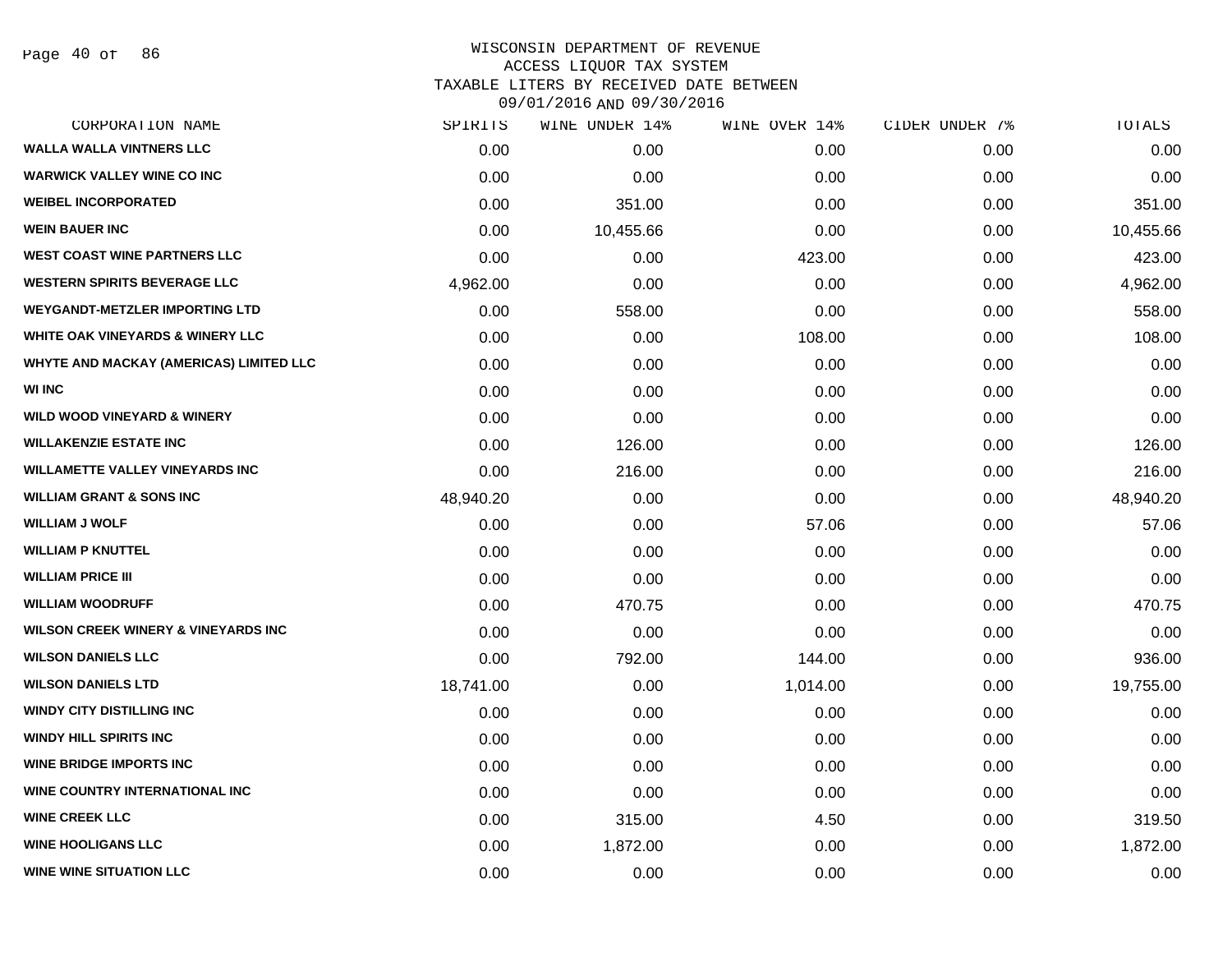Page 41 of 86

| CORPORATION NAME                          | SPIRITS      | UNDER 14%<br>WINE | WINE OVER 14% | CIDER UNDER 7% | TOTALS       |
|-------------------------------------------|--------------|-------------------|---------------|----------------|--------------|
| <b>WINEPLAYGROUND.COM INC</b>             | 0.00         | 0.00              | 0.00          | 0.00           | 0.00         |
| <b>WINERIES &amp; SELECT PRODUCTS LLC</b> | 0.00         | 180.00            | 666.00        | 0.00           | 846.00       |
| <b>WINERY AT BLACK STAR FARMS LLC</b>     | 0.00         | 0.00              | 0.00          | 0.00           | 0.00         |
| <b>WINERY EXCHANGE, INC.</b>              | 0.00         | 1,125.00          | 2,232.00      | 0.00           | 3,357.00     |
| <b>WINES OF FRANCE INC</b>                | 0.00         | 0.00              | 0.00          | 0.00           | 0.00         |
| <b>WINES UNLIMITED INC</b>                | 0.00         | 5,144.25          | 0.00          | 0.00           | 5,144.25     |
| <b>WINESELLERS LTD</b>                    | 0.00         | 4,120.00          | 0.00          | 0.00           | 4,120.00     |
| <b>WISD LLC</b>                           | 0.00         | 0.00              | 0.00          | 0.00           | 0.00         |
| <b>WOODSON WINES LLC</b>                  | 0.00         | 0.00              | 504.00        | 0.00           | 504.00       |
| <b>WORLD TRAVELER IMPORTS LLC</b>         | 0.00         | 0.00              | 0.00          | 0.00           | 0.00         |
| <b>WYOMING WHISKEY INC</b>                | 554.40       | 0.00              | 0.00          | 0.00           | 554.40       |
| YAEGAKI CORPORATION OF USA                | 0.00         | 198.00            | 213.12        | 0.00           | 411.12       |
| <b>ZD WINES LLC</b>                       | 0.00         | 0.00              | 0.00          | 0.00           | 0.00         |
| <b>ZEILER SPIRITS LLC</b>                 | 378.00       | 0.00              | 0.00          | 0.00           | 378.00       |
| <b>ZEPALTAS WINES LLC</b>                 | 0.00         | 0.00              | 0.00          | 0.00           | 0.00         |
| <b>ZONIN USA INC</b>                      | 0.00         | 567.00            | 81.00         | 0.00           | 648.00       |
| TOTAL LITERS FOR 9/30/2016                | 3,707,453.28 | 3,698,596.02      | 277,064.13    | 318,870.16     | 8,001,983.59 |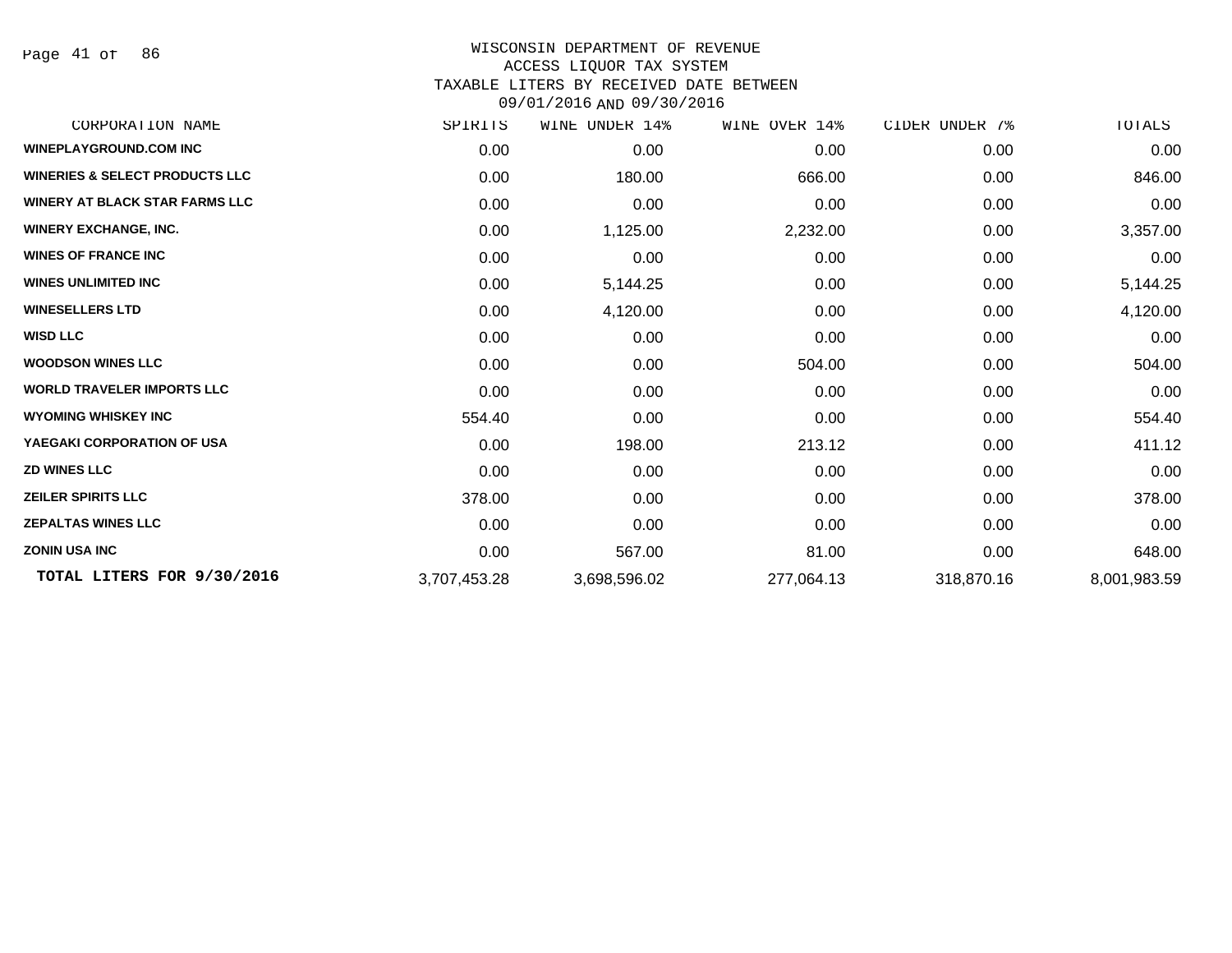Page 42 of 86

# WISCONSIN DEPARTMENT OF REVENUE ACCESS LIQUOR TAX SYSTEM TAXABLE LITERS BY RECEIVED DATE BETWEEN 09/01/2016 AND 09/30/2016

**IN STATE WHOLESALER (W) ALLSTATE LIQUOR & WINE COMPANY, INC.**  $0.00$   $0.00$   $0.00$   $0.00$   $0.00$   $0.00$   $0.00$   $0.00$   $0.00$   $0.00$   $0.00$   $0.00$ **AMPHORAE, LLC** 0.00 0.00 0.00 0.00 0.00 **AVA WINE & SPIRITS LLC** 0.00 8,085.36 0.00 0.00 8,085.36 **BACKDOOR BRANDS LLC** 0.00 0.00 0.00 0.00 0.00 **BADGER DISTRIBUTING OF MILWAUKEE LLC** 0.00 0.00 0.00 0.00 0.00 **BADGER LIQUOR CO INC** 211,913.60 23,229.00 10,944.00 0.00 246,086.60 **BADGER STATE WINERY COOPERATIVE** 0.00 0.00 0.00 0.00 0.00 **BADGER WINE & SPIRITS LLC**  $\begin{array}{ccc} 0.00 & 0.00 & 0.00 \\ 0.00 & 0.00 & 0.00 \end{array}$ **BCD HOLDCO LLC** 0.00 0.00 0.00 0.00 0.00 **BEECHWOOD DISTRIBUTORS, INC.** 0.00 0.00 0.00 0.00 0.00 **BEER CAPITOL DISTRIBUTING, INC.** 0.00 0.00 0.00 0.00 0.00 **BILL'S DISTRIBUTING, LTD.** 0.00 0.00 0.00 0.00 0.00 **BRANT T NEHMER** 0.00 0.00 0.00 0.00 0.00 **BREAKTHRU BEVERAGE GROUP LLC** 0.00 0.00 0.00 0.00 0.00 **BREAKTHRU BEVERAGE GROUP LLC** 55,434.12 12,043.18 156.00 0.00 67,633.30 **BREAKTHRU BEVERAGE WISCONSIN NORTH LLC** 0.00 0.00 0.00 0.00 0.00 **C.J.W., INC.** 0.00 0.00 0.00 0.00 0.00 **CAPITOL-HUSTING COMPANY, INC.** 29,391.00 25,473.06 2,016.00 0.00 56,880.06 **CATHRINE BENNETT** 0.00 0.00 0.00 0.00 0.00 **CENTRAL BEER DISTRIBUTORS, INC.** 0.00 0.00 0.00 0.00 0.00 **DE PERE LIQUOR CO LLC** 0.00 0.00 0.00 0.00 0.00 **DEAN DISTRIBUTING, INC.** 0.00 0.00 0.00 0.00 0.00 **DEAN DISTRIBUTING, INC.** 0.00 0.00 0.00 0.00 0.00 **DEWITT CHURCH GOODS, INC.** 0.00 0.00 0.00 0.00 0.00 **ELIZABETH G KARANDANIS** 0.00 0.00 0.00 0.00 0.00 CORPORATION NAME SPIRITS WINE UNDER 14% WINE OVER 14% CIDER UNDER 7% TOTALS

**FABIANO BROTHERS - WISCONSIN LLC** 0.00 0.00 0.00 0.00 0.00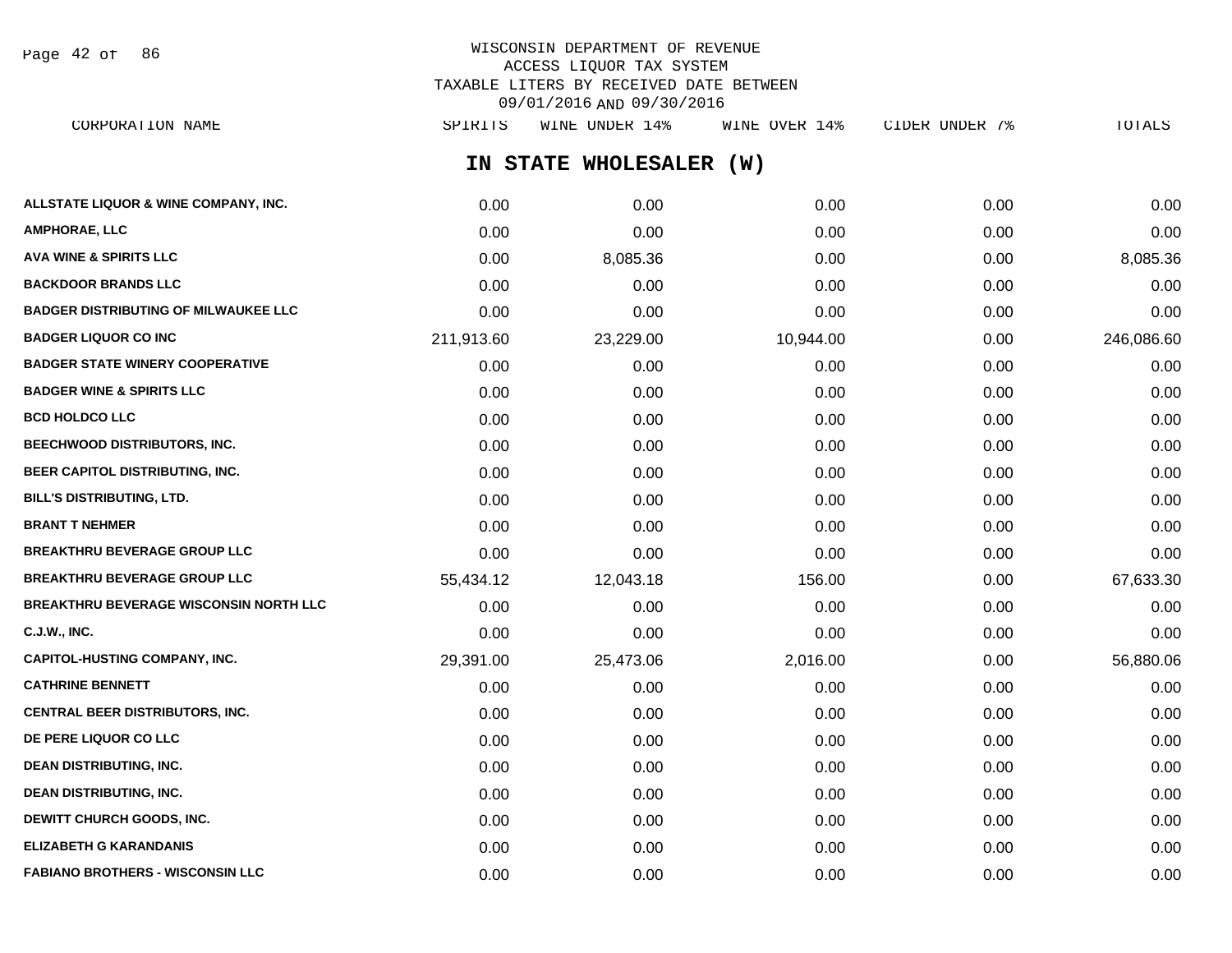Page 43 of 86

| SPIRITS   | WINE UNDER 14% | WINE OVER 14% | CIDER UNDER 7% | TOTALS      |
|-----------|----------------|---------------|----------------|-------------|
| 0.00      | 0.00           | 0.00          | 0.00           | 0.00        |
| 0.00      | 0.00           | 0.00          | 0.00           | 0.00        |
| 0.00      | 0.00           | 0.00          | 0.00           | 0.00        |
| 0.00      | 0.00           | 0.00          | 0.00           | 0.00        |
| 45,806.68 | 11,533.09      | 0.00          | 0.00           | 57,339.77   |
| 0.00      | 0.00           | 0.00          | 0.00           | 0.00        |
| 0.00      | 0.00           | 0.00          | 0.00           | 0.00        |
| 0.00      | 0.00           | 0.00          | 0.00           | 0.00        |
| 0.00      | 0.00           | 0.00          | 0.00           | 0.00        |
| 0.00      | 0.00           | 0.00          | 0.00           | 0.00        |
| 0.00      | 0.00           | 0.00          | 0.00           | 0.00        |
| 0.00      | 0.00           | 0.00          | 0.00           | 0.00        |
| 0.00      | 45,926.20      | 0.00          | 0.00           | 45,926.20   |
| 8,318.70  | 66,324.72      | 126.00        | 0.00           | 74,769.42   |
| 0.00      | 89,479.97      | 342.00        | 0.00           | 89,821.97   |
| 0.00      | 0.00           | 0.00          | 0.00           | 0.00        |
| 0.00      | 0.00           | 0.00          | 0.00           | 0.00        |
| 0.00      | 0.00           | 0.00          | 0.00           | 0.00        |
| 0.00      | 0.00           | 0.00          | 0.00           | 0.00        |
| 0.00      | 14,211.00      | 0.00          | 0.00           | 14,211.00   |
| 0.00      | 0.00           | 0.00          | 0.00           | 0.00        |
| 0.00      | $-306.00$      | 0.00          | 0.00           | $-306.00$   |
| 0.00      | 0.00           | 0.00          | 0.00           | 0.00        |
| 0.00      | $-81.00$       | 0.00          | 0.00           | $-81.00$    |
| $-27.00$  | $-1,683.00$    | 0.00          | 0.00           | $-1,710.00$ |
| 1,620.00  | 44,859.12      | $-512.22$     | 0.00           | 45,966.90   |
| 0.00      | 0.00           | 0.00          | 0.00           | 0.00        |
| 0.00      | 0.00           | 0.00          | 0.00           | 0.00        |
|           |                |               |                |             |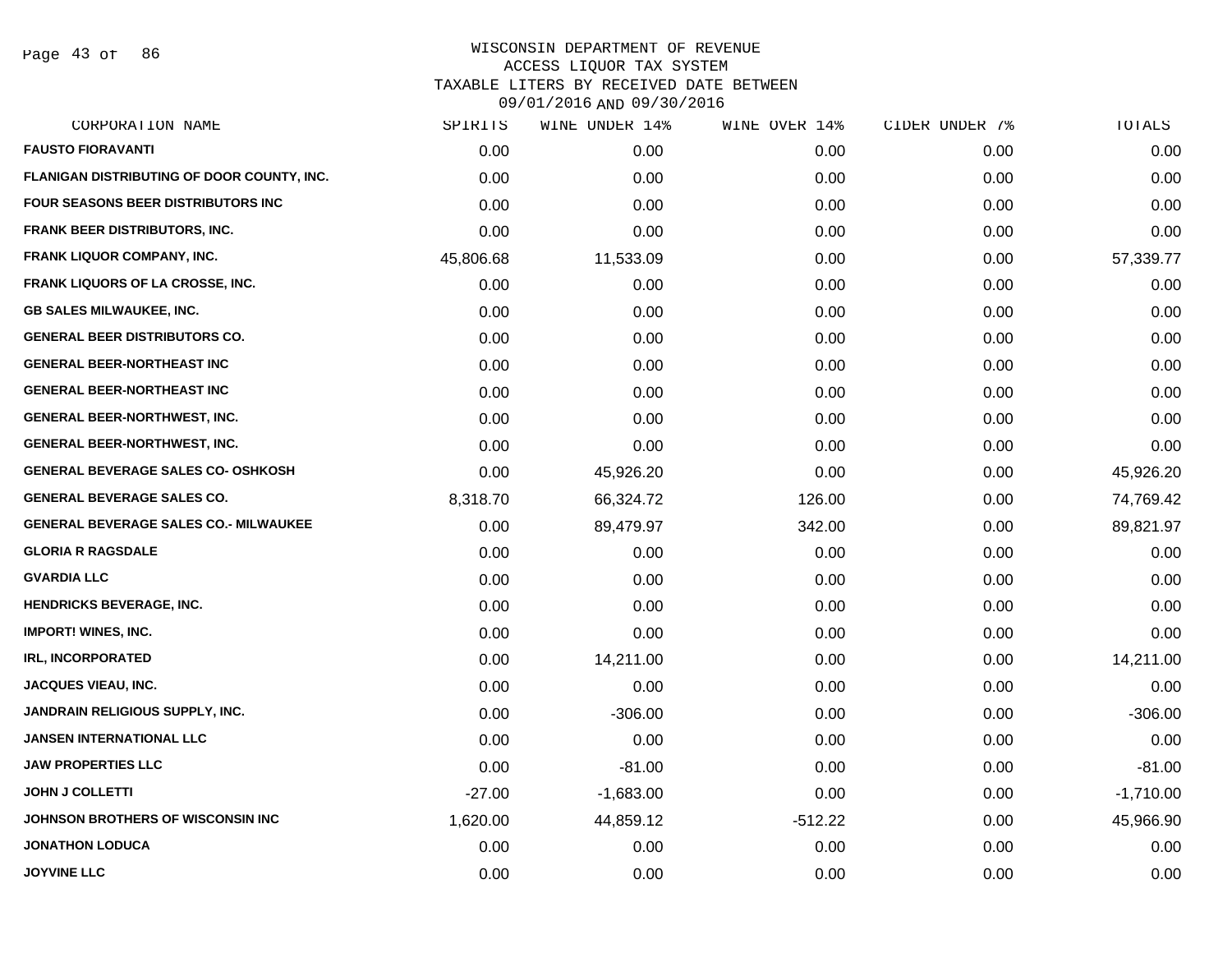Page 44 of 86

## WISCONSIN DEPARTMENT OF REVENUE ACCESS LIQUOR TAX SYSTEM TAXABLE LITERS BY RECEIVED DATE BETWEEN

| CORPORATION NAME                         | SPIRITS   | WINE UNDER 14% | WINE OVER 14% | CIDER UNDER 7% | TOTALS    |
|------------------------------------------|-----------|----------------|---------------|----------------|-----------|
| KAY BEER DISTRIBUTING, INC.              | 0.00      | 0.00           | 0.00          | 0.00           | 0.00      |
| <b>L'EFT BANK WINE COMPANY LIMITED</b>   | 0.00      | 56,865.90      | 0.00          | 0.00           | 56,865.90 |
| LA CROSSE BEVERAGE LLC                   | 0.00      | 0.00           | 0.00          | 0.00           | 0.00      |
| <b>LA RIOJA RESTAURANT LLC</b>           | 0.00      | 0.00           | 0.00          | 0.00           | 0.00      |
| <b>LARRY'S DISTRIBUTING CO., INC.</b>    | 0.00      | 0.00           | 0.00          | 0.00           | 0.00      |
| LEE BEVERAGE OF WISCONSIN LLC            | 0.00      | 0.00           | 0.00          | 0.00           | 0.00      |
| LEE BEVERAGE OF WISCONSIN LLC            | 0.00      | 0.00           | 0.00          | 0.00           | 0.00      |
| LEE BEVERAGE-CIDERS WINES & SPIRITS LLC  | 0.00      | 0.00           | 0.00          | 0.00           | 0.00      |
| LETRAH INTERNATIONAL CORPORATION         | 0.00      | 0.00           | 0.00          | 0.00           | 0.00      |
| LO DUCA BROS., INC.                      | 0.00      | 0.00           | 0.00          | 0.00           | 0.00      |
| <b>LORI SCOTT</b>                        | $-25.25$  | 0.00           | 0.00          | 0.00           | $-25.25$  |
| <b>LOS ALTOS AGAVE DISTRIBUTOR INC</b>   | 6,750.00  | 0.00           | 0.00          | 0.00           | 6,750.00  |
| <b>M SHIRAZ LLC</b>                      | 0.00      | 0.00           | 0.00          | 0.00           | 0.00      |
| <b>MARCO BRUZZI</b>                      | 0.00      | 0.00           | 0.00          | 0.00           | 0.00      |
| <b>MICCA HUTCHINS</b>                    | 0.00      | 2,520.00       | 0.00          | 0.00           | 2,520.00  |
| <b>MICHAEL G ANSAY</b>                   | 0.00      | 549.00         | 0.00          | 0.00           | 549.00    |
| <b>MIDWEST SALES &amp; SERVICE, INC.</b> | 0.00      | 0.00           | 0.00          | 0.00           | 0.00      |
| MILLER BEER OF THE NORTHWOODS, INC.      | 0.00      | 0.00           | 0.00          | 0.00           | 0.00      |
| <b>NOELKE DISTRIBUTORS, INC.</b>         | 0.00      | 7,354.54       | 0.00          | 0.00           | 7,354.54  |
| <b>NORTHWEST BEVERAGES, INC.</b>         | 0.00      | 0.00           | 0.00          | 0.00           | 0.00      |
| <b>NOUVEAU VENTURES LLC</b>              | $-91.03$  | 3,834.00       | 126.00        | 0.00           | 3,868.97  |
| OTT SCHWEITZER DISTRIBUTORSHIP, INC.     | 0.00      | 0.00           | 0.00          | 0.00           | 0.00      |
| <b>PARK RIDGE DISTRIBUTING, INC.</b>     | 0.00      | 0.00           | 0.00          | 0.00           | 0.00      |
| PEHLER DISTRIBUTING, INC.                | 0.00      | 0.00           | 0.00          | 0.00           | 0.00      |
| PHILLIPS DISTRIBUTING CORPORATION        | 10,255.20 | 0.00           | 0.00          | 0.00           | 10,255.20 |
| PHILLIPS WINE COMPANY                    | 0.00      | 2,155.07       | 4,383.00      | 0.00           | 6,538.07  |
| PHILLY'S PREMIUM BEVERAGES LLC           | 0.00      | 0.00           | 0.00          | 0.00           | 0.00      |
| <b>PURE WINE WISCONSIN INC</b>           | 0.00      | 0.00           | 0.00          | 0.00           | 0.00      |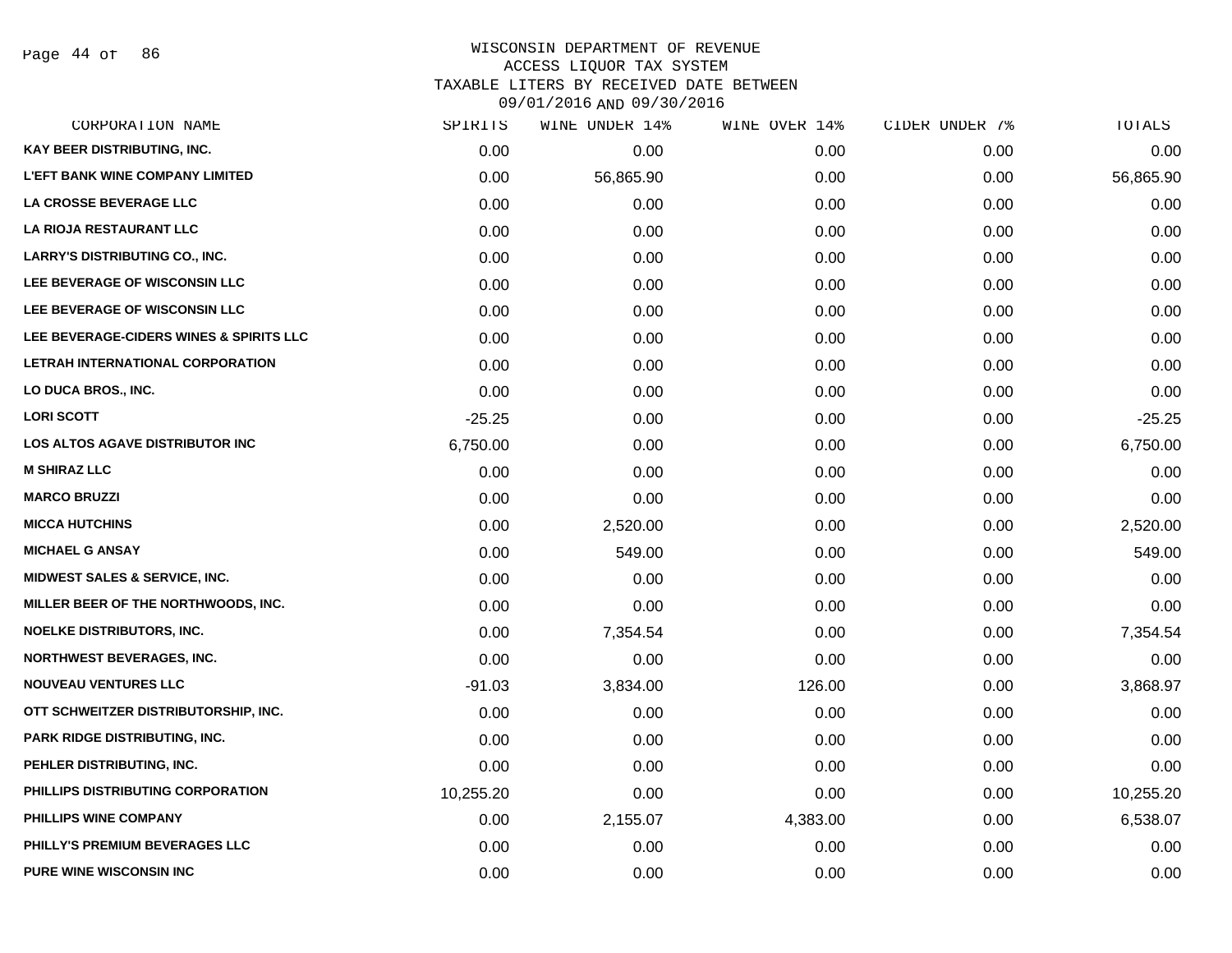Page 45 of 86

| CORPORATION NAME                            | SPIRITS    | WINE UNDER 14% | WINE OVER 14% | CIDER UNDER 7% | <b>TOTALS</b> |
|---------------------------------------------|------------|----------------|---------------|----------------|---------------|
| PURPLE FEET WINES, LLC                      | 0.00       | 2,232.00       | 90.00         | 0.00           | 2,322.00      |
| RANGE BEVERAGE, INCORPORATED                | 0.00       | 0.00           | 0.00          | 0.00           | 0.00          |
| <b>RATAS WHOLESALE LIQUOR COMPANY</b>       | 0.00       | 0.00           | 0.00          | 0.00           | 0.00          |
| RIVER CITY DISTRIBUTING CO., INC.           | 0.00       | 0.00           | 0.00          | 0.00           | 0.00          |
| S. & S. DISTRIBUTING, INC.                  | 0.00       | 0.00           | 0.00          | 0.00           | 0.00          |
| S. & S. DISTRIBUTING, INC.                  | 0.00       | 0.00           | 0.00          | 0.00           | 0.00          |
| <b>SALIM M SHAMMO</b>                       | 0.00       | 0.00           | 0.00          | 0.00           | 0.00          |
| SARATOGA LIQUOR CO., INC.                   | 0.00       | 37,675.98      | 0.00          | 0.00           | 37,675.98     |
| <b>SQUARE ROOT LLC</b>                      | 0.00       | 0.00           | 0.00          | 0.00           | 0.00          |
| <b>STATE WINE &amp; SPIRITS COMPANY LLC</b> | 0.00       | 0.00           | 0.00          | 0.00           | 0.00          |
| <b>SUPERIOR BEVERAGES LLC</b>               | 0.00       | 0.00           | 0.00          | 0.00           | 0.00          |
| <b>TIMOTHY REILLY SR</b>                    | 0.00       | 0.00           | 0.00          | 0.00           | 0.00          |
| TJ INTERNATIONAL LTD                        | 0.00       | 0.00           | 0.00          | 0.00           | 0.00          |
| <b>TRI-MART COMPANY LLC</b>                 | 0.00       | 0.00           | 0.00          | 0.00           | 0.00          |
| TRIANGLE DISTRIBUTING COMPANY, INC.         | 0.00       | 3,236.00       | 0.00          | 0.00           | 3,236.00      |
| <b>VINCITA TRADING LLC</b>                  | 0.00       | 0.00           | 0.00          | 0.00           | 0.00          |
| <b>VINO VERITAS, LTD.</b>                   | 0.00       | 2,647.47       | 525.00        | 0.00           | 3,172.47      |
| <b>WDI LLC</b>                              | 0.00       | 0.00           | 0.00          | 0.00           | 0.00          |
| <b>WDI LLC</b>                              | 0.00       | 0.00           | 0.00          | 0.00           | 0.00          |
| <b>WISCONSIN DISTRIBUTORS EAST LLC</b>      | 0.00       | 0.00           | 0.00          | 0.00           | 0.00          |
| <b>WISCONSIN DISTRIBUTORS NORTH LLC</b>     | 0.00       | 0.00           | 0.00          | 0.00           | 0.00          |
| <b>WISCONSIN WINERY CO-OP</b>               | 0.00       | 0.00           | 0.00          | 0.00           | 0.00          |
| <b>WOODFIELD DISTRIBUTION LLC</b>           | 0.00       | 0.00           | 0.00          | 0.00           | 0.00          |
| ZASTROW THE BEER MAN, INC.                  | 0.00       | 0.00           | 0.00          | 0.00           | 0.00          |
| TOTAL LITERS FOR 9/30/2016                  | 369,346.02 | 458,164.66     | 18,195.78     | 0.00           | 845,706.46    |
|                                             |            |                |               |                |               |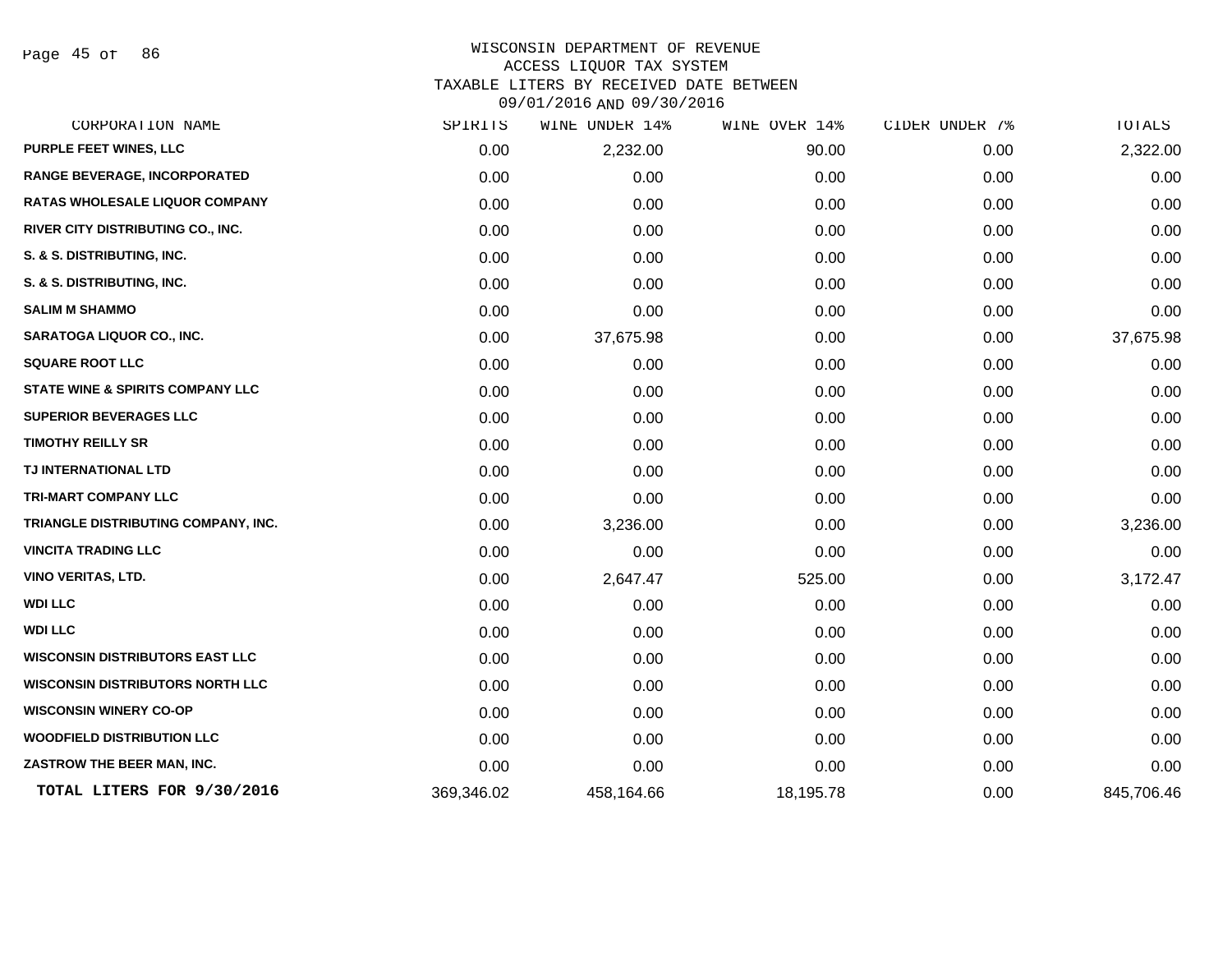| Page | 46 of |  | 86 |
|------|-------|--|----|
|------|-------|--|----|

# WISCONSIN DEPARTMENT OF REVENUE ACCESS LIQUOR TAX SYSTEM TAXABLE LITERS BY RECEIVED DATE BETWEEN 09/01/2016 AND 09/30/2016

**IN STATE MANUFACTURER (WM) 45TH PARALLEL SPIRITS, LLC** 0.00 0.00 0.00 0.00 0.00 **ACE ETHANOL LLC** 0.00 0.00 0.00 0.00 0.00 **AEPPELTREOW INC** 81.01 81.01 81.01 81.01 81.01 81.01 81.01 81.01 81.01 81.01 **ANGRY SPIRITS DISTILLING LLC** 0.00 0.00 0.00 0.00 0.00 **B & E DISTILLERY INC.** 88.50 0.00 0.00 0.00 88.50 **BRIAN SAMMONS** 1,028.99 0.00 0.00 0.00 1,028.99 **C & N CORPORATION** 4,381.52 0.00 0.00 0.00 4,381.52 **CENTRAL STANDARD LLC** 180.75 0.00 0.00 0.00 180.75 **CHIPPEWA RIVER DISTILLERY AND BREWERY LLC** 198.54 0.00 0.00 0.00 0.00 0.00 0.00 0.00 198.54 **CLOVER MEADOW LLC** 0.00 0.00 0.00 0.00 0.00 **DEATH'S DOOR DISTILLERY LLC** 2,758.51 0.00 0.00 0.00 2,758.51 **DISTILLERY PARTNERS, LLC** 0.00 0.00 0.00 0.00 0.00 **DRIFTLESS GLEN DISTILLERY LLC** 442.51 0.00 0.00 0.00 0.00 0.00 0.00 0.00 442.51 **EMCO CHEMICAL DISTRIBUTORS, INC.** 0.00 0.00 0.00 0.00 0.00 **GLOBAL DISTILLERS SRL LLC** 3,836.10 195.73 0.00 0.00 4,031.83 **GRANT J VAN DRIEST** 0.00 0.00 0.00 0.00 0.00 **GREAT LAKES DISTILLERY LLC** 1,361.99 0.00 0.00 0.00 1,361.99 **HENDRICKS FAMILY DISTILLERY LLC** 50.99 0.00 0.00 0.00 50.99 **KELLY M YOCOM** 238.80 234.05 234.05 0.00 0.00 0.00 0.00 388.80 **MATTHEW RICK** 0.00 0.00 0.00 0.00 0.00 **MILLERCOORS LLC** 0.00 0.00 0.00 89,200.91 89,200.91 **NATHAN G GREENAWALT** 787.13 0.00 0.00 0.00 787.13 **NORTHERN WATERS DISTILLERY LLC** 802.96 0.00 0.00 0.00 802.96 **PERLICK FARMS LLC** 709.84 0.00 0.00 0.00 709.84 **PO CHOUA LO** 0.00 0.00 0.00 0.00 0.00 CORPORATION NAME SPIRITS WINE UNDER 14% WINE OVER 14% CIDER UNDER 7% TOTALS

**RIVER BEND VINEYARD & WINERY LLC** 61.85 0.00 0.00 0.00 61.85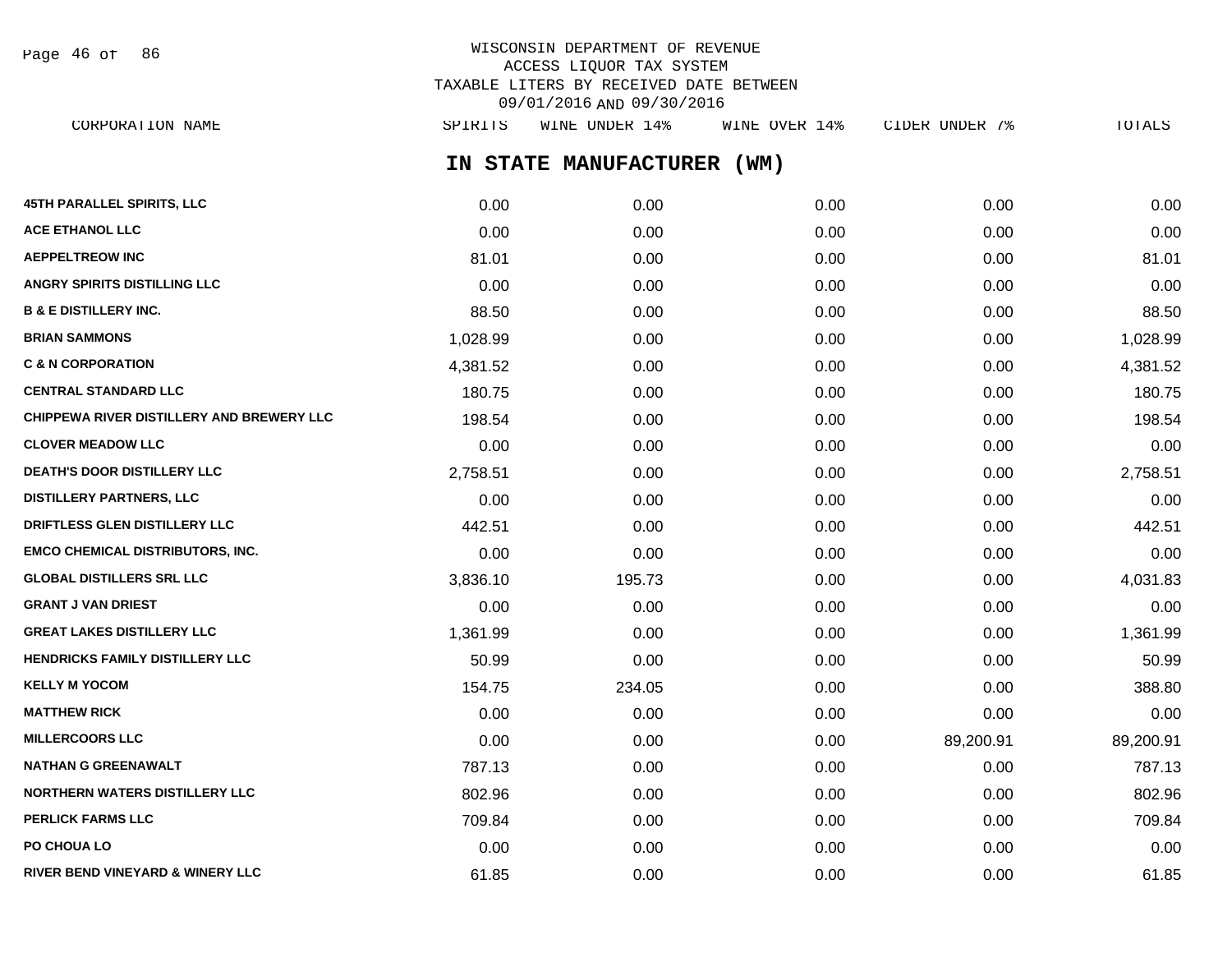Page 47 of 86

| CORPORATION NAME                | SPIRITS   | WINE UNDER 14% | WINE OVER 14% | CIDER UNDER 7% | TOTALS     |
|---------------------------------|-----------|----------------|---------------|----------------|------------|
| <b>SENSIENT FLAVORS LLC</b>     | 0.00      | 0.00           | 0.00          | 0.00           | 0.00       |
| <b>ST CROIX SPIRITS LLC</b>     | 0.00      | 0.00           | 0.00          | 0.00           | 0.00       |
| THE NORTH WOODS DISTILLERY LLC  | 378.00    | 0.00           | 0.00          | 0.00           | 378.00     |
| WHITE WINTER WINERY INC         | 0.00      | 0.00           | 0.00          | 0.00           | 0.00       |
| <b>WOLLERSHEIM WINERY, INC.</b> | 576.59    | 0.00           | 0.00          | 0.00           | 576.59     |
| YAHARA BAY DISTILLERS, INC.     | -110.90   | 0.00           | 0.00          | 0.00           | $-110.90$  |
| YAHARA BAY DISTILLERS, INC.     | 0.00      | 0.00           | 0.00          | 0.00           | 0.00       |
| TOTAL LITERS FOR 9/30/2016      | 17,769.63 | 429.78         | 0.00          | 89,200.91      | 107,400.32 |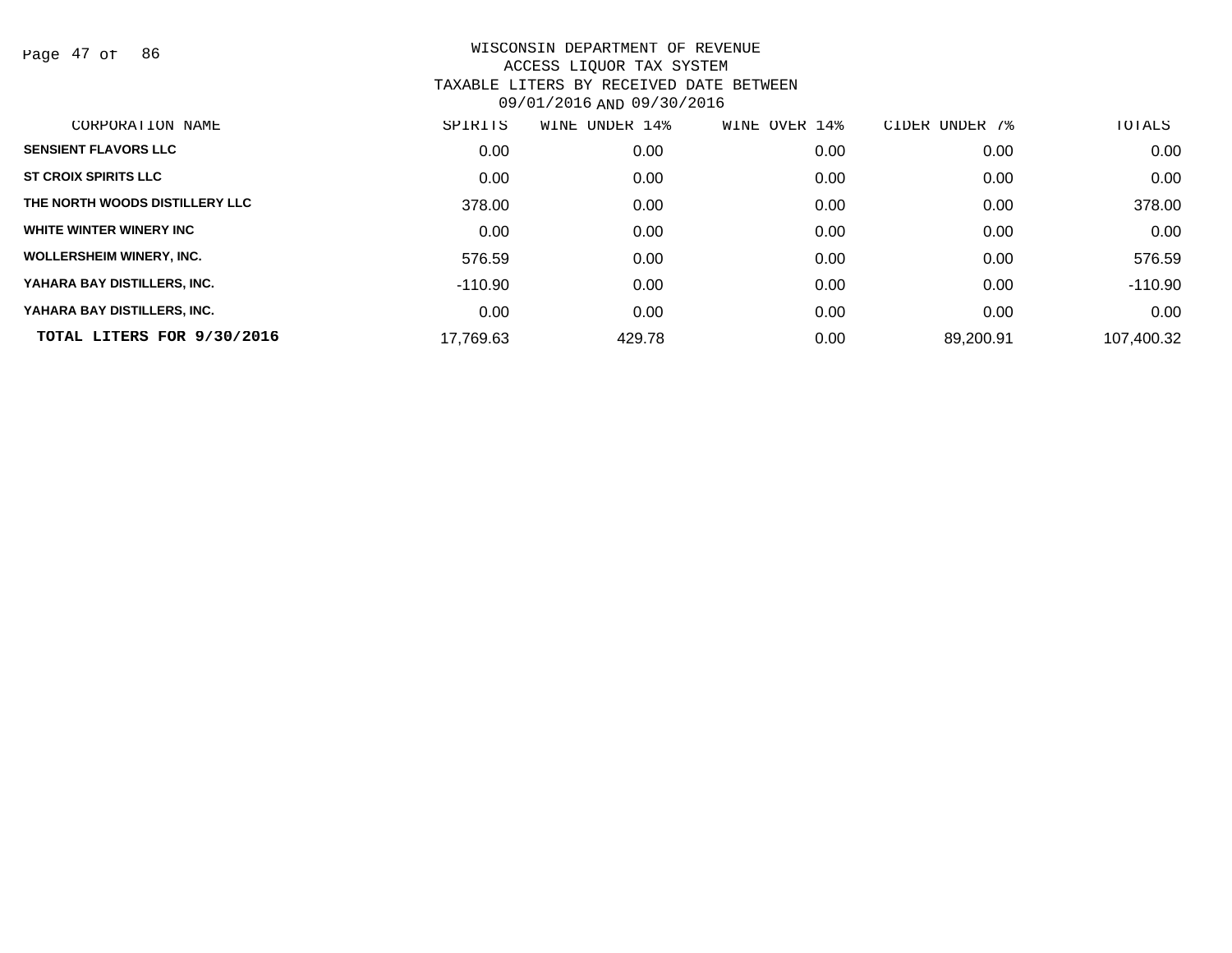Page 48 of 86

# WISCONSIN DEPARTMENT OF REVENUE ACCESS LIQUOR TAX SYSTEM TAXABLE LITERS BY RECEIVED DATE BETWEEN 09/01/2016 AND 09/30/2016

CORPORATION NAME SPIRITS WINE UNDER 14% WINE OVER 14% CIDER UNDER 7% TOTALS

# **IN STATE RECTIFIER (WR)**

| <b>45TH PARALLEL SPIRITS, LLC</b>      | 4,087.25     | 0.00 | 0.00 | 0.00 | 4,087.25     |
|----------------------------------------|--------------|------|------|------|--------------|
| <b>ARTYS</b>                           | 11,587.11    | 0.00 | 0.00 | 0.00 | 11,587.11    |
| <b>CITY BREWING COMPANY, LLC</b>       | 0.00         | 0.00 | 0.00 | 0.00 | 0.00         |
| <b>DISTILLERY PARTNERS, LLC</b>        | 0.00         | 0.00 | 0.00 | 0.00 | 0.00         |
| <b>GALLOWAY COMPANY</b>                | 0.00         | 0.00 | 0.00 | 0.00 | 0.00         |
| <b>GREAT LAKES DISTILLERY LLC</b>      | 3,911.23     | 0.00 | 0.00 | 0.00 | 3,911.23     |
| <b>HENRY FARMS PRAIRIE SPIRITS LLC</b> | $-2,133.00$  | 0.00 | 0.00 | 0.00 | $-2,133.00$  |
| <b>KELLY M YOCOM</b>                   | 0.00         | 0.00 | 0.00 | 0.00 | 0.00         |
| <b>MIDWEST CUSTOM BOTTLING LLC</b>     | $-22,594.43$ | 0.00 | 0.00 | 0.00 | $-22,594.43$ |
| <b>NATHAN G GREENAWALT</b>             | 0.00         | 0.00 | 0.00 | 0.00 | 0.00         |
| PO CHOUA LO                            | 0.00         | 0.00 | 0.00 | 0.00 | 0.00         |
| YAHARA BAY DISTILLERS, INC.            | 0.00         | 0.00 | 0.00 | 0.00 | 0.00         |
| YAHARA BAY DISTILLERS, INC.            | 0.00         | 0.00 | 0.00 | 0.00 | 0.00         |
| TOTAL LITERS FOR 9/30/2016             | $-5,141.84$  | 0.00 | 0.00 | 0.00 | $-5,141.84$  |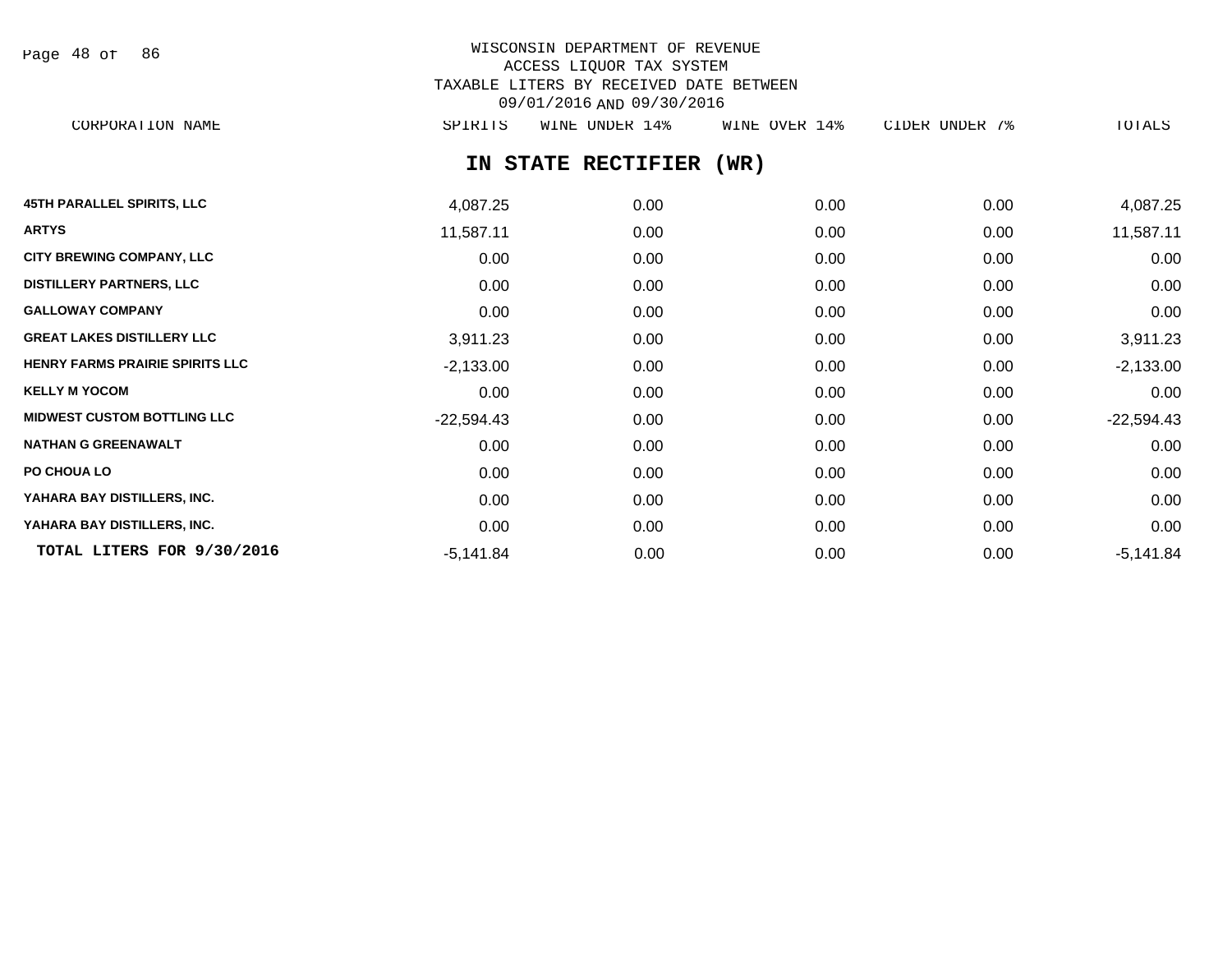Page 49 of 86

# WISCONSIN DEPARTMENT OF REVENUE ACCESS LIQUOR TAX SYSTEM TAXABLE LITERS BY RECEIVED DATE BETWEEN 09/01/2016 AND 09/30/2016

**IN STATE WINERY (WWI)** CORPORATION NAME SPIRITS WINE UNDER 14% WINE OVER 14% CIDER UNDER 7% TOTALS

| <b>AEPPELTREOW INC</b>                            | 0.00 | 666.23    | 40.88  | 6,834.16 | 7,541.27  |
|---------------------------------------------------|------|-----------|--------|----------|-----------|
| <b>AMANDA STEFL</b>                               | 0.00 | 0.00      | 0.00   | 0.00     | 0.00      |
| <b>BARABOO BLUFF WINERY, LLC</b>                  | 0.00 | 1,684.50  | 0.00   | 0.00     | 1,684.50  |
| <b>BAUER-KEARNS WINERY LLC</b>                    | 0.00 | 0.00      | 0.00   | 0.00     | 0.00      |
| <b>BAYFIELD WINERY, LTD.</b>                      | 0.00 | 3,692.24  | 0.00   | 0.00     | 3,692.24  |
| <b>BELLEVINEZ LLC</b>                             | 0.00 | 961.49    | 0.00   | 0.00     | 961.49    |
| <b>BLIND HORSE WINERY LLC</b>                     | 0.00 | 0.00      | 0.00   | 0.00     | 0.00      |
| <b>BOTHAM VINEYARDS, INC.</b>                     | 0.00 | 3,857.32  | 0.00   | 0.00     | 3,857.32  |
| <b>BRANCHES WINERY LLC</b>                        | 0.00 | 3,889.50  | 0.00   | 0.00     | 3,889.50  |
| <b>BRIGADOON FARM &amp; WINERY LLC</b>            | 0.00 | 2,027.91  | 0.00   | 0.00     | 2,027.91  |
| <b>BUZZ &amp; BREW SHOP LLC</b>                   | 0.00 | 0.00      | 0.00   | 0.00     | 0.00      |
| <b>C &amp; N CORPORATION</b>                      | 0.00 | 71,684.65 | 405.00 | 0.00     | 72,089.65 |
| <b>CHATEAU ST CROIX WINERY &amp; VINEYARD LLC</b> | 0.00 | 805.50    | 414.38 | 0.00     | 1,219.88  |
| <b>CIDER HOUSE OF WISCONSIN LLC</b>               | 0.00 | 0.00      | 0.00   | 247.94   | 247.94    |
| <b>CLAY JAR HOLDINGS LLC</b>                      | 0.00 | 233.63    | 20.37  | 0.00     | 254.00    |
| <b>CLINTON CLINGERMAN</b>                         | 0.00 | 702.72    | 0.00   | 0.00     | 702.72    |
| <b>CLOVER MEADOW LLC</b>                          | 0.00 | 0.00      | 0.00   | 0.00     | 0.00      |
| <b>COLDSPRING OF WISCONSIN LLC</b>                | 0.00 | 0.00      | 0.00   | 0.00     | 0.00      |
| <b>COLLEEN M BOS</b>                              | 0.00 | 2,182.55  | 0.00   | 0.00     | 2,182.55  |
| <b>CRAIG FLETCHER</b>                             | 0.00 | 0.00      | 0.00   | 0.00     | 0.00      |
| <b>DANIEL J KOEPKE</b>                            | 0.00 | 0.00      | 0.00   | 0.00     | 0.00      |
| <b>DANZINGER VINEYARDS LLC</b>                    | 0.00 | 0.00      | 0.00   | 0.00     | 0.00      |
| <b>DIANA HOBSON</b>                               | 0.00 | 1,307.10  | 0.00   | 0.00     | 1,307.10  |
| <b>EDWARD J RINK</b>                              | 0.00 | 54.02     | 0.00   | 0.00     | 54.02     |
| <b>ELISABETH W KLEIN</b>                          | 0.00 | 0.00      | 0.00   | 0.00     | 0.00      |
| <b>FAWN CREEK WINERY LLC</b>                      | 0.00 | 8,657.97  | 0.00   | 0.00     | 8,657.97  |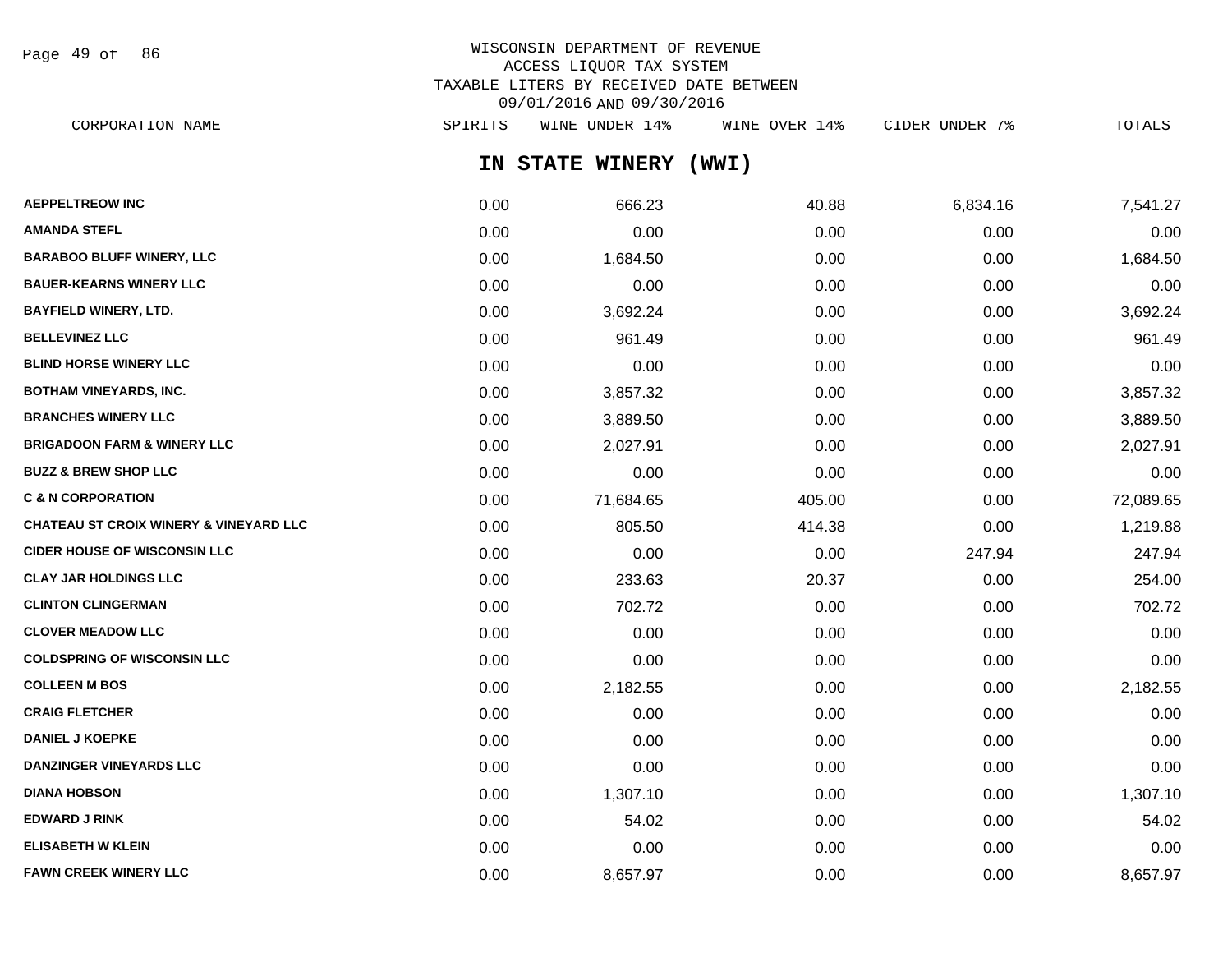#### WISCONSIN DEPARTMENT OF REVENUE

#### ACCESS LIQUOR TAX SYSTEM

TAXABLE LITERS BY RECEIVED DATE BETWEEN

| CORPORATION NAME                        | SPIRITS | WINE UNDER 14% | WINE OVER 14% | CIDER UNDER 7% | TOTALS    |
|-----------------------------------------|---------|----------------|---------------|----------------|-----------|
| <b>FERMENTING CELLARS LLC</b>           | 0.00    | 399.35         | 0.00          | 0.00           | 399.35    |
| FISHER KING WINERY, LLC                 | 0.00    | 3,414.43       | 0.00          | 0.00           | 3,414.43  |
| <b>FRESAR INC</b>                       | 0.00    | 134.38         | 0.00          | 0.00           | 134.38    |
| FRUIT OF THE WOODS WINE CELLAR, INC.    | 0.00    | 16,148.99      | 0.00          | 0.00           | 16,148.99 |
| <b>HALF KRAKT LLC</b>                   | 0.00    | 134.99         | 0.00          | 0.00           | 134.99    |
| <b>HALF MOON HILL LLC</b>               | 0.00    | 0.00           | 0.00          | 0.00           | 0.00      |
| <b>HARALD TOMESCH</b>                   | 0.00    | 0.00           | 0.00          | 0.00           | 0.00      |
| <b>HARBOR RIDGE WINERY INC.</b>         | 0.00    | 6,214.95       | 0.00          | 0.00           | 6,214.95  |
| <b>HERDIE BAISDEN</b>                   | 0.00    | 0.00           | 0.00          | 0.00           | 0.00      |
| <b>HOOKSTONE INC.</b>                   | 0.00    | 1,525.52       | 105.99        | 0.00           | 1,631.51  |
| <b>ISLAND ORCHARD CIDER LLC</b>         | 0.00    | 0.00           | 0.00          | 4,531.52       | 4,531.52  |
| <b>JACKSON WINE LLC</b>                 | 0.00    | 1,031.98       | 64.50         | 0.00           | 1,096.48  |
| <b>JAMES PLOETZ</b>                     | 0.00    | 286.50         | 0.00          | 8.52           | 295.02    |
| <b>JEFFERY BEMIS</b>                    | 0.00    | 2,705.50       | 0.00          | 0.00           | 2,705.50  |
| <b>JEFFREY L STOEGER</b>                | 0.00    | 3,286.90       | 0.00          | 0.00           | 3,286.90  |
| <b>JORNY'S END LLC</b>                  | 0.00    | 3,028.32       | 0.00          | 0.00           | 3,028.32  |
| <b>JOSEPH CALLOW</b>                    | 0.00    | 3,253.17       | 0.00          | 0.00           | 3,253.17  |
| <b>JOSEPH CALLOW</b>                    | 0.00    | 0.00           | 0.00          | 0.00           | 0.00      |
| <b>JOSEPH STALLER</b>                   | 0.00    | 2,335.59       | 0.00          | 0.00           | 2,335.59  |
| <b>JOSEPH WYNIMKO</b>                   | 0.00    | 407.57         | 0.00          | 0.00           | 407.57    |
| <b>JULIE A ANDRZEJCZAK</b>              | 0.00    | 0.00           | 0.00          | 0.00           | 0.00      |
| <b>KEVIN BEHNKE</b>                     | 0.00    | 518.22         | 0.00          | 0.00           | 518.22    |
| <b>LAKE NOKOMIS CRANBERRIES INC</b>     | 0.00    | 0.00           | 0.00          | 0.00           | 0.00      |
| <b>LANDTA WINES LLC</b>                 | 0.00    | 972.85         | 0.00          | 0.00           | 972.85    |
| <b>LARSON &amp; LARSON</b>              | 0.00    | 983.56         | 0.00          | 0.00           | 983.56    |
| <b>LAUTENBACH'S ORCHARD COUNTRY INC</b> | 0.00    | 14,066.85      | 0.00          | 0.00           | 14,066.85 |
| <b>LEDGE STONE VINEYARDS LLC</b>        | 0.00    | 39.75          | 7.57          | 0.00           | 47.32     |
| <b>LOST ISLAND WINE LLC</b>             | 0.00    | 1,730.99       | 0.00          | 162.17         | 1,893.16  |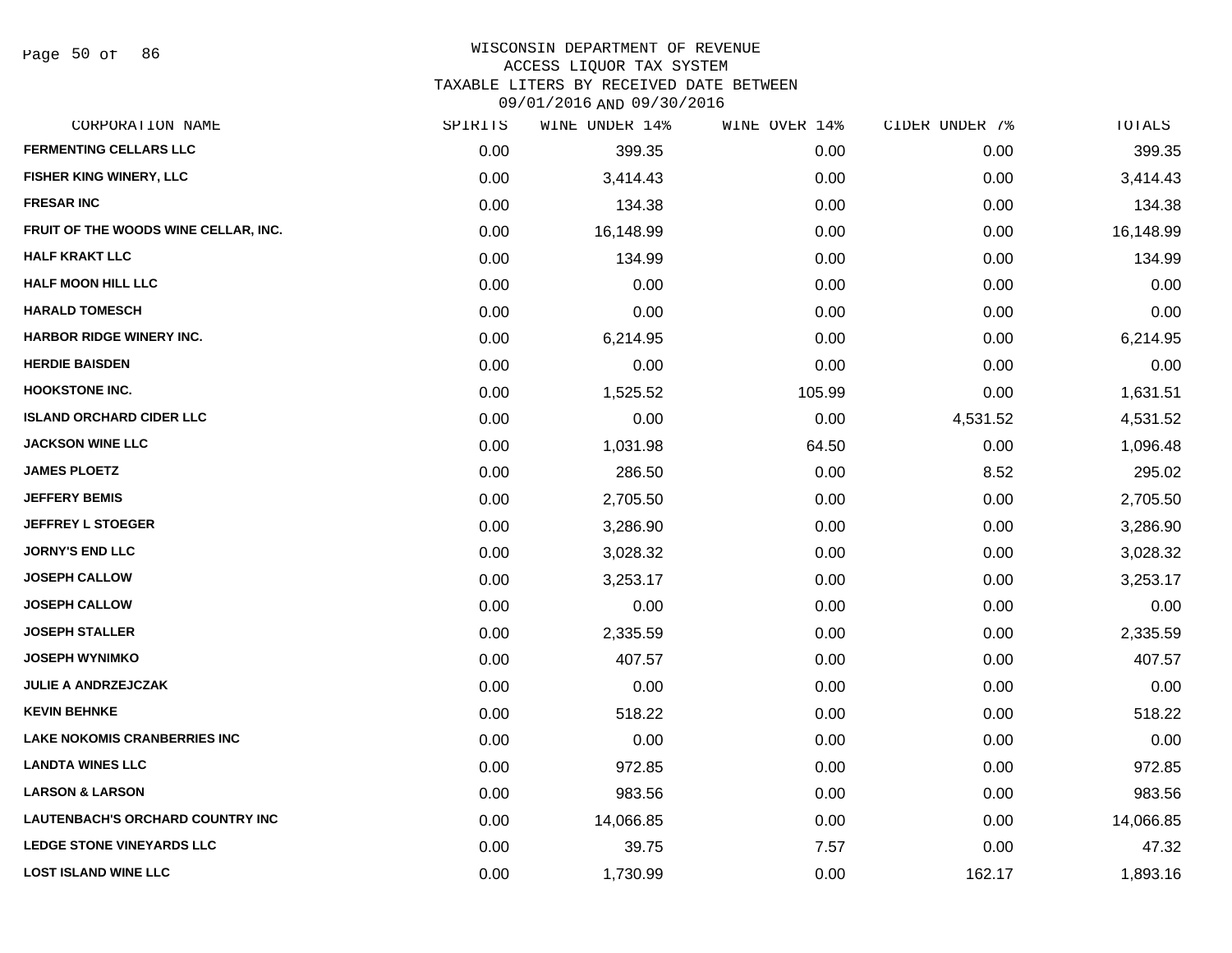#### WISCONSIN DEPARTMENT OF REVENUE ACCESS LIQUOR TAX SYSTEM

TAXABLE LITERS BY RECEIVED DATE BETWEEN

| CORPORATION NAME                                 | SPIRITS | WINE UNDER 14% | WINE OVER 14% | CIDER UNDER 7% | TOTALS    |
|--------------------------------------------------|---------|----------------|---------------|----------------|-----------|
| <b>LUNCH CREEK VINEYARDS LLC</b>                 | 0.00    | 230.00         | 0.00          | 0.00           | 230.00    |
| <b>MARION J WEGLARZ AND MARLYS A BOCK PTRS</b>   | 0.00    | 1,061.99       | 0.00          | 0.00           | 1,061.99  |
| <b>MARTIN E SELL</b>                             | 0.00    | 0.00           | 0.00          | 0.00           | 0.00      |
| <b>MARY BELLAZZINI</b>                           | 0.00    | 0.00           | 0.00          | 0.00           | 0.00      |
| <b>MATENAER CORPORATION</b>                      | 0.00    | 0.00           | 0.00          | 0.00           | 0.00      |
| <b>MATTHEW RICK</b>                              | 0.00    | 0.00           | 0.00          | 0.00           | 0.00      |
| <b>MCILQUHAM LLC</b>                             | 0.00    | 2,133.00       | 0.00          | 0.00           | 2,133.00  |
| <b>MERSHONIAN CIDERY LLC</b>                     | 0.00    | 117.35         | 0.00          | 1,525.52       | 1,642.87  |
| <b>MUNSON BRIDGE WINERY INC</b>                  | 0.00    | 0.00           | 0.00          | 0.00           | 0.00      |
| <b>MUSETTA WINERY, LLC</b>                       | 0.00    | $-69.00$       | $-2.25$       | 0.00           | $-71.25$  |
| <b>NORTHLEAF WINERY, LLC</b>                     | 0.00    | 1,826.27       | 31.49         | 0.00           | 1,857.76  |
| PARALLEL 44 VINEYARD & WINERY, INC.              | 0.00    | 4,893.77       | 134.99        | 0.00           | 5,028.76  |
| PARALLEL 44 VINEYARD & WINERY, INC.              | 0.00    | 3,696.75       | 278.98        | 0.00           | 3,975.73  |
| <b>PATRICK ARNDT</b>                             | 0.00    | 56.78          | 0.00          | 0.00           | 56.78     |
| <b>PAUL D ASPER</b>                              | 0.00    | 0.00           | 0.00          | 3,050.28       | 3,050.28  |
| <b>PAUL G BLOMMEL</b>                            | 0.00    | 0.00           | 0.00          | 0.00           | 0.00      |
| <b>PAUL J FRANZEN</b>                            | 0.00    | 0.00           | 0.00          | 0.00           | 0.00      |
| <b>PIEPERTK LLC</b>                              | 0.00    | 1,796.25       | 13.14         | 0.00           | 1,809.39  |
| <b>RED OAK VINEYARD INC</b>                      | 0.00    | 0.00           | 0.00          | 0.00           | 0.00      |
| RIVER BEND VINEYARD & WINERY LLC                 | 0.00    | 3,186.55       | 0.00          | 0.00           | 3,186.55  |
| <b>ROBERT BORUCKI</b>                            | 0.00    | 0.00           | 0.00          | 0.00           | 0.00      |
| <b>ROBERT BORUCKI</b>                            | 0.00    | 893.24         | 0.00          | 0.00           | 893.24    |
| <b>ROCK N WOOL WINERY LLC</b>                    | 0.00    | 0.00           | 0.00          | 0.00           | 0.00      |
| <b>RUSH RIVER BREWING LLC</b>                    | 0.00    | 0.00           | 0.00          | 0.00           | 0.00      |
| <b>RUSHFORD MEADERY AND WINERY LLC</b>           | 0.00    | 0.00           | 0.00          | 0.00           | 0.00      |
| <b>RYAN PRELLWITZ</b>                            | 0.00    | 10,163.00      | 0.00          | 0.00           | 10,163.00 |
| S & J WINERY, LLC                                | 0.00    | 68.25          | 0.00          | 0.00           | 68.25     |
| <b>SANDSTONE RIDGE VINEYARD &amp; WINERY LLC</b> | 0.00    | 603.01         | 18.89         | 0.00           | 621.90    |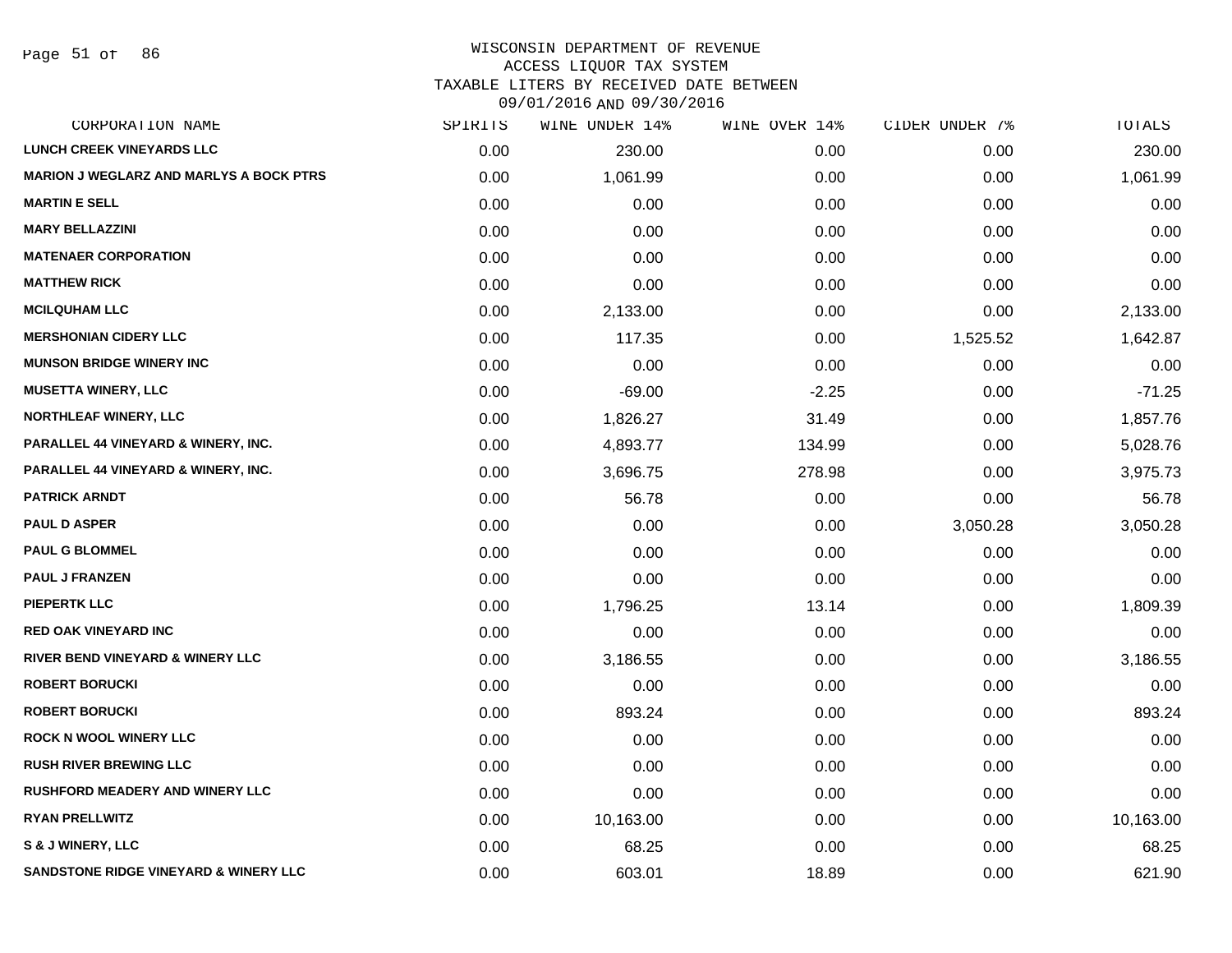Page 52 of 86

#### WISCONSIN DEPARTMENT OF REVENUE ACCESS LIQUOR TAX SYSTEM TAXABLE LITERS BY RECEIVED DATE BETWEEN

| CORPORATION NAME                           | SPIRITS | WINE UNDER 14% | WINE OVER 14% | CIDER UNDER 7% | TOTALS    |
|--------------------------------------------|---------|----------------|---------------|----------------|-----------|
| <b>SANTA FE FUTURES, INC.</b>              | 0.00    | 6,578.91       | 5,075.96      | 0.00           | 11,654.87 |
| <b>SEVEN HAWKS VINEYARDS LLC</b>           | 0.00    | 0.00           | 0.00          | 0.00           | 0.00      |
| <b>SEVEN HAWKS VINEYARDS LLC</b>           | 0.00    | 0.00           | 0.00          | 0.00           | 0.00      |
| <b>SHARON L PINGEL</b>                     | 0.00    | 0.00           | 0.00          | 0.00           | 0.00      |
| <b>SHERRY HARDIE</b>                       | 0.00    | 263.25         | 0.00          | 0.00           | 263.25    |
| <b>SIMON CREEK VINEYARD LLC</b>            | 0.00    | 6,423.60       | 424.65        | 0.00           | 6,848.25  |
| SINNIPEE VALLEY VINEYARD LLC               | 0.00    | 594.00         | 0.00          | 0.00           | 594.00    |
| <b>SPB LLC</b>                             | 0.00    | 0.00           | 0.00          | 46,226.97      | 46,226.97 |
| <b>SPIRITS OF NORWAY VINEYARD LLC</b>      | 0.00    | 0.00           | 0.00          | 0.00           | 0.00      |
| <b>SPRECHER BREWING COMPANY, INC.</b>      | 0.00    | 0.00           | 0.00          | $-85.17$       | $-85.17$  |
| <b>SPURGEON VINEYARDS &amp; WINERY LLC</b> | 0.00    | 5,650.47       | 45.05         | 0.00           | 5,695.52  |
| <b>STEPHEN M KENNEDY</b>                   | 0.00    | 1,128.81       | 0.00          | 0.00           | 1,128.81  |
| <b>STEVEN J DE BAKER</b>                   | 0.00    | 0.00           | 0.00          | 0.00           | 0.00      |
| STEVEN M & JUDITH A JACOBSON LLC           | 0.00    | 0.00           | 0.00          | 0.00           | 0.00      |
| <b>SUNSET POINT WINERY LLC</b>             | 0.00    | 657.90         | 26.88         | 0.00           | 684.78    |
| <b>TENBA RIDGE WINERY LLC</b>              | 0.00    | 1,995.93       | 0.00          | 0.00           | 1,995.93  |
| THE RUM TREE, INC.                         | 0.00    | 0.00           | 29.64         | 0.00           | 29.64     |
| THE WINE VINEYARD LLC                      | 0.00    | 1,691.96       | 0.00          | 0.00           | 1,691.96  |
| THE WOODLAND TRAIL BEVERAGE COMPANY, INC.  | 0.00    | 987.23         | 0.00          | 0.00           | 987.23    |
| <b>TOMMYS TOO HIGH WINES LLC</b>           | 0.00    | 0.00           | 0.00          | 0.00           | 0.00      |
| <b>TROY LANDWEHR</b>                       | 0.00    | 975.51         | 113.51        | 0.00           | 1,089.02  |
| <b>TWO BROTHERS WINES LLC</b>              | 0.00    | 2,005.47       | 0.00          | 0.00           | 2,005.47  |
| VAN WYCHEN WINES INC.                      | 0.00    | 0.00           | 0.00          | 0.00           | 0.00      |
| <b>VERNON VINEYARDS LTD</b>                | 0.00    | 1,435.04       | 0.00          | 0.00           | 1,435.04  |
| <b>VETRO WINERY LLC</b>                    | 0.00    | 446.24         | 0.00          | 0.00           | 446.24    |
| <b>VINES TO CELLAR, INC.</b>               | 0.00    | 1,729.13       | 0.00          | 0.00           | 1,729.13  |
| VON STIEHL WINERY LTD.                     | 0.00    | 0.00           | 0.00          | 0.00           | 0.00      |
| <b>VON STIEHL WINERY LTD.</b>              | 0.00    | 0.00           | 0.00          | 0.00           | 0.00      |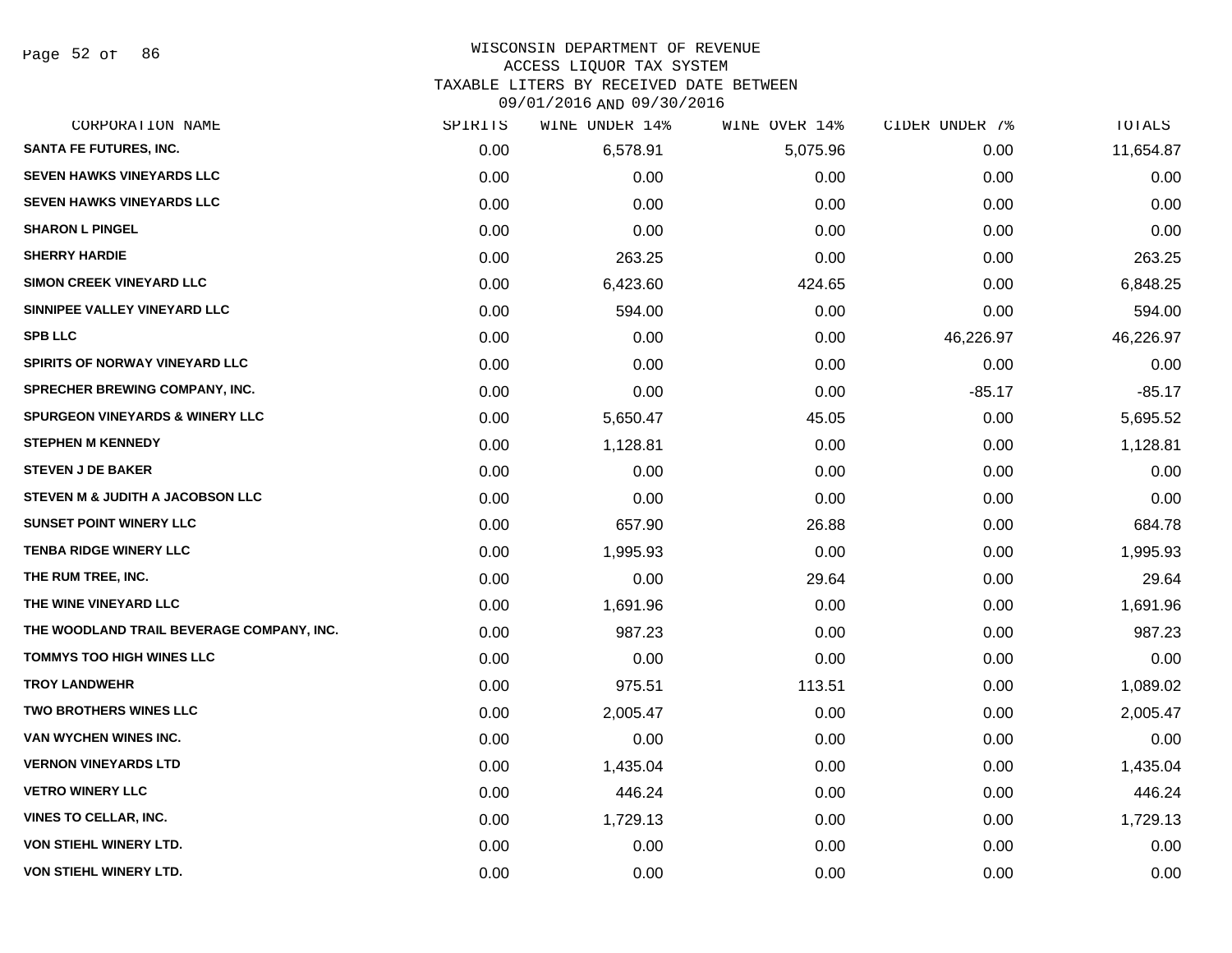Page 53 of 86

# WISCONSIN DEPARTMENT OF REVENUE

# ACCESS LIQUOR TAX SYSTEM

TAXABLE LITERS BY RECEIVED DATE BETWEEN

| CORPORATION NAME                                   | SPIRITS | WINE<br>UNDER 14% | WINE OVER 14% | CIDER UNDER 7% | TOTALS     |
|----------------------------------------------------|---------|-------------------|---------------|----------------|------------|
| <b>VON STIEHL WINERY LTD.</b>                      | 0.00    | 15,922.53         | 3,297.08      | 1,804.88       | 21,024.49  |
| <b>WEST PRAIRIE WINERY LLC</b>                     | 0.00    | 9,624.76          | 0.00          | 0.00           | 9,624.76   |
| <b>WHISPERING BLUFFS VINEYARD &amp; WINERY LTD</b> | 0.00    | 0.00              | 0.00          | 0.00           | 0.00       |
| <b>WHISPERING WINDS WINERY LLC</b>                 | 0.00    | 0.00              | 0.00          | 0.00           | 0.00       |
| <b>WHITE BEAR SPIRITS LLC</b>                      | 0.00    | 615.75            | 118.50        | 0.00           | 734.25     |
| WHITE WINTER WINERY INC                            | 0.00    | 356.58            | 612.86        | 1,065.59       | 2,035.03   |
| <b>WILLIAM F BLUHM</b>                             | 0.00    | 4,115.20          | 50.23         | 0.00           | 4,165.43   |
| <b>WINE STATION HUDSON LLC</b>                     | 0.00    | 0.00              | 0.00          | 0.00           | 0.00       |
| <b>WINEMAKER'S DAUGHTER LLC</b>                    | 0.00    | 922.88            | 0.00          | 0.00           | 922.88     |
| <b>WINESITTER BREWHOUSE LLC</b>                    | 0.00    | 0.00              | 0.00          | 0.00           | 0.00       |
| <b>WOLLERSHEIM WINERY, INC.</b>                    | 0.00    | 108,070.00        | 745.48        | 0.00           | 108,815.48 |
| <b>WOLLERSHEIM WINERY, INC.</b>                    | 0.00    | 5,555.95          | 670.80        | 0.00           | 6,226.75   |
| TOTAL LITERS FOR 9/30/2016                         | 0.00    | 373,432.00        | 12,744.57     | 65,372.38      | 451,548.95 |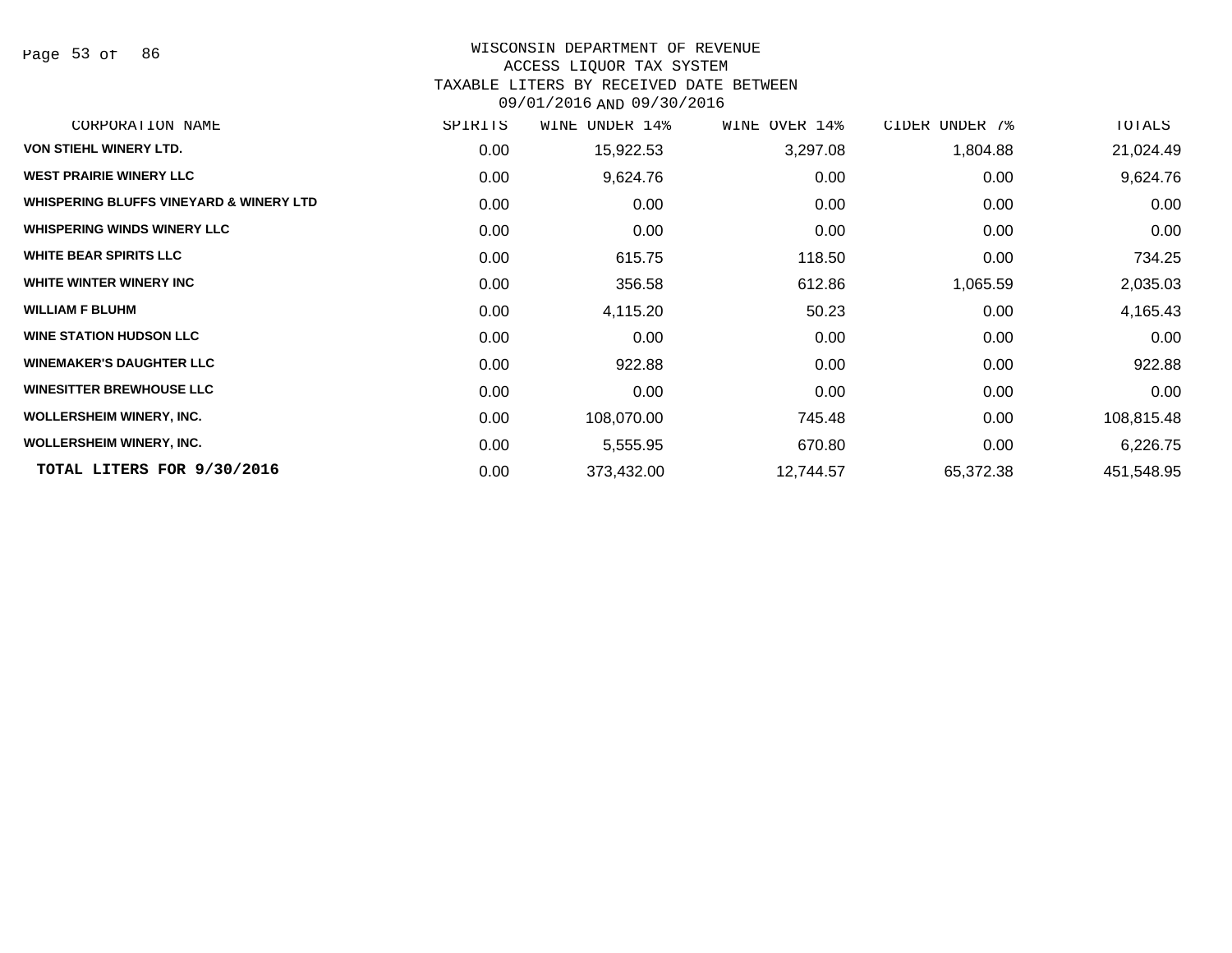Page 54 of 86

# WISCONSIN DEPARTMENT OF REVENUE ACCESS LIQUOR TAX SYSTEM TAXABLE LITERS BY RECEIVED DATE BETWEEN 09/01/2016 AND 09/30/2016

| CORPORATION NAME                    | SPIRITS | WINE UNDER 14%      | WINE OVER 14% | CIDER UNDER 7% | TOTALS |
|-------------------------------------|---------|---------------------|---------------|----------------|--------|
|                                     |         | WINE DIRECT SHIPPER | (WDS)         |                |        |
| <b>1-800 WINESHOP.COM INC</b>       | 0.00    | 0.00                | 0.00          | 0.00           | 0.00   |
| 7 & 8 LLC                           | 0.00    | 0.00                | 0.00          | 0.00           | 0.00   |
| A TO Z WINEWORKS LLC                | 0.00    | 0.00                | 0.00          | 0.00           | 0.00   |
| <b>A W DIRECT LLC</b>               | 0.00    | 0.00                | 0.00          | 0.00           | 0.00   |
| <b>AARON POTT AND CLAIRE POTT</b>   | 0.00    | 0.00                | 0.00          | 0.00           | 0.00   |
| ABACELA VINEYARDS & WINERY INC      | 0.00    | 0.00                | 0.00          | 0.00           | 0.00   |
| ABEJA LLC                           | 0.00    | 0.00                | 0.00          | 0.00           | 0.00   |
| <b>ABERNATHY HOFFMAN, LLC</b>       | 0.00    | 0.00                | 0.00          | 0.00           | 0.00   |
| <b>ABREU VINEYARDS INC</b>          | 0.00    | 0.00                | 0.00          | 0.00           | 0.00   |
| <b>AC VIN CO LLC</b>                | 0.00    | 0.00                | 0.00          | 0.00           | 0.00   |
| ACCOLADE WINES NORTH AMERICA INC    | 0.00    | 0.00                | 0.00          | 0.00           | 0.00   |
| <b>ACORN ALEGRIA WINERY</b>         | 0.00    | 0.00                | 0.00          | 0.00           | 0.00   |
| <b>ADAMS WINERY LLC</b>             | 0.00    | 0.00                | 0.00          | 0.00           | 0.00   |
| <b>ADELAIDA CELLARS INC</b>         | 0.00    | 0.00                | 0.00          | 0.00           | 0.00   |
| <b>ADELSHEIM VINEYARD LLC</b>       | 0.00    | 0.00                | 0.00          | 0.00           | 0.00   |
| <b>AGATE RIDGE VINEYARD LLC</b>     | 0.00    | 0.00                | 0.00          | 0.00           | 0.00   |
| AH WINES INC                        | 0.00    | 0.00                | 0.00          | 0.00           | 0.00   |
| ALEXANDER P OXMAN                   | 0.00    | 0.00                | 0.00          | 0.00           | 0.00   |
| ALEXANDRIA NICOLE CELLARS LLC       | 0.00    | 0.00                | 0.00          | 0.00           | 0.00   |
| <b>ALPHA &amp; OMEGA WINERY LLC</b> | 0.00    | 0.00                | 0.00          | 0.00           | 0.00   |
| ALTAMURA WINERY INC                 | 0.00    | 0.00                | 0.00          | 0.00           | 0.00   |
| ALVAREZ VINEYARDS LLC               | 0.00    | 0.00                | 0.00          | 0.00           | 0.00   |
| AMAPOLA CREEK VINEYARDS & WINERY    | 0.00    | 0.00                | 0.00          | 0.00           | 0.00   |
| AMAVI CELLARS LLC                   | 0.00    | 0.00                | 0.00          | 0.00           | 0.00   |
| <b>AMPELOS CELLARS INC</b>          | 0.00    | 0.00                | 0.00          | 0.00           | 0.00   |
|                                     |         |                     |               |                |        |

**AMUSE BOUCHE LLC** 0.00 0.00 0.00 0.00 0.00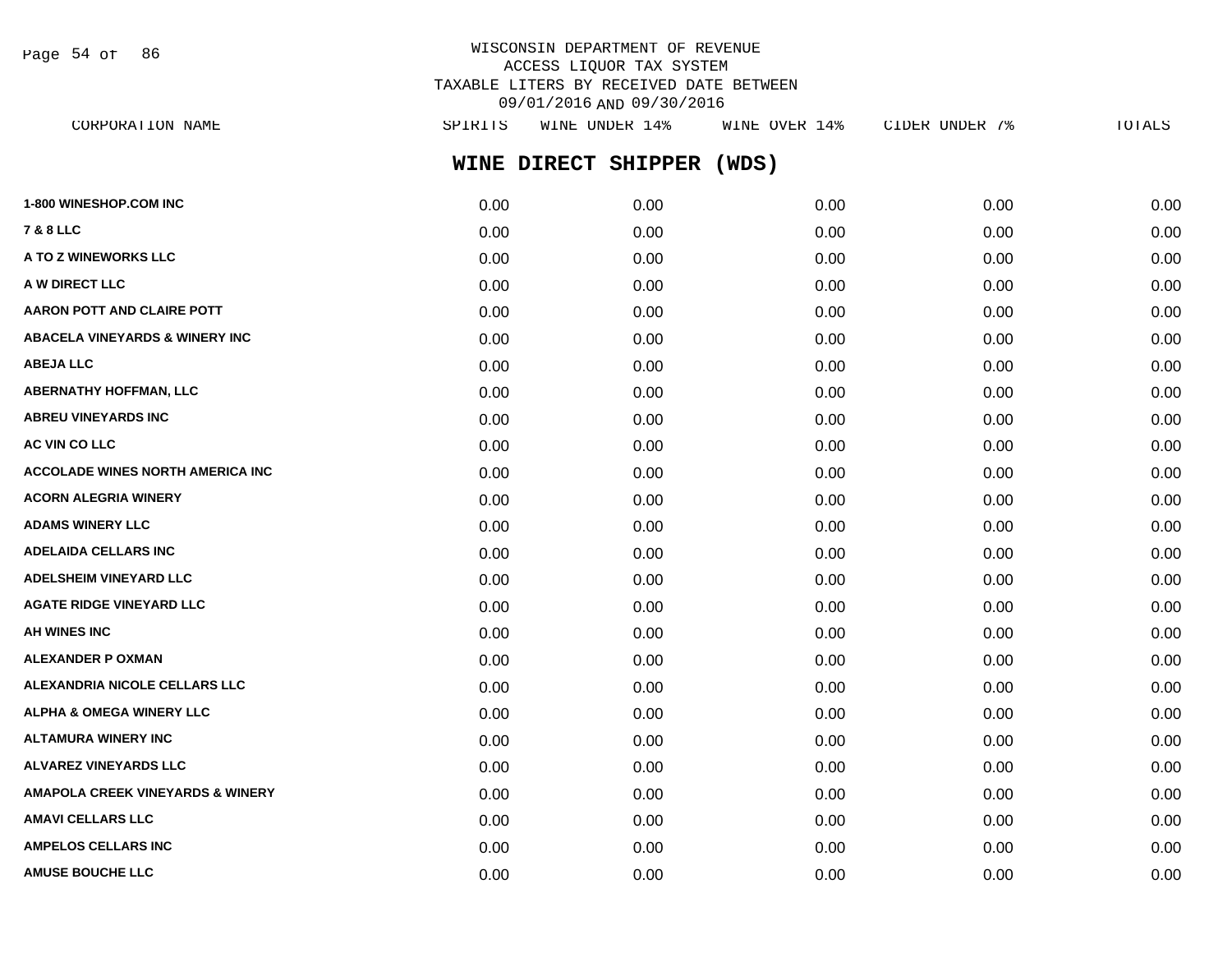Page 55 of 86

| CORPORATION NAME                       | SPIRITS | WINE UNDER 14% | WINE OVER 14% | CIDER UNDER 7% | TOTALS |
|----------------------------------------|---------|----------------|---------------|----------------|--------|
| <b>ANCIENT PEAK INC</b>                | 0.00    | 0.00           | 0.00          | 0.00           | 0.00   |
| ANDERSONS CONN VALLEY WINERY INC       | 0.00    | 0.00           | 0.00          | 0.00           | 0.00   |
| <b>ANIMOLP</b>                         | 0.00    | 0.00           | 0.00          | 0.00           | 0.00   |
| <b>ANOMALY VINEYARDS LLC</b>           | 0.00    | 0.00           | 0.00          | 0.00           | 0.00   |
| <b>ANTHILL FARMS LLC</b>               | 0.00    | 0.00           | 0.00          | 0.00           | 0.00   |
| <b>ANTHONY M TRUCHARD</b>              | 0.00    | 0.00           | 0.00          | 0.00           | 0.00   |
| <b>AQUA PUMPKIN INC</b>                | 0.00    | 0.00           | 0.00          | 0.00           | 0.00   |
| <b>ARCHANGEL INVESTMENTS LLC</b>       | 0.00    | 0.00           | 0.00          | 0.00           | 0.00   |
| <b>ARETE WINES LLC</b>                 | 0.00    | 0.00           | 0.00          | 0.00           | 0.00   |
| <b>ARIETTA INC</b>                     | 0.00    | 0.00           | 0.00          | 0.00           | 0.00   |
| <b>ARISTA WINES LLC</b>                | 0.00    | 0.00           | 0.00          | 0.00           | 0.00   |
| ARIZONA STRONGHOLD VINEYARDS LLC       | 0.00    | 0.00           | 0.00          | 0.00           | 0.00   |
| <b>ARKENSTONE VINEYARDS LLC</b>        | 0.00    | 0.00           | 0.00          | 0.00           | 0.00   |
| <b>ARMIDA WINERY INC</b>               | 0.00    | 0.00           | 0.00          | 0.00           | 0.00   |
| <b>ARMSTRONG FAMILY WINERY LLC</b>     | 0.00    | 0.00           | 0.00          | 0.00           | 0.00   |
| ARMSTRONG VINEYARDS INC                | 0.00    | 0.00           | 0.00          | 0.00           | 0.00   |
| <b>ARRINGTON VINEYARDS LLC</b>         | 0.00    | 0.00           | 0.00          | 0.00           | 0.00   |
| <b>ARTISTE MANAGEMENT CO LLC</b>       | 0.00    | 0.00           | 0.00          | 0.00           | 0.00   |
| AU BON CLIMAT LLC                      | 0.00    | 0.00           | 0.00          | 0.00           | 0.00   |
| <b>AUBERT WINEGROWING INC</b>          | 0.00    | 0.00           | 0.00          | 0.00           | 0.00   |
| <b>AUGUST BRIGGS JR INC</b>            | 0.00    | 0.00           | 0.00          | 0.00           | 0.00   |
| <b>AVV WINERY CO LLC</b>               | 0.00    | 0.00           | 0.00          | 0.00           | 0.00   |
| AW DIRECT INC                          | 0.00    | 0.00           | 0.00          | 0.00           | 0.00   |
| <b>BALTIMORE BEND VINEYARD LLC</b>     | 0.00    | 0.00           | 0.00          | 0.00           | 0.00   |
| <b>BANSHEE WINES LLC</b>               | 0.00    | 0.00           | 0.00          | 0.00           | 0.00   |
| <b>BARABOO BLUFF WINERY, LLC</b>       | 0.00    | 0.00           | 0.00          | 0.00           | 0.00   |
| <b>BARGETTOS SANTA CRUZ WINERY INC</b> | 0.00    | 0.00           | 0.00          | 0.00           | 0.00   |
| <b>BARNARD GRIFFIN INC</b>             | 0.00    | 0.00           | 0.00          | 0.00           | 0.00   |
|                                        |         |                |               |                |        |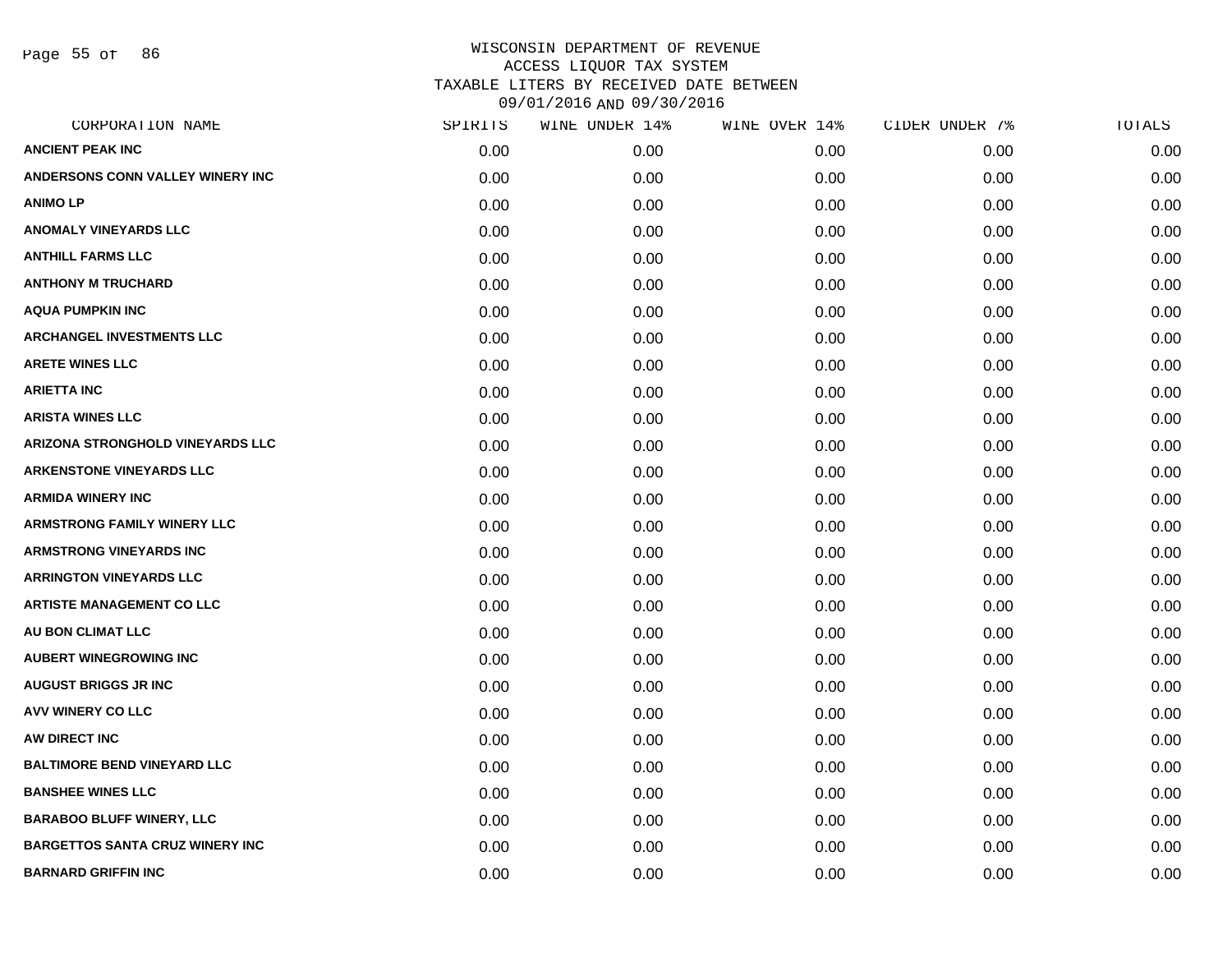Page 56 of 86

| CORPORATION NAME                       | SPIRITS | WINE UNDER 14% | WINE OVER 14% | CIDER UNDER 7% | TOTALS |
|----------------------------------------|---------|----------------|---------------|----------------|--------|
| <b>BARNETT VINEYARDS LP</b>            | 0.00    | 0.00           | 0.00          | 0.00           | 0.00   |
| <b>BAUER-KEARNS WINERY LLC</b>         | 0.00    | 0.00           | 0.00          | 0.00           | 0.00   |
| <b>BAW INC</b>                         | 0.00    | 0.00           | 0.00          | 0.00           | 0.00   |
| <b>BAYFIELD WINERY, LTD.</b>           | 0.00    | 0.00           | 0.00          | 0.00           | 0.00   |
| <b>BECKER FARMS INC</b>                | 0.00    | 0.00           | 0.00          | 0.00           | 0.00   |
| <b>BEDELL NORTH FORK LLC</b>           | 0.00    | 0.00           | 0.00          | 0.00           | 0.00   |
| <b>BEHRENS AND DRINKWARD</b>           | 0.00    | 0.00           | 0.00          | 0.00           | 0.00   |
| <b>BEL VINO LLC</b>                    | 0.00    | 0.00           | 0.00          | 0.00           | 0.00   |
| <b>BELLEVINEZ LLC</b>                  | 0.00    | 0.00           | 0.00          | 0.00           | 0.00   |
| <b>BENESSERE VINEYARDS LTD</b>         | 0.00    | 0.00           | 0.00          | 0.00           | 0.00   |
| <b>BENNETT LANE WINERY LLC</b>         | 0.00    | 0.00           | 0.00          | 0.00           | 0.00   |
| <b>BENOVIA WINERY LLC</b>              | 0.00    | 0.00           | 0.00          | 0.00           | 0.00   |
| <b>BENT CREEK WINERY LLC</b>           | 0.00    | 0.00           | 0.00          | 0.00           | 0.00   |
| <b>BENTON-LANE LLC</b>                 | 0.00    | 0.00           | 0.00          | 0.00           | 0.00   |
| <b>BENZIGER FAMILY WINERY LLC</b>      | 0.00    | 0.00           | 0.00          | 0.00           | 0.00   |
| <b>BERGSTROM WINES LLC</b>             | 0.00    | 0.00           | 0.00          | 0.00           | 0.00   |
| <b>BERNARDUS LLC</b>                   | 0.00    | 0.00           | 0.00          | 0.00           | 0.00   |
| <b>BETHEL HEIGHTS VINEYARD INC</b>     | 0.00    | 0.00           | 0.00          | 0.00           | 0.00   |
| BETTER BRANDS INTERNATIONAL            | 0.00    | 0.75           | 2.25          | 0.00           | 3.00   |
| <b>BETZ CELLARS LLC</b>                | 0.00    | 0.00           | 0.00          | 0.00           | 0.00   |
| <b>BIG BASIN VINEYARDS LLC</b>         | 0.00    | 0.00           | 0.00          | 0.00           | 0.00   |
| <b>BILTMORE ESTATE WINE COMPANY</b>    | 0.00    | 0.00           | 0.00          | 0.00           | 0.00   |
| <b>BLACKBIRD VINEYARDS LLC</b>         | 0.00    | 0.00           | 0.00          | 0.00           | 0.00   |
| <b>BLACKBURN ENTERPRISES LLC</b>       | 0.00    | 0.00           | 0.00          | 0.00           | 0.00   |
| <b>BLANKIET ESTATE LLC</b>             | 0.00    | 0.00           | 0.00          | 0.00           | 0.00   |
| <b>BLIND HORSE WINERY LLC</b>          | 0.00    | 0.00           | 0.00          | 0.00           | 0.00   |
| <b>BLUE MOUNTAIN CIDER COMPANY LLC</b> | 0.00    | 0.00           | 0.00          | 0.00           | 0.00   |
| <b>BLUE SKY VINTNERS LLC</b>           | 0.00    | 0.00           | 0.00          | 0.00           | 0.00   |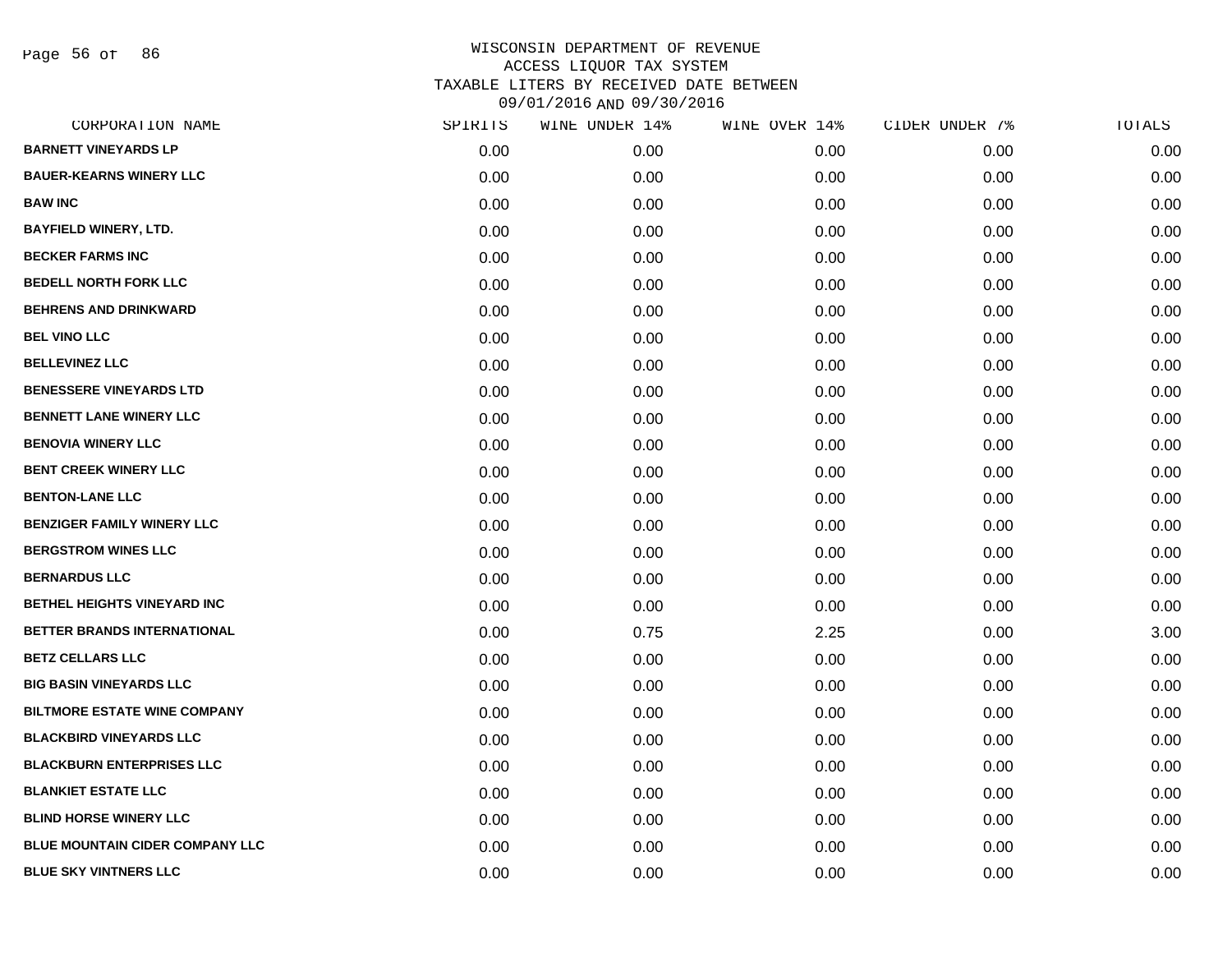Page 57 of 86

| CORPORATION NAME                             | SPIRITS | WINE UNDER 14% | WINE OVER 14% | CIDER UNDER 7% | TOTALS |
|----------------------------------------------|---------|----------------|---------------|----------------|--------|
| <b>BNA WINE GROUP LLC</b>                    | 0.00    | 0.00           | 0.00          | 0.00           | 0.00   |
| <b>BOEGER WINERY INC</b>                     | 0.00    | 0.00           | 0.00          | 0.00           | 0.00   |
| <b>BOGLE VINEYARDS INC</b>                   | 0.00    | 0.00           | 0.00          | 0.00           | 0.00   |
| <b>BON AFFAIR INC</b>                        | 0.00    | 0.00           | 0.00          | 0.00           | 0.00   |
| <b>BONNY DOON WINERY INC</b>                 | 0.00    | 0.00           | 0.00          | 0.00           | 0.00   |
| <b>BOOKWALTER WINERY LLC</b>                 | 0.00    | 0.00           | 0.00          | 0.00           | 0.00   |
| <b>BOTHAM VINEYARDS, INC.</b>                | 0.00    | 0.00           | 0.00          | 0.00           | 0.00   |
| <b>BOUCHAINE VINEYARDS INC</b>               | 0.00    | 0.00           | 0.00          | 0.00           | 0.00   |
| BOWERS HARBOR VINEYARDS AND WINERY INC       | 0.00    | 0.00           | 0.00          | 0.00           | 0.00   |
| <b>BRANCHES WINERY LLC</b>                   | 0.00    | 0.00           | 0.00          | 0.00           | 0.00   |
| <b>BRASSFIELD ESTATE WINERY LLC</b>          | 0.00    | 0.00           | 0.00          | 0.00           | 0.00   |
| <b>BRESSLER VINEYARDS LLC</b>                | 0.00    | 0.00           | 0.00          | 0.00           | 0.00   |
| <b>BRET LOPEZ</b>                            | 0.00    | 0.00           | 0.00          | 0.00           | 0.00   |
| <b>BREWER-CLIFTON LLC</b>                    | 0.00    | 0.00           | 0.00          | 0.00           | 0.00   |
| <b>BRIAN CARTER CELLARS LLC</b>              | 0.00    | 0.00           | 0.00          | 0.00           | 0.00   |
| <b>BRIGADOON FARM &amp; WINERY LLC</b>       | 0.00    | 0.00           | 0.00          | 0.00           | 0.00   |
| <b>BRONCO WINE COMPANY</b>                   | 0.00    | 0.00           | 0.00          | 0.00           | 0.00   |
| <b>BROWN ESTATE VINEYARDS LLC</b>            | 0.00    | 0.00           | 0.00          | 0.00           | 0.00   |
| <b>BRUTOCAO CELLARS LP</b>                   | 0.00    | 0.00           | 0.00          | 0.00           | 0.00   |
| <b>BRYANT VINEYARDS INC</b>                  | 0.00    | 0.00           | 0.00          | 0.00           | 0.00   |
| <b>BUCKLER FAMILY VINEYARDS LLC</b>          | 0.00    | 0.00           | 0.00          | 0.00           | 0.00   |
| <b>BULLY HILL VINEYARDS INC</b>              | 0.00    | 0.00           | 0.00          | 0.00           | 0.00   |
| <b>BURGESS CELLARS INC</b>                   | 0.00    | 0.00           | 0.00          | 0.00           | 0.00   |
| <b>BURRELL SCHOOL VINEYARDS INC</b>          | 0.00    | 0.00           | 0.00          | 0.00           | 0.00   |
| <b>BUTTONWOOD FARM WINERY INC</b>            | 0.00    | 0.00           | 0.00          | 0.00           | 0.00   |
| <b>C &amp; C WINE SERVICES INC</b>           | 0.00    | 0.00           | 0.00          | 0.00           | 0.00   |
| <b>C &amp; N CORPORATION</b>                 | 0.00    | 0.00           | 0.00          | 0.00           | 0.00   |
| <b>C G DI ARIE VINEYARD &amp; WINERY LLC</b> | 0.00    | 0.00           | 0.00          | 0.00           | 0.00   |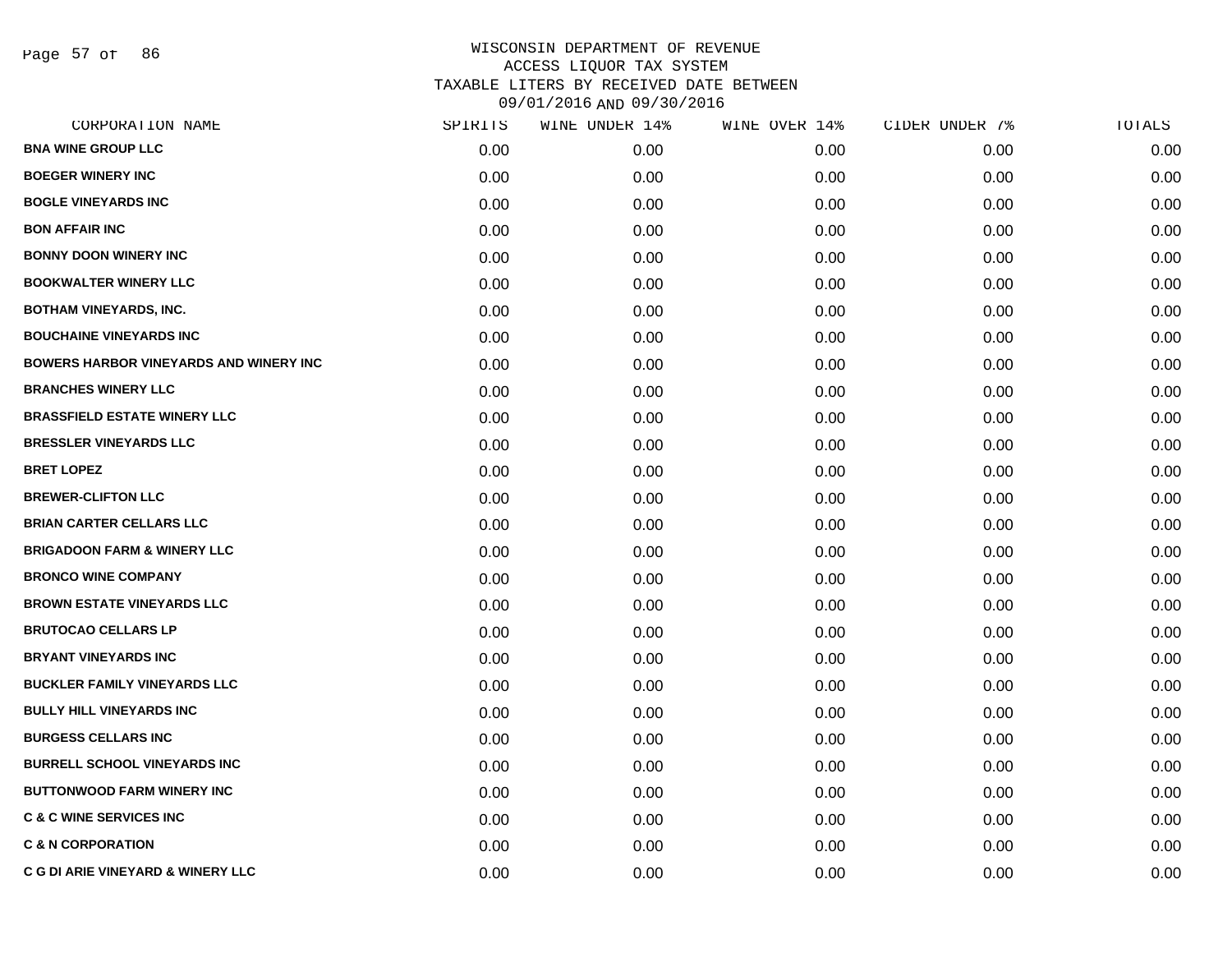Page 58 of 86

| CORPORATION NAME                                  | SPIRITS | WINE UNDER 14% | WINE OVER 14% | CIDER UNDER 7% | TOTALS |
|---------------------------------------------------|---------|----------------|---------------|----------------|--------|
| <b>C MONDAVI &amp; SONS</b>                       | 0.00    | 0.00           | 0.00          | 0.00           | 0.00   |
| <b>CAIN CELLARS INC</b>                           | 0.00    | 0.00           | 0.00          | 0.00           | 0.00   |
| <b>CAIRDEAN VINEYARDS LLC</b>                     | 0.00    | 0.00           | 0.00          | 0.00           | 0.00   |
| <b>CAKEBREAD CELLARS</b>                          | 0.00    | 0.00           | 0.00          | 0.00           | 0.00   |
| <b>CALCAREOUS VINEYARD LLC</b>                    | 0.00    | 0.00           | 0.00          | 0.00           | 0.00   |
| <b>CALDWELL WINERY LLC</b>                        | 0.00    | 0.00           | 0.00          | 0.00           | 0.00   |
| <b>CALERA WINE COMPANY LP</b>                     | 0.00    | 0.00           | 0.00          | 0.00           | 0.00   |
| <b>CALLAWAY TEMECULA LP</b>                       | 0.00    | 0.00           | 0.00          | 0.00           | 0.00   |
| <b>CARACCIOLI CELLARS INC</b>                     | 0.00    | 0.00           | 0.00          | 0.00           | 0.00   |
| <b>CARL THOMA</b>                                 | 0.00    | 0.00           | 0.00          | 0.00           | 0.00   |
| <b>CARLISLE WINERY &amp; VINEYARDS LLC</b>        | 0.00    | 0.00           | 0.00          | 0.00           | 0.00   |
| <b>CASTORO CELLARS</b>                            | 0.00    | 0.00           | 0.00          | 0.00           | 0.00   |
| <b>CAYMUS VINEYARDS INC</b>                       | 0.00    | 0.00           | 0.00          | 0.00           | 0.00   |
| <b>CECIL A ZERBA</b>                              | 0.00    | 0.00           | 0.00          | 0.00           | 0.00   |
| <b>CEDAR KNOLL VINEYARDS INC</b>                  | 0.00    | 0.00           | 0.00          | 0.00           | 0.00   |
| <b>CEJA VINEYARDS INC</b>                         | 0.00    | 0.00           | 0.00          | 0.00           | 0.00   |
| <b>CELLAR RAT CELLARS LLC</b>                     | 0.00    | 0.00           | 0.00          | 0.00           | 0.00   |
| <b>CHACEWATER LLC</b>                             | 0.00    | 0.00           | 0.00          | 0.00           | 0.00   |
| <b>CHAPPELLET WINERY INC</b>                      | 0.00    | 0.00           | 0.00          | 0.00           | 0.00   |
| <b>CHARLES &amp; MARTHA BARRA</b>                 | 0.00    | 0.00           | 0.00          | 0.00           | 0.00   |
| <b>CHARLES REININGER LLC</b>                      | 0.00    | 0.00           | 0.00          | 0.00           | 0.00   |
| <b>CHATEAU BIANCA INC</b>                         | 0.00    | 0.00           | 0.00          | 0.00           | 0.00   |
| <b>CHATEAU DIANA LLC</b>                          | 0.00    | 0.00           | 0.00          | 0.00           | 0.00   |
| <b>CHATEAU GRAND TRAVERSE LTD</b>                 | 0.00    | 0.00           | 0.00          | 0.00           | 0.00   |
| <b>CHATEAU MORRISETTE INC</b>                     | 0.00    | 0.00           | 0.00          | 0.00           | 0.00   |
| <b>CHATEAU OPERATIONS, LTD.</b>                   | 0.00    | 0.00           | 0.00          | 0.00           | 0.00   |
| <b>CHATEAU POTELLE HOLDINGS LLC</b>               | 0.00    | 0.00           | 0.00          | 0.00           | 0.00   |
| <b>CHATEAU ST CROIX WINERY &amp; VINEYARD LLC</b> | 0.00    | 0.00           | 0.00          | 0.00           | 0.00   |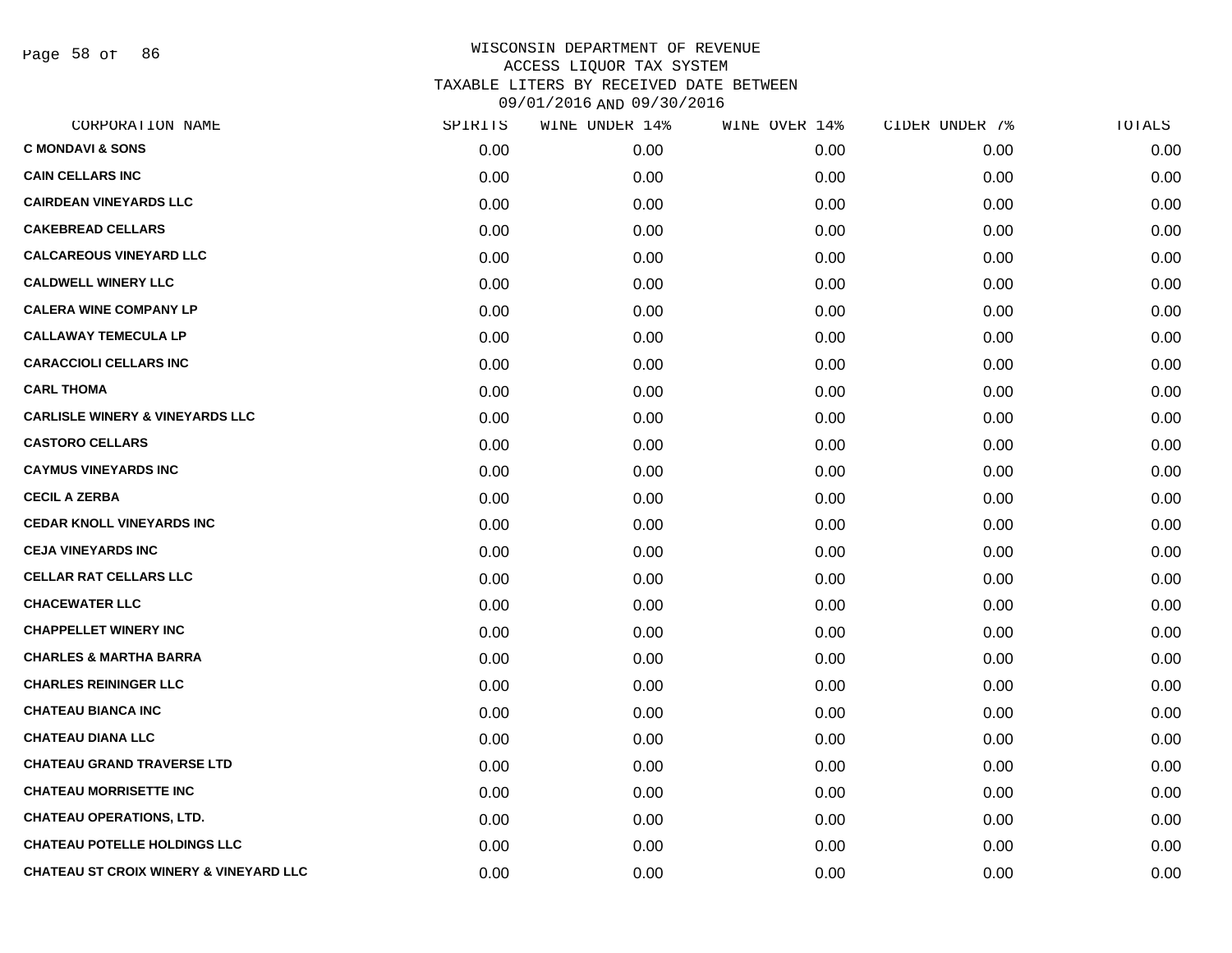Page 59 of 86

| CORPORATION NAME                                | SPIRITS | WINE UNDER 14% | WINE OVER 14% | CIDER UNDER 7% | TOTALS |
|-------------------------------------------------|---------|----------------|---------------|----------------|--------|
| <b>CHERRY HILL LLC</b>                          | 0.00    | 0.00           | 0.00          | 0.00           | 0.00   |
| <b>CHIARELLO FAMILY VINEYARDS LLC</b>           | 0.00    | 0.00           | 0.00          | 0.00           | 0.00   |
| <b>CHIMNEY ROCK WINERY LLC</b>                  | 0.00    | 0.00           | 0.00          | 0.00           | 0.00   |
| <b>CHRISTOPHE BARON</b>                         | 0.00    | 0.00           | 0.00          | 0.00           | 0.00   |
| <b>CHRISTOPHER DRAKE WHITCRAFT</b>              | 0.00    | 0.00           | 0.00          | 0.00           | 0.00   |
| <b>CHRISTOPHER FIGGINS</b>                      | 0.00    | 0.00           | 0.00          | 0.00           | 0.00   |
| <b>CIDER HOUSE OF WISCONSIN LLC</b>             | 0.00    | 0.00           | 0.00          | 0.00           | 0.00   |
| <b>CINNABAR WINERY LLC</b>                      | 0.00    | 0.00           | 0.00          | 0.00           | 0.00   |
| CITY VINTNERS SAN FRANCISCO WINERY LLC          | 0.00    | 0.00           | 0.00          | 0.00           | 0.00   |
| <b>CLARA STREET COMPANY</b>                     | 0.00    | 0.00           | 0.00          | 0.00           | 0.00   |
| <b>CLAY JAR HOLDINGS LLC</b>                    | 0.00    | 0.00           | 0.00          | 0.00           | 0.00   |
| CLIF BAR FAMILY WINERY & FARM LLC               | 0.00    | 0.00           | 0.00          | 0.00           | 0.00   |
| <b>CLINE CELLARS INC</b>                        | 0.00    | 0.00           | 0.00          | 0.00           | 0.00   |
| <b>CLOS DU VAL WINE CO LTD</b>                  | 0.00    | 0.00           | 0.00          | 0.00           | 0.00   |
| <b>CLOS LACHANCE WINES LLC</b>                  | 0.00    | 0.00           | 0.00          | 0.00           | 0.00   |
| <b>COCKERELL WINE CONSULTING LLC</b>            | 0.00    | 0.00           | 0.00          | 0.00           | 0.00   |
| <b>CODORNIU NAPA INC</b>                        | 0.00    | 0.00           | 0.00          | 0.00           | 0.00   |
| <b>COL SOLARE, LLP</b>                          | 0.00    | 0.00           | 0.00          | 0.00           | 0.00   |
| <b>COLGIN PARTNERS LLC</b>                      | 0.00    | 0.00           | 0.00          | 0.00           | 0.00   |
| <b>COLLEEN M BOS</b>                            | 0.00    | 0.00           | 0.00          | 0.00           | 0.00   |
| <b>COLUMBIA RIVER WINERY INC</b>                | 0.00    | 0.00           | 0.00          | 0.00           | 0.00   |
| <b>CONSTELLATION BRANDS U.S. OPERATIONS INC</b> | 0.00    | 0.00           | 0.00          | 0.00           | 0.00   |
| <b>CONUNDRUM WINERY LLC</b>                     | 0.00    | 0.00           | 0.00          | 0.00           | 0.00   |
| <b>CONWAY VINEYARDS INC</b>                     | 0.00    | 0.00           | 0.00          | 0.00           | 0.00   |
| <b>COOL HAND VINEYARDS LLC</b>                  | 0.00    | 0.00           | 0.00          | 0.00           | 0.00   |
| <b>COPAIN WINE CELLARS LLC</b>                  | 0.00    | 0.00           | 0.00          | 0.00           | 0.00   |
| <b>COPPER CANE LLC</b>                          | 0.00    | 0.00           | 0.00          | 0.00           | 0.00   |
| <b>CORNERSTONE CELLARS INC</b>                  | 0.00    | 0.00           | 0.00          | 0.00           | 0.00   |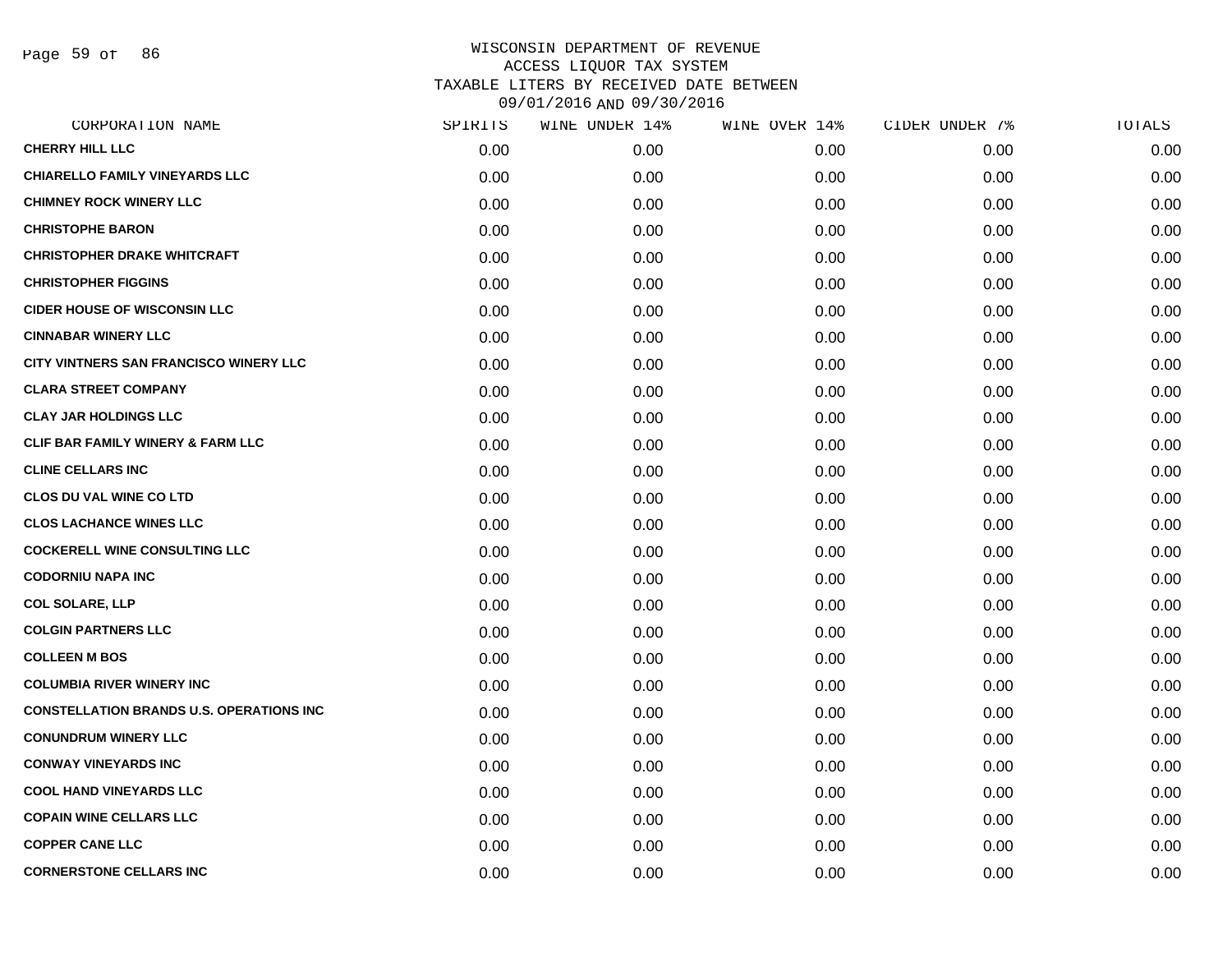Page 60 of 86

|      | WINE UNDER 14% |      | CIDER UNDER 7% | TOTALS |
|------|----------------|------|----------------|--------|
| 0.00 | 0.00           | 0.00 | 0.00           | 0.00   |
| 0.00 | 0.00           | 0.00 | 0.00           | 0.00   |
| 0.00 | 0.00           | 0.00 | 0.00           | 0.00   |
| 0.00 | 0.00           | 0.00 | 0.00           | 0.00   |
| 0.00 | 0.00           | 0.00 | 0.00           | 0.00   |
| 0.00 | 0.00           | 0.00 | 0.00           | 0.00   |
| 0.00 | 0.00           | 0.00 | 0.00           | 0.00   |
| 0.00 | 0.00           | 0.00 | 0.00           | 0.00   |
| 0.00 | 0.00           | 0.00 | 0.00           | 0.00   |
| 0.00 | 0.00           | 0.00 | 0.00           | 0.00   |
| 0.00 | 0.00           | 0.00 | 0.00           | 0.00   |
| 0.00 | 0.00           | 0.00 | 0.00           | 0.00   |
| 0.00 | 0.00           | 0.00 | 0.00           | 0.00   |
| 0.00 | 0.00           | 0.00 | 0.00           | 0.00   |
| 0.00 | 0.00           | 0.00 | 0.00           | 0.00   |
| 0.00 | 0.00           | 0.00 | 0.00           | 0.00   |
| 0.00 | 0.00           | 0.00 | 0.00           | 0.00   |
| 0.00 | 0.00           | 0.00 | 0.00           | 0.00   |
| 0.00 | 0.00           | 0.00 | 0.00           | 0.00   |
| 0.00 | 0.00           | 0.00 | 0.00           | 0.00   |
| 0.00 | 0.00           | 0.00 | 0.00           | 0.00   |
| 0.00 | 0.00           | 0.00 | 0.00           | 0.00   |
| 0.00 | 0.00           | 0.00 | 0.00           | 0.00   |
| 0.00 | 0.00           | 0.00 | 0.00           | 0.00   |
| 0.00 | 0.00           | 0.00 | 0.00           | 0.00   |
| 0.00 | 0.00           | 0.00 | 0.00           | 0.00   |
| 0.00 | 0.00           | 0.00 | 0.00           | 0.00   |
| 0.00 | 0.00           | 0.00 | 0.00           | 0.00   |
|      | SPIRITS        |      | WINE OVER 14%  |        |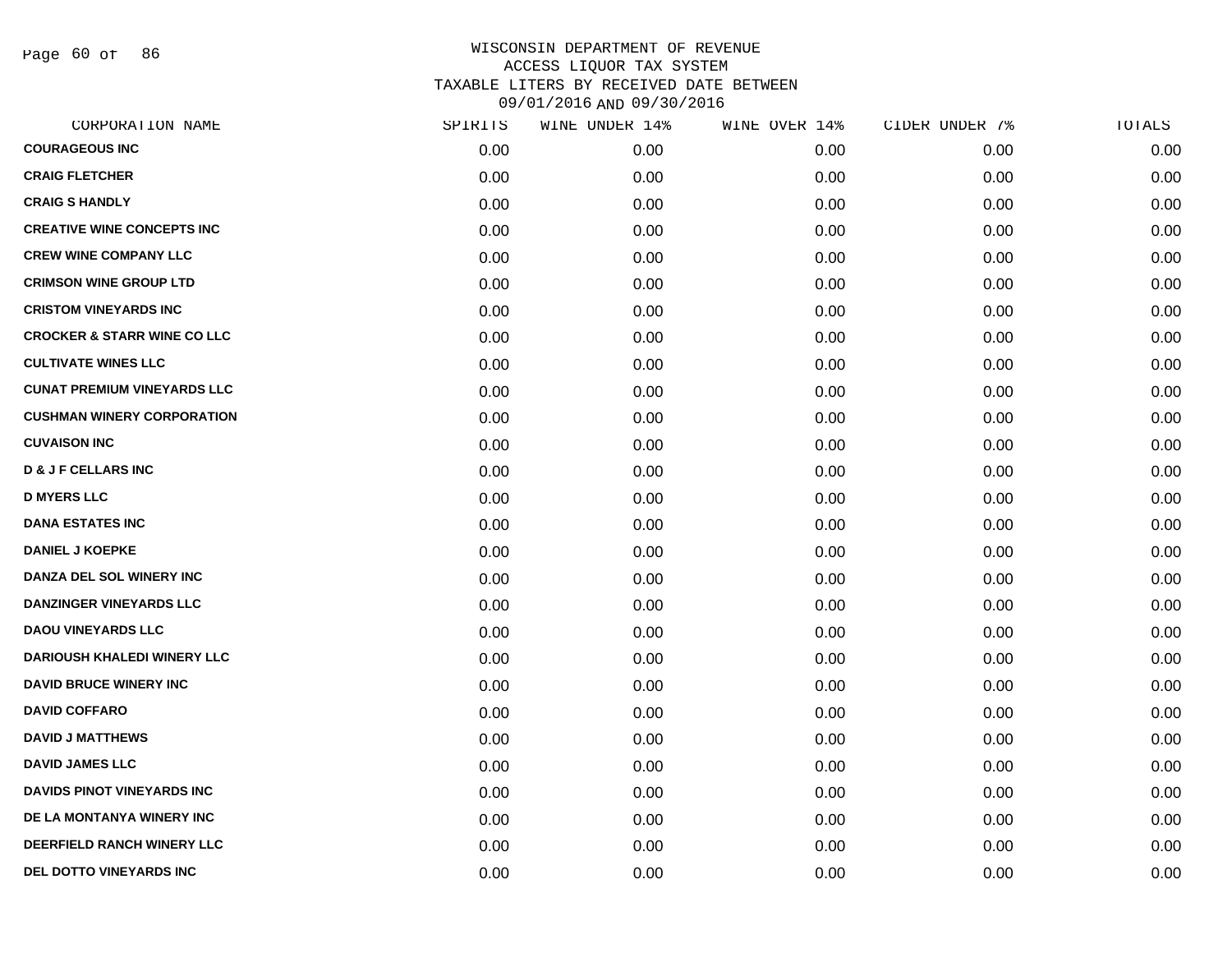Page 61 of 86

| CORPORATION NAME                                                         | SPIRITS | WINE UNDER 14% | WINE OVER 14% | CIDER UNDER 7% | TOTALS |
|--------------------------------------------------------------------------|---------|----------------|---------------|----------------|--------|
| <b>DELICATO VINEYARDS INC</b>                                            | 0.00    | 0.00           | 0.00          | 0.00           | 0.00   |
| <b>DELILLE CELLARS LLC</b>                                               | 0.00    | 0.00           | 0.00          | 0.00           | 0.00   |
| <b>DENNER WINERY INC</b>                                                 | 0.00    | 0.00           | 0.00          | 0.00           | 0.00   |
| <b>DENNIS R ONEIL</b>                                                    | 0.00    | 0.00           | 0.00          | 0.00           | 0.00   |
| <b>DEREK ROHLFFS</b>                                                     | 0.00    | 0.00           | 0.00          | 0.00           | 0.00   |
| DH GUSTAFSON FAMILY VINEYARDS LLC                                        | 0.00    | 0.00           | 0.00          | 0.00           | 0.00   |
| <b>DIAGEO CHATEAU &amp; ESTATE WINES COMPANY</b>                         | 0.00    | 0.00           | 0.00          | 0.00           | 0.00   |
| <b>DIAMOND MOUNTAIN VINEYARD</b>                                         | 0.00    | 0.00           | 0.00          | 0.00           | 0.00   |
| <b>DIANA HOBSON</b>                                                      | 0.00    | 0.00           | 0.00          | 0.00           | 0.00   |
| <b>DOMAINE CARNEROS LTD</b>                                              | 0.00    | 0.00           | 0.00          | 0.00           | 0.00   |
| <b>DOMAINE CHANDON INC</b>                                               | 0.00    | 0.00           | 0.00          | 0.00           | 0.00   |
| <b>DOMAINE DE MARIA SOTER LLC</b>                                        | 0.00    | 0.00           | 0.00          | 0.00           | 0.00   |
| <b>DOMAINE DROUHIN OREGON LLC</b>                                        | 0.00    | 0.00           | 0.00          | 0.00           | 0.00   |
| <b>DOMAINE MB LLC</b>                                                    | 0.00    | 0.00           | 0.00          | 0.00           | 0.00   |
| <b>DOMAINE SERENE VINEYARDS &amp; WINERY INC</b>                         | 0.00    | 0.00           | 0.00          | 0.00           | 0.00   |
| <b>DOMINICK CHIRICHILLO</b>                                              | 0.00    | 0.00           | 0.00          | 0.00           | 0.00   |
| <b>DON SEBASTIANI &amp; SONS INTERNATIONAL WINE</b><br><b>NEGOCIANTS</b> | 0.00    | 0.00           | 0.00          | 0.00           | 0.00   |
| <b>DONATI FAMILY VINEYARD INC</b>                                        | 0.00    | 0.00           | 0.00          | 0.00           | 0.00   |
| DONELAN FAMILY WINE CELLARS LLC                                          | 0.00    | 0.00           | 0.00          | 0.00           | 0.00   |
| <b>DOUBLE CANYON VINEYARDS LLC</b>                                       | 0.00    | 0.00           | 0.00          | 0.00           | 0.00   |
| <b>DOUBLE D WINERY LLC</b>                                               | 0.00    | 0.00           | 0.00          | 0.00           | 0.00   |
| <b>DRINKS LICENSING LLC</b>                                              | 0.00    | 0.00           | 0.00          | 0.00           | 0.00   |
| DRY CREEK VINEYARD INC                                                   | 0.00    | 0.00           | 0.00          | 0.00           | 0.00   |
| <b>DSC INVESTORS INC</b>                                                 | 0.00    | 0.00           | 0.00          | 0.00           | 0.00   |
| <b>DUCKHORN WINE COMPANY</b>                                             | 0.00    | 0.00           | 0.00          | 0.00           | 0.00   |
| <b>DUNHAM CELLARS LLC</b>                                                | 0.00    | 0.00           | 0.00          | 0.00           | 0.00   |
| <b>DUNN VINEYARDS LLC</b>                                                | 0.00    | 0.00           | 0.00          | 0.00           | 0.00   |
|                                                                          |         |                |               |                |        |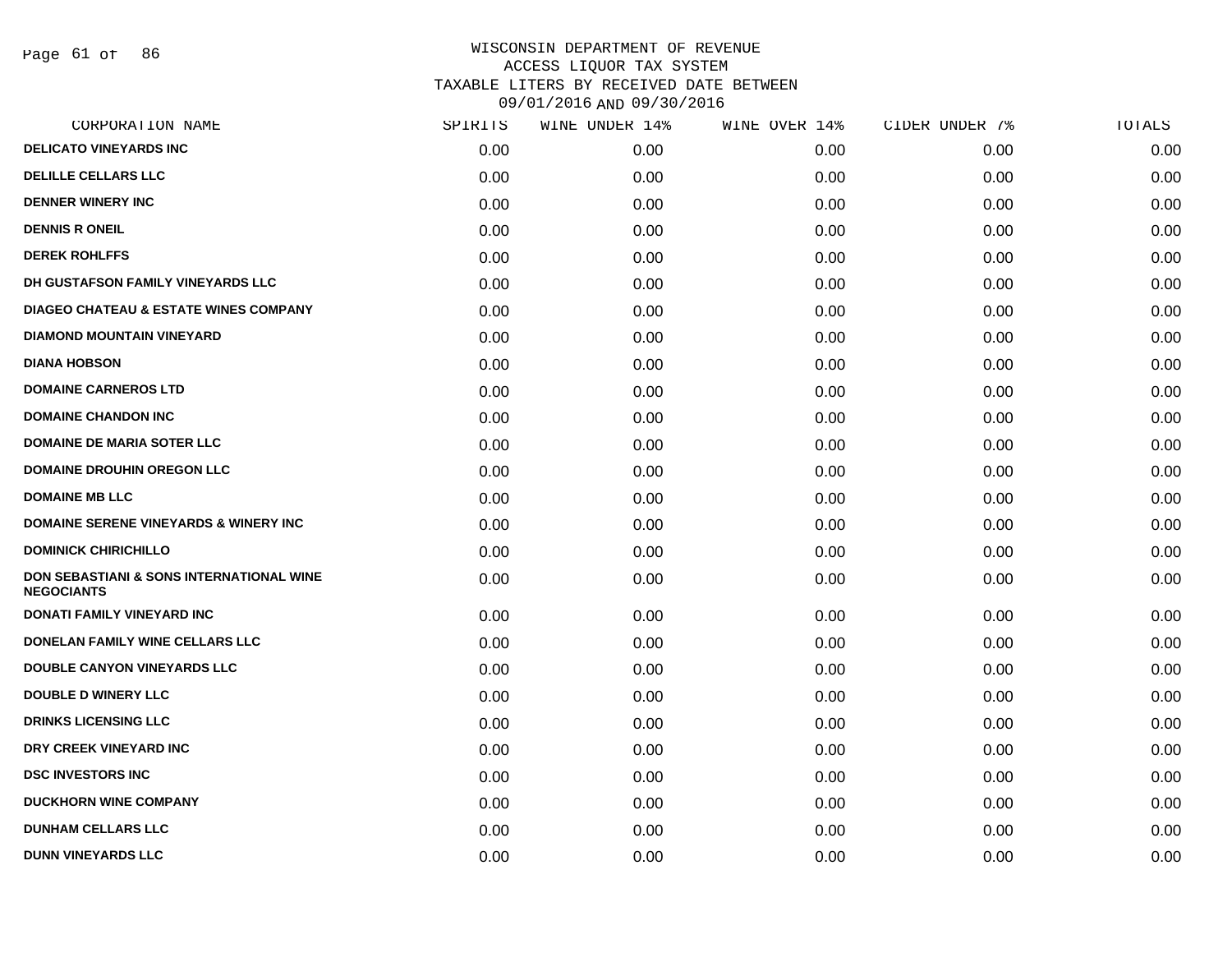Page 62 of 86

| SPIRITS | WINE UNDER 14% | WINE OVER 14% | CIDER UNDER 7% | TOTALS |
|---------|----------------|---------------|----------------|--------|
| 0.00    | 0.00           | 0.00          | 0.00           | 0.00   |
| 0.00    | 0.00           | 0.00          | 0.00           | 0.00   |
| 0.00    | 0.00           | 0.00          | 0.00           | 0.00   |
| 0.00    | 0.00           | 0.00          | 0.00           | 0.00   |
| 0.00    | 0.00           | 0.00          | 0.00           | 0.00   |
| 0.00    | 0.00           | 0.00          | 0.00           | 0.00   |
| 0.00    | 0.00           | 0.00          | 0.00           | 0.00   |
| 0.00    | 0.00           | 0.00          | 0.00           | 0.00   |
| 0.00    | 0.00           | 0.00          | 0.00           | 0.00   |
| 0.00    | 0.00           | 0.00          | 0.00           | 0.00   |
| 0.00    | 0.00           | 0.00          | 0.00           | 0.00   |
| 0.00    | 0.00           | 0.00          | 0.00           | 0.00   |
| 0.00    | 0.00           | 0.00          | 0.00           | 0.00   |
| 0.00    | 0.00           | 0.00          | 0.00           | 0.00   |
| 0.00    | 0.00           | 0.00          | 0.00           | 0.00   |
| 0.00    | 0.00           | 0.00          | 0.00           | 0.00   |
| 0.00    | 0.00           | 0.00          | 0.00           | 0.00   |
| 0.00    | 0.00           | 0.00          | 0.00           | 0.00   |
| 0.00    | 0.00           | 0.00          | 0.00           | 0.00   |
| 0.00    | 0.00           | 0.00          | 0.00           | 0.00   |
| 0.00    | 0.00           | 0.00          | 0.00           | 0.00   |
| 0.00    | 0.00           | 0.00          | 0.00           | 0.00   |
| 0.00    | 0.00           | 0.00          | 0.00           | 0.00   |
| 0.00    | 0.00           | 0.00          | 0.00           | 0.00   |
| 0.00    | 0.00           | 0.00          | 0.00           | 0.00   |
| 0.00    | 0.00           | 0.00          | 0.00           | 0.00   |
| 0.00    | 1.50           | 21.75         | 0.00           | 23.25  |
| 0.00    | 0.00           | 0.00          | 0.00           | 0.00   |
|         |                |               |                |        |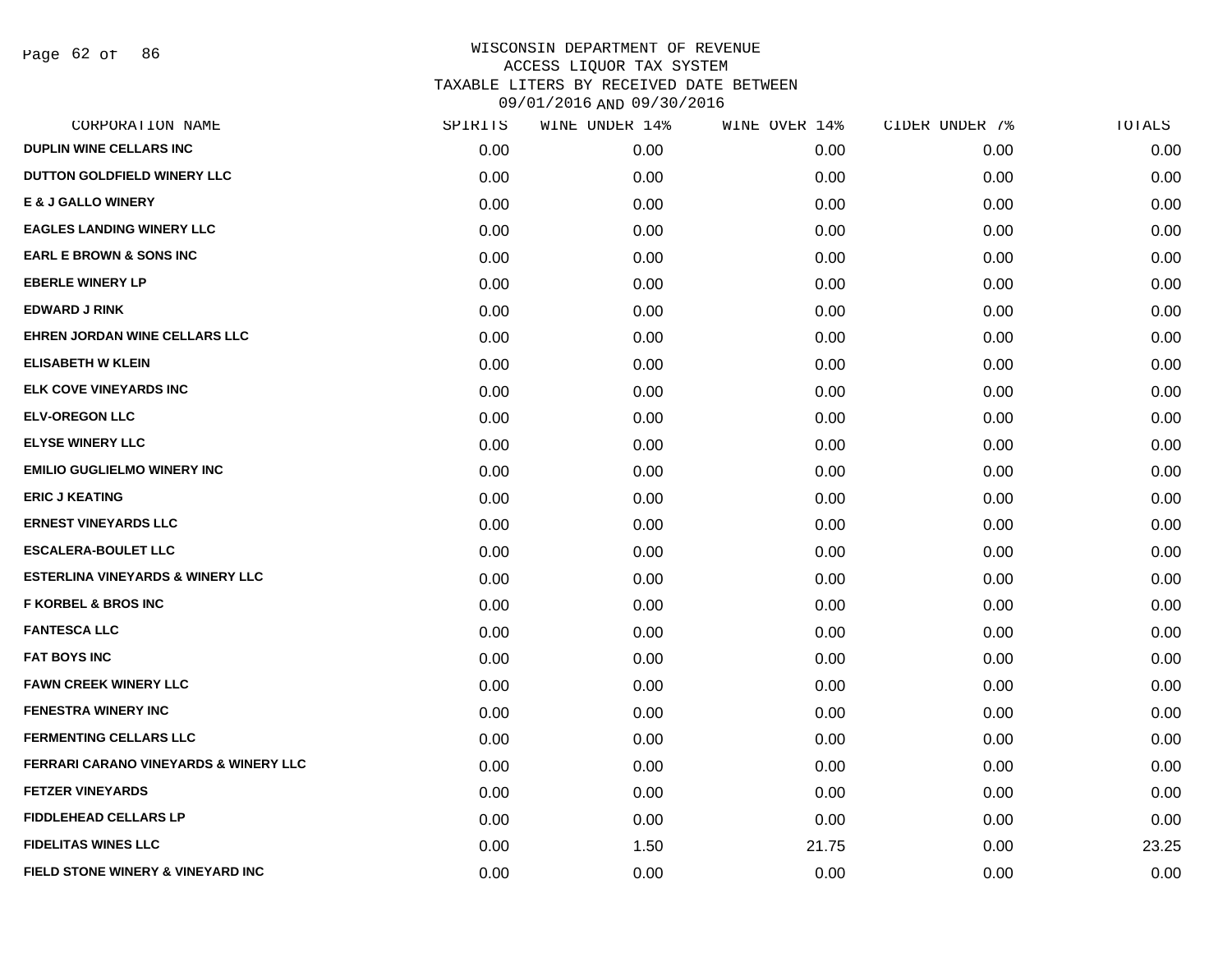Page 63 of 86

| CORPORATION NAME                               | SPIRITS | WINE UNDER 14% | WINE OVER 14% | CIDER UNDER 7% | TOTALS |
|------------------------------------------------|---------|----------------|---------------|----------------|--------|
| FIESTA VINEYARD & WINERY LLC                   | 0.00    | 0.00           | 0.00          | 0.00           | 0.00   |
| FIJI WATER COMPANY HOLDINGS LLC                | 0.00    | 0.00           | 0.00          | 0.00           | 0.00   |
| <b>FINKELSTEIN VINEYARDS INC</b>               | 0.00    | 0.00           | 0.00          | 0.00           | 0.00   |
| <b>FIRESTEED CORPORATION</b>                   | 0.00    | 0.00           | 0.00          | 0.00           | 0.00   |
| FISHER KING WINERY, LLC                        | 0.00    | 0.00           | 0.00          | 0.00           | 0.00   |
| <b>FISHER VINEYARDS</b>                        | 0.00    | 0.00           | 0.00          | 0.00           | 0.00   |
| <b>FIVE VINES LLC</b>                          | 0.00    | 0.00           | 0.00          | 0.00           | 0.00   |
| <b>FLORA SPRINGS WINE COMPANY</b>              | 0.00    | 0.00           | 0.00          | 0.00           | 0.00   |
| FLOWERS VINEYARD AND WINERY, LLC               | 0.00    | 0.00           | 0.00          | 0.00           | 0.00   |
| <b>FLYING B VINEYARD LP</b>                    | 0.00    | 0.00           | 0.00          | 0.00           | 0.00   |
| <b>FN CELLARS LLC</b>                          | 0.00    | 0.00           | 0.00          | 0.00           | 0.00   |
| <b>FOLEY ESTATES VINEYARD &amp; WINERY LLC</b> | 0.00    | 0.00           | 0.00          | 0.00           | 0.00   |
| <b>FOLEY FAMILY WINES INC</b>                  | 0.00    | 0.00           | 0.00          | 0.00           | 0.00   |
| <b>FOLIO WINE COMPANY LLC</b>                  | 0.00    | 0.00           | 0.00          | 0.00           | 0.00   |
| FORT ROSS VINEYARD & WINERY LLC                | 0.00    | 0.00           | 0.00          | 0.00           | 0.00   |
| <b>FOXEN VINEYARD INC</b>                      | 0.00    | 0.00           | 0.00          | 0.00           | 0.00   |
| <b>FRANCIS COPPOLA WINERY LLC</b>              | 0.00    | 0.00           | 0.00          | 0.00           | 0.00   |
| <b>FRANCISCAN VINEYARDS INC</b>                | 0.00    | 0.00           | 0.00          | 0.00           | 0.00   |
| <b>FRANK FAMILY VINEYARDS LLC</b>              | 0.00    | 0.00           | 0.00          | 0.00           | 0.00   |
| <b>FRED C SCHERRER</b>                         | 0.00    | 0.00           | 0.00          | 0.00           | 0.00   |
| <b>FREIXENET SONOMA CAVES INC</b>              | 0.00    | 0.00           | 0.00          | 0.00           | 0.00   |
| <b>FREY VINEYARDS LTD</b>                      | 0.00    | 0.00           | 0.00          | 0.00           | 0.00   |
| <b>FROGS LEAP WINERY</b>                       | 0.00    | 0.00           | 0.00          | 0.00           | 0.00   |
| <b>FROGTOWN CELLARS LLP</b>                    | 0.00    | 0.00           | 0.00          | 0.00           | 0.00   |
| FRUIT OF THE WOODS WINE CELLAR, INC.           | 0.00    | 0.00           | 0.00          | 0.00           | 0.00   |
| <b>FULCRUM WINES LLC</b>                       | 0.00    | 0.00           | 0.00          | 0.00           | 0.00   |
| <b>FULKERSON WINE CELLARS LLC</b>              | 0.00    | 0.00           | 0.00          | 0.00           | 0.00   |
| <b>FURTHERMORE LLC</b>                         | 0.00    | 0.00           | 0.00          | 0.00           | 0.00   |
|                                                |         |                |               |                |        |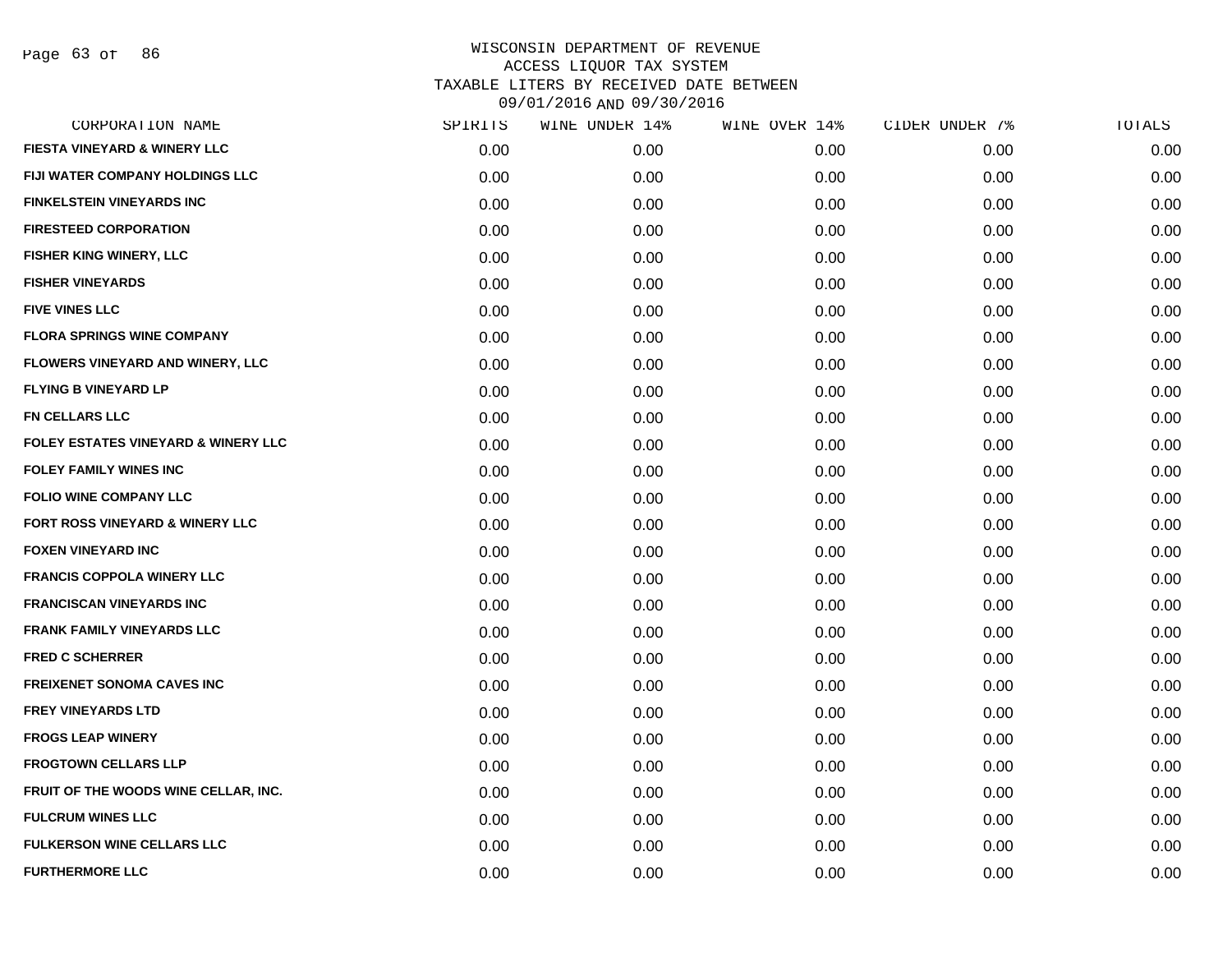Page 64 of 86

| CORPORATION NAME                                    | SPIRITS | WINE UNDER 14% | WINE OVER 14% | CIDER UNDER 7% | TOTALS |
|-----------------------------------------------------|---------|----------------|---------------|----------------|--------|
| <b>G GRAHAM WINES INC</b>                           | 0.00    | 0.00           | 0.00          | 0.00           | 0.00   |
| <b>GALENA CELLARS INC</b>                           | 0.00    | 0.00           | 0.00          | 0.00           | 0.00   |
| <b>GALLICA WINES LLC</b>                            | 0.00    | 7.50           | 0.00          | 0.00           | 7.50   |
| <b>GAMBLE FAMILY VINEYARDS LLC</b>                  | 0.00    | 0.00           | 0.00          | 0.00           | 0.00   |
| <b>GARROD TRUST</b>                                 | 0.00    | 0.00           | 0.00          | 0.00           | 0.00   |
| <b>GARVIN HEIGHTS VINEYARDS, LLC</b>                | 0.00    | 0.00           | 0.00          | 0.00           | 0.00   |
| <b>GEARY MARKET INVESTMENT COMPANY LTD</b>          | 0.00    | 0.00           | 0.00          | 0.00           | 0.00   |
| <b>GEMSTONE VINEYARDS LLC</b>                       | 0.00    | 0.00           | 0.00          | 0.00           | 0.00   |
| <b>GENERATIONS OF SONOMA LLC</b>                    | 0.00    | 0.00           | 0.00          | 0.00           | 0.00   |
| <b>GENESEO PARTNERS LP</b>                          | 0.00    | 0.00           | 0.00          | 0.00           | 0.00   |
| <b>GEORGE O HENDRY</b>                              | 0.00    | 0.00           | 0.00          | 0.00           | 0.00   |
| <b>GERBER, GERBER &amp; GERBER DISCLAIMER TRUST</b> | 0.00    | 0.00           | 0.00          | 0.00           | 0.00   |
| <b>GF WINES LLC</b>                                 | 0.00    | 0.00           | 0.00          | 0.00           | 0.00   |
| <b>GIFT SERVICES INC</b>                            | 0.00    | 0.00           | 0.00          | 0.00           | 0.00   |
| <b>GOLDIN INVESTMENT II INC</b>                     | 0.00    | 0.00           | 0.00          | 0.00           | 0.00   |
| <b>GOLDRIDGEPINOT.COM LLC</b>                       | 0.00    | 0.00           | 0.00          | 0.00           | 0.00   |
| <b>GOOD FOUNDATIONS INC</b>                         | 0.00    | 0.00           | 0.00          | 0.00           | 0.00   |
| <b>GOOSE RIDGE LLC</b>                              | 0.00    | 0.00           | 0.00          | 0.00           | 0.00   |
| <b>GRAPE VISIONS LLC</b>                            | 0.00    | 0.00           | 0.00          | 0.00           | 0.00   |
| <b>GRAPESEED WINE FUND LLC</b>                      | 0.00    | 0.00           | 0.00          | 0.00           | 0.00   |
| <b>GRASSINI FAMILY VINEYARDS LLC</b>                | 0.00    | 0.00           | 0.00          | 0.00           | 0.00   |
| <b>GREEN FAMILY WINERY LLC</b>                      | 0.00    | 0.00           | 0.00          | 0.00           | 0.00   |
| <b>GRGICH HILLS CELLAR</b>                          | 0.00    | 0.00           | 0.00          | 0.00           | 0.00   |
| <b>GRIEB OPTIMAL WINECRAFTING LLC</b>               | 0.00    | 0.00           | 0.00          | 0.00           | 0.00   |
| <b>GROTH VINEYARDS &amp; WINERY LLC</b>             | 0.00    | 0.00           | 0.00          | 0.00           | 0.00   |
| <b>GULLETT &amp; GULLETT</b>                        | 0.00    | 0.00           | 0.00          | 0.00           | 0.00   |
| <b>H DE V LLC</b>                                   | 0.00    | 0.00           | 0.00          | 0.00           | 0.00   |
| <b>HAFNER VINEYARD LLC</b>                          | 0.00    | 0.00           | 0.00          | 0.00           | 0.00   |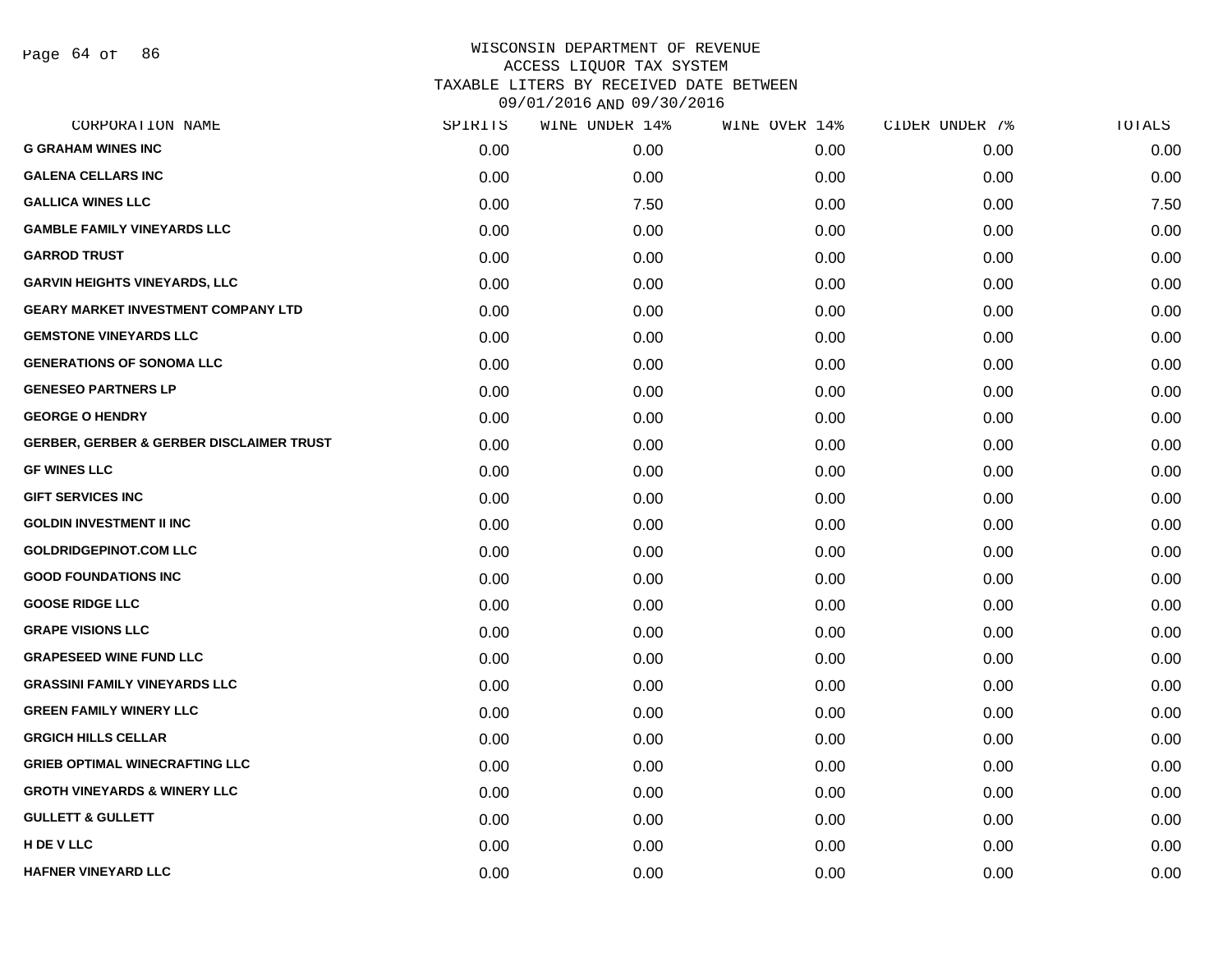Page 65 of 86

| CORPORATION NAME                      | SPIRITS | WINE UNDER 14% | WINE OVER 14% | CIDER UNDER 7% | TOTALS |
|---------------------------------------|---------|----------------|---------------|----------------|--------|
| <b>HAGAFEN CELLARS INC</b>            | 0.00    | 0.00           | 0.00          | 0.00           | 0.00   |
| <b>HAHN ESTATE</b>                    | 0.00    | 0.00           | 0.00          | 0.00           | 0.00   |
| <b>HALF KRAKT LLC</b>                 | 0.00    | 0.00           | 0.00          | 0.00           | 0.00   |
| <b>HALL WINES LLC</b>                 | 0.00    | 0.00           | 0.00          | 0.00           | 0.00   |
| <b>HALTER WINERY LLC</b>              | 0.00    | 0.00           | 0.00          | 0.00           | 0.00   |
| <b>HAMEL FAMILY WINES LLC</b>         | 0.00    | 0.00           | 0.00          | 0.00           | 0.00   |
| HANDLEY CELLARS LIMITED PARTNERSHIP   | 0.00    | 0.00           | 0.00          | 0.00           | 0.00   |
| <b>HANNA WINERY INC</b>               | 0.00    | 0.00           | 0.00          | 0.00           | 0.00   |
| <b>HARALD TOMESCH</b>                 | 0.00    | 0.00           | 0.00          | 0.00           | 0.00   |
| <b>HARBOR HILL FRUIT FARMS INC</b>    | 0.00    | 0.00           | 0.00          | 0.00           | 0.00   |
| <b>HARBOR RIDGE WINERY INC.</b>       | 0.00    | 0.00           | 0.00          | 0.00           | 0.00   |
| <b>HARLAN ESTATE WINERY INC</b>       | 0.00    | 0.00           | 0.00          | 0.00           | 0.00   |
| <b>HARMELL CELLARS LLC</b>            | 0.00    | 0.00           | 0.00          | 0.00           | 0.00   |
| <b>HARRIS &amp; HARRIS</b>            | 0.00    | 0.00           | 0.00          | 0.00           | 0.00   |
| <b>HARRY &amp; DAVID HOLDINGS INC</b> | 0.00    | 0.00           | 0.00          | 0.00           | 0.00   |
| <b>HARTWELL VINEYARDS LLC</b>         | 0.00    | 0.00           | 0.00          | 0.00           | 0.00   |
| <b>HAWKES LLC</b>                     | 0.00    | 0.00           | 0.00          | 0.00           | 0.00   |
| <b>HDD LLC</b>                        | 0.00    | 0.00           | 0.00          | 0.00           | 0.00   |
| <b>HEITZ WINE CELLARS</b>             | 0.00    | 0.00           | 0.00          | 0.00           | 0.00   |
| <b>HEMISPHERE WINE COMPANY INC</b>    | 0.00    | 0.00           | 0.00          | 0.00           | 0.00   |
| HERB LAMB VINEYARDS, LLC              | 0.00    | 0.00           | 0.00          | 0.00           | 0.00   |
| <b>HERDIE BAISDEN</b>                 | 0.00    | 0.00           | 0.00          | 0.00           | 0.00   |
| <b>HERON HILL VINEYARDS INC</b>       | 0.00    | 0.00           | 0.00          | 0.00           | 0.00   |
| <b>HERRERA &amp; HERRERA</b>          | 0.00    | 0.00           | 0.00          | 0.00           | 0.00   |
| <b>HESTAN VINEYARDS LLC</b>           | 0.00    | 0.00           | 0.00          | 0.00           | 0.00   |
| <b>HILL ESTATES INC</b>               | 0.00    | 0.00           | 0.00          | 0.00           | 0.00   |
| <b>HIRSCH WINERY LLC</b>              | 0.00    | 0.00           | 0.00          | 0.00           | 0.00   |
| <b>HOFFMAN AND HOFFMAN</b>            | 0.00    | 0.00           | 0.00          | 0.00           | 0.00   |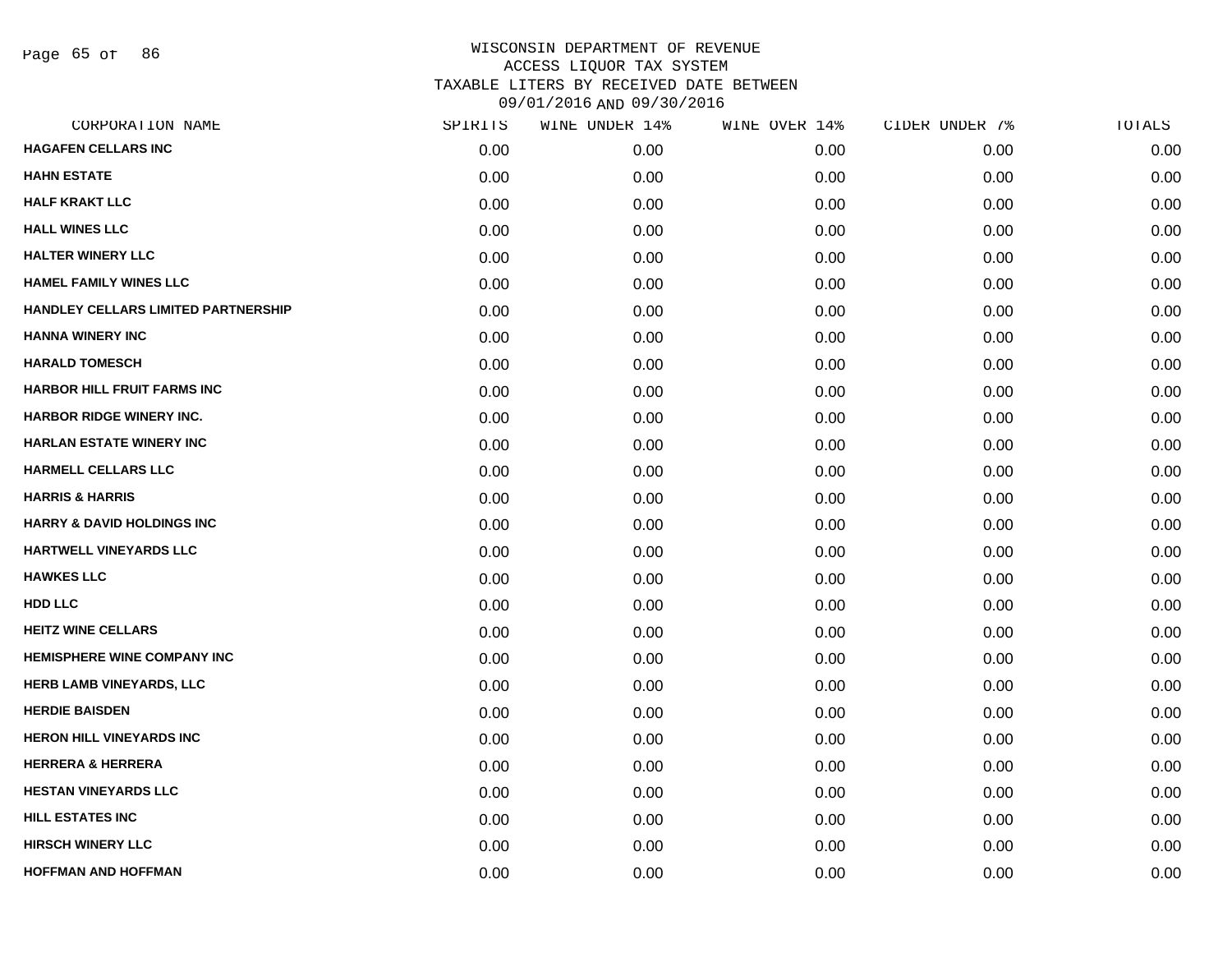| CORPORATION NAME                      | SPIRITS | WINE UNDER 14% | WINE OVER 14% | CIDER UNDER 7% | TOTALS |
|---------------------------------------|---------|----------------|---------------|----------------|--------|
| HOLLYS HILL VINEYARDS LLC             | 0.00    | 0.00           | 0.00          | 0.00           | 0.00   |
| HONIG VINEYARD AND WINERY LLC         | 0.00    | 0.00           | 0.00          | 0.00           | 0.00   |
| <b>HOOKSTONE INC.</b>                 | 0.00    | 0.00           | 0.00          | 0.00           | 0.00   |
| <b>HOPE WINE LLC</b>                  | 0.00    | 0.00           | 0.00          | 0.00           | 0.00   |
| <b>HOUDINI INC</b>                    | 0.00    | 0.00           | 0.00          | 0.00           | 0.00   |
| <b>HOURGLASS WINE COMPANY INC</b>     | 0.00    | 0.00           | 0.00          | 0.00           | 0.00   |
| <b>HUNEEUS VINTNERS LLC</b>           | 0.00    | 0.00           | 0.00          | 0.00           | 0.00   |
| HUNT COUNTRY VINEYARDS LLC            | 0.00    | 0.00           | 0.00          | 0.00           | 0.00   |
| <b>HUSCH VINEYARDS INC</b>            | 0.00    | 0.00           | 0.00          | 0.00           | 0.00   |
| <b>INCEPTION WINES LLC</b>            | 0.00    | 0.00           | 0.00          | 0.00           | 0.00   |
| <b>INMAN FAMILY WINES LLC</b>         | 0.00    | 0.00           | 0.00          | 0.00           | 0.00   |
| <b>INVESTOR'S OF AMERICA LP</b>       | 0.00    | 0.00           | 0.00          | 0.00           | 0.00   |
| <b>IRON HORSE VINEYARDS LP</b>        | 0.00    | 0.00           | 0.00          | 0.00           | 0.00   |
| <b>ISENHOWER CELLARS LLC</b>          | 0.00    | 0.00           | 0.00          | 0.00           | 0.00   |
| <b>ISLAND ORCHARD CIDER LLC</b>       | 0.00    | 0.00           | 0.00          | 0.00           | 0.00   |
| <b>ISR VINEYARDS ASSOCIATION</b>      | 0.00    | 0.00           | 0.00          | 0.00           | 0.00   |
| <b>J LOHR WINERY CORP</b>             | 0.00    | 0.00           | 0.00          | 0.00           | 0.00   |
| <b>J PEDRONCELLI WINERY</b>           | 0.00    | 0.00           | 0.00          | 0.00           | 0.00   |
| <b>J RICKARDS WINERY LLC</b>          | 0.00    | 0.00           | 0.00          | 0.00           | 0.00   |
| <b>J-NH WINE GROUP LLC</b>            | 0.00    | 9.00           | 45.00         | 0.00           | 54.00  |
| <b>J.W. THOMAS LLC</b>                | 0.00    | 0.00           | 0.00          | 0.00           | 0.00   |
| <b>J3 WINE PARTNERS LLC</b>           | 0.00    | 0.00           | 0.00          | 0.00           | 0.00   |
| JACK JOHN INVESTMENTS INC             | 0.00    | 0.00           | 0.00          | 0.00           | 0.00   |
| JACKSON FAMILY WINES INC              | 0.00    | 0.00           | 0.00          | 0.00           | 0.00   |
| <b>JACKSON WINE LLC</b>               | 0.00    | 0.00           | 0.00          | 0.00           | 0.00   |
| <b>JACKSON WINERY &amp; VINEYARDS</b> | 0.00    | 1.13           | 0.00          | 0.00           | 1.13   |
| <b>JACUZZI FAMILY VINEYARDS LLC</b>   | 0.00    | 0.00           | 0.00          | 0.00           | 0.00   |
| <b>JAM CELLARS INC</b>                | 0.00    | 0.00           | 0.00          | 0.00           | 0.00   |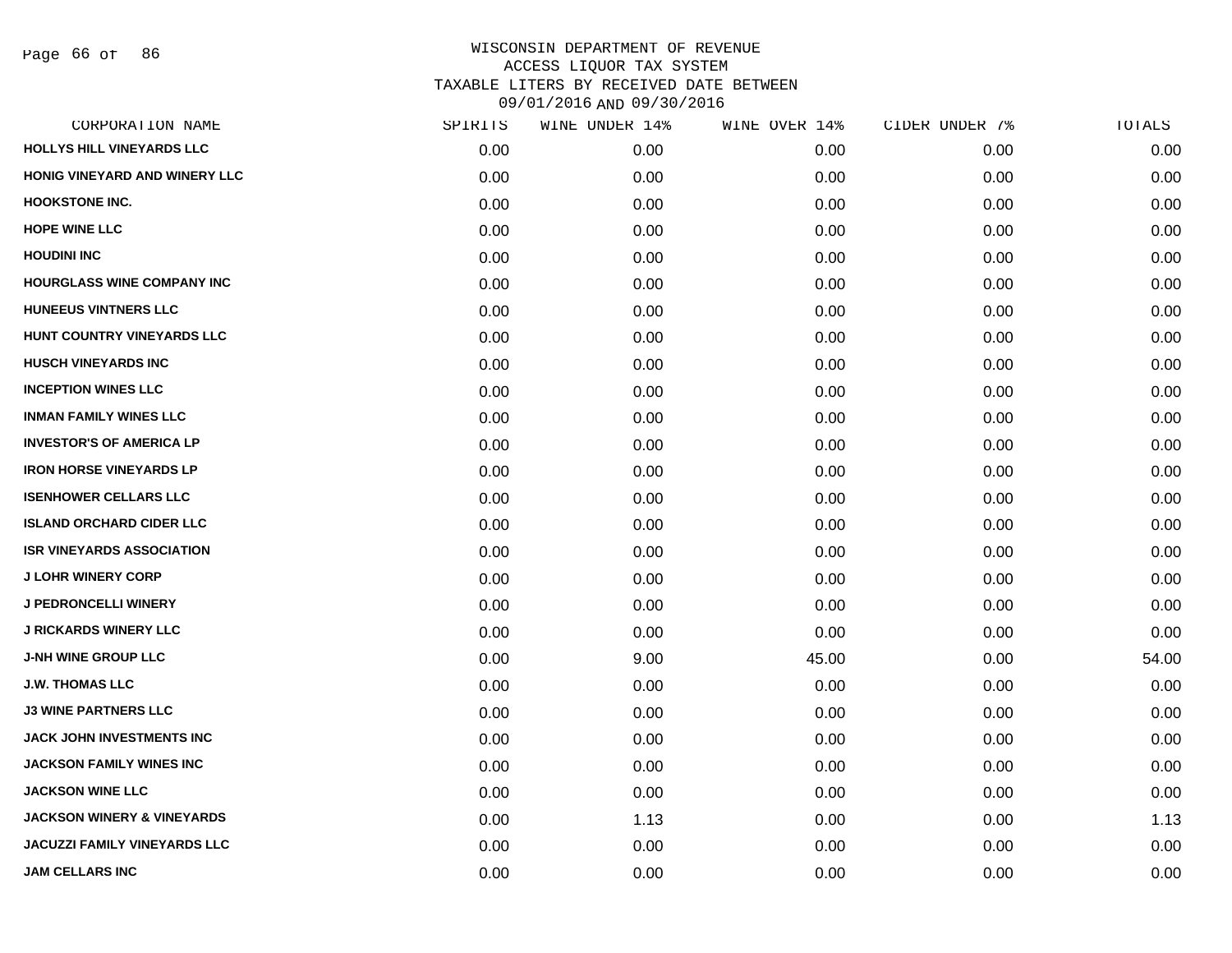Page 67 of 86

| CORPORATION NAME                         | SPIRITS | WINE UNDER 14% | WINE OVER 14% | CIDER UNDER 7% | TOTALS |
|------------------------------------------|---------|----------------|---------------|----------------|--------|
| <b>JAMES L LAMBERT</b>                   | 0.00    | 0.00           | 0.00          | 0.00           | 0.00   |
| <b>JAMES P PROSSER</b>                   | 0.00    | 0.00           | 0.00          | 0.00           | 0.00   |
| <b>JAZMIN ENTERPRISES</b>                | 0.00    | 0.00           | 0.00          | 0.00           | 0.00   |
| <b>JB GEORGE LLC</b>                     | 0.00    | 0.00           | 0.00          | 0.00           | 0.00   |
| <b>JC CELLARS INC</b>                    | 0.00    | 0.00           | 0.00          | 0.00           | 0.00   |
| <b>JEFFERY M GORDON</b>                  | 0.00    | 0.00           | 0.00          | 0.00           | 0.00   |
| <b>JEFFREY L STOEGER</b>                 | 0.00    | 0.00           | 0.00          | 0.00           | 0.00   |
| <b>JENNIFER L JACKSON-HARTFORD</b>       | 0.00    | 0.00           | 0.00          | 0.00           | 0.00   |
| <b>JESSUP CELLARS HOLDING CO LLC</b>     | 0.00    | 0.00           | 0.00          | 0.00           | 0.00   |
| <b>JM CELLARS COMPANY</b>                | 0.00    | 0.00           | 0.00          | 0.00           | 0.00   |
| JOHN ANTHONY VINEYARDS LLC               | 0.00    | 0.00           | 0.00          | 0.00           | 0.00   |
| <b>JOHN E NICOLOZAKES</b>                | 0.00    | 0.00           | 0.00          | 0.00           | 0.00   |
| <b>JOHN M STEWART</b>                    | 0.00    | 0.00           | 0.00          | 0.00           | 0.00   |
| <b>JONES FAMILY WINERY LLC</b>           | 0.00    | 0.00           | 0.00          | 0.00           | 0.00   |
| <b>JORNY'S END LLC</b>                   | 0.00    | 0.00           | 0.00          | 0.00           | 0.00   |
| <b>JOSEPH ALEXANDER VILLICANA II</b>     | 0.00    | 0.00           | 0.00          | 0.00           | 0.00   |
| <b>JOSEPH CALLOW</b>                     | 0.00    | 0.00           | 0.00          | 0.00           | 0.00   |
| <b>JOSEPH CALLOW</b>                     | 0.00    | 0.00           | 0.00          | 0.00           | 0.00   |
| JOSEPH PHELPS VINEYARDS LLC              | 0.00    | 0.00           | 0.00          | 0.00           | 0.00   |
| <b>JOSEPH STALLER</b>                    | 0.00    | 0.00           | 0.00          | 0.00           | 0.00   |
| <b>JOSEPH WYNIMKO</b>                    | 0.00    | 0.00           | 0.00          | 0.00           | 0.00   |
| <b>JOYCE VINEYARDS LLC</b>               | 0.00    | 0.00           | 0.00          | 0.00           | 0.00   |
| <b>JRV LLC</b>                           | 0.00    | 0.00           | 0.00          | 0.00           | 0.00   |
| JUDD FAMILY VINEYARDS LP                 | 0.00    | 0.00           | 0.00          | 0.00           | 0.00   |
| <b>JULIE A ANDRZEJCZAK</b>               | 0.00    | 0.00           | 0.00          | 0.00           | 0.00   |
| <b>JUSTIN VINEYARDS &amp; WINERY LLC</b> | 0.00    | 0.00           | 0.00          | 0.00           | 0.00   |
| <b>JVW CORPORATION</b>                   | 0.00    | 0.00           | 0.00          | 0.00           | 0.00   |
| <b>K VINTNERS LLC</b>                    | 0.00    | 0.00           | 0.00          | 0.00           | 0.00   |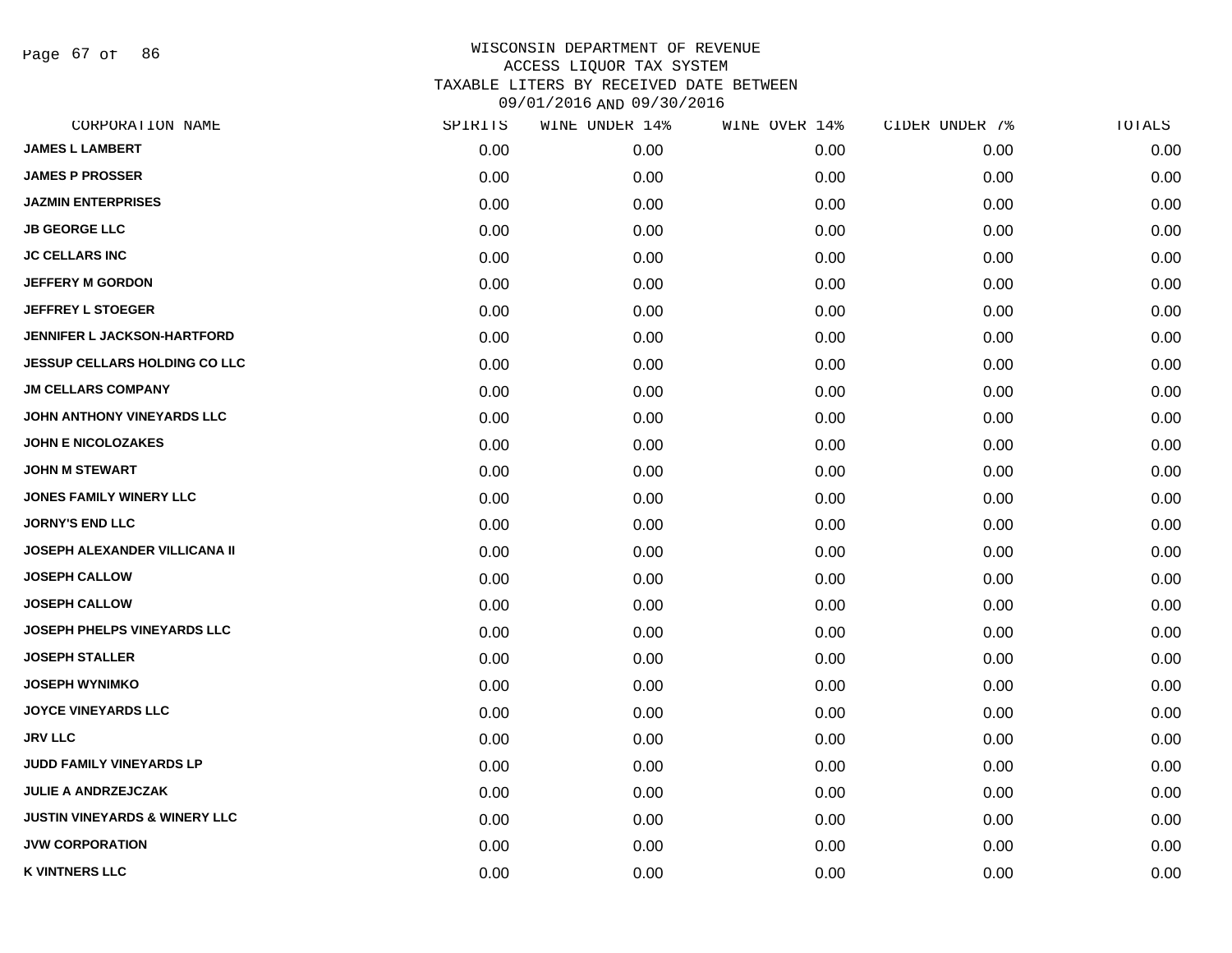Page 68 of 86

| CORPORATION NAME                     | SPIRITS | WINE UNDER 14% | WINE OVER 14% | CIDER UNDER 7% | TOTALS |
|--------------------------------------|---------|----------------|---------------|----------------|--------|
| <b>KACHINA CELLARS LLC</b>           | 0.00    | 0.00           | 0.00          | 0.00           | 0.00   |
| <b>KAMEN WINES LLC</b>               | 0.00    | 0.00           | 0.00          | 0.00           | 0.00   |
| <b>KANGARU ENTERPRISES LLC</b>       | 0.00    | 0.00           | 0.00          | 0.00           | 0.00   |
| <b>KB WINES LLC</b>                  | 0.00    | 0.00           | 0.00          | 0.00           | 0.00   |
| <b>KEEVER VINEYARDS LLC</b>          | 0.00    | 0.00           | 0.00          | 0.00           | 0.00   |
| <b>KEN BROWN WINES LLC</b>           | 0.00    | 0.00           | 0.00          | 0.00           | 0.00   |
| <b>KENEFICK RANCHES WINERY LLC</b>   | 0.00    | 0.00           | 0.00          | 0.00           | 0.00   |
| <b>KENT HUMPHREY</b>                 | 0.00    | 0.00           | 0.00          | 0.00           | 0.00   |
| KENWARD FAMILY VINEYARDS, LLC        | 0.00    | 0.00           | 0.00          | 0.00           | 0.00   |
| <b>KENZO ESTATE INC</b>              | 0.00    | 0.00           | 0.00          | 0.00           | 0.00   |
| <b>KERWIN ESTATE LLC</b>             | 0.00    | 0.00           | 0.00          | 0.00           | 0.00   |
| <b>KESTREL PROPERTIES LLC</b>        | 0.00    | 0.00           | 0.00          | 0.00           | 0.00   |
| <b>KING ESTATE WINERY LP</b>         | 0.00    | 0.00           | 0.00          | 0.00           | 0.00   |
| <b>KISTLER VINEYARDS, LLC</b>        | 0.00    | 0.00           | 0.00          | 0.00           | 0.00   |
| <b>KLEIN FOODS INC</b>               | 0.00    | 0.00           | 0.00          | 0.00           | 0.00   |
| <b>KNIGHTS BRIDGE WINERY LLC</b>     | 0.00    | 0.00           | 0.00          | 0.00           | 0.00   |
| <b>KOEHLER WINERY LLC</b>            | 0.00    | 0.00           | 0.00          | 0.00           | 0.00   |
| <b>KONSTANTIN D FRANK &amp; SONS</b> | 0.00    | 0.00           | 0.00          | 0.00           | 0.00   |
| <b>KOPRI INC</b>                     | 0.00    | 0.00           | 0.00          | 0.00           | 0.00   |
| <b>KRUPP BROTHERS LLC</b>            | 0.00    | 0.00           | 0.00          | 0.00           | 0.00   |
| <b>KSSM LLC</b>                      | 0.00    | 0.00           | 0.00          | 0.00           | 0.00   |
| <b>KT WINECO LLC</b>                 | 0.00    | 0.00           | 0.00          | 0.00           | 0.00   |
| <b>KULETO VILLA LLC</b>              | 0.00    | 0.00           | 0.00          | 0.00           | 0.00   |
| <b>KUNDE ENTERPRISES INC</b>         | 0.00    | 0.00           | 0.00          | 0.00           | 0.00   |
| <b>LC WINE</b>                       | 0.00    | 0.00           | 0.00          | 0.00           | 0.00   |
| L FOPPIANO WINE CO INC               | 0.00    | 0.00           | 0.00          | 0.00           | 0.00   |
| <b>L18 WINES LLC</b>                 | 0.00    | 0.00           | 0.00          | 0.00           | 0.00   |
| <b>LADERA WINERY LLC</b>             | 0.00    | 0.00           | 0.00          | 0.00           | 0.00   |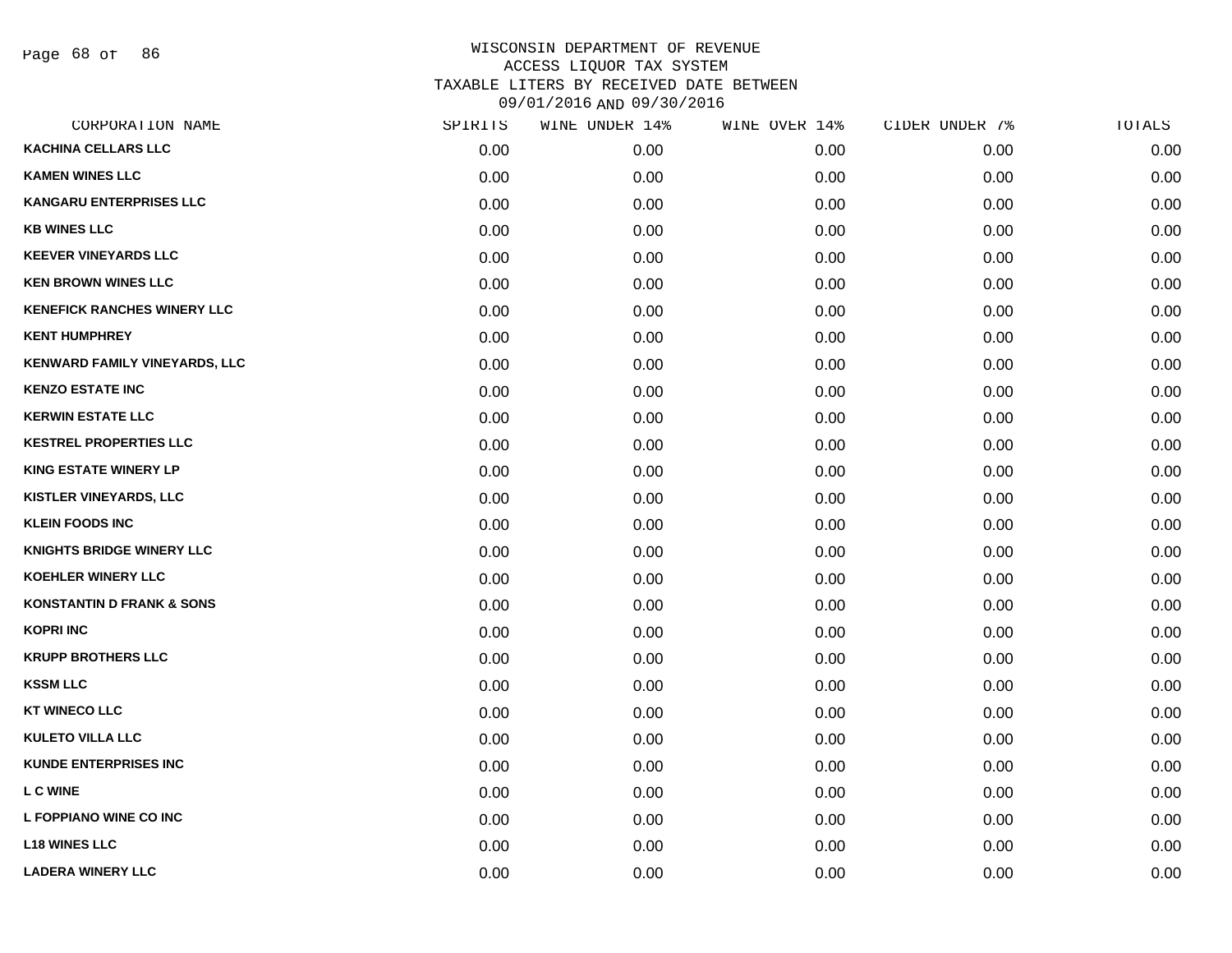| CORPORATION NAME                                  | SPIRITS | WINE UNDER 14% | WINE OVER 14% | CIDER UNDER 7% | TOTALS |
|---------------------------------------------------|---------|----------------|---------------|----------------|--------|
| <b>LAETITIA VINEYARD &amp; WINERY INC</b>         | 0.00    | 0.00           | 0.00          | 0.00           | 0.00   |
| <b>LAGUNA OAKS VINEYARD &amp; WINERY INC</b>      | 0.00    | 0.00           | 0.00          | 0.00           | 0.00   |
| <b>LAIL VINEYARDS LLC</b>                         | 0.00    | 0.00           | 0.00          | 0.00           | 0.00   |
| <b>LAIRD FAMILY ESTATE LLC</b>                    | 0.00    | 0.00           | 0.00          | 0.00           | 0.00   |
| <b>LAKE NOKOMIS CRANBERRIES INC</b>               | 0.00    | 0.00           | 0.00          | 0.00           | 0.00   |
| <b>LAMBERT BRIDGE WINERY INC</b>                  | 0.00    | 0.00           | 0.00          | 0.00           | 0.00   |
| <b>LANCASTER ESTATE VINEYARD &amp; WINERY LLC</b> | 0.00    | 0.00           | 0.00          | 0.00           | 0.00   |
| <b>LANCASTER VINEYARDS INC</b>                    | 0.00    | 0.00           | 0.00          | 0.00           | 0.00   |
| <b>LANGE WINERY LLC</b>                           | 0.00    | 0.00           | 0.00          | 0.00           | 0.00   |
| <b>LANGETWINS WINE CO INC</b>                     | 0.00    | 0.00           | 0.00          | 0.00           | 0.00   |
| <b>LARKMEAD VINEYARDS INC</b>                     | 0.00    | 0.00           | 0.00          | 0.00           | 0.00   |
| <b>LARSON &amp; LARSON</b>                        | 0.00    | 0.00           | 0.00          | 0.00           | 0.00   |
| <b>LARSON FAMILY WINERY INC</b>                   | 0.00    | 0.00           | 0.00          | 0.00           | 0.00   |
| <b>LATITUDE BEVERAGE COMPANY</b>                  | 0.00    | 0.00           | 0.00          | 0.00           | 0.00   |
| <b>LAUTENBACH'S ORCHARD COUNTRY INC</b>           | 0.00    | 0.00           | 0.00          | 0.00           | 0.00   |
| <b>LAVA SPRINGS INC</b>                           | 0.00    | 0.00           | 0.00          | 0.00           | 0.00   |
| <b>LAW ESTATE WINES</b>                           | 0.00    | 0.00           | 0.00          | 0.00           | 0.00   |
| <b>LAWER FAMILY WINERY INC</b>                    | 0.00    | 0.00           | 0.00          | 0.00           | 0.00   |
| LE CEP II INC                                     | 0.00    | 0.00           | 0.00          | 0.00           | 0.00   |
| <b>LEDGE STONE VINEYARDS LLC</b>                  | 0.00    | 0.00           | 0.00          | 0.00           | 0.00   |
| LEFT COAST CELLARS LLC                            | 0.00    | 0.00           | 0.00          | 0.00           | 0.00   |
| <b>LEMELSON WINERY LLC</b>                        | 0.00    | 0.00           | 0.00          | 0.00           | 0.00   |
| <b>LEONARDINI FAMILY WINERY LLC</b>               | 0.00    | 0.00           | 0.00          | 0.00           | 0.00   |
| <b>LEONESSE CELLARS LLC</b>                       | 0.00    | 0.00           | 0.00          | 0.00           | 0.00   |
| <b>LEVIATHAN WINE COMPANY LLC</b>                 | 0.00    | 0.00           | 0.00          | 0.00           | 0.00   |
| LIFE IS SHORT! LLC                                | 0.00    | 0.00           | 0.00          | 0.00           | 0.00   |
| <b>LION NATHAN USA INC</b>                        | 0.00    | 0.00           | 0.00          | 0.00           | 0.00   |
| <b>LIONS PEAK</b>                                 | 0.00    | 0.00           | 0.00          | 0.00           | 0.00   |
|                                                   |         |                |               |                |        |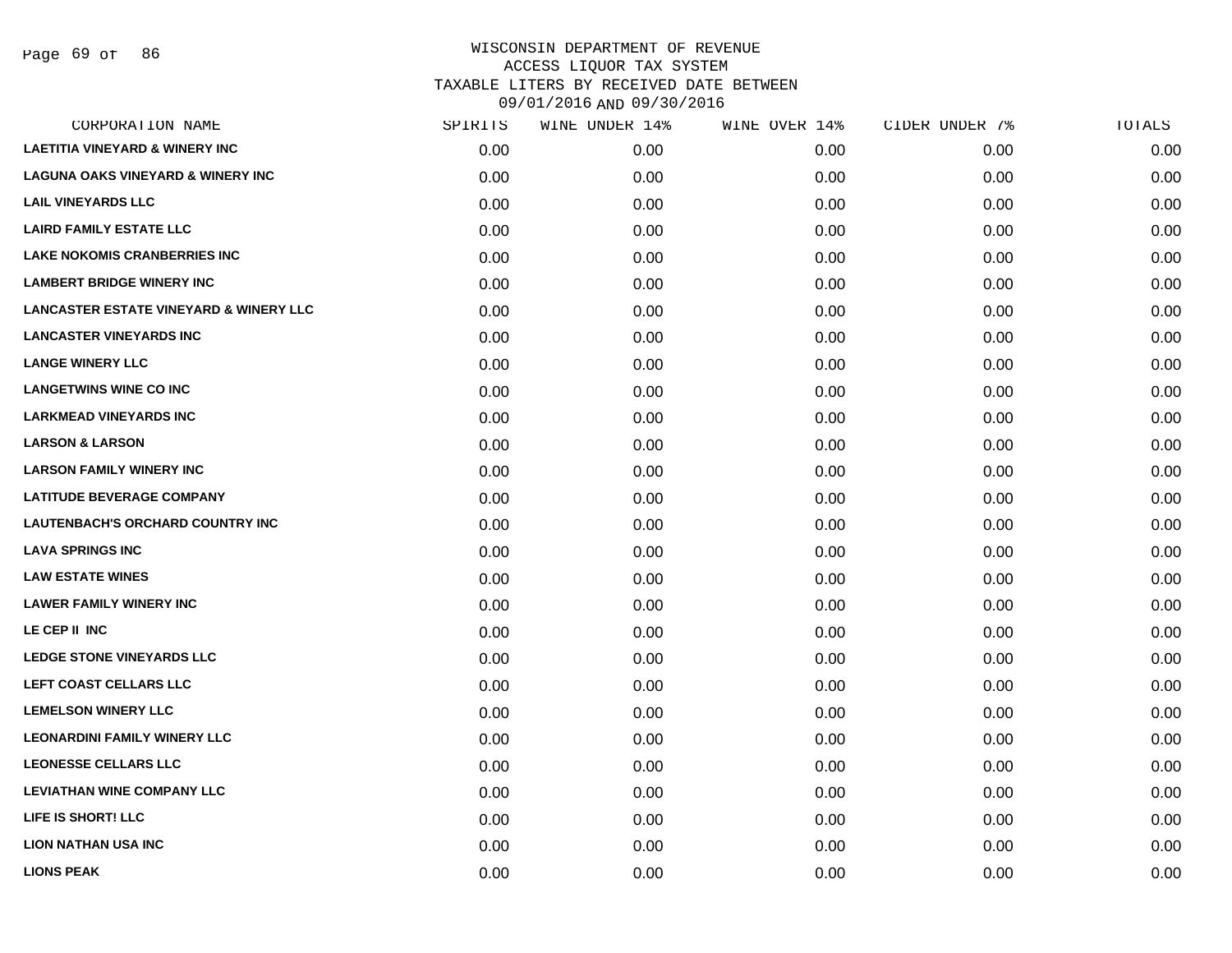Page 70 of 86

| CORPORATION NAME                               | SPIRITS | WINE UNDER 14% | WINE OVER 14% | CIDER UNDER 7% | TOTALS |
|------------------------------------------------|---------|----------------|---------------|----------------|--------|
| <b>LLOYD W DAVIS</b>                           | 0.00    | 0.00           | 0.00          | 0.00           | 0.00   |
| <b>LOBO WINES LLC</b>                          | 0.00    | 0.00           | 0.00          | 0.00           | 0.00   |
| <b>LONG MEADOW RANCH WINERY INC</b>            | 0.00    | 0.00           | 0.00          | 0.00           | 0.00   |
| <b>LONG SHADOWS VINTNERS LLC</b>               | 0.00    | 0.00           | 0.00          | 0.00           | 0.00   |
| <b>LONGBOARD VINEYARDS LLC</b>                 | 0.00    | 0.00           | 0.00          | 0.00           | 0.00   |
| <b>LONGORIA &amp; LONGORIA</b>                 | 0.00    | 0.00           | 0.00          | 0.00           | 0.00   |
| <b>LORIMAR WINERY INC</b>                      | 0.00    | 0.00           | 0.00          | 0.00           | 0.00   |
| <b>LOST ISLAND WINE LLC</b>                    | 0.00    | 0.00           | 0.00          | 0.00           | 0.00   |
| <b>LOUIDAR LLC</b>                             | 0.00    | 0.00           | 0.00          | 0.00           | 0.00   |
| <b>LOWDEN SCHOOLHOUSE CORPORATION</b>          | 0.00    | 0.00           | 0.00          | 0.00           | 0.00   |
| <b>LUCAS &amp; LEWELLEN VINEYARDS INC</b>      | 0.00    | 0.00           | 0.00          | 0.00           | 0.00   |
| <b>LUNA VINEYARDS INC</b>                      | 0.00    | 0.00           | 0.00          | 0.00           | 0.00   |
| <b>LYNFRED WINERY INC</b>                      | 0.00    | 0.00           | 0.00          | 0.00           | 0.00   |
| <b>LYNMAR WINERY LLC</b>                       | 0.00    | 0.00           | 0.00          | 0.00           | 0.00   |
| M.A.C. WINES, LLC                              | 0.00    | 0.00           | 0.00          | 0.00           | 0.00   |
| <b>MADRIGAL FAMILY WINERY LLC</b>              | 0.00    | 0.00           | 0.00          | 0.00           | 0.00   |
| <b>MADRONA VINEYARDS LP</b>                    | 0.00    | 0.00           | 0.00          | 0.00           | 0.00   |
| <b>MAKK WINE LLC</b>                           | 0.00    | 0.00           | 0.00          | 0.00           | 0.00   |
| <b>MANO'S INC</b>                              | 0.00    | 0.00           | 0.00          | 0.00           | 0.00   |
| <b>MARGERUM WINE COMPANY INC</b>               | 0.00    | 0.00           | 0.00          | 0.00           | 0.00   |
| <b>MARIA A KLEIN</b>                           | 0.00    | 0.00           | 0.00          | 0.00           | 0.00   |
| <b>MARIETTA CELLARS INC</b>                    | 0.00    | 0.00           | 0.00          | 0.00           | 0.00   |
| <b>MARION J WEGLARZ AND MARLYS A BOCK PTRS</b> | 0.00    | 0.00           | 0.00          | 0.00           | 0.00   |
| <b>MARK HEROLD</b>                             | 0.00    | 0.00           | 0.00          | 0.00           | 0.00   |
| <b>MARKHAM VINEYARDS</b>                       | 0.00    | 0.00           | 0.00          | 0.00           | 0.00   |
| <b>MARTIN E SELL</b>                           | 0.00    | 0.00           | 0.00          | 0.00           | 0.00   |
| <b>MARTIN RAY WINERY INC</b>                   | 0.00    | 0.00           | 0.00          | 0.00           | 0.00   |
| <b>MARTINELLI WINERY INC</b>                   | 0.00    | 0.00           | 0.00          | 0.00           | 0.00   |
|                                                |         |                |               |                |        |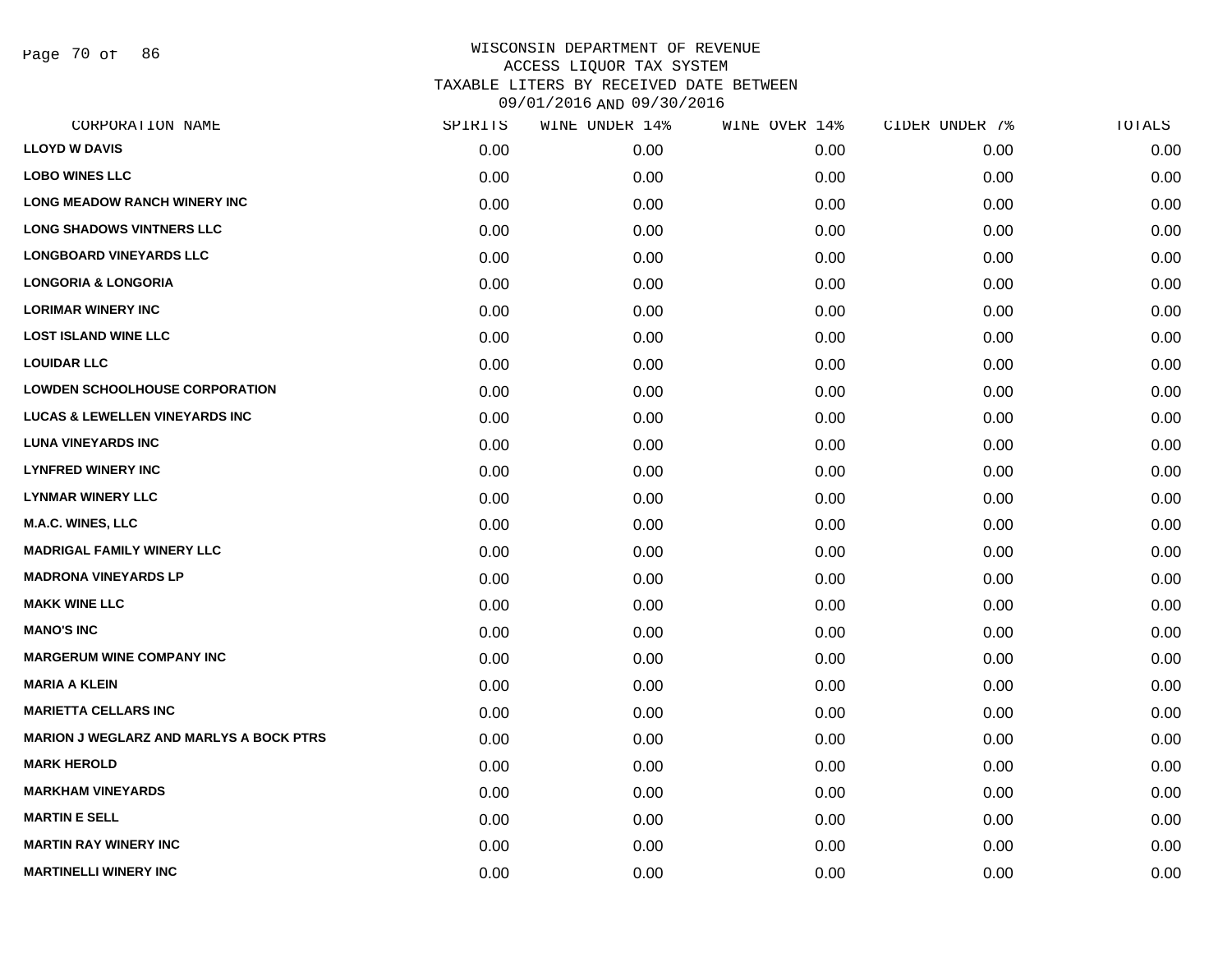Page 71 of 86

|      | WINE UNDER 14% |      |               | TOTALS         |
|------|----------------|------|---------------|----------------|
| 0.00 | 0.00           | 0.00 | 0.00          | 0.00           |
| 0.00 | 0.00           | 0.00 | 0.00          | 0.00           |
| 0.00 | 0.00           | 0.00 | 0.00          | 0.00           |
| 0.00 | 0.00           | 0.00 | 0.00          | 0.00           |
| 0.00 | 0.00           | 0.00 | 0.00          | 0.00           |
| 0.00 | 0.00           | 0.00 | 0.00          | 0.00           |
| 0.00 | 0.00           | 0.00 | 0.00          | 0.00           |
| 0.00 | 0.00           | 0.00 | 0.00          | 0.00           |
| 0.00 | 0.00           | 0.00 | 0.00          | 0.00           |
| 0.00 | 0.00           | 0.00 | 0.00          | 0.00           |
| 0.00 | 0.00           | 0.00 | 0.00          | 0.00           |
| 0.00 | 0.00           | 0.00 | 0.00          | 0.00           |
| 0.00 | 0.00           | 0.00 | 0.00          | 0.00           |
| 0.00 | 0.00           | 0.00 | 0.00          | 0.00           |
| 0.00 | 0.00           | 0.00 | 0.00          | 0.00           |
| 0.00 | 0.00           | 0.00 | 0.00          | 0.00           |
| 0.00 | 0.00           | 0.00 | 0.00          | 0.00           |
| 0.00 | 0.00           | 0.00 | 0.00          | 0.00           |
| 0.00 | 0.00           | 0.00 | 0.00          | 0.00           |
| 0.00 | 0.00           | 0.00 | 0.00          | 0.00           |
| 0.00 | 0.00           | 0.00 | 0.00          | 0.00           |
| 0.00 | 0.00           | 0.00 | 0.00          | 0.00           |
| 0.00 | 0.00           | 0.00 | 0.00          | 0.00           |
| 0.00 | 0.00           | 0.00 | 0.00          | 0.00           |
| 0.00 | 0.00           | 0.00 | 0.00          | 0.00           |
| 0.00 | 0.00           | 0.00 | 0.00          | 0.00           |
| 0.00 | 0.00           | 0.00 | 0.00          | 0.00           |
| 0.00 | 0.00           | 0.00 | 0.00          | 0.00           |
|      | SPIRITS        |      | WINE OVER 14% | CIDER UNDER 7% |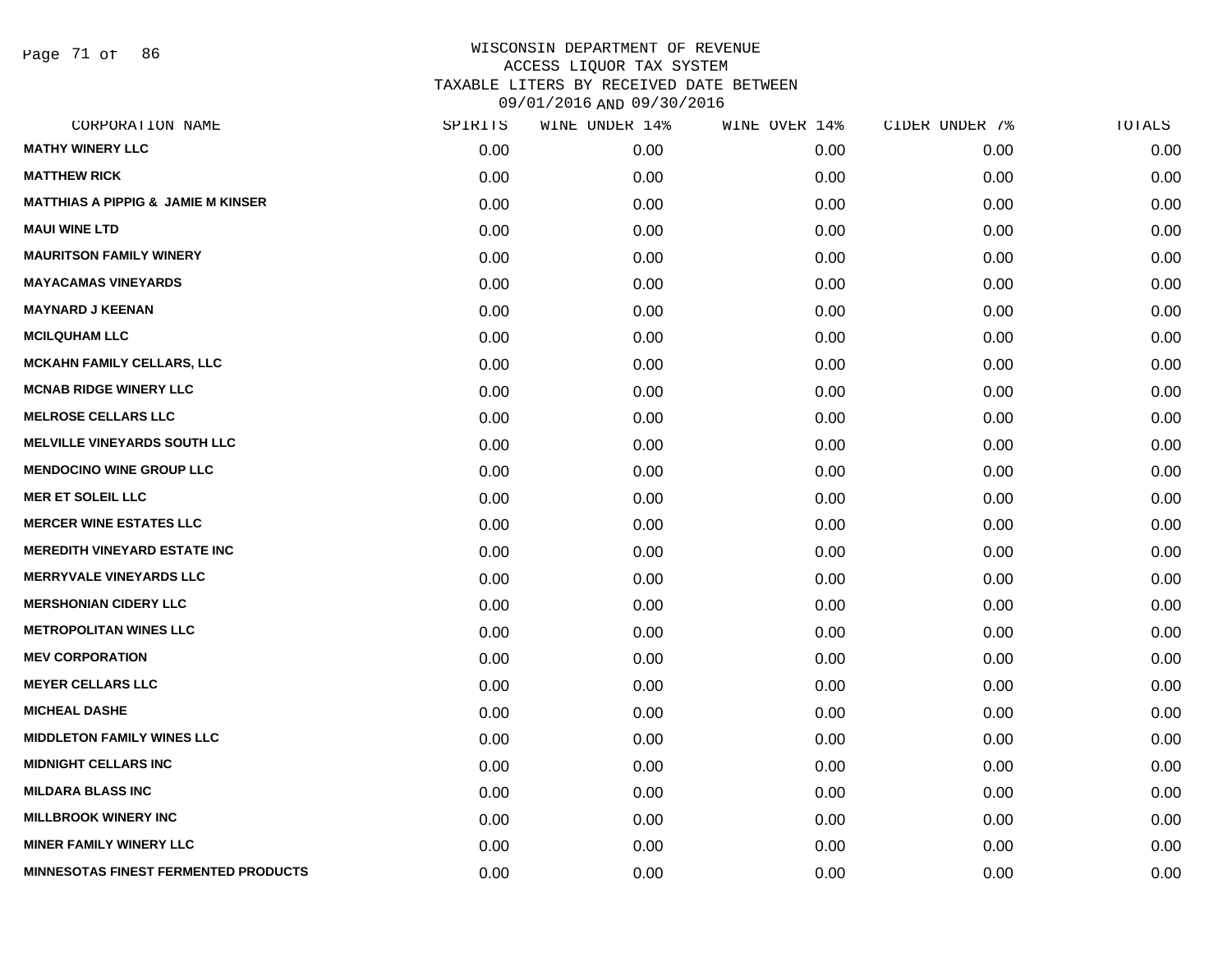Page 72 of 86

|      | WINE UNDER 14% |      | CIDER UNDER 7% | TOTALS |
|------|----------------|------|----------------|--------|
| 0.00 | 0.00           | 0.00 | 0.00           | 0.00   |
| 0.00 | 0.00           | 0.00 | 0.00           | 0.00   |
| 0.00 | 0.00           | 0.00 | 0.00           | 0.00   |
| 0.00 | 0.00           | 0.00 | 0.00           | 0.00   |
| 0.00 | 0.00           | 0.00 | 0.00           | 0.00   |
| 0.00 | 0.00           | 0.00 | 0.00           | 0.00   |
| 0.00 | 0.00           | 0.00 | 0.00           | 0.00   |
| 0.00 | 0.00           | 0.00 | 0.00           | 0.00   |
| 0.00 | 0.00           | 0.00 | 0.00           | 0.00   |
| 0.00 | 0.00           | 0.00 | 0.00           | 0.00   |
| 0.00 | 0.00           | 0.00 | 0.00           | 0.00   |
| 0.00 | 0.00           | 0.00 | 0.00           | 0.00   |
| 0.00 | 0.00           | 0.00 | 0.00           | 0.00   |
| 0.00 | 0.00           | 0.00 | 0.00           | 0.00   |
| 0.00 | 0.00           | 0.00 | 0.00           | 0.00   |
| 0.00 | 0.00           | 0.00 | 0.00           | 0.00   |
| 0.00 | 0.00           | 0.00 | 0.00           | 0.00   |
| 0.00 | 0.00           | 0.00 | 0.00           | 0.00   |
| 0.00 | 0.00           | 0.00 | 0.00           | 0.00   |
| 0.00 | 0.00           | 0.00 | 0.00           | 0.00   |
| 0.00 | 0.00           | 0.00 | 0.00           | 0.00   |
| 0.00 | 0.00           | 0.00 | 0.00           | 0.00   |
| 0.00 | 0.00           | 0.00 | 0.00           | 0.00   |
| 0.00 | 0.00           | 0.00 | 0.00           | 0.00   |
| 0.00 | 0.00           | 0.00 | 0.00           | 0.00   |
| 0.00 | 0.00           | 0.00 | 0.00           | 0.00   |
| 0.00 | 0.00           | 0.00 | 0.00           | 0.00   |
| 0.00 | 0.00           | 0.00 | 0.00           | 0.00   |
|      | SPIRITS        |      | WINE OVER 14%  |        |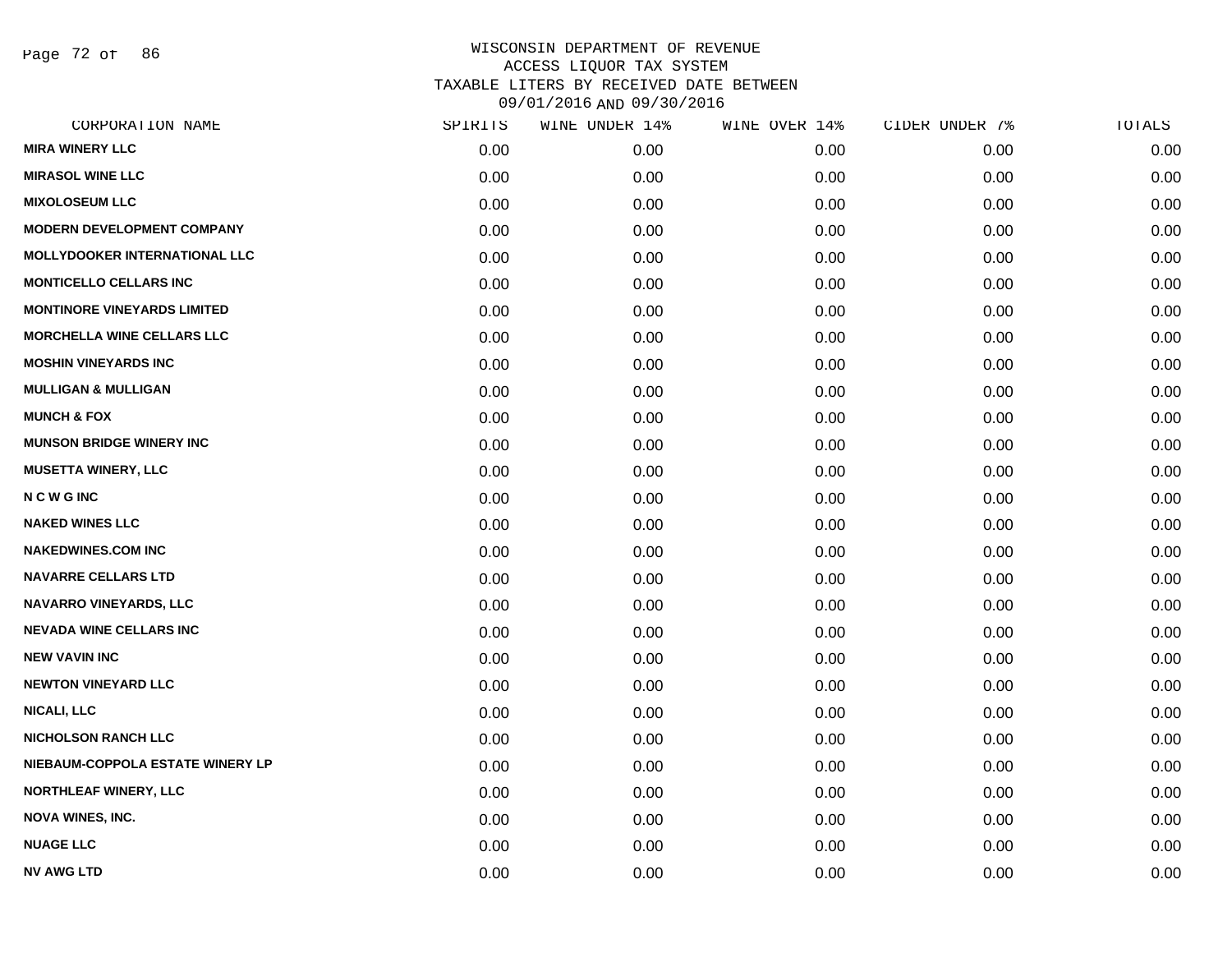Page 73 of 86

| CORPORATION NAME                     | SPIRITS | WINE UNDER 14% | WINE OVER 14% | CIDER UNDER 7% | TOTALS |
|--------------------------------------|---------|----------------|---------------|----------------|--------|
| <b>NW WINE COMPANY LLC</b>           | 0.00    | 0.00           | 0.00          | 0.00           | 0.00   |
| <b>O'SHAUGHNESSY DEL OSO LLC</b>     | 0.00    | 0.00           | 0.00          | 0.00           | 0.00   |
| OAK RIDGE WINERY LLC                 | 0.00    | 0.00           | 0.00          | 0.00           | 0.00   |
| <b>OAKVILLE HILLS CELLARS INC</b>    | 0.00    | 0.00           | 0.00          | 0.00           | 0.00   |
| <b>OAKVILLE RANCH WINERY INC</b>     | 0.00    | 0.00           | 0.00          | 0.00           | 0.00   |
| <b>OAT HILL CORPORATION</b>          | 0.00    | 0.00           | 0.00          | 0.00           | 0.00   |
| <b>OBRIEN FAMILY VINEYARD LLC</b>    | 0.00    | 0.00           | 0.00          | 0.00           | 0.00   |
| <b>OGB PARTNERS LLC</b>              | 0.00    | 0.00           | 0.00          | 0.00           | 0.00   |
| OLD VINE WINE PARTNERS LLC           | 0.00    | 0.00           | 0.00          | 0.00           | 0.00   |
| OLIVER WINE COMPANY INC              | 0.00    | 0.00           | 0.00          | 0.00           | 0.00   |
| <b>OPOLO WINES LP</b>                | 0.00    | 0.00           | 0.00          | 0.00           | 0.00   |
| <b>OPUS ONE WINERY LLC</b>           | 0.00    | 0.00           | 0.00          | 0.00           | 0.00   |
| ORCA PROPERTIES LLC                  | 0.00    | 0.00           | 0.00          | 0.00           | 0.00   |
| OREGON WINE SERVICES AND STORAGE LLC | 0.00    | 0.00           | 0.00          | 0.00           | 0.00   |
| <b>ORFILA VINEYARDS INC</b>          | 0.00    | 0.00           | 0.00          | 0.00           | 0.00   |
| ORIN SWIFT CELLARS LLC               | 0.00    | 0.00           | 0.00          | 0.00           | 0.00   |
| <b>OWEN ROE LLC</b>                  | 0.00    | 0.00           | 0.00          | 0.00           | 0.00   |
| <b>PAHLMEYER LLC</b>                 | 0.00    | 0.00           | 0.00          | 0.00           | 0.00   |
| PALI WINE COMPANY LP                 | 0.00    | 0.00           | 0.00          | 0.00           | 0.00   |
| <b>PALOMA VINEYARD LLC</b>           | 0.00    | 0.00           | 0.00          | 0.00           | 0.00   |
| PARAGON VINEYARD CO INC              | 0.00    | 0.00           | 0.00          | 0.00           | 0.00   |
| PARALLEL 44 VINEYARD & WINERY, INC.  | 0.00    | 0.00           | 0.00          | 0.00           | 0.00   |
| <b>PARKER STATION INC</b>            | 0.00    | 0.00           | 0.00          | 0.00           | 0.00   |
| <b>PATEL WINERY LLC</b>              | 0.00    | 0.00           | 0.00          | 0.00           | 0.00   |
| <b>PATRICIA A HOOVER</b>             | 0.00    | 0.00           | 0.00          | 0.00           | 0.00   |
| <b>PATRICK A RONEY</b>               | 0.00    | 0.00           | 0.00          | 0.00           | 0.00   |
| <b>PATRICK ARNDT</b>                 | 0.00    | 0.00           | 0.00          | 0.00           | 0.00   |
| PATZ & HALL WINE COMPANY INC         | 0.00    | 0.00           | 0.00          | 0.00           | 0.00   |
|                                      |         |                |               |                |        |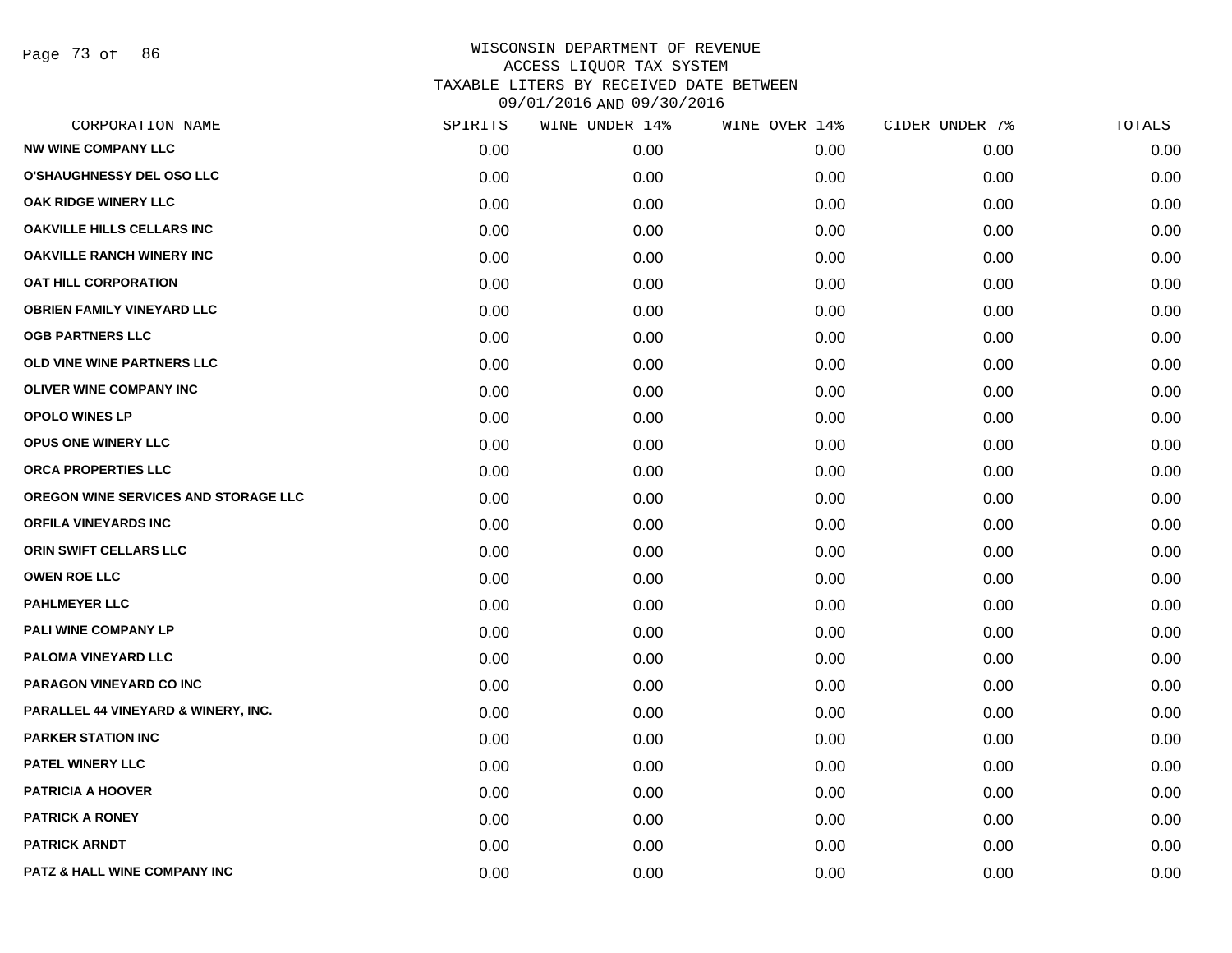Page 74 of 86

| CORPORATION NAME                     | SPIRITS | WINE UNDER 14% | WINE OVER 14% | CIDER UNDER 7% | TOTALS |
|--------------------------------------|---------|----------------|---------------|----------------|--------|
| <b>PAUL D ASPER</b>                  | 0.00    | 0.00           | 0.00          | 0.00           | 0.00   |
| <b>PAUL G BLOMMEL</b>                | 0.00    | 0.00           | 0.00          | 0.00           | 0.00   |
| PAUL HOBBS WINERY LP                 | 0.00    | 0.00           | 0.00          | 0.00           | 0.00   |
| <b>PAUL J FRANZEN</b>                | 0.00    | 0.00           | 0.00          | 0.00           | 0.00   |
| <b>PAVI WINES LLC</b>                | 0.00    | 0.00           | 0.00          | 0.00           | 0.00   |
| PCJ, INC.                            | 0.00    | 0.00           | 0.00          | 0.00           | 0.00   |
| PEACHY CANYON WINERY                 | 0.00    | 0.00           | 0.00          | 0.00           | 0.00   |
| PEAR VALLEY VINEYARD, INC.           | 0.00    | 0.00           | 0.00          | 0.00           | 0.00   |
| PEAY VINEYARDS LLC                   | 0.00    | 0.00           | 0.00          | 0.00           | 0.00   |
| PEJU FAMILY OPERATING PARTNERSHIP LP | 0.00    | 0.00           | 0.00          | 0.00           | 0.00   |
| PELLEGRINI RANCHES INC               | 0.00    | 0.00           | 0.00          | 0.00           | 0.00   |
| PENROSE LANE LIMITED                 | 0.00    | 0.00           | 0.00          | 0.00           | 0.00   |
| PEPPER BRIDGE WINERY LLC             | 0.00    | 0.00           | 0.00          | 0.00           | 0.00   |
| PERNOD RICARD KENWOOD HOLDING LLC    | 0.00    | 0.00           | 0.00          | 0.00           | 0.00   |
| PERNOD RICARD USA LLC                | 0.00    | 0.00           | 0.00          | 0.00           | 0.00   |
| PETER FRANUS WINE COMPANY INC        | 0.00    | 0.00           | 0.00          | 0.00           | 0.00   |
| PETER HOEHN                          | 0.00    | 0.00           | 0.00          | 0.00           | 0.00   |
| PETER MICHAEL WINERY                 | 0.00    | 0.00           | 0.00          | 0.00           | 0.00   |
| PETRONI VINEYARDS LLC                | 0.00    | 0.00           | 0.00          | 0.00           | 0.00   |
| PHILIP TOGNI VINEYARD LP             | 0.00    | 0.00           | 0.00          | 0.00           | 0.00   |
| <b>PHILLIPS FARMS LLC</b>            | 0.00    | 0.00           | 0.00          | 0.00           | 0.00   |
| <b>PIEPERTK LLC</b>                  | 0.00    | 0.00           | 0.00          | 0.00           | 0.00   |
| <b>PINA CELLARS LP</b>               | 0.00    | 0.00           | 0.00          | 0.00           | 0.00   |
| PINE RIDGE WINERY LLC                | 0.00    | 0.00           | 0.00          | 0.00           | 0.00   |
| PJK WINERY LLC                       | 0.00    | 0.00           | 0.00          | 0.00           | 0.00   |
| POPE VALLEY WINERY LLC               | 0.00    | 0.00           | 0.00          | 0.00           | 0.00   |
| PORTER FAMILY VINEYARDS LLC          | 0.00    | 0.00           | 0.00          | 0.00           | 0.00   |
| PRAGER WINERY & PORT WORKS, INC.     | 0.00    | 0.00           | 0.00          | 0.00           | 0.00   |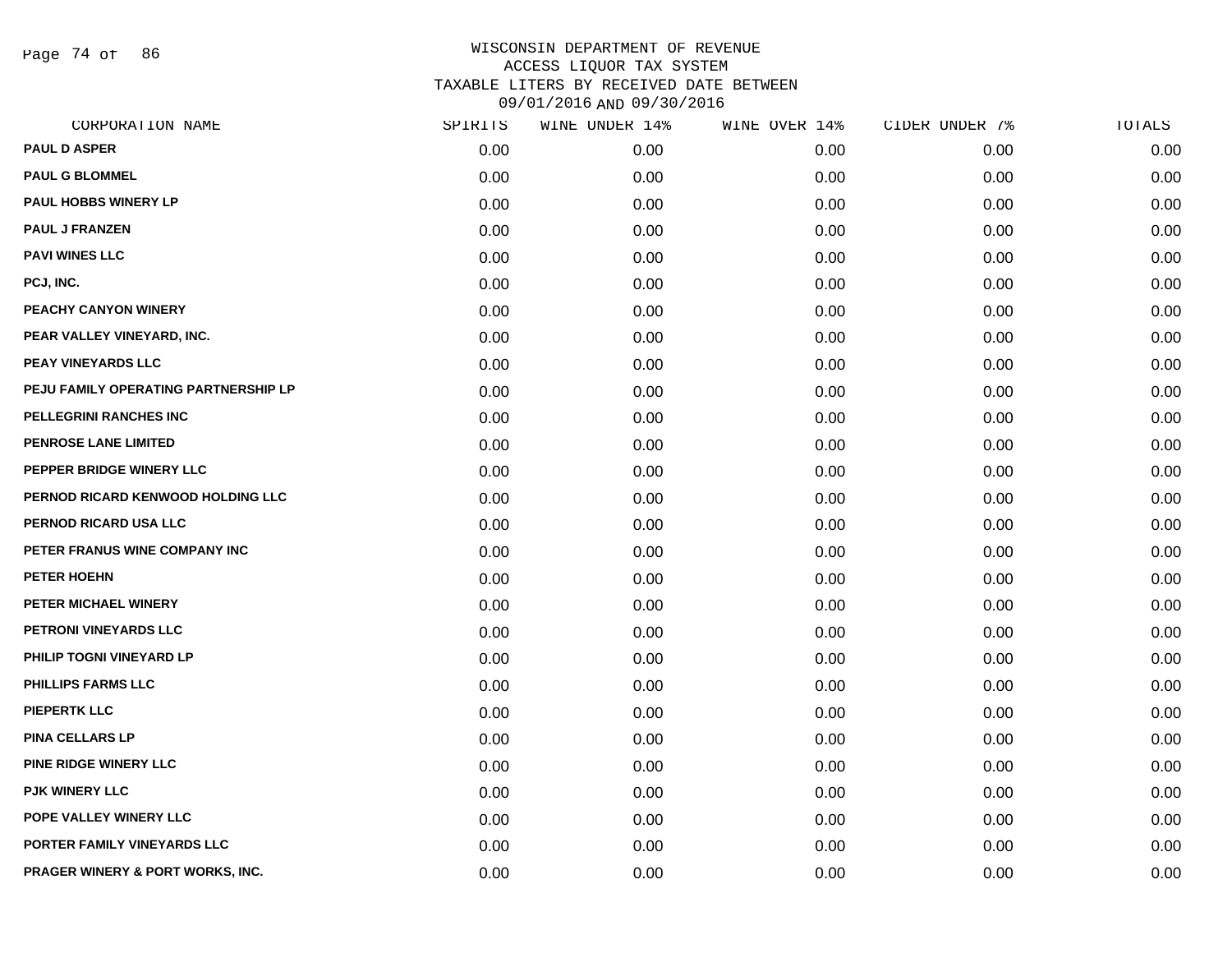Page 75 of 86

| CORPORATION NAME                         | SPIRITS | WINE UNDER 14% | WINE OVER 14% | CIDER UNDER 7% | TOTALS |
|------------------------------------------|---------|----------------|---------------|----------------|--------|
| <b>PRAIRIE BERRY LLC</b>                 | 0.00    | 0.00           | 0.00          | 0.00           | 0.00   |
| <b>PRECEPT BRANDS LLC</b>                | 0.00    | 0.00           | 0.00          | 0.00           | 0.00   |
| <b>PREMIUM VINTNERS LLC</b>              | 0.00    | 0.00           | 0.00          | 0.00           | 0.00   |
| PRIDE MOUNTAIN VINEYARDS LLC             | 0.00    | 0.00           | 0.00          | 0.00           | 0.00   |
| <b>PRINCE MICHEL LLC</b>                 | 0.00    | 0.00           | 0.00          | 0.00           | 0.00   |
| <b>PROMONTORY LLC</b>                    | 0.00    | 0.00           | 0.00          | 0.00           | 0.00   |
| <b>PWG LLC</b>                           | 0.00    | 0.00           | 0.00          | 0.00           | 0.00   |
| <b>QUADY SOUTH WINERY LLC</b>            | 0.00    | 0.00           | 0.00          | 0.00           | 0.00   |
| <b>QUILCEDA CREEK VINTNERS INC</b>       | 0.00    | 0.00           | 0.00          | 0.00           | 0.00   |
| <b>QUPE WINE CELLARS LLC</b>             | 0.00    | 0.00           | 0.00          | 0.00           | 0.00   |
| <b>R LAWSON ENTERPRISES LLC</b>          | 0.00    | 0.00           | 0.00          | 0.00           | 0.00   |
| RADIO-COTEAU WINE CELLARS LLC            | 0.00    | 0.00           | 0.00          | 0.00           | 0.00   |
| <b>RAINIER WINE LLC</b>                  | 0.00    | 0.00           | 0.00          | 0.00           | 0.00   |
| <b>RAMAZZOTTI WINES LLC</b>              | 0.00    | 0.00           | 0.00          | 0.00           | 0.00   |
| <b>RAMEY WINE CELLARS INC</b>            | 0.00    | 0.00           | 0.00          | 0.00           | 0.00   |
| <b>RAPTOR RIDGE WINERY LLC</b>           | 0.00    | 0.00           | 0.00          | 0.00           | 0.00   |
| <b>RASA VINEYARDS, LLC</b>               | 0.00    | 0.00           | 0.00          | 0.00           | 0.00   |
| <b>RAYMOND SIGNORELLO</b>                | 0.00    | 0.00           | 0.00          | 0.00           | 0.00   |
| <b>RAYMOND VINEYARD &amp; CELLAR INC</b> | 0.00    | 0.00           | 0.00          | 0.00           | 0.00   |
| <b>RB WINE ASSOCIATES LLC</b>            | 0.00    | 0.00           | 0.00          | 0.00           | 0.00   |
| <b>RBZ VINEYARDS LLC</b>                 | 0.00    | 0.00           | 0.00          | 0.00           | 0.00   |
| <b>RED CAR WINE COMPANY LLC</b>          | 0.00    | 0.00           | 0.00          | 0.00           | 0.00   |
| <b>RED MARE WINES LLC</b>                | 0.00    | 0.00           | 0.00          | 0.00           | 0.00   |
| <b>RED OAK VINEYARD INC</b>              | 0.00    | 0.00           | 0.00          | 0.00           | 0.00   |
| <b>REGUSCI WINERY INC</b>                | 0.00    | 0.00           | 0.00          | 0.00           | 0.00   |
| <b>REN ACQUISITION INC</b>               | 0.00    | 0.00           | 0.00          | 0.00           | 0.00   |
| <b>REVANA FAMILY PARTNERS LP</b>         | 0.00    | 0.00           | 0.00          | 0.00           | 0.00   |
| <b>REVANA FAMILY PARTNERS LP</b>         | 0.00    | 0.00           | 0.00          | 0.00           | 0.00   |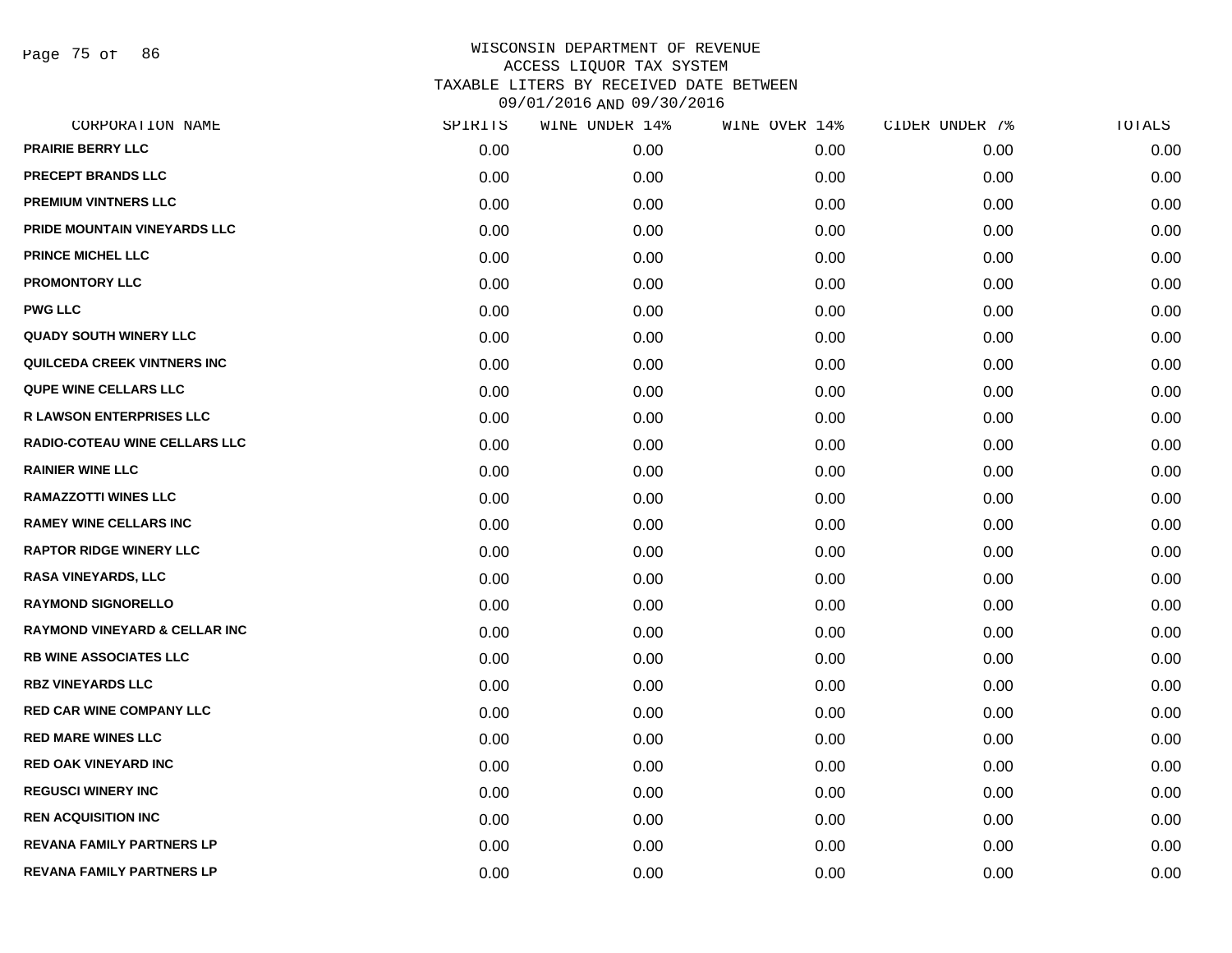Page 76 of 86

|      | WINE UNDER 14% | WINE OVER 14% |      | TOTALS         |
|------|----------------|---------------|------|----------------|
| 0.00 | 0.00           | 0.00          | 0.00 | 0.00           |
| 0.00 | 0.00           | 0.00          | 0.00 | 0.00           |
| 0.00 | 0.00           | 0.00          | 0.00 | 0.00           |
| 0.00 | 0.00           | 0.00          | 0.00 | 0.00           |
| 0.00 | 0.00           | 0.00          | 0.00 | 0.00           |
| 0.00 | 0.00           | 0.00          | 0.00 | 0.00           |
| 0.00 | 0.00           | 0.00          | 0.00 | 0.00           |
| 0.00 | 0.00           | 0.00          | 0.00 | 0.00           |
| 0.00 | 0.00           | 0.00          | 0.00 | 0.00           |
| 0.00 | 0.00           | 0.00          | 0.00 | 0.00           |
| 0.00 | 0.00           | 0.00          | 0.00 | 0.00           |
| 0.00 | 0.00           | 0.00          | 0.00 | 0.00           |
| 0.00 | 0.00           | 0.00          | 0.00 | 0.00           |
| 0.00 | 0.00           | 0.00          | 0.00 | 0.00           |
| 0.00 | 0.00           | 0.00          | 0.00 | 0.00           |
| 0.00 | 0.00           | 0.00          | 0.00 | 0.00           |
| 0.00 | 0.00           | 0.00          | 0.00 | 0.00           |
| 0.00 | 0.00           | 0.00          | 0.00 | 0.00           |
| 0.00 | 0.00           | 0.00          | 0.00 | 0.00           |
| 0.00 | 0.00           | 0.00          | 0.00 | 0.00           |
| 0.00 | 0.00           | 0.00          | 0.00 | 0.00           |
| 0.00 | 0.00           | 0.00          | 0.00 | 0.00           |
| 0.00 | 0.00           | 0.00          | 0.00 | 0.00           |
| 0.00 | 0.00           | 0.00          | 0.00 | 0.00           |
| 0.00 | 0.00           | 0.00          | 0.00 | 0.00           |
| 0.00 | 0.00           | 0.00          | 0.00 | 0.00           |
| 0.00 | 0.00           | 0.00          | 0.00 | 0.00           |
| 0.00 | 0.00           | 0.00          | 0.00 | 0.00           |
|      | SPIRITS        |               |      | CIDER UNDER 7% |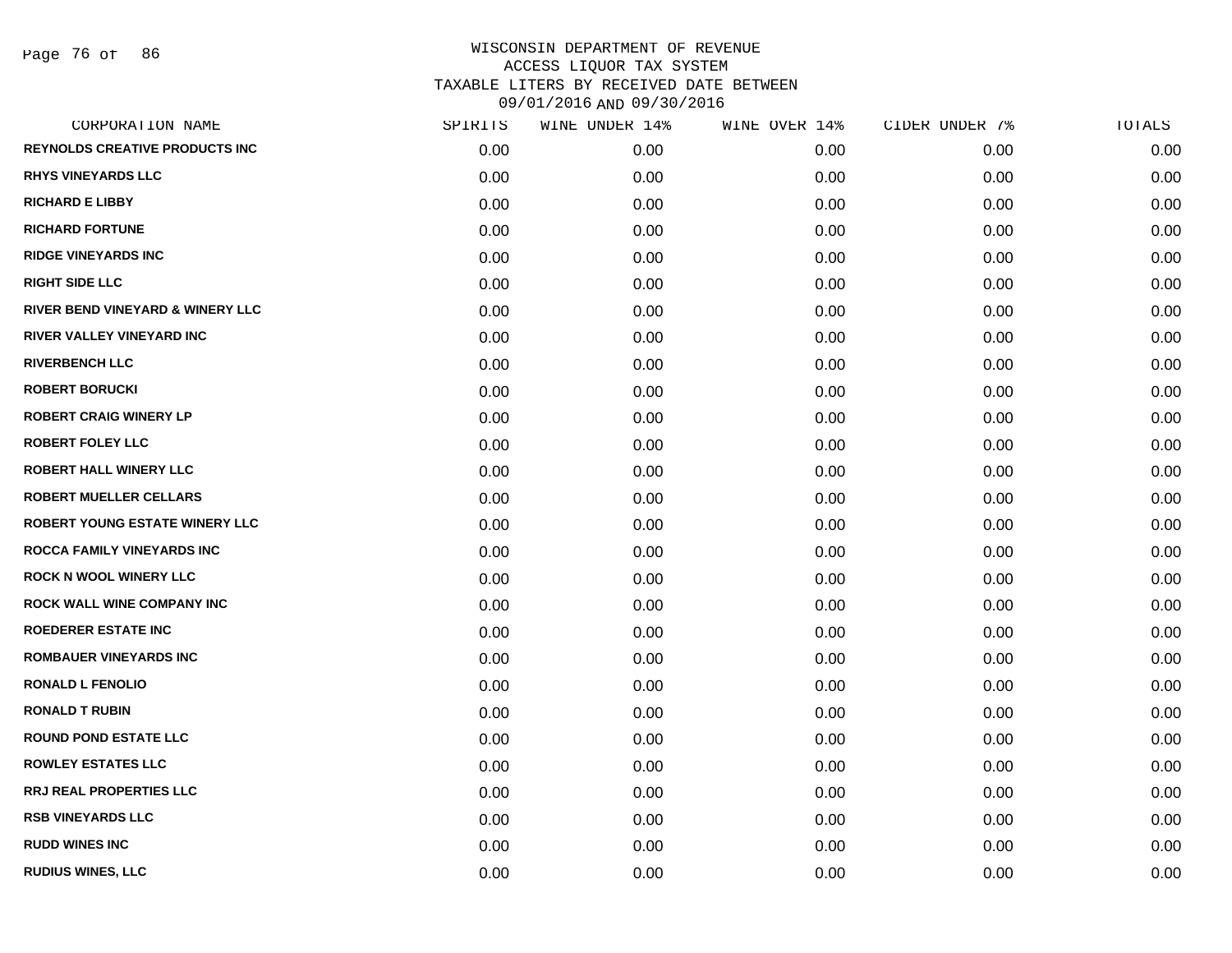| CORPORATION NAME                              | SPIRITS | WINE UNDER 14% | WINE OVER 14% | CIDER UNDER 7% | TOTALS |
|-----------------------------------------------|---------|----------------|---------------|----------------|--------|
| <b>RUSHFORD MEADERY AND WINERY LLC</b>        | 0.00    | 0.00           | 0.00          | 0.00           | 0.00   |
| <b>RUTHERFORD HILL WINERY LLC</b>             | 0.00    | 0.00           | 0.00          | 0.00           | 0.00   |
| <b>RYAN PRELLWITZ</b>                         | 0.00    | 0.00           | 0.00          | 0.00           | 0.00   |
| <b>SAINTSBURY LLC</b>                         | 0.00    | 0.00           | 0.00          | 0.00           | 0.00   |
| <b>SANDHI WINES LLC</b>                       | 0.00    | 0.00           | 0.00          | 0.00           | 0.00   |
| SANDSTONE RIDGE VINEYARD & WINERY LLC         | 0.00    | 0.00           | 0.00          | 0.00           | 0.00   |
| <b>SANFORD WINERY COMPANY LP</b>              | 0.00    | 0.00           | 0.00          | 0.00           | 0.00   |
| <b>SARACINA VINEYARDS LLC</b>                 | 0.00    | 0.00           | 0.00          | 0.00           | 0.00   |
| SAVANNAH CHANELLE VINEYARDS INC               | 0.00    | 0.00           | 0.00          | 0.00           | 0.00   |
| <b>SAVIAH ROSE WINERY LLC</b>                 | 0.00    | 0.00           | 0.00          | 0.00           | 0.00   |
| <b>SAXUM VINEYARDS INC</b>                    | 0.00    | 0.00           | 0.00          | 0.00           | 0.00   |
| <b>SBRAGIA FAMILY VINEYARDS LLC</b>           | 0.00    | 0.00           | 0.00          | 0.00           | 0.00   |
| <b>SCHEID VINEYARDS CALIFORNIA INC</b>        | 0.00    | 0.00           | 0.00          | 0.00           | 0.00   |
| <b>SCHRADER CELLARS LLC</b>                   | 0.00    | 0.00           | 0.00          | 0.00           | 0.00   |
| <b>SCHRAMSBERG VINEYARDS CO INC</b>           | 0.00    | 0.00           | 0.00          | 0.00           | 0.00   |
| <b>SCHUG WINERY LLC</b>                       | 0.00    | 0.00           | 0.00          | 0.00           | 0.00   |
| <b>SCREAMING EAGLE LLC</b>                    | 0.00    | 0.00           | 0.00          | 0.00           | 0.00   |
| <b>SEAVER VINEYARDS LLC</b>                   | 0.00    | 0.00           | 0.00          | 0.00           | 0.00   |
| <b>SEAVEY VINEYARD LP</b>                     | 0.00    | 0.00           | 0.00          | 0.00           | 0.00   |
| <b>SEBASTOPOL VINEYARDS &amp; WINERY CORP</b> | 0.00    | 0.00           | 0.00          | 0.00           | 0.00   |
| <b>SELBY ENTERPRISES INC</b>                  | 0.00    | 0.00           | 0.00          | 0.00           | 0.00   |
| <b>SEQUOIA GROVE VINEYARDS LP</b>             | 0.00    | 0.00           | 0.00          | 0.00           | 0.00   |
| <b>SEVEN STONES WINERY LLC</b>                | 0.00    | 0.00           | 0.00          | 0.00           | 0.00   |
| <b>SHADY LADIES LLC</b>                       | 0.00    | 0.00           | 0.00          | 0.00           | 0.00   |
| <b>SHAFER VINEYARDS INC</b>                   | 0.00    | 0.00           | 0.00          | 0.00           | 0.00   |
| <b>SHANNON RIDGE INC</b>                      | 0.00    | 0.00           | 0.00          | 0.00           | 0.00   |
| <b>SHARON L PINGEL</b>                        | 0.00    | 0.00           | 0.00          | 0.00           | 0.00   |
| SHELTON-MACKENZIE WINE COMPANY                | 0.00    | 0.00           | 0.00          | 0.00           | 0.00   |
|                                               |         |                |               |                |        |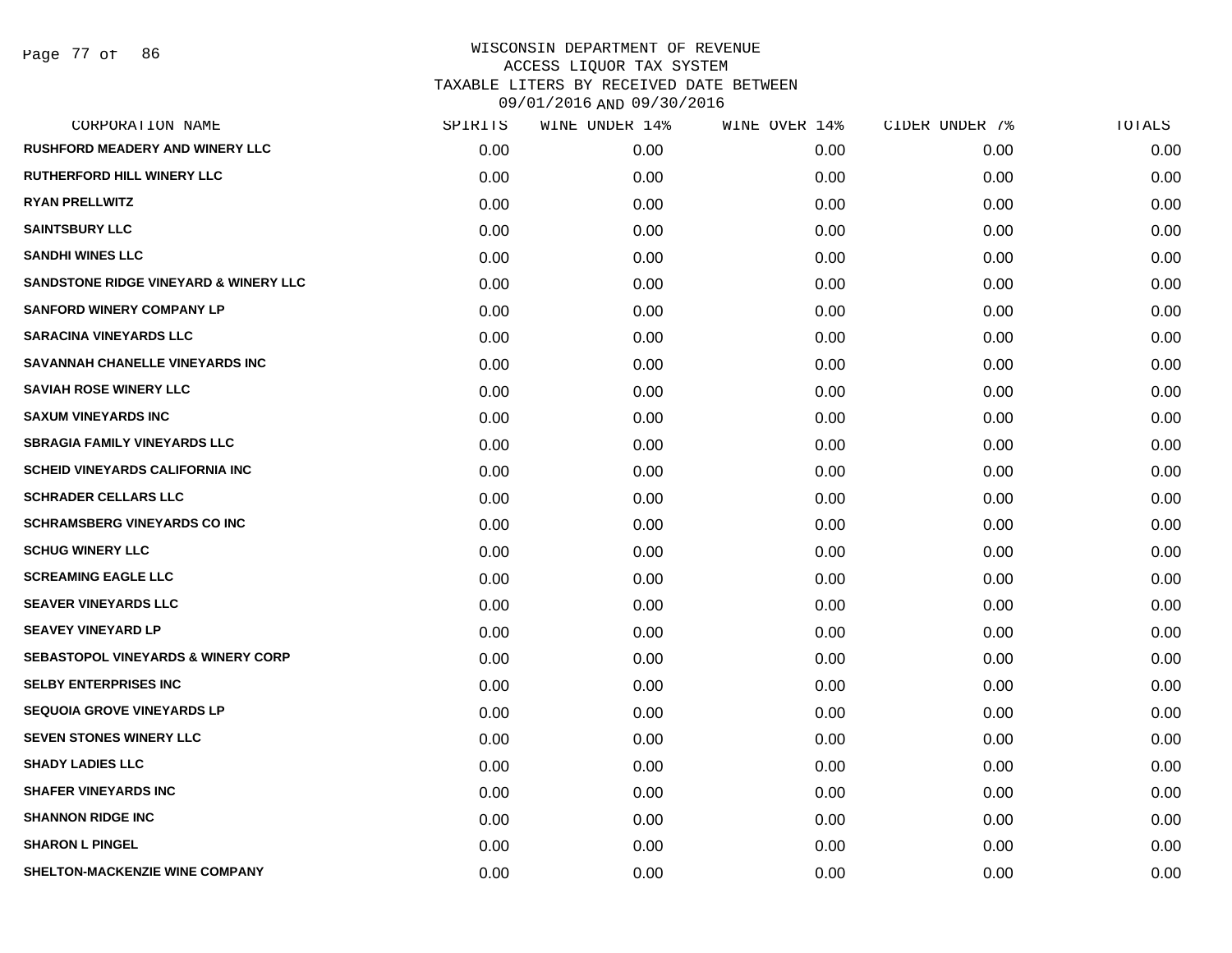Page 78 of 86

| CORPORATION NAME                           | SPIRITS | WINE UNDER 14% | WINE OVER 14% | CIDER UNDER 7% | TOTALS |
|--------------------------------------------|---------|----------------|---------------|----------------|--------|
| SHERWIN FAMILY VINEYARDS LLC               | 0.00    | 0.00           | 0.00          | 0.00           | 0.00   |
| <b>SIERRA SUNRISE VINEYARDS</b>            | 0.00    | 0.00           | 0.00          | 0.00           | 0.00   |
| SILVER OAK WINE CELLARS LP                 | 0.00    | 0.00           | 0.00          | 0.00           | 0.00   |
| SILVER TRIDENT WINERY LLC                  | 0.00    | 0.00           | 0.00          | 0.00           | 0.00   |
| <b>SINE QUA NON INC</b>                    | 0.00    | 0.00           | 0.00          | 0.00           | 0.00   |
| SINNIPEE VALLEY VINEYARD LLC               | 0.00    | 0.00           | 0.00          | 0.00           | 0.00   |
| <b>SINSKEY VINEYARDS INC</b>               | 0.00    | 0.00           | 0.00          | 0.00           | 0.00   |
| <b>SISYPHUS LLC</b>                        | 0.00    | 0.00           | 0.00          | 0.00           | 0.00   |
| <b>SIX SIGMA WINERY LLC</b>                | 0.00    | 0.00           | 0.00          | 0.00           | 0.00   |
| <b>SMALL VINES WINES INC</b>               | 0.00    | 0.00           | 0.00          | 0.00           | 0.00   |
| <b>SMITH &amp; SMITH</b>                   | 0.00    | 0.00           | 0.00          | 0.00           | 0.00   |
| SMITH ANDERSON ENTERPRISES INC             | 0.00    | 0.00           | 0.00          | 0.00           | 0.00   |
| <b>SOKOL BLOSSER LTD</b>                   | 0.00    | 0.00           | 0.00          | 0.00           | 0.00   |
| SOMERSTON WINE COMPANY, LLC                | 0.00    | 0.00           | 0.00          | 0.00           | 0.00   |
| SONOMA-CUTRER VINEYARDS INC                | 0.00    | 0.00           | 0.00          | 0.00           | 0.00   |
| SOUTH COAST WINERY INC                     | 0.00    | 0.00           | 0.00          | 0.00           | 0.00   |
| SP GROSSNICKLE LLC                         | 0.00    | 0.00           | 0.00          | 0.00           | 0.00   |
| <b>SPANOS BERBERIAN WINERY LLC</b>         | 0.00    | 0.00           | 0.00          | 0.00           | 0.00   |
| <b>SPARKLING OREGON LLC</b>                | 0.00    | 0.00           | 0.00          | 0.00           | 0.00   |
| SPIRITS OF NORWAY VINEYARD LLC             | 0.00    | 0.00           | 0.00          | 0.00           | 0.00   |
| <b>SPOTTSWOODE WINERY INC</b>              | 0.00    | 0.00           | 0.00          | 0.00           | 0.00   |
| SPRECHER BREWING COMPANY, INC.             | 0.00    | 0.00           | 0.00          | 0.00           | 0.00   |
| <b>SPRING MOUNTAIN VINEYARD INC</b>        | 0.00    | 0.00           | 0.00          | 0.00           | 0.00   |
| <b>SPURGEON VINEYARDS &amp; WINERY LLC</b> | 0.00    | 0.00           | 0.00          | 0.00           | 0.00   |
| <b>ST HELENA ESTATE LLC</b>                | 0.00    | 0.00           | 0.00          | 0.00           | 0.00   |
| <b>ST JAMES WINERY INC</b>                 | 0.00    | 0.00           | 0.00          | 0.00           | 0.00   |
| ST JULIAN WINE COMPANY INC                 | 0.00    | 0.00           | 0.00          | 0.00           | 0.00   |
| <b>ST SUPERY INC</b>                       | 0.00    | 0.00           | 0.00          | 0.00           | 0.00   |
|                                            |         |                |               |                |        |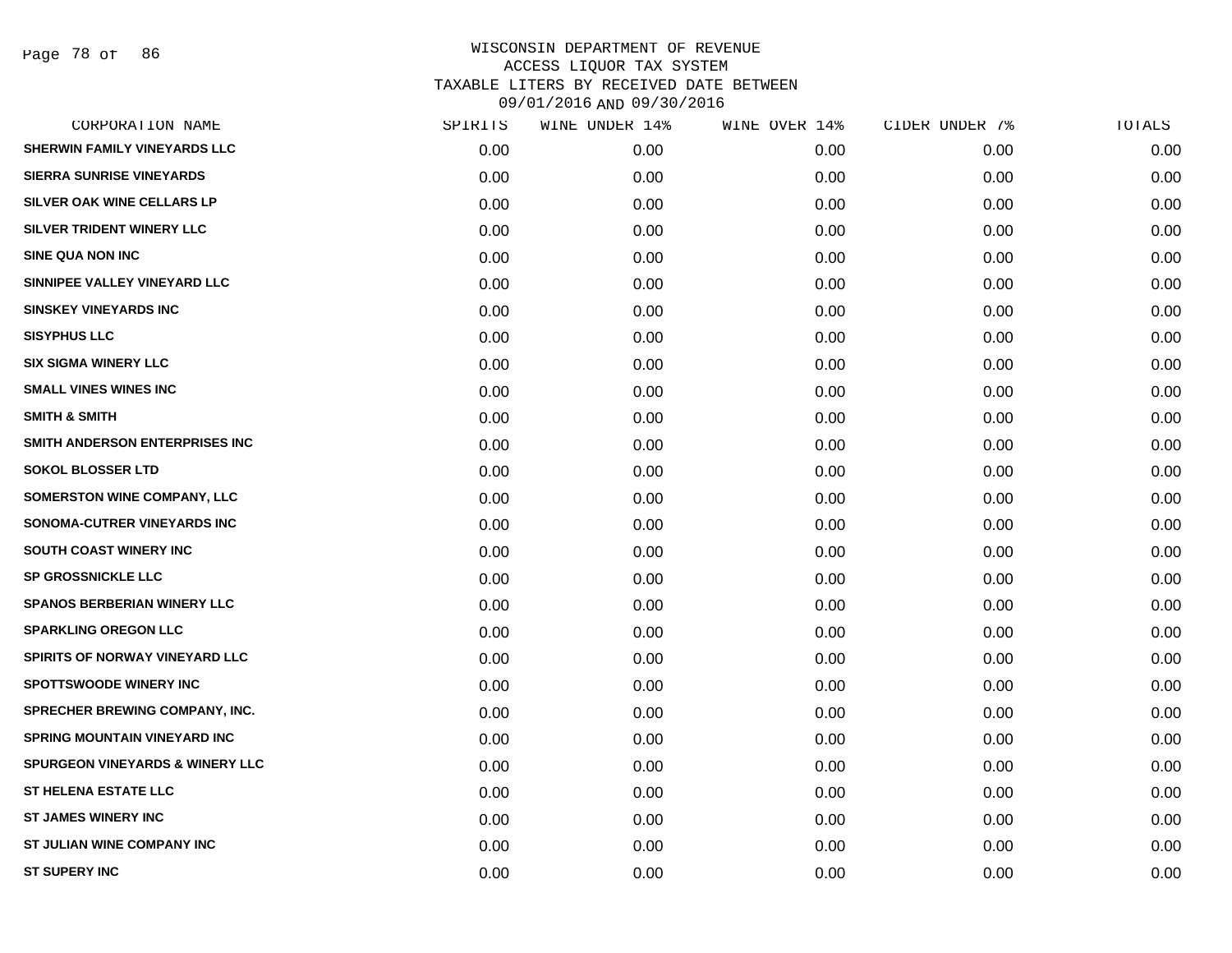Page 79 of 86

| CORPORATION NAME                           | SPIRITS | WINE UNDER 14% | WINE OVER 14% | CIDER UNDER 7% | TOTALS |
|--------------------------------------------|---------|----------------|---------------|----------------|--------|
| ST. FRANCIS WINERY & VINEYARD L.P.         | 0.00    | 0.00           | 0.00          | 0.00           | 0.00   |
| <b>STAG'S LEAP WINE CELLARS LLC</b>        | 0.00    | 0.00           | 0.00          | 0.00           | 0.00   |
| <b>STAGLIN FAMILY VINEYARD LLC</b>         | 0.00    | 0.00           | 0.00          | 0.00           | 0.00   |
| <b>STANDING JOURNEY LLC</b>                | 0.00    | 0.00           | 0.00          | 0.00           | 0.00   |
| STE MICHELLE WINE ESTATES LTD              | 0.00    | 0.00           | 0.00          | 0.00           | 0.00   |
| <b>STEPHAN VINEYARD INC</b>                | 0.00    | 0.00           | 0.00          | 0.00           | 0.00   |
| <b>STEPHEN M KENNEDY</b>                   | 0.00    | 0.00           | 0.00          | 0.00           | 0.00   |
| <b>STEPHEN M REUSTLE</b>                   | 0.00    | 9.00           | 0.00          | 0.00           | 9.00   |
| STEPHEN W. PARRY AND SUSAN F. PARRY        | 0.00    | 0.00           | 0.00          | 0.00           | 0.00   |
| <b>STEVEN J DE BAKER</b>                   | 0.00    | 0.00           | 0.00          | 0.00           | 0.00   |
| <b>STEVEN KENT LLC</b>                     | 0.00    | 0.00           | 0.00          | 0.00           | 0.00   |
| STEVEN M & JUDITH A JACOBSON LLC           | 0.00    | 0.00           | 0.00          | 0.00           | 0.00   |
| <b>STEVEN N LEDSON</b>                     | 0.00    | 0.00           | 0.00          | 0.00           | 0.00   |
| <b>STOLLER VINEYARDS INC</b>               | 0.00    | 0.00           | 0.00          | 0.00           | 0.00   |
| <b>STOLPMAN VINEYARDS LLC</b>              | 0.00    | 0.00           | 0.00          | 0.00           | 0.00   |
| <b>STONE EDGE WINERY LLC</b>               | 0.00    | 0.00           | 0.00          | 0.00           | 0.00   |
| <b>STONE HILL WINE CO INC</b>              | 0.00    | 0.00           | 0.00          | 0.00           | 0.00   |
| <b>STONECUSHION INC</b>                    | 0.00    | 0.00           | 0.00          | 0.00           | 0.00   |
| STONEHAUS WINERY, INC.                     | 0.00    | 0.00           | 0.00          | 0.00           | 0.00   |
| <b>STONY HILL VINEYARD INC</b>             | 0.00    | 0.00           | 0.00          | 0.00           | 0.00   |
| <b>STORYBOOK MOUNTAIN WINERY INC</b>       | 0.00    | 0.00           | 0.00          | 0.00           | 0.00   |
| <b>STRYKER SONOMA WINERY LLC</b>           | 0.00    | 0.00           | 0.00          | 0.00           | 0.00   |
| SULLIVAN VINEYARDS CORPORATION             | 0.00    | 0.00           | 0.00          | 0.00           | 0.00   |
| <b>SULPHUR SPRINGS WINERY LLC</b>          | 0.00    | 0.00           | 0.00          | 0.00           | 0.00   |
| <b>SUMMERS WINERY LLC</b>                  | 0.00    | 0.00           | 0.00          | 0.00           | 0.00   |
| <b>SUMMERWOOD WINERY &amp; INN INC</b>     | 0.00    | 0.00           | 0.00          | 0.00           | 0.00   |
| <b>SUNSET POINT WINERY LLC</b>             | 0.00    | 0.00           | 0.00          | 0.00           | 0.00   |
| <b>SUNSTONE VINEYARDS &amp; WINERY INC</b> | 0.00    | 0.00           | 0.00          | 0.00           | 0.00   |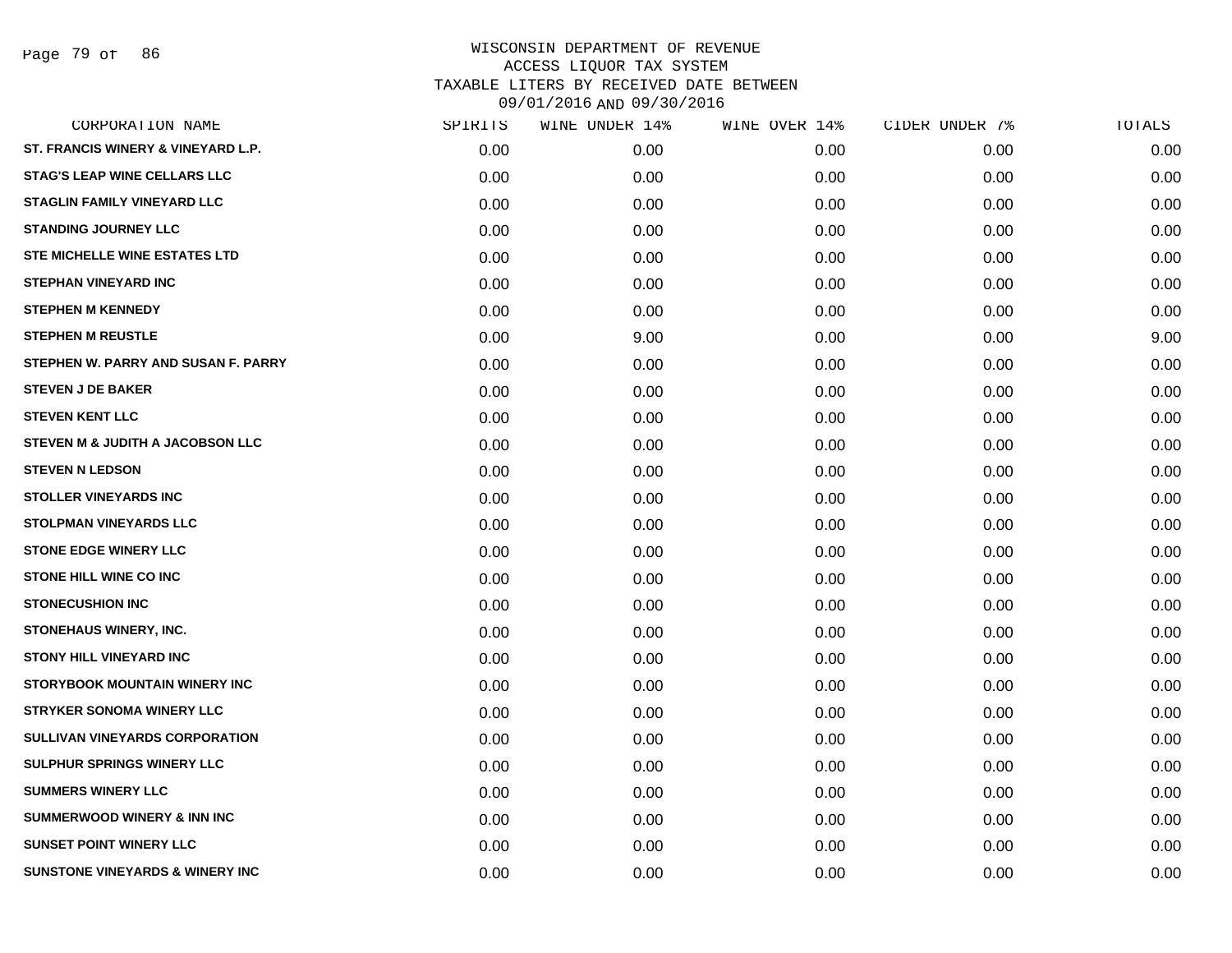Page 80 of 86

| CORPORATION NAME                     | SPIRITS | WINE UNDER 14% | WINE OVER 14% | CIDER UNDER 7% | TOTALS |
|--------------------------------------|---------|----------------|---------------|----------------|--------|
| <b>SUSAN M BOSWELL</b>               | 0.00    | 0.00           | 0.00          | 0.00           | 0.00   |
| <b>SUTTER HOME WINERY INC</b>        | 0.00    | 0.00           | 0.00          | 0.00           | 0.00   |
| <b>SWEAZEY WINERY INVESTMENT LLC</b> | 0.00    | 0.00           | 0.00          | 0.00           | 0.00   |
| <b>SWEET CHEEKS VINEYARDS INC</b>    | 0.00    | 0.00           | 0.00          | 0.00           | 0.00   |
| <b>TABLAS CREEK VINEYARD LP</b>      | 0.00    | 0.00           | 0.00          | 0.00           | 0.00   |
| <b>TAFT STREET INC</b>               | 0.00    | 0.00           | 0.00          | 0.00           | 0.00   |
| <b>TAKARA SAKE USA INC</b>           | 0.00    | 0.00           | 0.00          | 0.00           | 0.00   |
| <b>TALLEY VINEYARDS INC</b>          | 0.00    | 0.00           | 0.00          | 0.00           | 0.00   |
| <b>TAMBER BEY VINEYARDS LLC</b>      | 0.00    | 0.00           | 0.00          | 0.00           | 0.00   |
| <b>TANDEM WINES LLC</b>              | 0.00    | 0.00           | 0.00          | 0.00           | 0.00   |
| <b>TARA BELLA WINERY LLC</b>         | 0.00    | 0.00           | 0.00          | 0.00           | 0.00   |
| <b>TEALE CREEK ASSOCIATES</b>        | 0.00    | 0.00           | 0.00          | 0.00           | 0.00   |
| <b>TENBA RIDGE WINERY LLC</b>        | 0.00    | 0.00           | 0.00          | 0.00           | 0.00   |
| <b>TERRA SPRINGS LLC</b>             | 0.00    | 0.00           | 0.00          | 0.00           | 0.00   |
| <b>TERRA VINUM LLC</b>               | 0.00    | 0.00           | 0.00          | 0.00           | 0.00   |
| <b>TERRAVANT WINE COMPANY LLC</b>    | 0.00    | 0.00           | 0.00          | 0.00           | 0.00   |
| <b>TESTAROSSA VINEYARDS LLC</b>      | 0.00    | 0.00           | 0.00          | 0.00           | 0.00   |
| THE BIALE ESTATE                     | 0.00    | 0.00           | 0.00          | 0.00           | 0.00   |
| THE BRANDER VINEYARD                 | 0.00    | 0.00           | 0.00          | 0.00           | 0.00   |
| THE HESS COLLECTION WINERY           | 0.00    | 0.00           | 0.00          | 0.00           | 0.00   |
| THE HOGUE CELLARS LTD                | 0.00    | 0.00           | 0.00          | 0.00           | 0.00   |
| THE INFINITE MONKEY THEOREM INC      | 0.00    | 0.00           | 0.00          | 0.00           | 0.00   |
| THE LITTORAI WINES                   | 0.00    | 0.00           | 0.00          | 0.00           | 0.00   |
| THE MEEKER VINEYARD                  | 0.00    | 0.00           | 0.00          | 0.00           | 0.00   |
| THE MORLET SELECTION INC             | 0.00    | 0.00           | 0.00          | 0.00           | 0.00   |
| THE RUM TREE, INC.                   | 0.00    | 0.00           | 0.00          | 0.00           | 0.00   |
| THE SHORES OF FAIRHAVEN INC          | 0.00    | 0.00           | 0.00          | 0.00           | 0.00   |
| THE SILVERADO VINEYARDS              | 0.00    | 0.00           | 0.00          | 0.00           | 0.00   |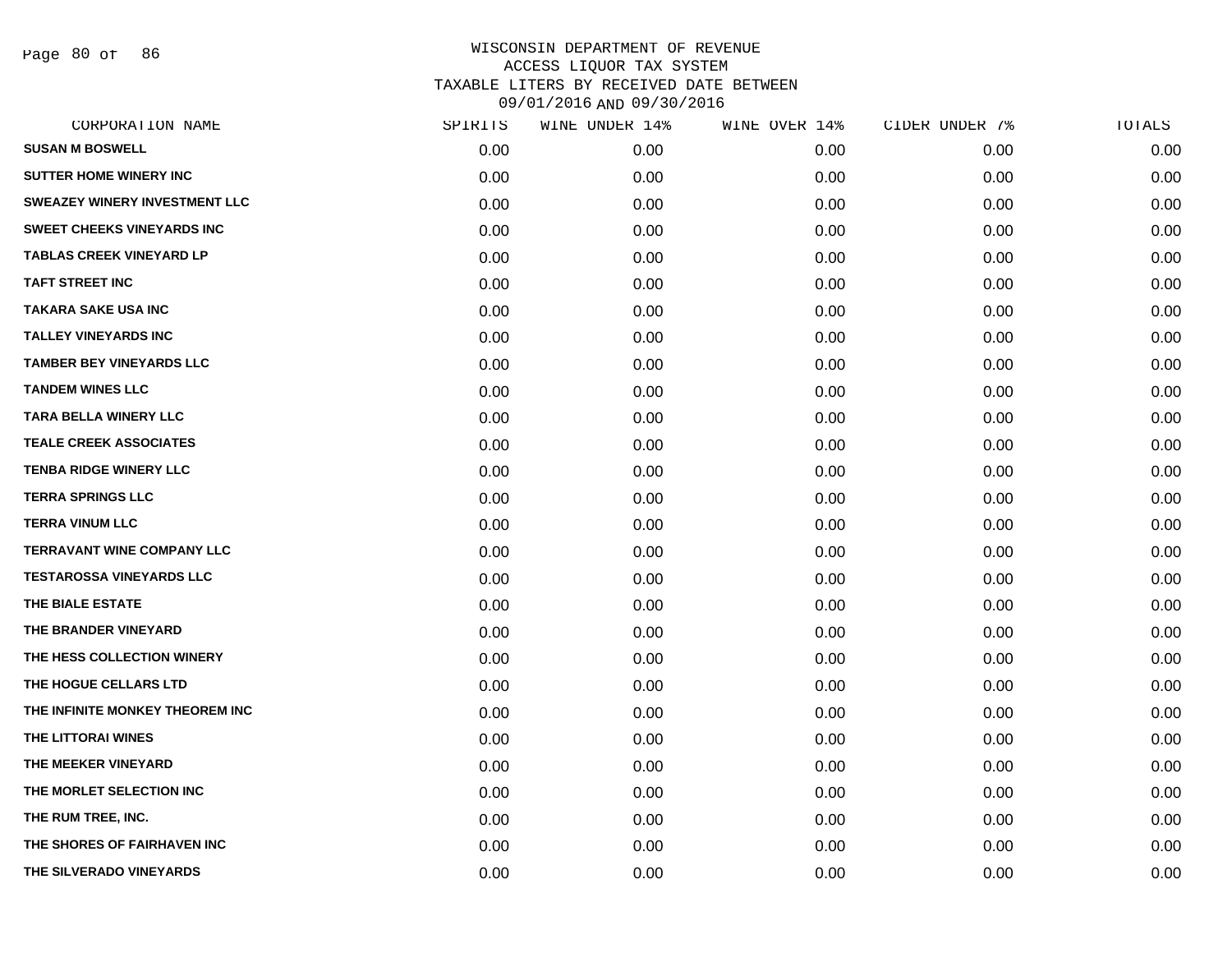| CORPORATION NAME                          | SPIRITS | WINE UNDER 14% | WINE OVER 14% | CIDER UNDER 7% | TOTALS |
|-------------------------------------------|---------|----------------|---------------|----------------|--------|
| THE WILLIAMSBURG WINERY LTD               | 0.00    | 0.00           | 0.00          | 0.00           | 0.00   |
| THE WINE GROUP INC                        | 0.00    | 0.00           | 0.00          | 0.00           | 0.00   |
| THE WINE VINEYARD LLC                     | 0.00    | 0.00           | 0.00          | 0.00           | 0.00   |
| THE WOODLAND TRAIL BEVERAGE COMPANY, INC. | 0.00    | 0.00           | 0.00          | 0.00           | 0.00   |
| THIS REALM LLC                            | 0.00    | 0.00           | 0.00          | 0.00           | 0.00   |
| <b>THOMAS C HOFFMAN</b>                   | 0.00    | 0.00           | 0.00          | 0.00           | 0.00   |
| THOMAS FOGARTY WINERY LLC                 | 0.00    | 0.00           | 0.00          | 0.00           | 0.00   |
| <b>THURMAN J RODGERS</b>                  | 0.00    | 0.00           | 0.00          | 0.00           | 0.00   |
| TI BEVERAGE GROUP LTD                     | 0.00    | 0.00           | 0.00          | 0.00           | 0.00   |
| TIM BLUE WINES LLC                        | 0.00    | 0.00           | 0.00          | 0.00           | 0.00   |
| TMR WINE COMPANY LLC                      | 0.00    | 0.00           | 0.00          | 0.00           | 0.00   |
| TOAD HOLLOW VINEYARDS INC                 | 0.00    | 0.00           | 0.00          | 0.00           | 0.00   |
| <b>TOBIN JAMES CELLARS</b>                | 0.00    | 0.00           | 0.00          | 0.00           | 0.00   |
| <b>TODD ANDERSON</b>                      | 0.00    | 0.00           | 0.00          | 0.00           | 0.00   |
| <b>TOLLIVER RANCH BRANDS LLC</b>          | 0.00    | 0.00           | 0.00          | 0.00           | 0.00   |
| TOMMYS TOO HIGH WINES LLC                 | 0.00    | 0.00           | 0.00          | 0.00           | 0.00   |
| <b>TORII MOR WINERY LLC</b>               | 0.00    | 0.00           | 0.00          | 0.00           | 0.00   |
| <b>TREANA WINERY LLC</b>                  | 0.00    | 0.00           | 0.00          | 0.00           | 0.00   |
| TREASURY WINE ESTATES AMERICAS COMPANY    | 0.00    | 0.00           | 0.00          | 0.00           | 0.00   |
| <b>TREFETHEN VINEYARDS WINERY INC</b>     | 0.00    | 0.00           | 0.00          | 0.00           | 0.00   |
| <b>TRENTADUE WINERY LLC</b>               | 0.00    | 0.00           | 0.00          | 0.00           | 0.00   |
| <b>TRINITAS CELLARS LLC</b>               | 0.00    | 0.00           | 0.00          | 0.00           | 0.00   |
| <b>TRIONE VINEYARDS LLC</b>               | 0.00    | 0.00           | 0.00          | 0.00           | 0.00   |
| <b>TROY LANDWEHR</b>                      | 0.00    | 0.00           | 0.00          | 0.00           | 0.00   |
| <b>TSG LLC</b>                            | 0.00    | 0.00           | 0.00          | 0.00           | 0.00   |
| <b>TURKOVICH FAMILY WINES LLC</b>         | 0.00    | 0.00           | 0.00          | 0.00           | 0.00   |
| <b>TURLEY WINE CELLARS INC</b>            | 0.00    | 0.00           | 0.00          | 0.00           | 0.00   |
| <b>TURNBULL WINE CELLARS</b>              | 0.00    | 0.00           | 0.00          | 0.00           | 0.00   |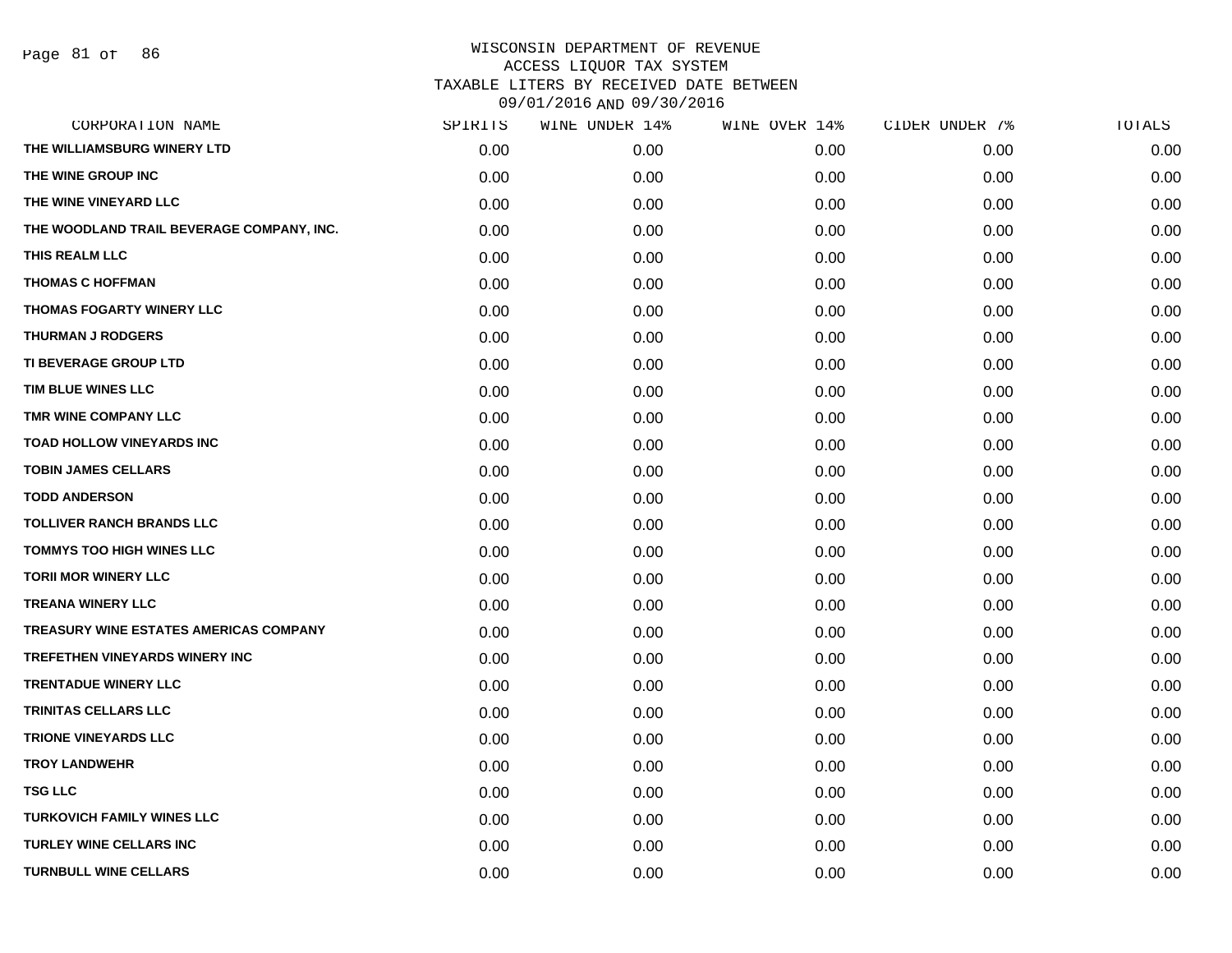Page 82 of 86

| CORPORATION NAME                      | SPIRITS | WINE UNDER 14% | WINE OVER 14% | CIDER UNDER 7% | TOTALS |
|---------------------------------------|---------|----------------|---------------|----------------|--------|
| <b>TWIN PEAKS WINERY INC</b>          | 0.00    | 0.00           | 0.00          | 0.00           | 0.00   |
| <b>TWIN RIDGE ESTATES LLC</b>         | 0.00    | 0.00           | 0.00          | 0.00           | 0.00   |
| <b>TWISTED OAK WINERY LLC</b>         | 0.00    | 0.00           | 0.00          | 0.00           | 0.00   |
| <b>TWO LADS LLC</b>                   | 0.00    | 0.00           | 0.00          | 0.00           | 0.00   |
| <b>TWOMEY CELLARS LLC</b>             | 0.00    | 0.00           | 0.00          | 0.00           | 0.00   |
| UNTI WINE CO LLC                      | 0.00    | 0.00           | 0.00          | 0.00           | 0.00   |
| <b>URBAN CELLARS LLC</b>              | 0.00    | 0.00           | 0.00          | 0.00           | 0.00   |
| V&CLLC                                | 0.00    | 0.00           | 0.00          | 0.00           | 0.00   |
| <b>V SATTUI WINERY INC</b>            | 0.00    | 0.00           | 0.00          | 0.00           | 0.00   |
| VAN RUITEN FAMILY WINERY LLC          | 0.00    | 0.00           | 0.00          | 0.00           | 0.00   |
| VAN WYCHEN WINES INC.                 | 0.00    | 0.00           | 0.00          | 0.00           | 0.00   |
| <b>VENTANA VINTNERS LLC</b>           | 0.00    | 0.00           | 0.00          | 0.00           | 0.00   |
| <b>VERMEIL WINE GROUP LLC</b>         | 0.00    | 0.00           | 0.00          | 0.00           | 0.00   |
| <b>VERMONT HARD CIDER COMPANY LLC</b> | 0.00    | 0.00           | 0.00          | 0.00           | 0.00   |
| <b>VERNON VINEYARDS LTD</b>           | 0.00    | 0.00           | 0.00          | 0.00           | 0.00   |
| <b>VETRO WINERY LLC</b>               | 0.00    | 0.00           | 0.00          | 0.00           | 0.00   |
| <b>VICINI ENTERPRISES LLC</b>         | 0.00    | 0.00           | 0.00          | 0.00           | 0.00   |
| <b>VIGNETTE WINERY LLC</b>            | 0.00    | 0.00           | 0.00          | 0.00           | 0.00   |
| <b>VILLA AMOROSA INC</b>              | 0.00    | 0.00           | 0.00          | 0.00           | 0.00   |
| <b>VILLA ENCINAL PARTNERS LP</b>      | 0.00    | 0.00           | 0.00          | 0.00           | 0.00   |
| <b>VILLA TOSCANO INC</b>              | 0.00    | 0.00           | 0.00          | 0.00           | 0.00   |
| VIN DE ZO LLC                         | 0.00    | 0.00           | 0.00          | 0.00           | 0.00   |
| <b>VINA ROBLES INC</b>                | 0.00    | 0.00           | 0.00          | 0.00           | 0.00   |
| <b>VINCENT ARROYO WINERY INC</b>      | 0.00    | 0.00           | 0.00          | 0.00           | 0.00   |
| <b>VINE &amp; SUN LLC</b>             | 0.00    | 0.00           | 0.00          | 0.00           | 0.00   |
| <b>VINE CLIFF WINERY INC</b>          | 0.00    | 0.00           | 0.00          | 0.00           | 0.00   |
| <b>VINEBURG LLC</b>                   | 0.00    | 0.00           | 0.00          | 0.00           | 0.00   |
| <b>VINEOAKS LLC</b>                   | 0.00    | 0.00           | 0.00          | 0.00           | 0.00   |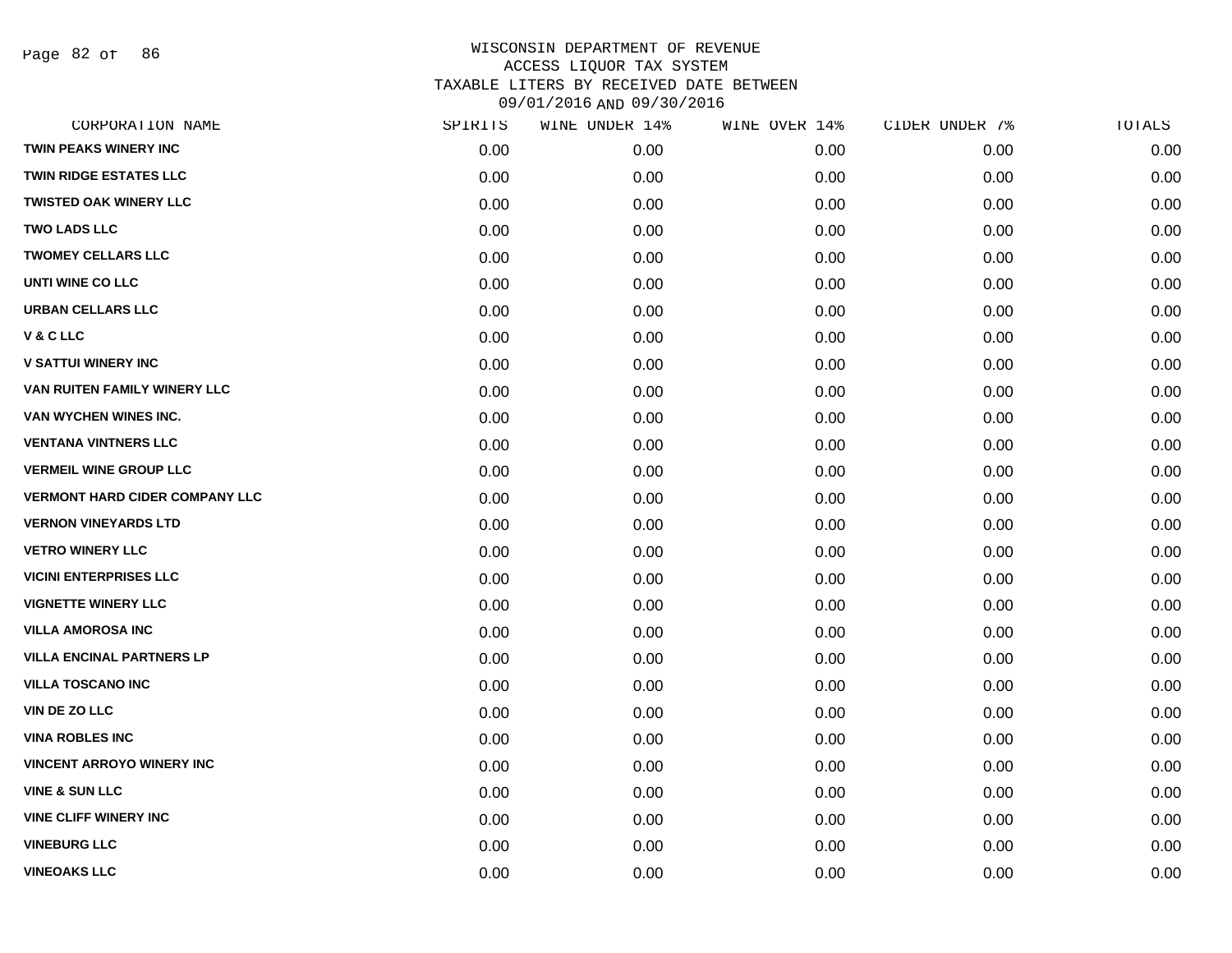Page 83 of 86

|      |         | WINE OVER 14%  | CIDER UNDER 7% | TOTALS |
|------|---------|----------------|----------------|--------|
| 0.00 | 0.00    | 0.00           | 0.00           | 0.00   |
| 0.00 | 0.00    | 0.00           | 0.00           | 0.00   |
| 0.00 | 0.00    | 0.00           | 0.00           | 0.00   |
| 0.00 | 0.00    | 0.00           | 0.00           | 0.00   |
| 0.00 | 0.00    | 0.00           | 0.00           | 0.00   |
| 0.00 | 0.00    | 0.00           | 0.00           | 0.00   |
| 0.00 | 0.00    | 0.00           | 0.00           | 0.00   |
| 0.00 | 0.00    | 0.00           | 0.00           | 0.00   |
| 0.00 | 0.00    | 0.00           | 0.00           | 0.00   |
| 0.00 | 0.00    | 0.00           | 0.00           | 0.00   |
| 0.00 | 0.00    | 0.00           | 0.00           | 0.00   |
| 0.00 | 0.00    | 0.00           | 0.00           | 0.00   |
| 0.00 | 0.00    | 0.00           | 0.00           | 0.00   |
| 0.00 | 0.00    | 0.00           | 0.00           | 0.00   |
| 0.00 | 0.00    | 0.00           | 0.00           | 0.00   |
| 0.00 | 0.00    | 0.00           | 0.00           | 0.00   |
| 0.00 | 0.00    | 0.00           | 0.00           | 0.00   |
| 0.00 | 0.00    | 0.00           | 0.00           | 0.00   |
| 0.00 | 0.00    | 0.00           | 0.00           | 0.00   |
| 0.00 | 0.00    | 0.00           | 0.00           | 0.00   |
| 0.00 | 0.00    | 0.00           | 0.00           | 0.00   |
| 0.00 | 0.00    | 0.00           | 0.00           | 0.00   |
| 0.00 | 0.00    | 0.00           | 0.00           | 0.00   |
| 0.00 | 0.00    | 0.00           | 0.00           | 0.00   |
| 0.00 | 0.00    | 0.00           | 0.00           | 0.00   |
| 0.00 | 0.00    | 0.00           | 0.00           | 0.00   |
| 0.00 | 0.00    | 0.00           | 0.00           | 0.00   |
| 0.00 | 0.00    | 0.00           | 0.00           | 0.00   |
|      | SPIRITS | WINE UNDER 14% |                |        |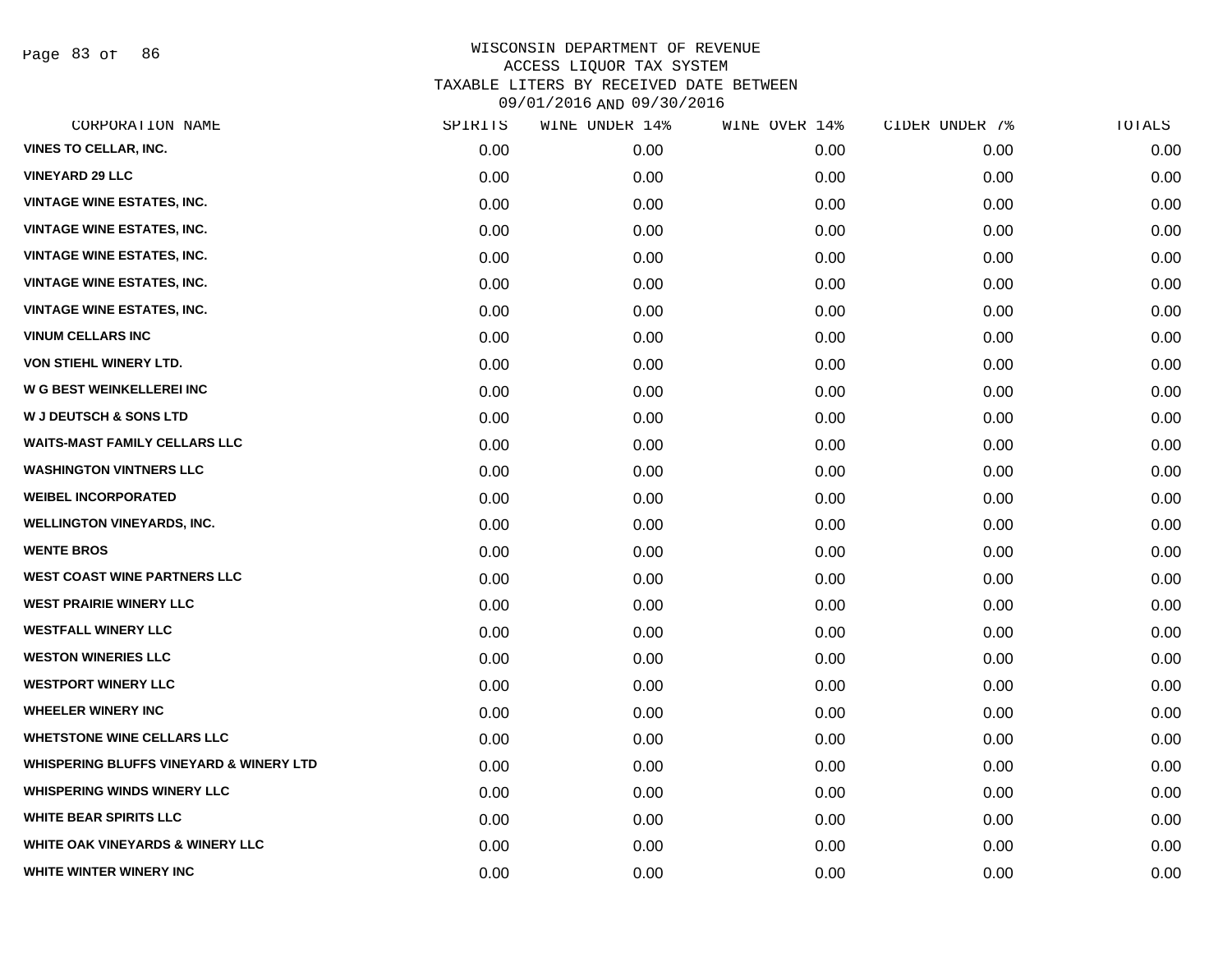Page 84 of 86

| CORPORATION NAME                                  | SPIRITS | WINE UNDER 14% | WINE OVER 14% | CIDER UNDER 7% | TOTALS |
|---------------------------------------------------|---------|----------------|---------------|----------------|--------|
| <b>WIENS CELLARS LLC</b>                          | 0.00    | 0.00           | 0.00          | 0.00           | 0.00   |
| <b>WILD MOUNTAIN WINERY INC</b>                   | 0.00    | 0.00           | 0.00          | 0.00           | 0.00   |
| <b>WILDEROTTER WINERY LLC</b>                     | 0.00    | 0.00           | 0.00          | 0.00           | 0.00   |
| <b>WILLAKENZIE ESTATE INC</b>                     | 0.00    | 0.00           | 0.00          | 0.00           | 0.00   |
| <b>WILLAMETTE VALLEY VINEYARDS INC</b>            | 0.00    | 0.00           | 0.00          | 0.00           | 0.00   |
| <b>WILLIAM F BLUHM</b>                            | 0.00    | 0.00           | 0.00          | 0.00           | 0.00   |
| <b>WILLIAM K PARSONS &amp; MARY ELLEN PARSONS</b> | 0.00    | 0.00           | 0.00          | 0.00           | 0.00   |
| <b>WILLIAM MOSBY</b>                              | 0.00    | 0.00           | 0.00          | 0.00           | 0.00   |
| <b>WILLIAMS &amp; SELYEM LLC</b>                  | 0.00    | 0.00           | 0.00          | 0.00           | 0.00   |
| <b>WILRONA LLC</b>                                | 0.00    | 0.00           | 0.00          | 0.00           | 0.00   |
| <b>WILSON CREEK WINERY &amp; VINEYARDS INC</b>    | 0.00    | 0.00           | 0.00          | 0.00           | 0.00   |
| <b>WIND GAP WINES LLC</b>                         | 0.00    | 0.00           | 0.00          | 0.00           | 0.00   |
| <b>WINDERLEA WINE COMPANY LLC</b>                 | 0.00    | 0.00           | 0.00          | 0.00           | 0.00   |
| <b>WINDWARD VINEYARD LLC</b>                      | 0.00    | 0.00           | 0.00          | 0.00           | 0.00   |
| <b>WINE BY JOE LLC</b>                            | 0.00    | 0.00           | 0.00          | 0.00           | 0.00   |
| WINE OF THE MONTH CLUB, INC.                      | 0.00    | 0.00           | 0.00          | 0.00           | 0.00   |
| <b>WINE ROAD VINTNERS LLC</b>                     | 0.00    | 0.00           | 0.00          | 0.00           | 0.00   |
| <b>WINE STATION HUDSON LLC</b>                    | 0.00    | 0.00           | 0.00          | 0.00           | 0.00   |
| <b>WINEGREETING.COM INC</b>                       | 0.00    | 0.00           | 0.00          | 0.00           | 0.00   |
| <b>WINERY AT BLACK STAR FARMS LLC</b>             | 0.00    | 0.00           | 0.00          | 0.00           | 0.00   |
| <b>WINERY EXCHANGE, INC.</b>                      | 0.00    | 0.00           | 0.00          | 0.00           | 0.00   |
| <b>WINERY FULFILLMENT SERVICES LLC</b>            | 0.00    | 0.00           | 0.00          | 0.00           | 0.00   |
| <b>WINESITTER BREWHOUSE LLC</b>                   | 0.00    | 0.00           | 0.00          | 0.00           | 0.00   |
| <b>WINNESHIEK WILDBERRY WINERY LLC</b>            | 0.00    | 0.00           | 0.00          | 0.00           | 0.00   |
| <b>WINSIDE USA INC</b>                            | 0.00    | 0.00           | 0.00          | 0.00           | 0.00   |
| <b>WOLFF VINEYARD LLC</b>                         | 0.00    | 0.00           | 0.00          | 0.00           | 0.00   |
| <b>WOLLERSHEIM WINERY, INC.</b>                   | 0.00    | 0.00           | 0.00          | 0.00           | 0.00   |
| WOLLERSHEIM WINERY, INC.                          | 0.00    | 0.00           | 0.00          | 0.00           | 0.00   |
|                                                   |         |                |               |                |        |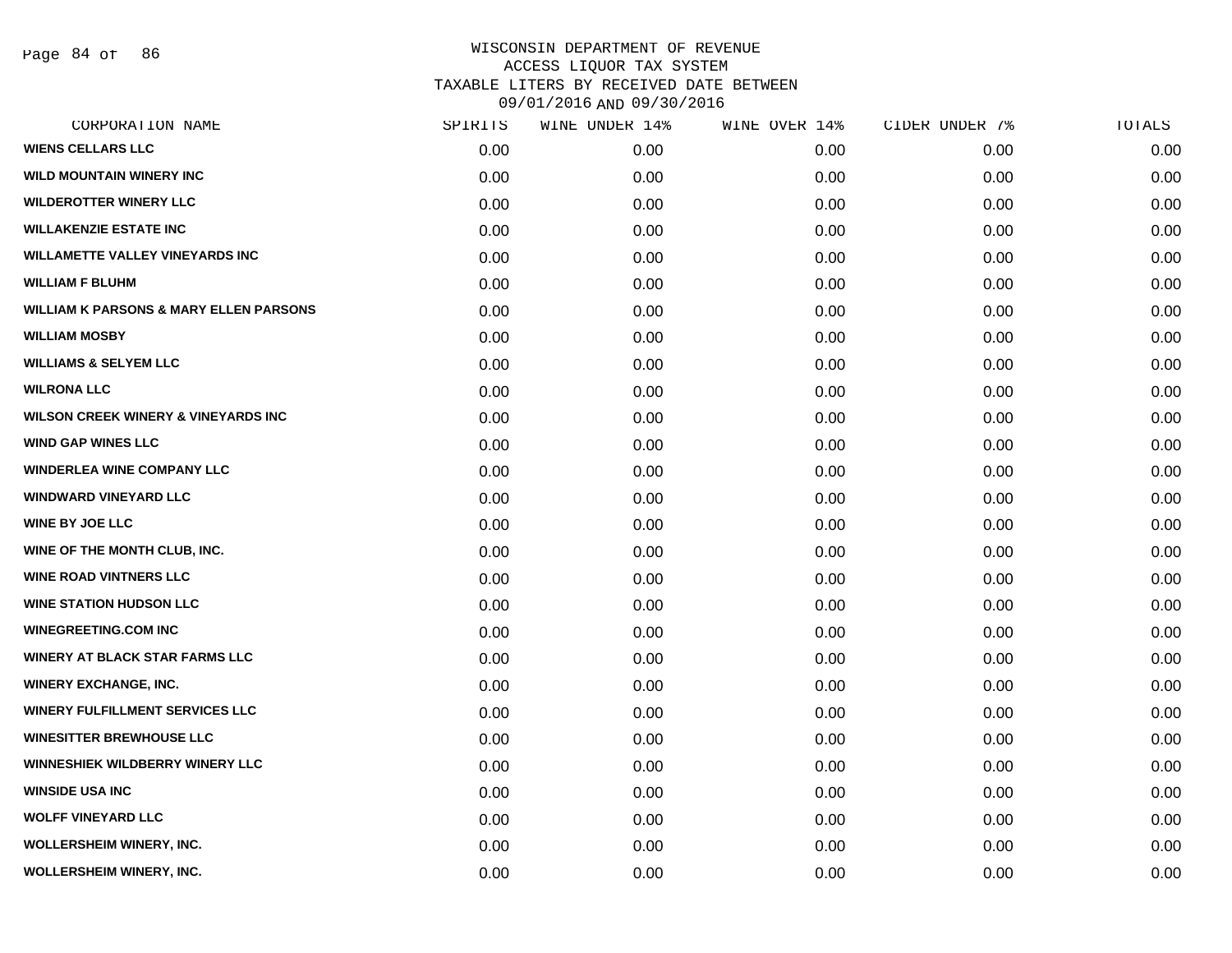Page 85 of 86

| CORPORATION NAME                  | SPIRITS | UNDER 14%<br>WINE | WINE OVER 14% | CIDER UNDER 7% | TOTALS |
|-----------------------------------|---------|-------------------|---------------|----------------|--------|
| <b>WOODWARD CANYON WINERY INC</b> | 0.00    | 0.00              | 0.00          | 0.00           | 0.00   |
| <b>WORLD'S END LLC</b>            | 0.00    | 0.00              | 0.00          | 0.00           | 0.00   |
| <b>WRH PARTNERS LLC</b>           | 0.00    | 0.00              | 0.00          | 0.00           | 0.00   |
| YORKVILLE CELLARS INC             | 0.00    | 0.00              | 0.00          | 0.00           | 0.00   |
| <b>ZD WINES LLC</b>               | 0.00    | 0.00              | 0.00          | 0.00           | 0.00   |
| <b>ZERO LINK MARKETS INC</b>      | 0.00    | 0.00              | 0.00          | 0.00           | 0.00   |
| TOTAL LITERS FOR 9/30/2016        | 0.00    | 28.88             | 69.00         | 0.00           | 97.88  |